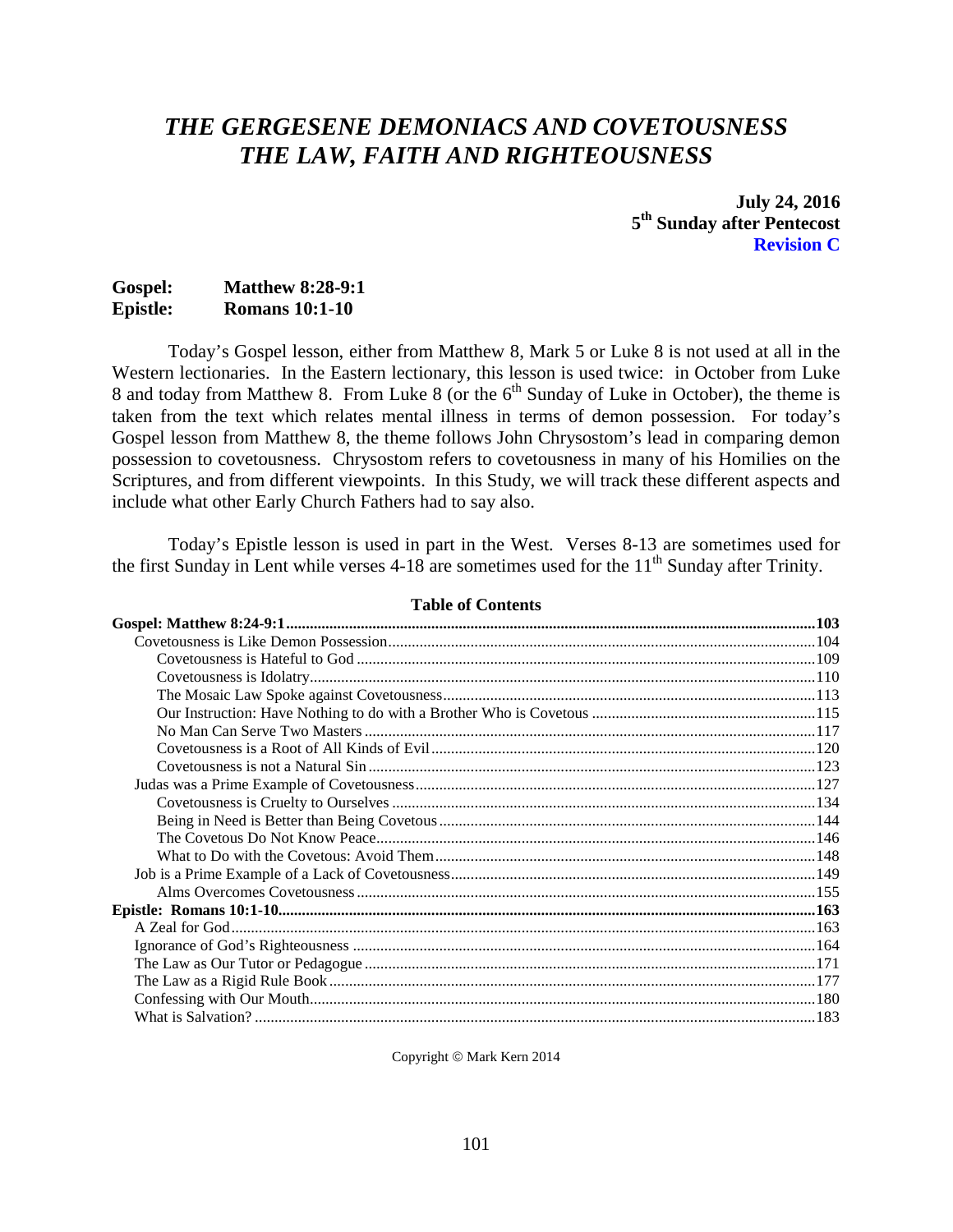John Chrysostom acknowledged<sup>[1](#page-1-0)</sup> to his hecklers that he was like a broken record on the subject of covetousness, always repeating a similar thing. But he also said that it was a really important issue that many people overlook.

"Love is a mighty and irresistible thing; let us make it clear by our actions. Christ reconciled us when we were His enemies; let us, now that we have become His friends, remain so. He led the way, let us at least follow; He loves us not for His own advantage, (for He needs nothing) let us at least love Him for our own benefit. He loved us even when we were His enemies; let us at least love Him now that He is our friend. At present we do the contrary; for every day God is blasphemed through us, through our plundering, through our covetousness. Perhaps one of you will say, 'Every day your homilies are about covetousness'. If only I could speak about it every night too; if only I could follow you about in the market-place, and at your table. If only wives, friends, children and neighbors could continually shout this message, so that we might perhaps relax a little. This sickness has seized the entire world, and occupies the souls of everyone; great is the tyranny of Mammon. We have been ransomed by Christ, and yet we are the slaves of gold. We proclaim the sovereignty of Him, and obey the other. Whatever Mammon commands we readily obey, and we have refused to know family, friendship, nature, laws, or anything, for him. No one looks up to Heaven; no one thinks about things to come. But there will be a time, when there will be no profit even in my words. 'There is no remembrance of You in death; in Hades, who will give thanks to You?' (Psalm 6:6 OSB) Gold is a desirable thing, and buys us much luxury, and makes us to be honored; but not in the same way as Heaven does."

Leo the Great noted<sup>[2](#page-1-1)</sup> that the landscape had changed since the reign of Constantine the Great. Persecution is no longer favored by the world rulers and animal sacrifice to demons has largely been discontinued. Instead the demons are now going after Christians with covetousness instead of with persecution.

"Because the stress of former blasts has lulled, and with a cessation of fighting, a measure of tranquility has long seemed to smile upon us; but we must guard against new divergences which arise from the reign of peace. The adversary was proved ineffective in open persecutions, but now exercises a hidden skill in doing cruelty, in order to overthrow by the stumbling-block of pleasure those whom he could not strike with the blow of affliction. Seeing the faith of princes opposed to him and the indivisible Trinity of the one Godhead as devoutly worshipped in palaces as in churches, he grieves at the shedding of Christian blood being forbidden, and attacks the mode of life of those whose death he cannot bring about. The terror of confiscations he changes into the fire of avarice, and corrupts with covetousness those whose spirit he could not break by losses. The malicious haughtiness ingrained into his nature has not laid aside its hatred, but changed its character in order to subjugate the minds of the faithful by flattery. He inflames those with covetous desires whom he cannot distress with tortures; he sows strife, kindles passions, sets tongues a-wagging, and, lest

<span id="page-1-0"></span><sup>1</sup> John Chrysostom, Homilies on John, LXXVI, 3.

<span id="page-1-1"></span><sup>2</sup> Leo the Great, Pope of Rome, Sermons, XXXVI, vi, 3.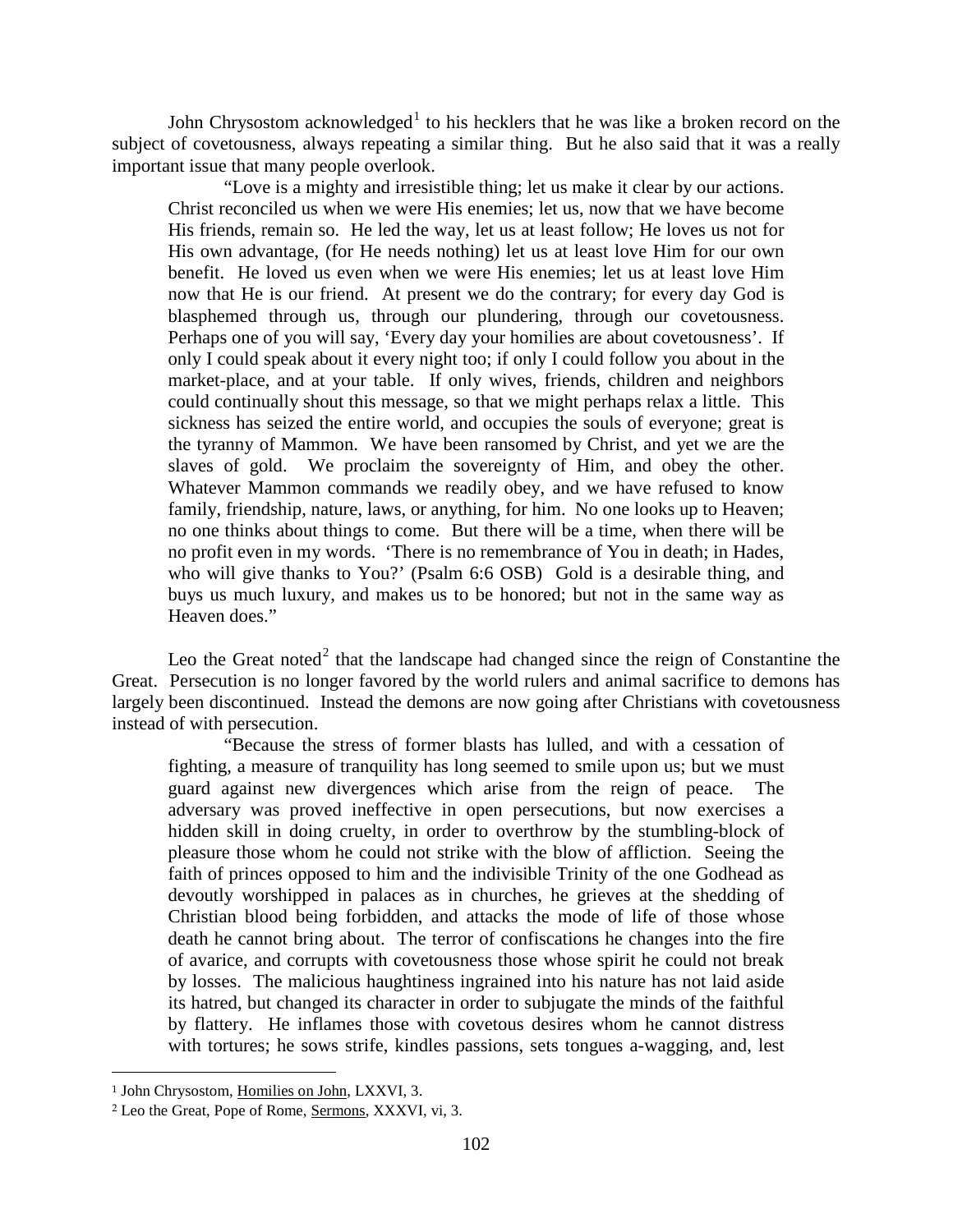more cautious hearts should draw back from his lawless wiles, facilitates opportunities for crime. Since he is no longer worshipped with the sacrifice of cattle and goats, and the burning of incense, at least he might be paid the homage of diverse wicked deeds."

John Chrysostom apologized<sup>[3](#page-2-1)</sup> for speaking about covetousness so often; but he felt compelled to do so for the salvation of his people. So many were living luxuriously in rabid covetousness and ignoring the poor.

"Covetousness is worse than any desire. It is more grievous than the madness and the silly weakness about silver. Notice how the evil ends up: with the wrath of God on those involved (Colossians 3:5-7). Do not take what I said amiss, for I am not trying to make enemies without reason; but I wanted for you to attain such virtue, that I might hear of you the things I ought. I do not say this for authority's sake, nor by domineering, but out of pain and of sorrow. Forgive me! I have no wish to violate decency by speaking about such subjects, but I am compelled to it. Not for the sake of the sorrows of the poor do I say these things, but for your salvation; for they will perish who have not fed Christ (Matthew 25:31-46). So what if you once fed some poor man! Still so long as you live so voluptuously and luxuriously, all is to no purpose. What is required is giving in proportion to the property you have; otherwise you are just playing at it."

# <span id="page-2-0"></span>**Gospel: Matthew 8:24-9:1**

The Gospel account took place in the winter of 28 AD and is also described in Mark 5:1- 20 and Luke 8:26-39. (Jesus was crucified in the Spring of 30 AD). Jesus and His disciples had just finished rowing across the Sea of Galilee to the Eastern shore, probably in one of the fishing boats. On the way, a storm arose and Jesus calmed the storm. The Twelve were stunned, "Who can this be, that even the winds and the water obey him?" (Luke 8:25, Matthew 8:27, Mark 4:41). Following the calming of the storm, today's Gospel lesson took place. When they got back to Nazareth after this trip, Jesus sent the Twelve out two by two to heal the sick, raise the dead and cast out demons all by themselves (Luke 9:1-6, Matthew 10:5-23, Mark 6:7-13). The Gospel lesson, then, is a hands-on-how-to-do-it in preparation for the sending out of the Twelve. Jesus knew He was going to do this and picked a real bearcat as a demonstration.

As soon as they stepped out of the boat in the country of the Gergesenes (or Gadaranes in Matthew 8:28; Gadara and Gergesa were not too far apart), they were met by demon possessed men. Some details about these men:

- There were actually two of them (Matthew 8:28)
- They were naked and lived in the tombs (Luke 8:27)
- They had been like this for a long time (Luke 8:27)
- These men had been locked up, bound with chains and shackles, but they broke the chains (Luke 8:27)
- They were exceedingly fierce; no one could pass that way (Matthew 8:28)

<span id="page-2-1"></span><sup>&</sup>lt;sup>3</sup> John Chrysostom, Homilies on Colossians, VIII, vv. 5-7.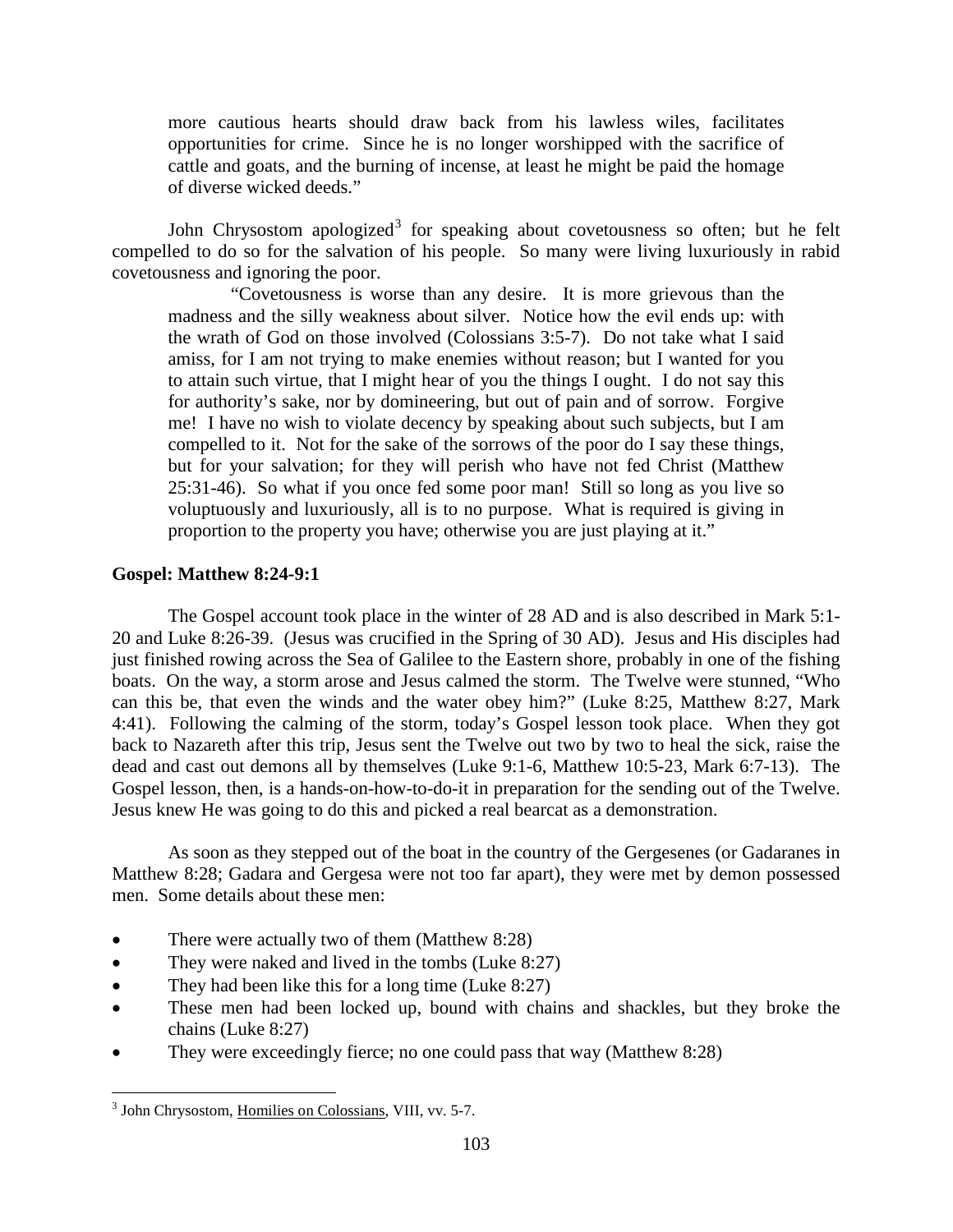Night and day these men would cry out and cut themselves with stones (Mark 5:5. Compare 1 Kings 18:28)

In today's terminology, they would be classified as a danger to themselves and others (that is, seriously mentally ill). Treatment programs today involve major tranquilizers to sedate them followed by more tranquilizers to stabilize them and control their erratic behavior.

When Jesus commanded the demons to come out of the men, the demons begged Jesus not to torment them before the time (Matthew 8:29). This is an interesting request! Night and day, the demons had caused the two men to cry out in pain and cut themselves with stones (Mark 5:5). But yet now the demons don't want Jesus to hurt them? Jesus then asked the men their name, and the demons replied, "My name is Legion, for we are many!" (Mark 5:9). A legion represented 2000 to 6000 foot soldiers and included some cavalry. The demons then begged Jesus that He allow them to enter a herd of swine (about 2000 according to Mark 5:13) that were feeding a good way off from them (Matthew 8:30). Jesus permitted them to do so and suddenly the whole herd ran violently down the steep embankment into the lake and drowned.

The reaction to all this by the herdsmen and the townsfolk is almost as strange as the demoniacs' behavior. When the herdsmen brought the townsfolk out and they saw the former demoniacs clothed, in their right mind, and sitting at Jesus' feet, they were afraid. When the herdsmen explained all that had occurred the townsfolk were seized with great fear and asked Jesus to leave. The demoniacs weren't the only ones in the area that had problems.

Two thousand head of swine represents a major industry for that area. While the Eastern shore of the Sea of Galilee was a largely Gentile population, meat from the swine was not lawful to be eaten by Jews (Leviticus 11:7). To eat it anyway was a sacrilege and punished by the person being cut off from Israel (Leviticus 7:20-21). If the townsfolk were intent on butchering the 2000 swine that just died in order to recoup some of their loss, they certainly wouldn't want some Jews around to watch. These swine would be doubly unclean, since they died of themselves (Deuteronomy 14:21). So who were the swine being raised for? From the reaction of the townsfolk (that the swine-raising industry supported) to a group of Jews (Jesus and the Twelve), the implication is that some of the meat was sold to Jews and that greed or covetousness was present. And it is from this aspect of the Gospel lesson that John Chrysostom had much to say.

# <span id="page-3-0"></span>**Covetousness is Like Demon Possession**

A definition of covetousness here is needed. It is more than merely a desire to improve one's lot in life. Instead it involves discontent and unhappiness with one's current possessions and, with priorities completely out of line, a single minded path toward acquisition of material priorities. This is best illustrated with some examples.

John Chrysostom made<sup>[4](#page-3-1)</sup> an analogy between the demoniacs and various people of his day. "From history, we are able to know that the swinish sort of men is especially liable to the operations of the demons. As long as they remain men and suffer such things, they are often able

<span id="page-3-1"></span><sup>4</sup> John Chrysostom, Homilies on Matthew, XXVIII, 4.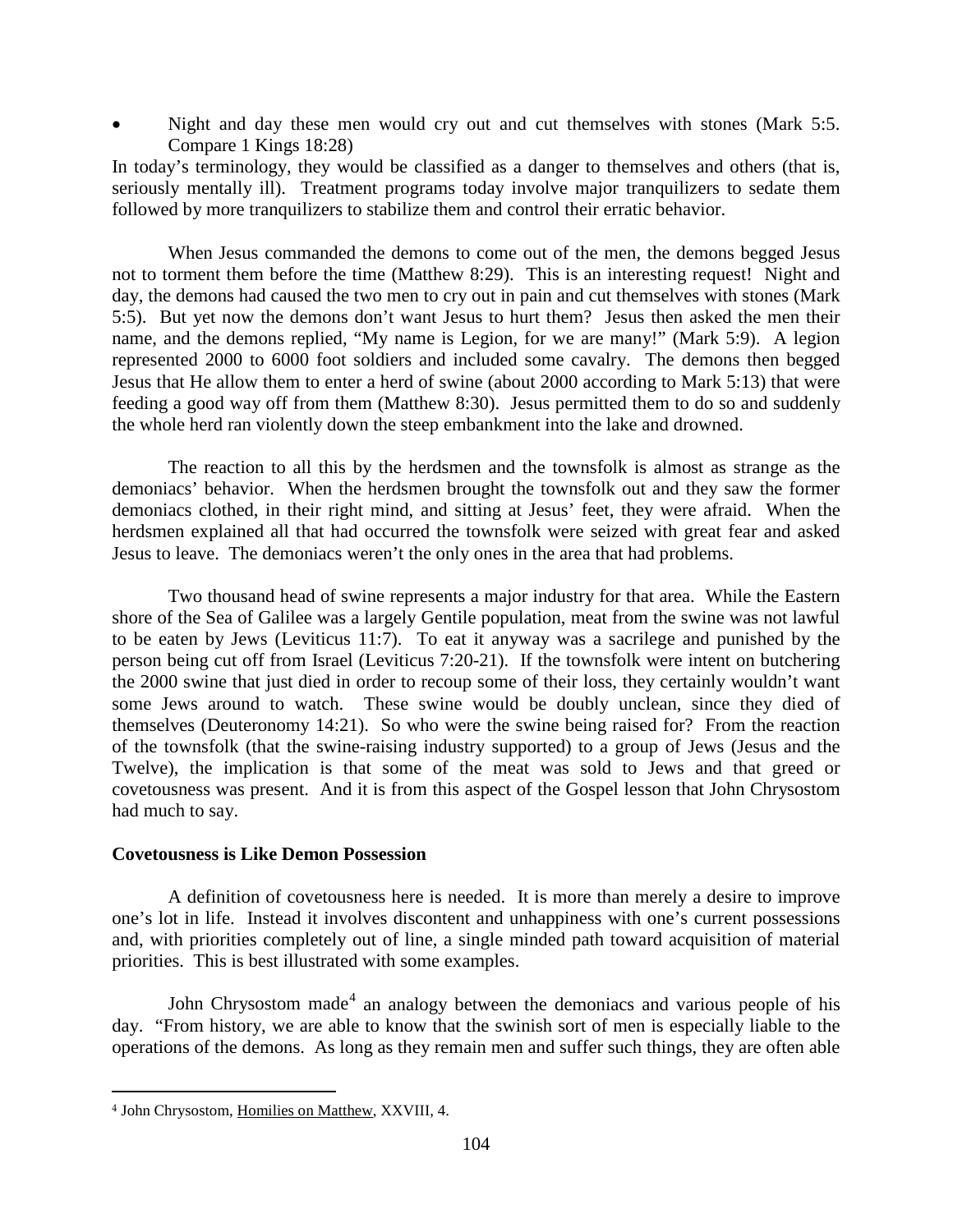yet to prevail; but if they are become altogether swine, they are not only possessed, but are also cast down the precipice."

Chrysostom continued to say<sup>[5](#page-4-0)</sup> that the swinish sort of men in the Church hears admonitions as restrictions but nothing is able to bind him into complying. The demons in the Gospel Reading obeyed Christ but these men don't because Christ won't correct us against our free will.

"What of the covetous man (i.e. in the Church)? Is he not like this? For who will ever be able to bind him? Are there not fears, daily threats, admonitions and counsels, i.e. from the Liturgy, Matins, Gospel and Epistle readings, etc.? All these bonds he bursts asunder. If anyone should come to set him free, he commands him that he does not want to be freed, accounting it the greatest torture to be 'freed'. What can be more wretched? The evil spirits, even though they despised men, yet they yielded to the command of Christ and quickly sprang out of the man's body. But the covetous man yields not even to His commandment. He daily hears Him saying, 'You cannot serve God and mammon' (Matthew 6:24), and threatening hell and endless torments but obeys not. Not that he is stronger than Christ, but because against our will Christ does not correct us. In regard to this, Jesus did not try to correct the townsfolk; he left the former demoniacs to do that.

John Cassian described<sup>[6](#page-4-1)</sup> three kinds of people who fit the mold of the covetous: (1) hoarders; (2) backsliders and (3) the faithless that fear poverty. Cassian gave three examples from the Scriptures of these three: Gehazi (2 Kings 5), Judas Iscariot (Matthew 27:3-5) and Ananias & Sapphira (Acts 5:1-10).

"The disease of covetousness is an unhealthy state, is threefold and is condemned with equal abhorrence by all the fathers. (1) One feature is this disease deceives wretched folk and persuades them to hoard things even though they never had anything of their own. (2) Another feature forces men who had given up some worldly things afterwards to resume and once more desire those things which they gave up. (3) A third feature springs from a faulty and hurtful beginning; it does not allow those whom it has once infected with this lukewarm mind to strip themselves of any of their worldly goods, through fear of poverty and lack of faith. Those who keep back money and property which they certainly ought to have given away, it never allows them to arrive at the perfection of the Gospel."

"In Holy Scripture we find instances of these three catastrophes which were visited with no light punishment. (1) When Gehazi wished to acquire what he had never had before, not only did he fail to obtain the gift of prophecy which it would have been his to receive from his master by hereditary succession, but on the contrary he was covered by the curse of the holy Elisha with a perpetual leprosy. (2) Judas, wanting to resume the possession of the wealth which he had formerly cast away when he followed Christ, not only fell into betraying the Lord, and lost his Apostolic rank, but also was not allowed to close his life in peace but

<span id="page-4-0"></span><sup>5</sup> John Chrysostom, Homilies on Matthew, XXVIII, 5.

<span id="page-4-1"></span><sup>6</sup> John Cassian, Institutes of the Coenobia, VII, 14.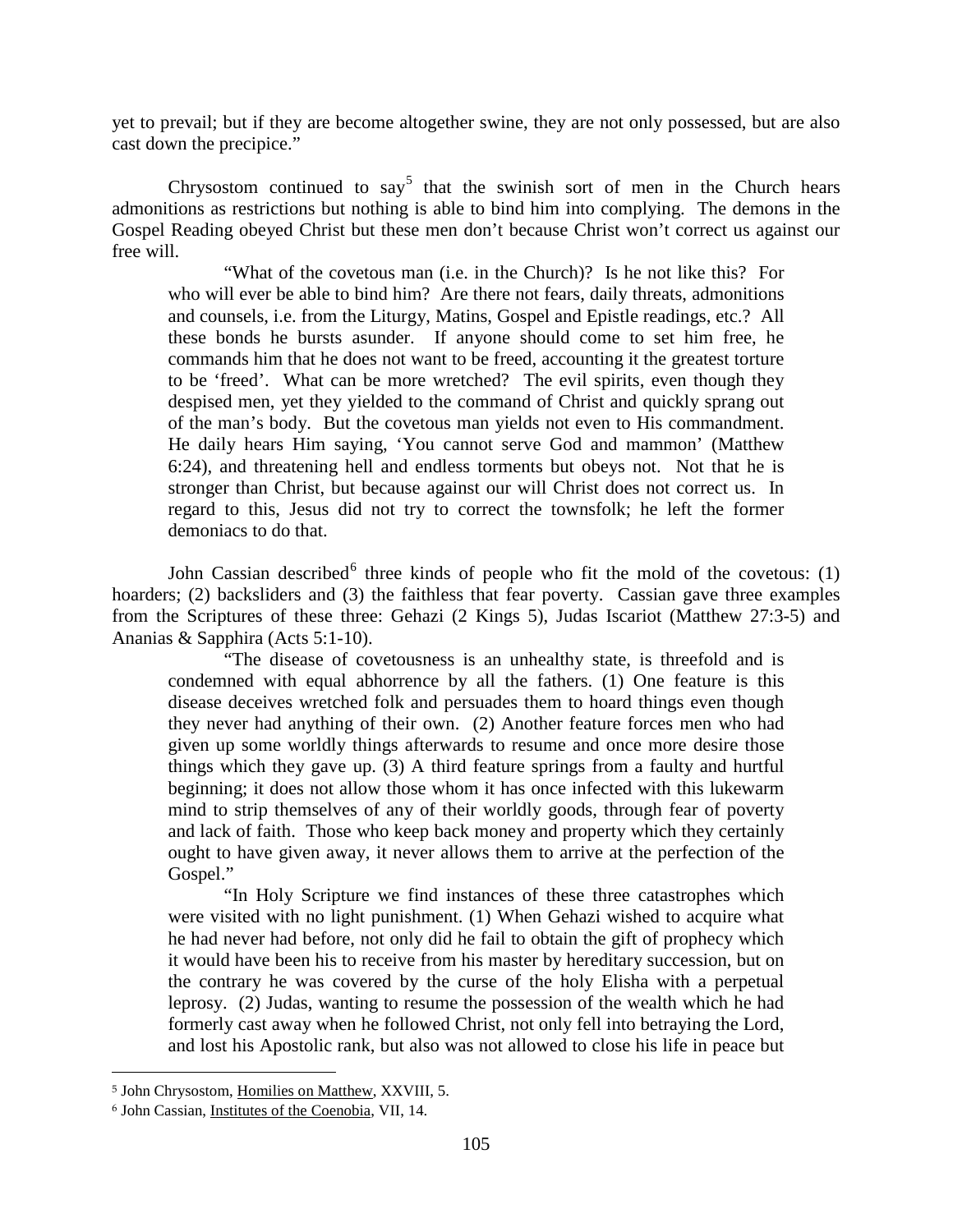ended it by a violent death. (3) Ananias and Sapphira, keeping back a part of that which was formerly their own, were at the Apostle's word punished with death."

While the demoniacs were so fierce that "no one could pass that way" (Matthew 8:28), Chrysostom continues<sup>[7](#page-5-0)</sup>, "yet the covetous man is much more fierce even than this, attacking all like hell, swallowing all up, going about as a common enemy to the race of men. He longs also to mar the substance of the earth and to see it all become gold; not the earth only, but hills, woods, fountains and in a word all things that appear. Many at least with this view have even paid money to be childless and having maimed their nature, not only by slaying their children after birth, but by not allowing them even to be born at all" (that is abortion).

Chrysostom noted $8$  that covetous men are in a particularly difficult situation because no one can deliver them from the effects of their covetousness. They bring so much misfortune on themselves by their behavior that it is like a demonic possession.

"How then shall we deliver the covetous man from the demon? He often undergoes great losses in his attempts to gain money. Wishing to lend at high interest, he often doesn't check those receiving the money – and loses everything. Others falling into danger, cling to their money and lose their life with their substance by delaying their escape. Covetous men do not know how to sow but always practice reaping, and continually fail in their harvest (Galatians 6:7, 2 Corinthians 9:6, Proverbs 11:8). For no man can be always reaping; neither can he be always gaining. Therefore, being unwilling to spend, neither do they know how to gain. Should they take a wife, the same thing happens to them. For either they are deceived (by avarice) into taking a poor wife instead of a rich one; or when they have brought home one that is rich, they find her full of faults without number and incur more loss than gain. What profit is there of her wealth when she is expensive, debauched and scatters all abroad more vehemently than any wind? But they do not only marry, but also buy at great risk, from their great covetousness, laboring to find not good workers, but cheap ones" (Luke 10:7, 1 Timothy 5:18).

Paul had said, "Let your conduct be without the love of money; be content with such things as you have. For He himself has said, 'I will never leave you nor forsake you'" (Hebrews 13:5). This promise was made to the people of God as they began the very difficult task of the conquest of Canaan (Deuteronomy 31:6-8, Joshua 1:5).

On the other hand, our American culture bombards us with a constant urging of consumerism and keeping up with the Joneses. Advertising tells us that we need the latest model car, TV, computer or fashions. The Lord had warned, however, 'Take heed and beware of covetousness, for your life does not consist in the abundance of the things you possess" (Luke 12:15).

Paul addressed this at length to Timothy (1 Timothy 6:6-10):

<span id="page-5-0"></span><sup>7</sup> John Chrysostom, Homilies on Matthew, XXVIII, 5.

<span id="page-5-1"></span><sup>8</sup> John Chrysostom, Homilies on Matthew, XXVIII, 6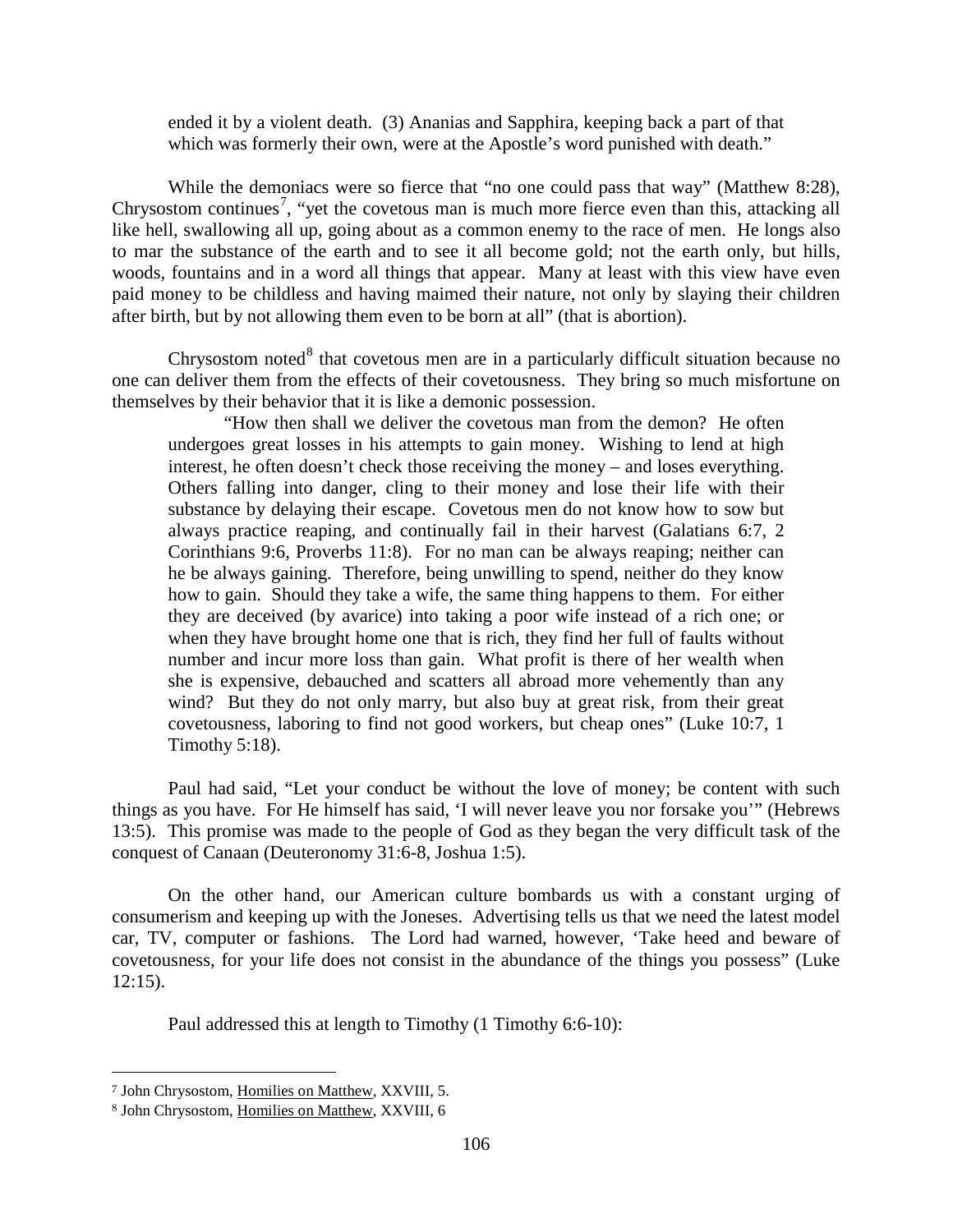- Godliness with contentment is great gain  $(1 \text{ Timothy } 6.6)$
- We brought nothing in and carry nothing out of this world (1 Timothy 6:7, Psalm 49:17, Ecclesiastes 5:14, Job 1:21).
- Be content with food and clothing (1 Timothy 6:8, Matthew 6:25-32)
- The covetous fall into a snare, into many foolish and harmful lusts which drown men in destruction and perdition (1 Timothy 6:9, Proverbs 30:8-9)
- The love of money is a root of all *kinds of* evil (1 Timothy 6:10)
- In pursuing this, some have strayed from the faith in their greediness, and pierced themselves through with many sorrows (1 Timothy 6:10).

We tend to belittle covetousness since it is such a major part of our American consumeroriented economy. Thus, it is a major challenge to follow Paul's admonition: "Let (covetousness) not even be named among you" (Ephesians 5:3). We tend to overlook places in the Scripture that list covetousness among the worst and most debauched characteristics among men (Mark 7:22, Romans 1:29, Ephesians 4:19, 2 Peter 2:1-19) that those who hate God are given over to. Thus, covetousness can become a demonic-like possession for those who refuse to humble their hearts and be content with the Lord's provision. And we, like the townsfolk may end up sending the Son of God away for interrupting our business expansion plans. So John Chrysostom's teaching here is no small thing!

John Chrysostom went into a detailed comparison<sup>[9](#page-6-0)</sup> of the demon-possessed with the covetous and concluded that there was a remarkable similarity. While the demoniacs went around naked and were not ashamed, the covetous are naked in soul and they associate with others who are also naked in soul, so they never notice their nakedness. In their madness, they try to strip the clothing of virtue off everyone they meet. The demoniacs were "fierce"; but the covetous are fierce also in inflicting poverty on anyone. The demoniacs rushed out to the desert in their madness; the covetous do this in the cities plundering anyone and everyone. While the demoniacs lived in the tombs, the covetous are a tomb with a dead soul inside. While the demoniacs used to cut themselves with stones, the covetous inflict themselves with far more severe torments of anger and anxiety because of their consuming passion for the things of this world.

"Bring forward the possessed and the covetous, and let us make a comparison between the two. But remember we do not criticize the nature, but we lament the act. The possessed (in the Gospel lesson) was never clad with garments; they cut themselves with stones; and they rush over rough paths, driven headlong by the demons. Do not these things seem to be dreadful? I shall show the covetous doing more grievous things than these to their own soul, that the demoniacs' activity is considered child's play by comparison. The covetous are in even a more grievous condition; they are more objects of shame than ten thousand naked persons. It were far better to be naked as to clothing, than being clad with the fruits of covetousness, to go about like them that celebrate the orgies for Bacchus. The nakedness of the possessed is caused by madness; so madness produces this clothing, and the clothing is more miserable than the nakedness."

<span id="page-6-0"></span><sup>9</sup> John Chrysostom, Homilies on John, LXXXI, 3-4.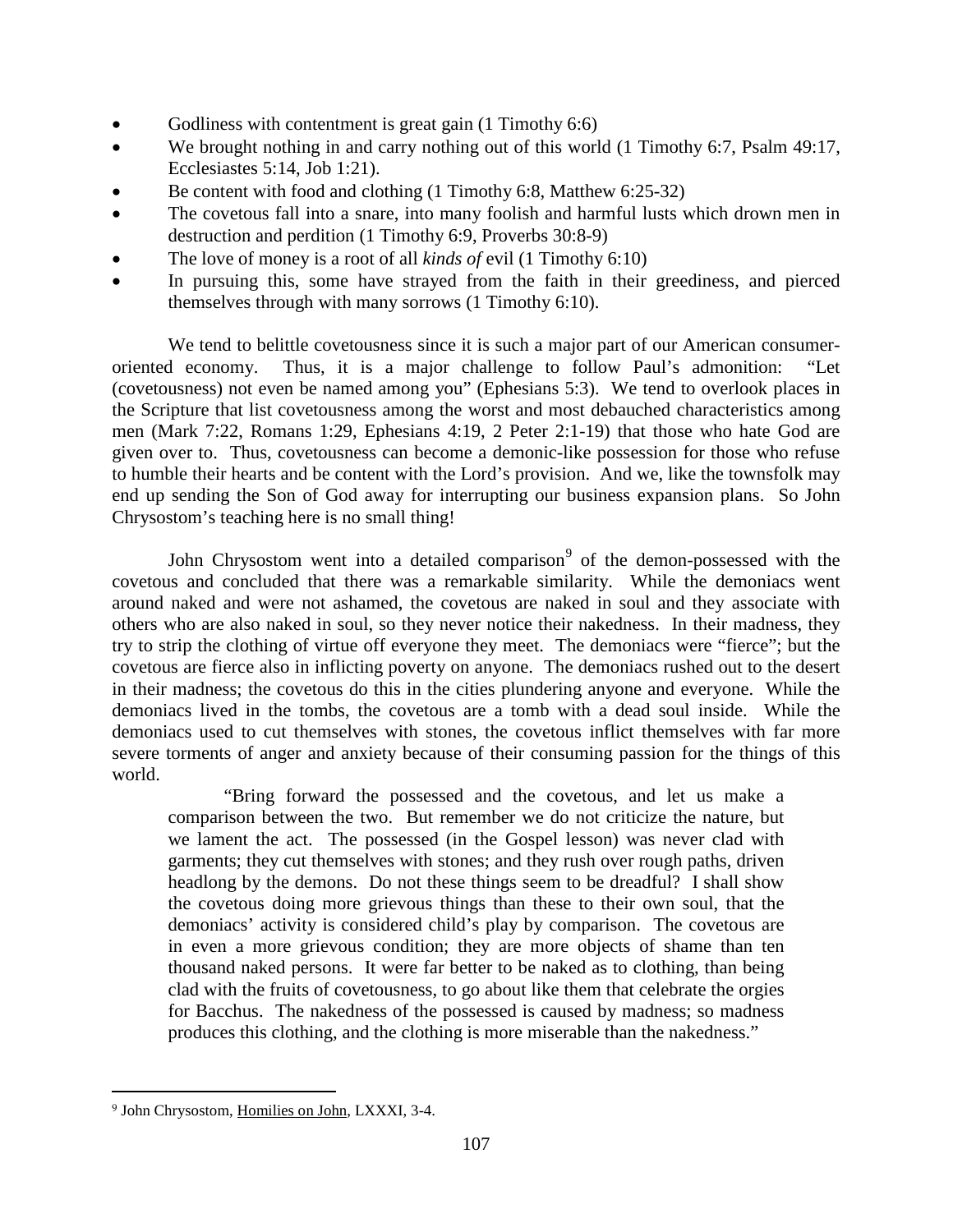"This I will endeavor to prove. Whom should we say was more mad, one who should cut himself, or one who together with himself should cut those who met him? It is quite clear that it is the latter. The madmen just strip themselves of their clothing; but the covetous strip all that meet them. Readily would every one of the covetous consent that his clothes should be torn, rather than he be stripped of all his substance!"

"But someone might say, 'the covetous do not aim blows at the face'. In the first place, the covetous do even this; and if not all, yet all inflict by famine and poverty more grievous pains on the belly."

"But someone might say, 'the covetous don't bite with the teeth'. If only it were with teeth and not with the arrows of covetousness fiercer than teeth. 'For their teeth are spears and arrows' (Psalm 57:4 LXX). Who will feel most pained, he that was bitten once, and immediately healed, or he that is forever eaten up by the teeth of poverty? Poverty when involuntary is worse than a furnace or a wild beast."

"Someone might say, 'The covetous do not rush into the deserts like the demon-possessed'. Would it were the deserts, and not the cities, that they overran, so that all in the cities might enjoy security. The covetous are more intolerable than all the insane, because they do in the cities these things which the others do in the deserts, making the cities deserts. Like in a desert, where there is no one to hinder, so they plunder the goods of all men. Someone might say, 'But the covetous do not pelt with stones anyone that meets them'. It is easy to beware of stones; but regarding the wounds caused by paper and ink that they work on the wretched poor (framing writings full of blows without number). Who, out of those that they deal with, can ever easily beware?"

"Let us notice also what they do to themselves. They walk naked up and down the city, for they have no garment of virtue. Due to their exceeding madness this does not seem to them to be a disgrace, for they have no feeling of embarrassment. While they are ashamed of having their body naked, their soul is always naked, and they glory in it. I will tell you the cause of their insensitivity. They are naked among many that are thus naked; therefore they are not ashamed, just as we are not ashamed in a locker room. If there were many clothed with virtue in the locker room, then their shame would appear more. This above all is a worthy subject for many tears, that because the bad are many, bad things are not even considered a disgrace. The demons have brought about this too, not to allow covetous men to obtain even a sense of their evil deeds. Because of the multitude of those that practice wickedness, it throws a shade over their disgrace; if it happened that the covetous was in the midst of a multitude of persons practicing self-restraint, he would see his nakedness more. That the covetous are more naked than the possessed is clear from these things. For the wide and broad way that they follow is more of a desert than any desert. And this way is not only desert, but much more rugged than that *of the mad*. Stones and ravines do not so wound those that climb them, as robbery and covetousness wound the souls that practice this behavior."

"And that they live by the tombs, like the possessed, or rather that they themselves are tombs, is plain by this. What is a tomb? It is a stone having a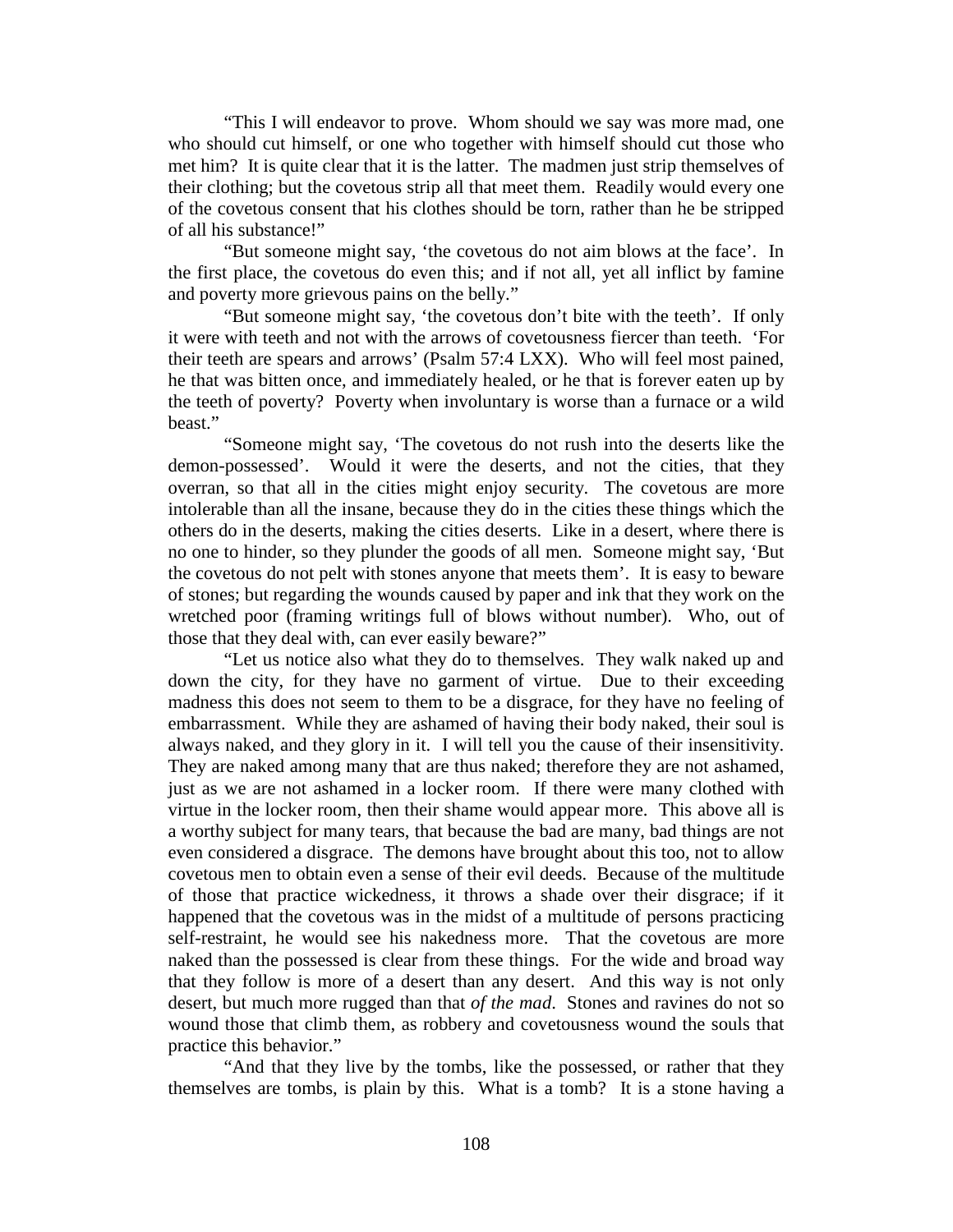dead body lying in it. How do the bodies of the covetous differ from those stones? They are more miserable. It is not a stone containing a dead body, but a body more insensitive than a stone, carrying about a dead soul. One would not be wrong in calling the covetous tombs. Our Lord called the Jews 'whitewashed tombs', for this exact reason; He went on to say, 'Inside they are full of extortion and self-indulgence'" (Matthew 23:25-27).

"Let me show you next how the covetous cut their heads with stones! Are not anxieties worse than many stones, not wounding heads, but consuming a soul? They are afraid that those things which they have acquired unjustly should leave their house. They are angry, provoked, against those of their own house, against strangers; despondency, fear, wrath comes upon them in succession, and they are as if they were crossing precipice after precipice, and they are earnestly looking day by day for what they have not yet acquired. They don't feel pleasure in the things they have, both because of the security of the things they have, and because they are intent upon what they have not yet seized. Like one continually thirsting, though he should drink up ten thousand fountains, does not feel the pleasure, because he is not satisfied. Similarly the covetous, so far from feeling pleasure, are even tormented, the more they heap around themselves; from their not feeling any limit to such desire."

# <span id="page-8-0"></span>**Covetousness is Hateful to God**

Have we ever considered how God views covetousness? Paul refers to covetousness as idolatry ( ). And we know that this is hateful to God!

Clement of Rome pointed out<sup>[10](#page-8-1)</sup> that the Scripture has said that covetousness, among other things, is hateful to God.

"Let us strive to be found in the number of those that wait for Him, in order that we may share in His promised gifts. But how, beloved, shall this be done? This will happen if our understanding is fixed by faith towards God; if we earnestly seek the things which are pleasing and acceptable to Him; if we do the things which are in harmony with His blameless will; and if we follow the way of truth, casting away from us all unrighteousness and iniquity, along with all covetousness, etc. For they that do such things are hateful to God; not only they that do them, but also those that approve those who practice them (Romans 1:32). But to the sinner God has said, 'Why do you declare my ordinances, and take up my covenant in your mouth? You have hated instruction, and have cast my words behind you. If you saw a thief, you ran along with him, and have cast in your lot with adulterers. Your mouth has multiplied wickedness, and your tongue has framed deceit. You sat and spoke against your brother, and scandalized your mother's son. These things you did, and I kept silence; you thought wickedly that I should be like you, but I will reprove you, and set your offences before you. Now consider these things, you that forget God, lest he tear you apart, and there is no one to deliver you'" (Psalm 50:16-22 LXX)

<span id="page-8-1"></span> $\overline{a}$ <sup>10</sup> Clement of Rome, First Epistle to the Corinthians, 35.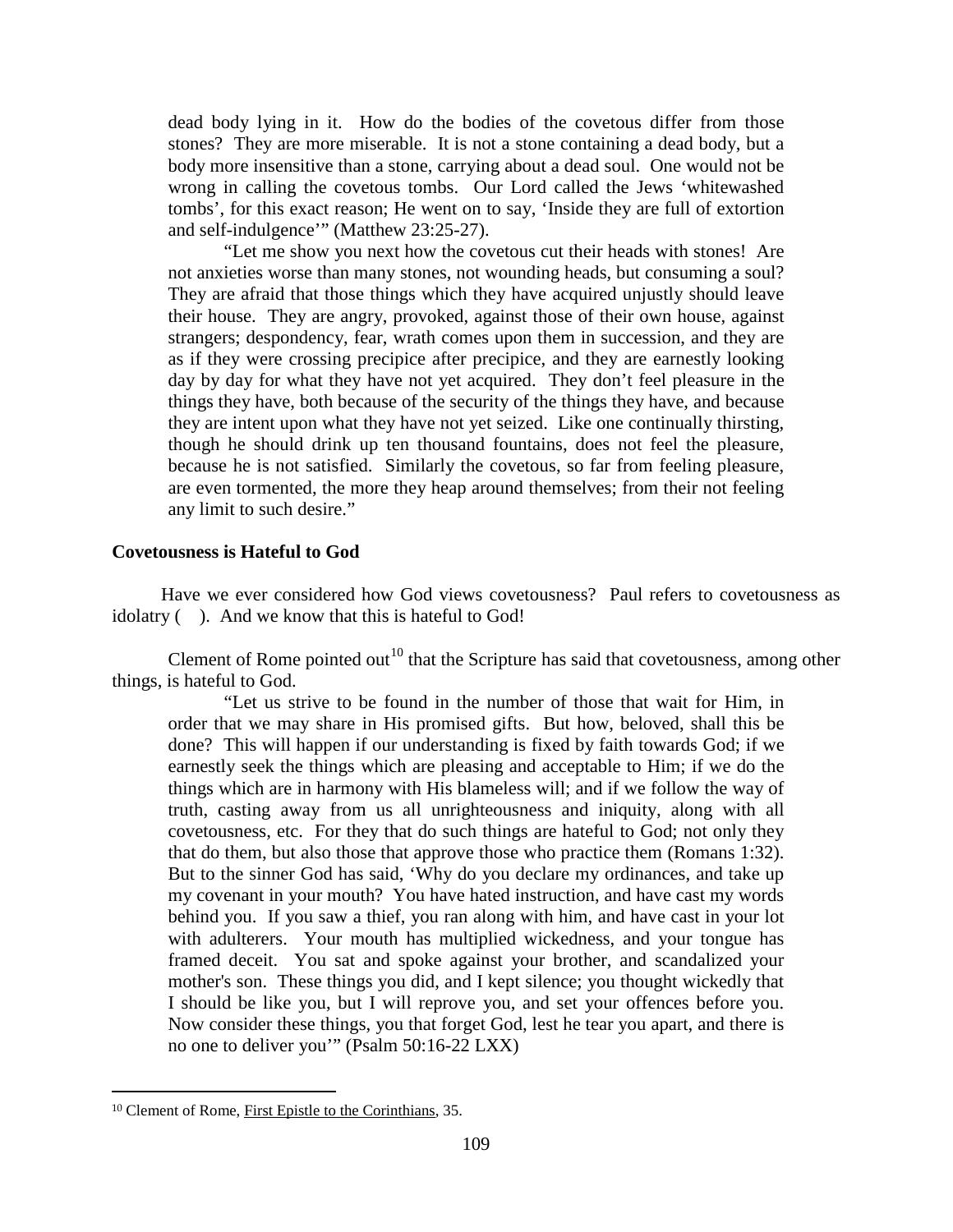Gregory Thaumaturgus wrote<sup>[11](#page-9-1)</sup> that some people used the time of persecution in the late 3<sup>rd</sup> century to enlarge their personal property. Gregory declared these people to be hated of God and of unsurpassable iniquity for looking to profit from the martyrdom of the saints.

"Covetousness is a great evil. It is not possible in a single letter to list those Scriptures in which not robbery alone is declared to be a horrible thing, but also the grasping mind, and the disposition to meddle with what belongs to others, in order to satisfy the sordid love of gain. All persons of that spirit are in order to satisfy the sordid love of gain. excommunicated from the Church of God. During the previous times of persecution, in the midst of such sorrow and lamentation, some have been audacious enough to consider the crisis which brought destruction to everyone the opportunity for their own private expansion of wealth. That is a thing which can be declared only of men who are impious and hated of God, and of unsurpassable iniquity. It seemed good to excommunicate such persons, lest the wrath of God should come upon the whole people, and upon those first of all who are set over them in office, and yet fail to make inquiry. As the Scripture says, the impious may work the destruction of the righteous along with his own (Genesis 18:23-25). 'Fornication and covetousness are things that bring the wrath of God upon the sons of disobedience. Do not be partakers with them!'" (Ephesians 5:5-7)

John Chrysostom noted<sup>[12](#page-9-2)</sup> that Jesus taught the pursuit of righteousness as opposed to covetousness with our whole heart. By seeking righteousness, we will actually be "filled" much more than the covetous, who will lose everything.

"The Lord said, 'Blessed are those who hunger and thirst after righteousness' (Matthew 5:6). What sort of righteousness? He means either the whole of virtue, or that particular virtue which is opposed to covetousness. Since He is about to give commandment concerning mercy, to show how we must show mercy, not plunder or covetousness, He blesses those that lay hold of righteousness."

"Notice how forcefully He puts it. He didn't say, 'Blessed are those who fast for righteousness', but, 'Blessed are those who hunger and thirst after righteousness'; that with all desire we may pursue it. Since desire is the most peculiar property of covetousness, and we are not as enamored of food as of gaining more and more, He bids us to transfer this desire to a new object: freedom from covetousness. Then He appoints the prize, again from things sensible; saying, 'for they shall be filled'" (Matthew 5:6).

"If those who don't covet other men's goods enjoy such great abundance, much more those who give up their own things will also."

# <span id="page-9-0"></span>**Covetousness is Idolatry**

 $\overline{a}$ 

Paul stated that covetousness was idolatry, but few people actually make the connection and understand why. Many people over the centuries, especially those who attend Church every Sunday have been unable to discern this. This is especially difficult where the national economic system is based on mutual covetousness (capitalism).

<span id="page-9-1"></span><sup>11</sup> Gregory the Wonder-Worker, Canonical Epistle, I, 2

<span id="page-9-2"></span><sup>12</sup> John Chrysostom, Homilies on Matthew, XV, 6.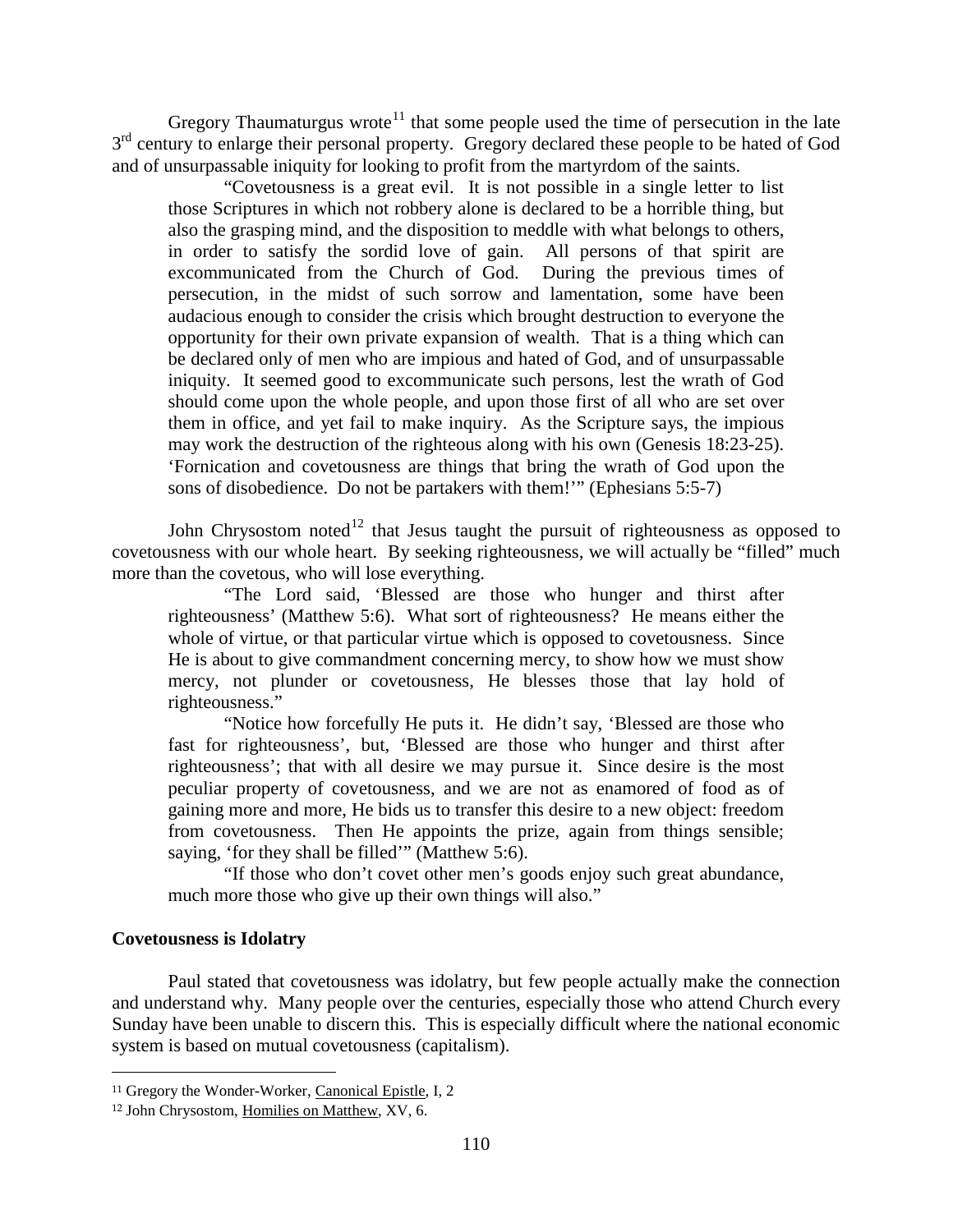John Chrysostom elaborated<sup>[13](#page-10-0)</sup> on why covetousness is idolatry, even though some people say that Paul's expression is hyperbole. Both the idolaters and the covetous are apostate, as Jesus said, "You cannot serve God and mammon'. But those who came to Church every Sunday protested that they have never had anything to do with idols. Chrysostom replied that our true worship has to do with our deeds, not just our words. If we are doing the work of the enemy, we can't say that we are the son of the King; we are a traitor. God didn't make covetousness; our own insatiable appetite invented it. The covetous who attend Church may censure covetousness among others, but yet they serve it and obey it themselves.

"When we say that 'the covetous man is an idolater', some people say the expression is hyperbolical. In this manner they understate and explain away all the commandments. It was in allusion to these that Paul wrote, 'For this you know, that no fornicator, unclean person, nor covetous man, who is an idolater, has any inheritance in the kingdom of Christ and God' (Ephesians 5:5); adding, 'let no man deceive you with empty words' (Ephesians 5:6). Now 'empty words' are those which for a while are gratifying, but are in nowise born out in facts; because the whole case is a deception."

"The words, 'the covetous man is an idolater', are not hyperbolical; they are true. How and in what way? Because the covetous man apostatizes from God, just as the idolater does. Lest one should imagine this is out of the blue, there is a declaration of Christ which says, 'You cannot serve God and Mammon' (Matthew 6:24). If then it is not possible to serve God and Mammon, they who serve Mammon have thrown themselves out of the service of God; and they who have denied His sovereignty, and serve lifeless gold, it is plain enough that they are idolaters. A man will say, 'But I never made an idol or set up an altar, sacrificed sheep, or poured libations of wine. I came into the Church, and lifted up my hands to the Only-begotten Son of God; I partake of the mysteries, I communicate in prayer, and in everything else which is a Christian's duty. 'How then', he will say, 'am I a worshiper of idols?' This is the very thing which is the most astonishing of all. When you have had experience, and have 'tasted' the loving kindness of God, and 'have seen that the Lord is good' (Psalm 34:8), you should abandon Him who is gracious, and take to yourself a cruel tyrant, and should pretend to be serving Him, while in reality you have submitted yourself to the hard and galling yoke of covetousness. The things we have done in Church are only about your Master's gifts, not about doing our own duty. How do we judge a soldier? Is it when he is on duty guarding the king, and is fed by him, and called the king's own, or is it when he is minding his own affairs and interests? To pretend to be with him, and to be attentive to his interests while advancing the cause of the enemy, we declare to be worse than if he breaks away from the king's service, and joins the enemy. You are despising God, just as an idolater does, not with your own mouth singly, but with the ten thousands of those whom you have wronged. Yet you will say, 'an idolater he is not'. But surely, whenever they say, 'Oh! that Christian, that covetous fellow', then not only is he himself committing outrage by his own act, but he frequently forces those whom

<span id="page-10-0"></span> $\overline{a}$ <sup>13</sup> John Chrysostom, Homilies on Ephesians, XVIII, vv. 5-6, 14.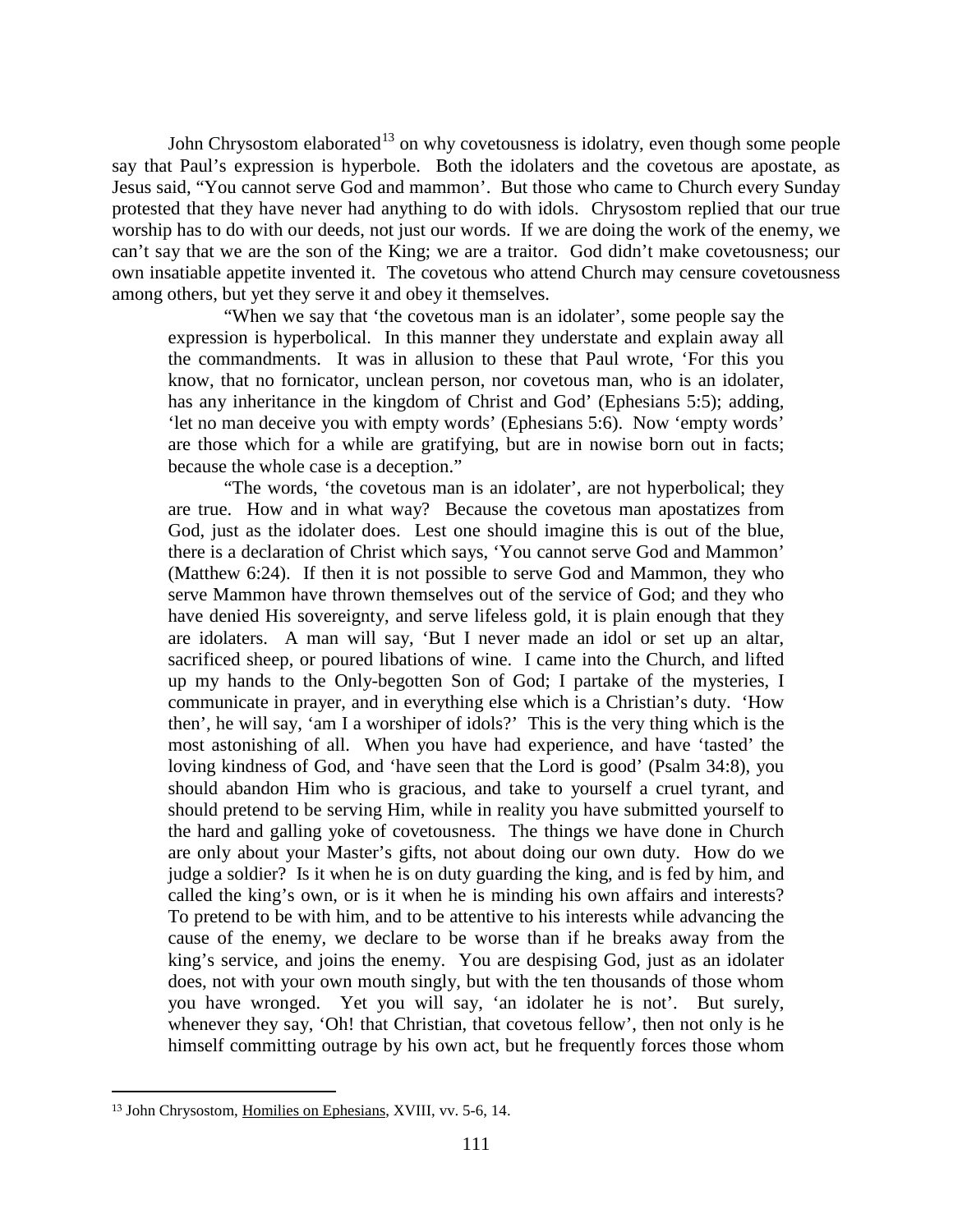he has wronged to use these words; and if they don't use them, this is to be set to the account of their godliness."

"Listen to another argument about how covetousness is idolatry, and more shocking than idolatry! Idolaters worship the creatures of God, 'for they worshipped and served the creature rather than the Creator' (Romans 1:25). But the covetous are worshipping a creature of their own. God didn't make covetousness; our own insatiable appetite invented it. Those that worship idols honor the idols they worship; and if anyone speaks of their idols with disrespect or ridicule, they stand up in defense of their idols. Whereas the covetous, as if in a sort of intoxication, worship an object that it is full of impiety. So the covetous, even more than the idolaters, excel in wickedness. You can never excuse it, saying that it is not evil. If idolaters are without excuse, the covetous are far more; they may censure covetousness and revile those who devote themselves to it, yet they serve and obey it."

John Chrysostom begged<sup>[14](#page-11-0)</sup> the people of his time to see what is coming to those who are covetous, which leads to idolatry. There was the rich man who didn't help Lazarus; there are the many who never bothered to feed Christ; there are those who prophesied in His Name, but practiced lawlessness; there are the virgins who didn't have enough oil. All these lost everything.

"Let us take alarm then, I entreat you; let us dread the words that we don't meet with the realties. Covetousness is corruption, corruption more dangerous than any other, and leading on to idolatry. Let us shun the corruption; let us choose the incorruption. Have you in covetousness overreached and defrauded some one? The fruits of your covetousness perish, but the covetousness remains; a corruption which is the foundation of incorruptible corruption<sup>15</sup>. The enjoyment passes away, but the sin remains imperishable. A fearful evil is it for us not to strip ourselves of everything in this present world; a great calamity to depart into the next with loads of sins about us. 'For in death no man remembers You; and who will give You thanks in Hades?' (Psalm 6:5 LXX) There is the place of judgment; then is there no longer an opportunity for repentance. How many things did the rich man wail about then? (Luke 16:23) Yet it was too late. How many things did they say who had neglected to feed Christ? (Matthew 25:41) Yet they were led away notwithstanding into the everlasting fire. How many things had they then to say, 'who practiced lawlessness'; 'Lord, have we not prophesied in Your name, cast out demons in Your name, and done many wonders in Your name?' (Matthew 7:22-23) And yet notwithstanding, they were not saved. All these things therefore will take place then; but we will have no chance, if they are not done now. Let us fear then, lest we should ever have to say then, 'Lord, when did we see You hungry, and didn't feed You?' (Matthew 25:44) Let us feed Him now, not one day, or two, or three days. 'For let not mercy and truth', says the Wise Man, 'forsake you' (Proverbs 3:3 LXX). He does not say 'do it once, or twice'. The Virgins, we know, had oil, but not enough to last (Matthew 25:3, 8). Thus we need much oil, and thus should we be 'like a fruitful olive in the house of

<span id="page-11-0"></span><sup>14</sup> John Chrysostom, Homilies on Ephesians, XXIV, Moral.

<span id="page-11-1"></span><sup>15</sup> That is, the incorruptible corruption of the age to come.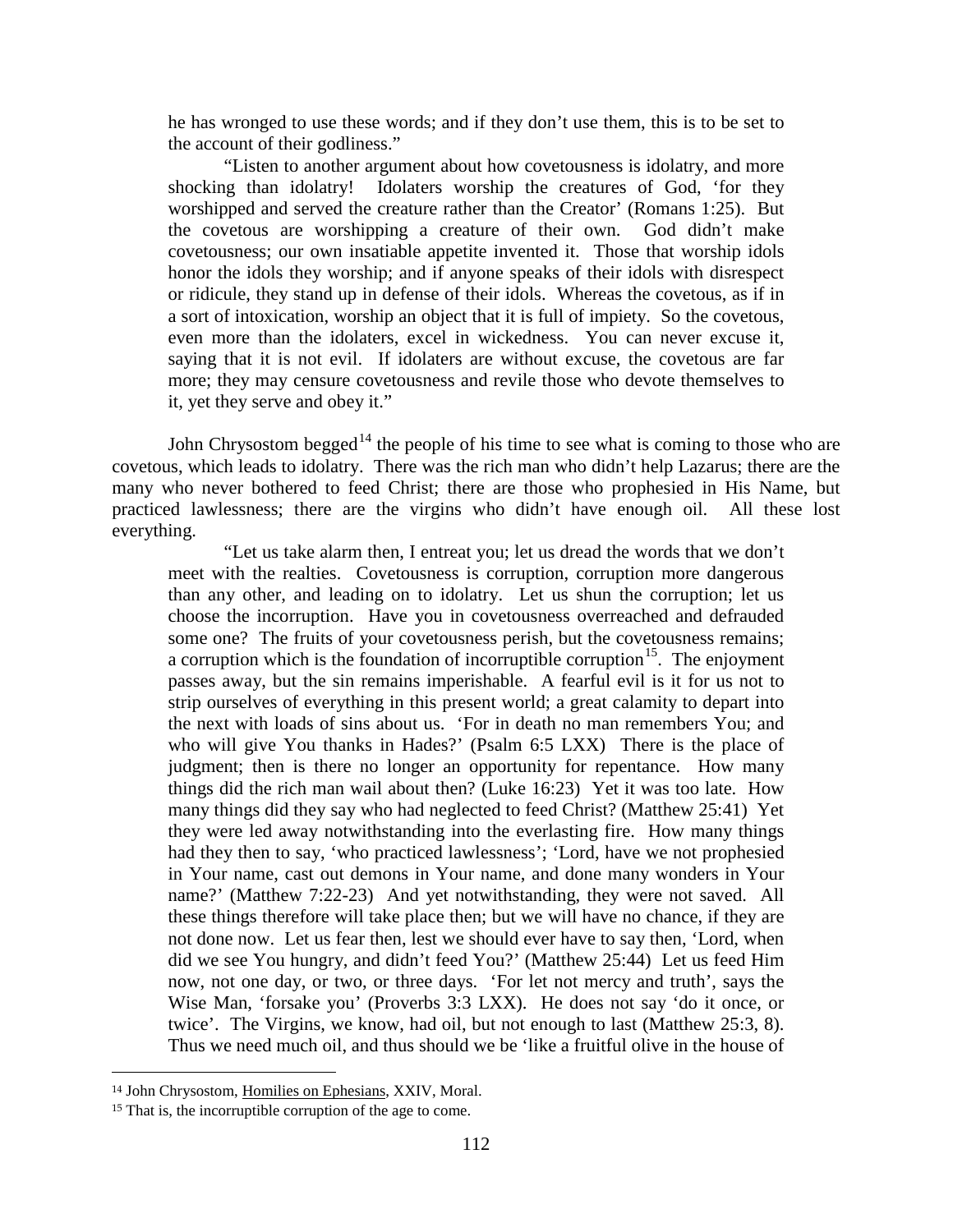God' (Psalm 52:8 LXX). Let us reflect then how much a burden of sins each of us has about him, and let us desire that not only the sins may be quenched, but that the acts of righteousness may be accounted to us for righteousness. If the good deeds are not so many in number as to put aside the crimes laid against us, then shall no one rescue us from that punishment, from which God grant that we may be all delivered."

John Chrysostom noted<sup>[16](#page-12-1)</sup> that covetousness, which is idolatry, has as its mother the passion of vainglory. Whereas the passion of anger is only active when it has persons to excite it, the passion of vainglory is always active.

"The passion of anger, tyrannical though it is and hard to bear, still doesn't always disturb, but only when it has persons that excite it. But the passion of vainglory is always active, and there is no time when it can cease, since reason neither hinders nor restrains it, but it is always with us. It not only persuades us to sin, but snatches from our hands anything which we may chance to do right, or sometimes not allowing us to do right at all. If Paul calls covetousness idolatry, what ought we to name that which is mother and root, and source of it, I mean, vainglory? We cannot possibly find any term such as its wickedness deserves. Beloved, let us return to our senses; let us put off this filthy garment; let us tear and cut it off from us; let us at some time or other become free with true freedom, and be sensible of the nobility which has been given to us by God. Nothing is so ridiculous and disgraceful as this passion, nothing so full of shame and dishonor. If we can see this, we shall be able to receive a reward from Him who sees exactly all our doings, if we are content to have Him only for a spectator."

# <span id="page-12-0"></span>**The Mosaic Law Spoke against Covetousness**

The Mosaic Law was more than just the Ten Commandments and involved every facet of life for the people of God. Appendix A is a summary of all these aspects of the Mosaic Law.

Part of the Mosaic Law given at Mt Sinai said, "You shall not covet your neighbor's house; you shall not covet your neighbor's wife, nor his male servant, nor his female servant, nor his ox, nor his donkey, nor anything that *is* your neighbor's" (Exodus 20:17). Thus the Law made it very clear that covetousness was sin.

On the other hand, the Mosaic Law also stated that generosity and helping the poor was to be a part of everyday life. The command in the Mosaic Law to love one's neighbor (Leviticus 19:18) uses the Hebrew word "*rea*" meaning friend or companion and thus implies a very close neighbor. But the Mosaic Law also says to treat the stranger among you as the native and to love the stranger as yourself, remembering that you were once strangers in Egypt (Leviticus 19:33- 34). The Hebrew word for stranger is "*ger*" meaning sojourner; in the Greek Septuagint, the corresponding word is "*proselutos*" meaning one who draws near; that is, a proselyte.

The Mosaic Law strictly forbade making profits off people trying to be godly. For example, the Mosaic Law specified that if a citizen of Israel or a foreign visitor were to become

<span id="page-12-1"></span><sup>16</sup> John Chrysostom, Homilies on John, III, 6.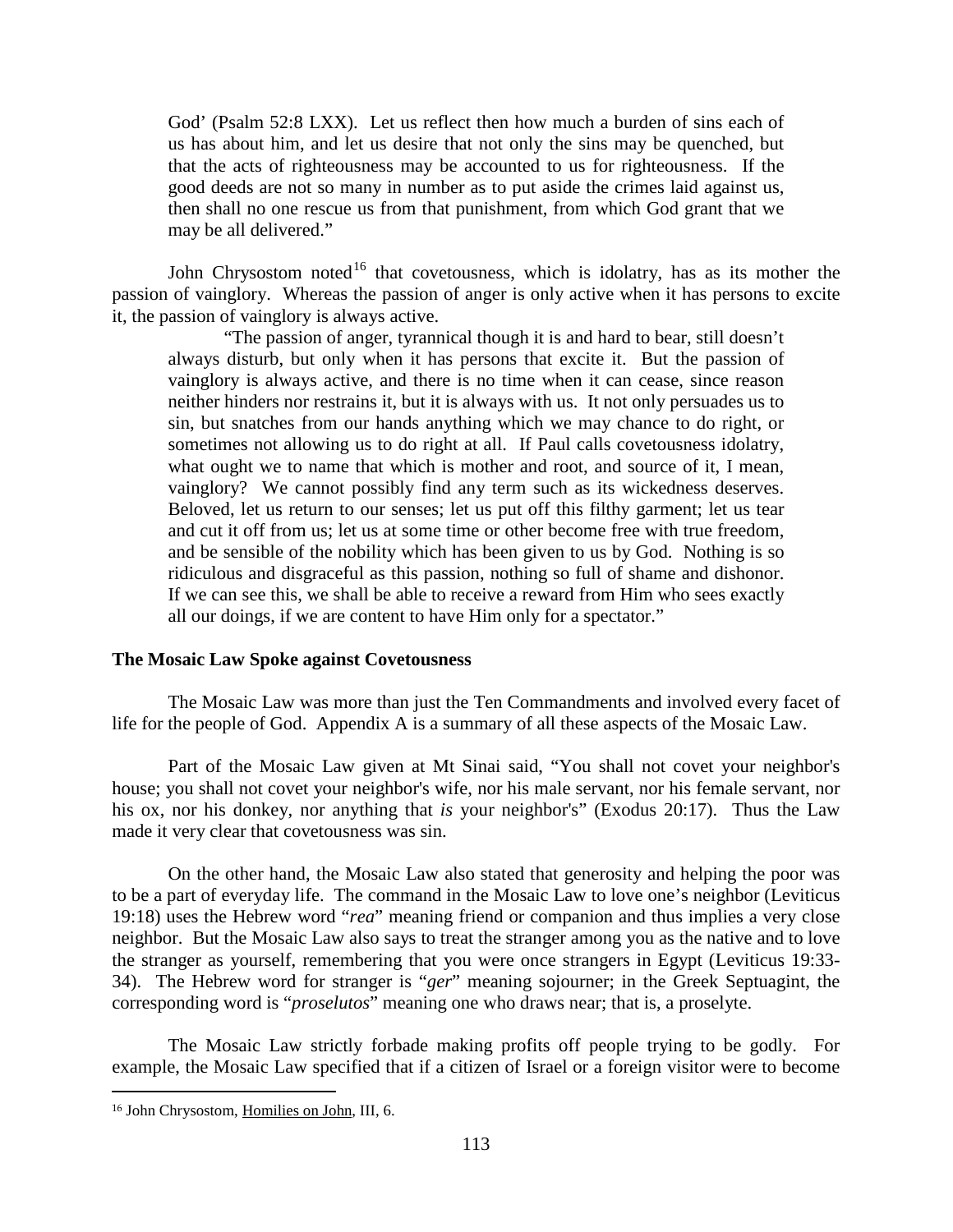poor, he was to be supported and no interest charged (Leviticus 25:35-37). This became a big issue during Nehemiah's time and Nehemiah extracted an oath from the priests that they would refrain from any interest or markup charged against their brothers during a famine (Nehemiah 5:1-13).

If the breadwinner of a family died early and unexpectedly, there were several options for his widow and children. The man's oldest unmarried brother was required to take his wife and raise up children for his brother. If the man who died had children, this didn't apply and the children needed to help their mother. Special provisions were made under Mosaic Law for widows and orphans (Deuteronomy 24:19-21; 16:10-11) and a special third tithe was set aside for them (Deuteronomy 14:29; 26:12). While they were not supposed to be neglected (Ezekiel 22:7, Malachi 3:5), the Scribes and Pharisees of Jesus' day did just that under the pretense of legality (Matthew 23:14, Mark 12:40, Luke 20:47). As soon as the struggling widow ran out of money, they foreclosed on her house and seized her property. This was in violation of the Mosaic Law. People were to freely open their hand to the poor and generously lend him sufficient for his needs (Deuteronomy 15:7-8). To not do so was a sin and the poor man may cry to the Lord against his rich neighbors. In being generous to him, however, "the Lord will bless them in all their work and in everything they do" (Deuteronomy 15:9-11). The widow of Nain, whose only son had just died, was probably in dire straits and could expect to lose everything in a short time.

The rich man of the parable whose land yielded plentifully (Luke 12:16) is a striking contrast to the Mosaic Law. According to the Mosaic Law, the more he obtained, the more generous he was to be. Instead, he decided out of covetousness to keep it all for himself; since he couldn't even store it all; he decided to build bigger storehouses (Luke 12:18).

John Chrysostom noted<sup>[17](#page-13-0)</sup> that the Law had a seemingly strange effect on people who were bent toward sin; by saying "Don't covet", people began to covet more. This was the fault of the patient and not the physician.

"Paul said that the Law is not sin, but he 'would not have known sin except through the Law' (Romans 7:7). Notice the reach of Paul's wisdom! What the Law is not, Paul has set down, so that by removing this possibility, he may persuade us to accept the alternative. 'For I would not have known covetousness unless the Law had said, 'You shall not covet'" (Romans 7:7).

"Notice how by degrees Paul shows that the Law is not an accuser of sin only, but in a way its producer? Not from any fault of its own, but from that of the habitually disobedient Jews, Paul proves that this happened."

"Notice how Paul has cleared the Law of any blame. 'But sin, taking opportunity by the commandment, produced in me all manner of evil desire. For apart from the Law sin *was* dead' (Romans 7:8). Sin increased the desire, and the reverse of the Law's intent was brought about. This came because of weakness, not of any badness with the Law. When we desire a thing, and then are hindered from it, the flame of the desire is increased. Now this came not from the Law; for the Law hindered us of itself to keep us away from sin; but sin, that is, our own listlessness and bad disposition, used what was good for the reverse. This is not a

<span id="page-13-0"></span><sup>17</sup> John Chrysostom, Homilies on Romans, XII, v.7.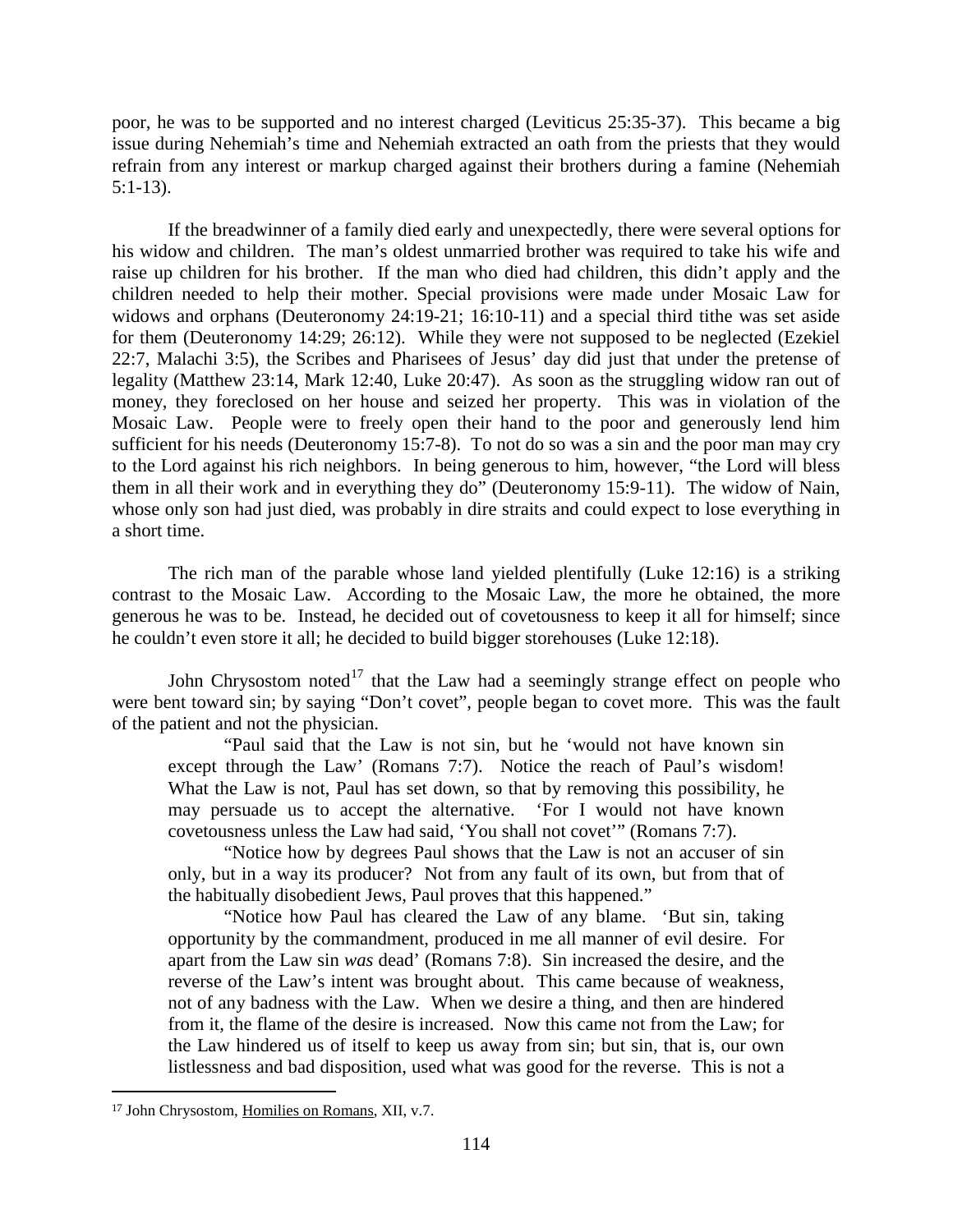fault with the physician, but with the patient who applies the medicine wrongly. The Law was given, not to inflame desire, but to extinguish it; though the reverse came of it. Yet the blame attaches not to the Law, but to us. If a person had a fever, and wanted to take a cold drink when it was not good for him, and one were to restrain him from taking his fill of it, and so increase his lust after this ruinous pleasure, there would be no fault with the restrainer. The physician's business is simply prohibiting it; the restraining himself is the patient's business. On the other hand, there are many bad men who by good precepts grow in their own wickedness. This was the way in which the devil ruined Judas, by plunging him into avarice, and making him steal what belonged to the poor (John 12:5-6). However it was not the being entrusted with the money bag that brought this to pass, but the wickedness of Judas' own spirit. Eve, by bringing Adam to eat from the tree, threw him out of Paradise. But neither in that case was the tree the cause, even if it was through it that the occasion took place. Sin finds opportunity because of the Law; this will be found to be the case in the New Testament also, where there are thousands of laws, and about many more important matters. One may see the same come to pass there also, not with regard to covetousness only, but to all wickedness generally. Jesus said, 'If I had not come and spoken to them, they would have no sin, but now they have no excuse for their sin' (John 15:22). Sin finds a footing in this fact, and so the greater punishment. Again when Paul speaks about grace, he says, 'Of how much worse punishment, do you suppose, will he be thought worthy who has trampled the Son of God underfoot, counted the blood of the covenant by which he was sanctified a common thing, and insulted the Spirit of grace?' (Hebrews 10:29). The worse punishment has its origin from the greater benefit?"

# <span id="page-14-0"></span>**Our Instruction: Have Nothing to do with a Brother Who is Covetous**

Paul stated, "Now I have written to you not to keep company with anyone named a brother, who is sexually immoral, or covetous -- not even to eat with such a person" (1 Corinthians 5:11); and "Let no one deceive you with empty words, for because of these things the wrath of God comes upon the sons of disobedience. Therefore do not be partakers with them" (Ephesians 5:6-7).

John Chrysostom noted<sup>[18](#page-14-1)</sup> that Paul's instruction has to do with brethren who continue to be covetous after they are baptized. Jesus, on the other hand ate with many before they were baptized. Also it is not clear if Paul's words apply to everyone; Paul may mean for the teachers to continue to try to seek out the lost.

"In the first place, it is not yet clear whether to teachers also Jesus gave this charge about associating with covetous brethren, and not rather to brethren only. When Jesus ate with the covetous (such as tax collectors), these were not yet of the number who had become brethren. Besides, Paul commands, even with respect to them that had become brethren, to avoid them when they continue as they were; but those Jesus sought out had now ceased being covetous, and were converted."

<span id="page-14-1"></span><sup>18</sup> John Chrysostom, Homilies on Matthew, XXX, 2.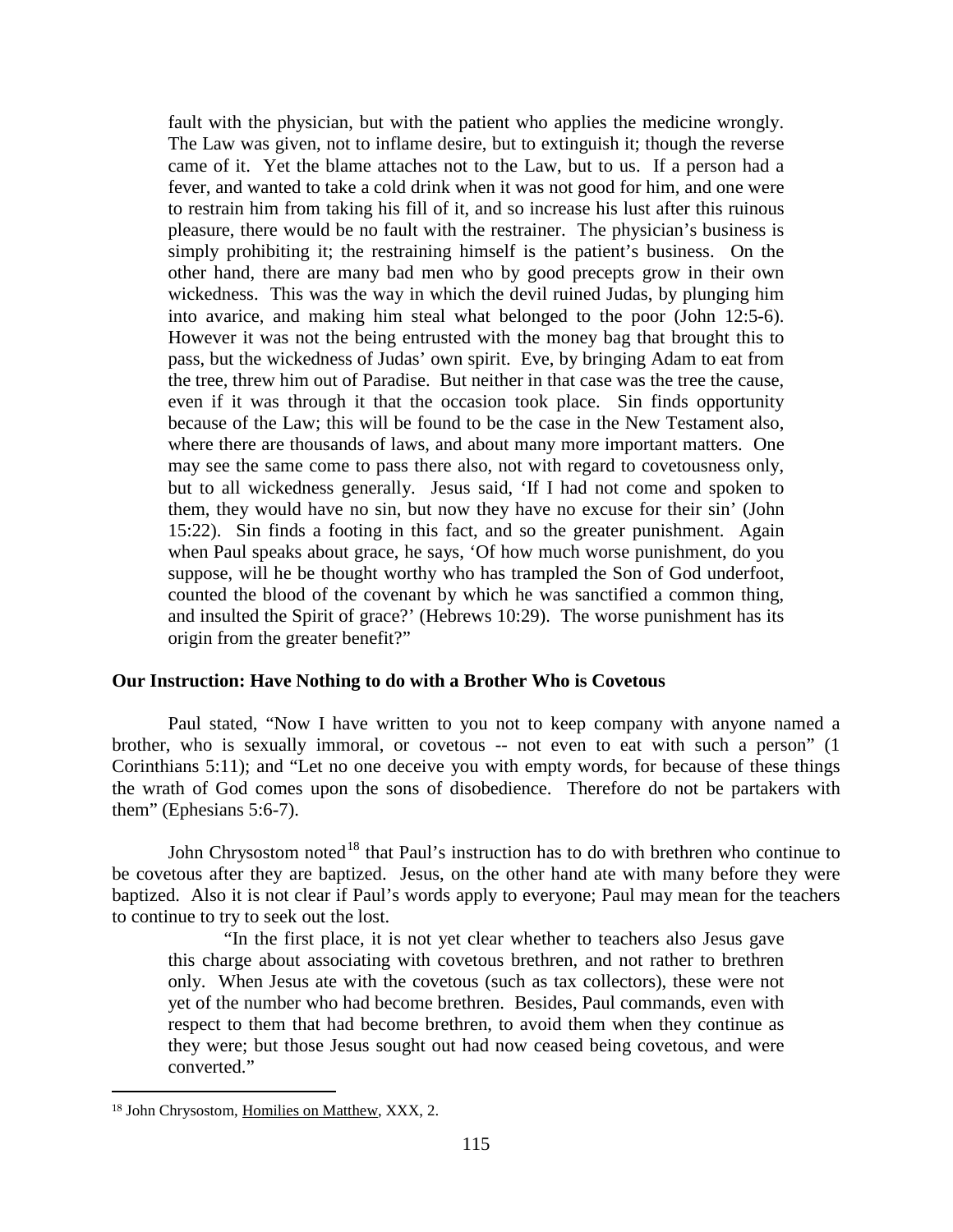John Chrysostom also noted<sup>[19](#page-15-0)</sup> that the covetous man not only lives in darkness, but spreads great darkness all around. Therefore it makes sense to avoid contact with him.

"Consider how many acts of plunder, how many acts of covetousness, you have committed. Restore all fourfold (Luke 19:8). Thus plead your cause to God. There are some who have arrived at such a pitch of madness and blindness, as not even to comprehend their duty; but who go on acting in all cases, just as if they were taking pains to make the judgment of God yet heavier to themselves. This is the reason why Paul wrote, 'Walk as children of light' (Ephesians 5:8). Now the covetous man of all others lives in darkness, and spreads great darkness over all things around."

"'And have no fellowship with the unfruitful works of darkness, but rather expose them. It is shameful even to speak of those things which are done by them in secret. But all things that are exposed are made clear by the light' (Ephesians 5:11-13). Listen to this, I beg you all, as many of you as don't like being hated for nothing, but want to be loved."

Chrysostom also made<sup>[20](#page-15-1)</sup> an analogy: dining with a covetous man is like dining with someone who is smeared with dung. Would we stay and eat anyway? Most people would be offended and leave. Covetousness in this case is much worse than dung, in that it pollutes the body and the soul, and it makes washing difficult. Paul said it was OK to dine with the heathen under some circumstances, but not the covetous.

"Let us keep our hands to ourselves; or rather, let us not keep them, but stretch them out honorably, not for grasping, but for alms-giving. Let us not have our hand unfruitful or withered; for the hand which doesn't give alms is withered; and that which is grasping is polluted and unclean."

"Let no one eat with such hands; for this is an insult to those invited. Suppose a man invited us to dinner and made us sit on tapestry, a soft couch with linen interwoven with gold, in a great and splendid house, and had set by us a great multitude of attendants, and had prepared a tray of silver and gold, and filled it with many dainties of great cost and of all sorts. Then imagine that he urged us to eat, provided we would only endure his smearing his hands with dung, and so sitting down to eat with us — would any man endure this? Would he not rather have considered it an insult? Indeed I think he would, and he would have immediately left. But now in fact, we don't see hands filled with dung, but even the food filled with dung; and yet we do not leave or find fault. If this person is a person in authority, we even think it is a grand affair; we destroy our own soul in eating such things. Covetousness is worse than any dung; for it pollutes, not the body but the soul, and makes it hard to be washed. Though we see him that sits down to dinner defiled with this filth both on his hands, his face, his house filled with it, and his table also full of it, don't we feel as if we were highly honored, and as if we were going to enjoy ourselves?"

"Don't we fear Paul who allows us to go without restraint to the tables of the heathen if we wish, but not even if we wish to those of the covetous? For, 'if

<span id="page-15-0"></span><sup>19</sup> John Chrysostom, Homilies on Ephesians, XVIII, Moral.

<span id="page-15-1"></span><sup>20</sup> John Chrysostom, Homilies on Hebrews, XXV, 7.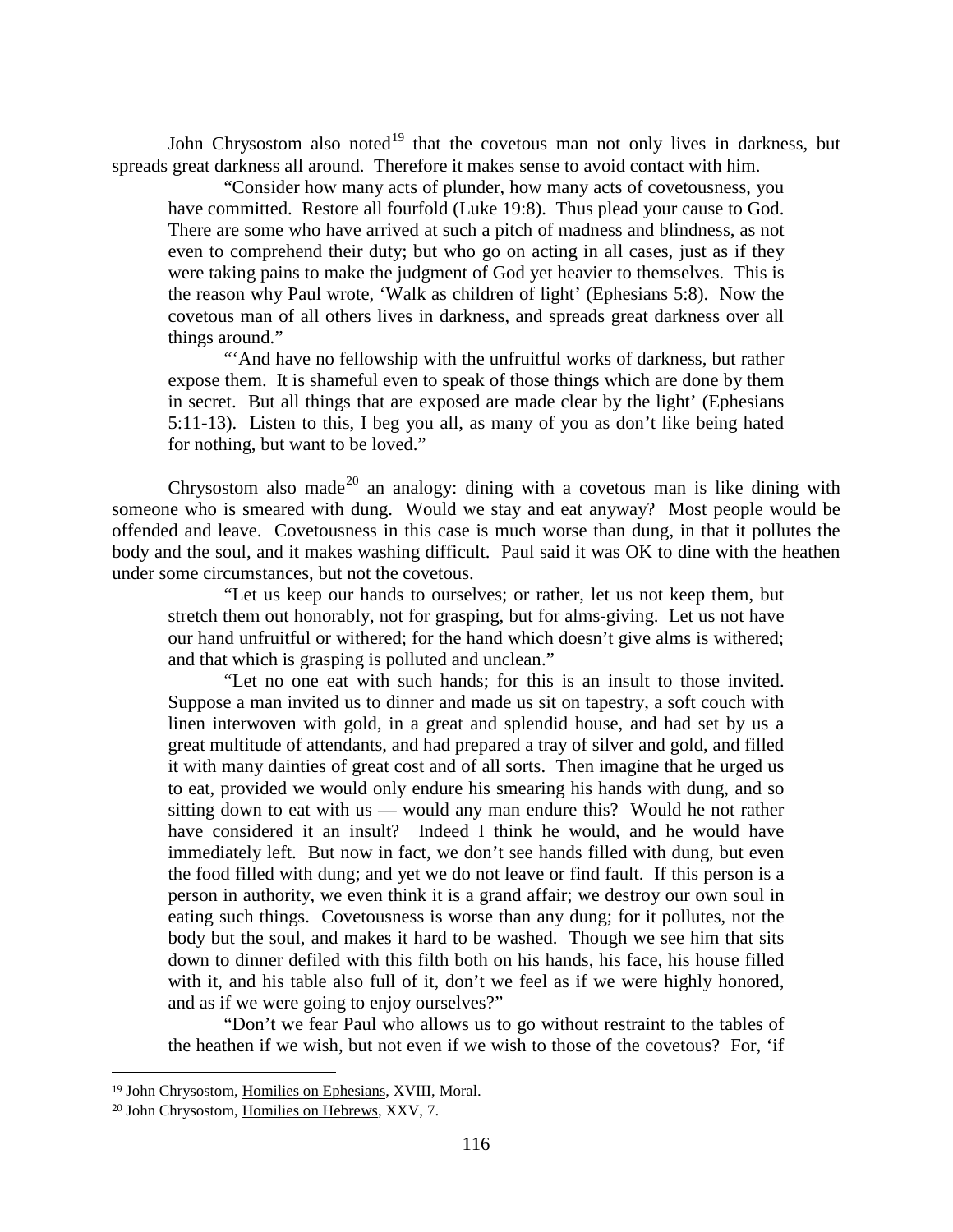any man who is named a Brother' (1 Corinthians 5:11), he says, meaning here by Brother everyone who is a believer, not him who leads a solitary life. What is it that makes brotherhood? It is the Washing of Regeneration; the being enabled to call God our Father. He that is a monk, if he is a catechumen, is not a Brother; but the believer though he lives very worldly, is a Brother. 'I have written to you not to keep company with anyone named a brother, who is covetous -- not even to eat with such a person' (1 Corinthians 5:11). Not so with respect to the heathen; but 'If any of those who do not believe invites you *to dinner,* and you desire to go, eat whatever is set before you, asking no question for conscience' sake'" (1 Corinthians 10:27).

# <span id="page-16-0"></span>**No Man Can Serve Two Masters**

Jesus said, "No one can serve two masters; for either he will hate the one and love the other, or else he will be loyal to the one and despise the other. You cannot serve God and mammon" (Matthew 6:24). Luke added to this discussion: "Now the Pharisees, who were lovers of money, also heard all these things, and they derided Jesus. And He said to them, 'You are those who justify yourselves before men, but God knows your hearts. For what is highly esteemed among men is an abomination in the sight of God'" (Luke 16:14-15).

Jerome pointed out<sup>[21](#page-16-1)</sup> that covetousness involves not just seizing what belongs to others, but also refusing to be generous with what we have. Everything we have has been given to us to use to help others. That which is our own is the spiritual benefits we accrue by using wisely what we have been given.

"We must also avoid the sin of covetousness, not merely by refusing to seize what belongs to others, for that is punished by the laws of the state, but also by not keeping our own property, which has now become no longer ours. The Lord said, 'If we have not been faithful in what is another man's, who will give us what is our own?' (Luke 16:12) 'That which is another man's' is a quantity of gold or of silver; 'that which is our own' is the spiritual heritage of which it is elsewhere said: 'The ransom of a man's life is his riches' (Proverbs 13:8). 'No one can serve two masters; for either he will hate the one and love the other, or else he will be loyal to the one and despise the other. You cannot serve God and mammon' (Matthew 6:24). Riches, that is; in the Syrian language, riches are called 'mammon'. The 'thorns' which choke our faith (Matthew 13:7, 22) are the taking thought for our life (Matthew 6:25). Care for the things which the Gentiles seek after is the root of covetousness."

"But one might say: 'I am a girl delicately reared, and I cannot labor with my hands. Suppose that I live to old age and then fall sick, who will take pity on me?' Listen to Jesus speaking to the Apostles: 'Do not worry about your life, what you will eat or what you will drink; nor about your body, what you will put on. Is not life more than food and the body more than clothing? Look at the birds of the air, for they neither sow nor reap nor gather into barns; yet your heavenly Father feeds them' (Matthew 6:25-26). Should clothing fail us, we can set the lilies before our eyes. Should hunger seize us, we can think of the words in which

<span id="page-16-1"></span><sup>21</sup> Jerome, Letter to Eustochium, XXII, 31.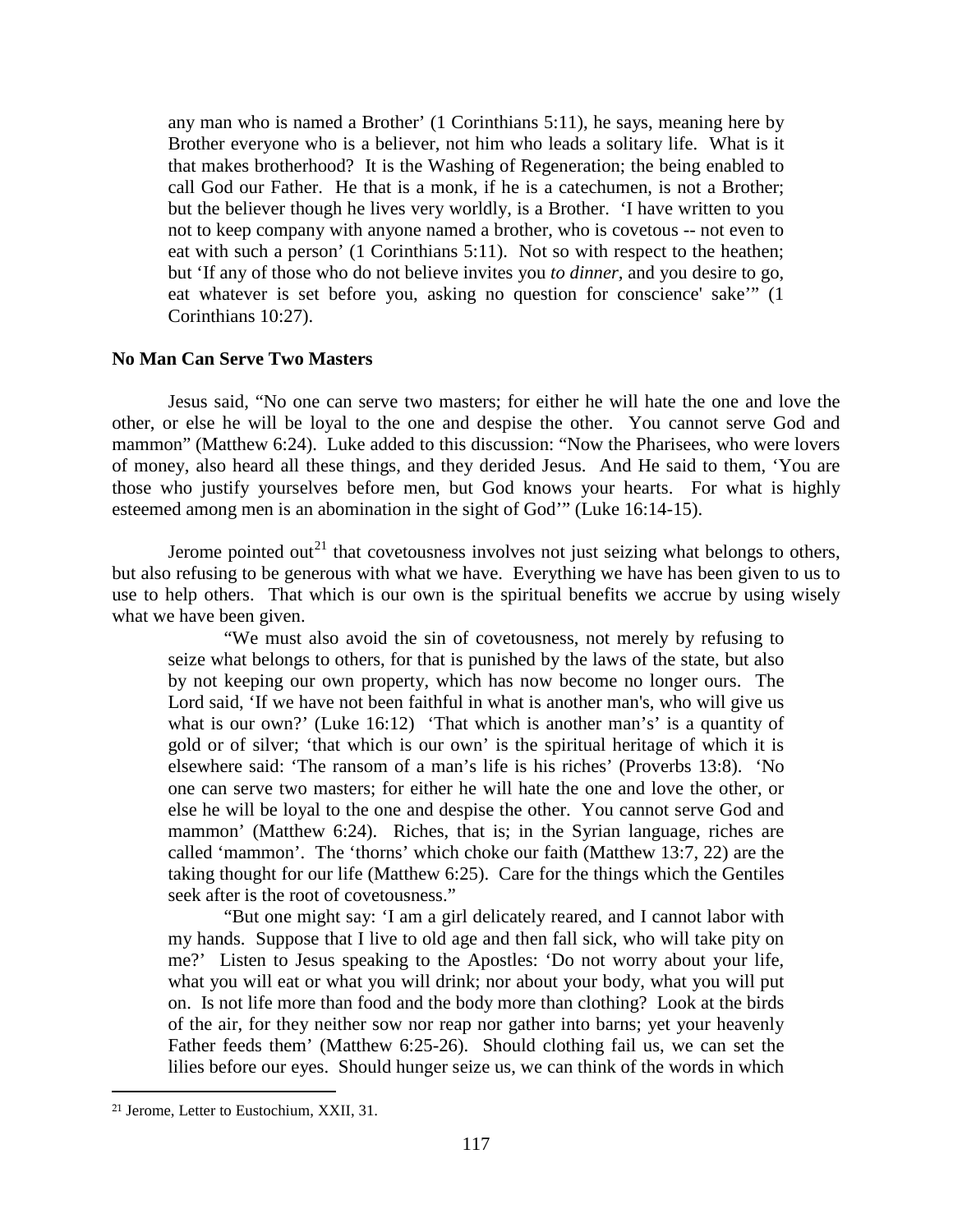the poor and hungry are blessed. Should pain afflict us, we read, 'Therefore I take pleasure in infirmities' (2 Corinthians 12:10) and 'A thorn in the flesh was given to me, a messenger of Satan to punch me, lest I be exalted above measure' (2 Corinthians 12:7). Rejoice in all God's judgments; for the Psalmist says: 'The daughters of Judah rejoiced because of your judgments, O Lord?' (Psalm 97:8) Let the words be ever on your lips: 'Naked I came from my mother's womb, And naked shall I return there' (Job 1:21); and 'We brought nothing into *this* world, *and it is certain we can carry nothing out*" (1 Timothy 6:7).

In this same vein, James said, "Do you not know that friendship with the world is enmity with God? Whoever therefore wants to be a friend of the world makes himself an enemy of God" (James 4:4). John said, "Do not love the world or the things in the world. If anyone loves the world, the love of the Father is not in him" (1 John 2:15). And Paul said, "Command those who are rich in this present age not to be haughty, nor to trust in uncertain riches but in the living God, who gives us richly all things to enjoy" (1 Timothy 6:17).

Jesus gave the Parable of the Great Supper, which addresses covetousness and its impact on the age to come. Many people have difficulty separating the cares of this life from what is really important.

"Then Jesus said to him, 'A certain man gave a great supper and invited many, and sent his servant at supper time to say to those who were invited, 'Come, for all things are now ready.' But they all with one *accord* began to make excuses. The first said to him, 'I have bought a piece of ground, and I must go and see it<sup>[22](#page-17-0)</sup>. I ask you to have me excused.' And another said, 'I have bought five yoke of oxen, and I am going to test them<sup>23</sup>. I ask you to have me excused.' Still another said, 'I have married a wife<sup>24</sup>, and therefore I cannot come.' So that servant came and reported these things to his master. Then the master of the house, being angry, said to his servant, 'Go out quickly into the streets and lanes of the city, and bring in here *the* poor and *the* maimed and *the* lame and *the* blind.' And the servant said, 'Master, it is done as you commanded, and still there is room.' Then the master said to the servant, 'Go out into the highways and hedges, and compel *them* to come in, that my house may be filled. For I say to you that none of those men who were invited shall taste my supper''" (Luke 14:16-24).

<span id="page-17-0"></span><sup>&</sup>lt;sup>22</sup> One might think it strange that someone could buy a property without ever seeing it, but this was common in  $1<sup>st</sup>$ century Israel. In the Year of Jubilee (every  $50<sup>th</sup>$  year), all land reverted to the family of the original inheritors at the time of the division of the Land in the days of Joshua. The worth of any piece of property was then calculated in terms of how many crops could be produced until then. An important matter, however, was what needed to be done to the Land to get it ready.

<span id="page-17-1"></span><sup>&</sup>lt;sup>23</sup> Oxen were used for plowing fields, and this could only be done after a rain had softened the soil. Otherwise the hard soil would break the plow. The man who just bought 5 yoke of oxen had obviously plans for a great deal of planting that would earn him a lot of money. But he only had a narrow window to get this done.

<span id="page-17-2"></span><sup>&</sup>lt;sup>24</sup> When a man got married, he was excused for one year from normal responsibilities, such as serving in the armed forces (Deuteronomy 24:5). This man used this aspect of the Mosaic Law as an excuse for not responding to the Lord's invitation to be part of the Kingdom of Heaven.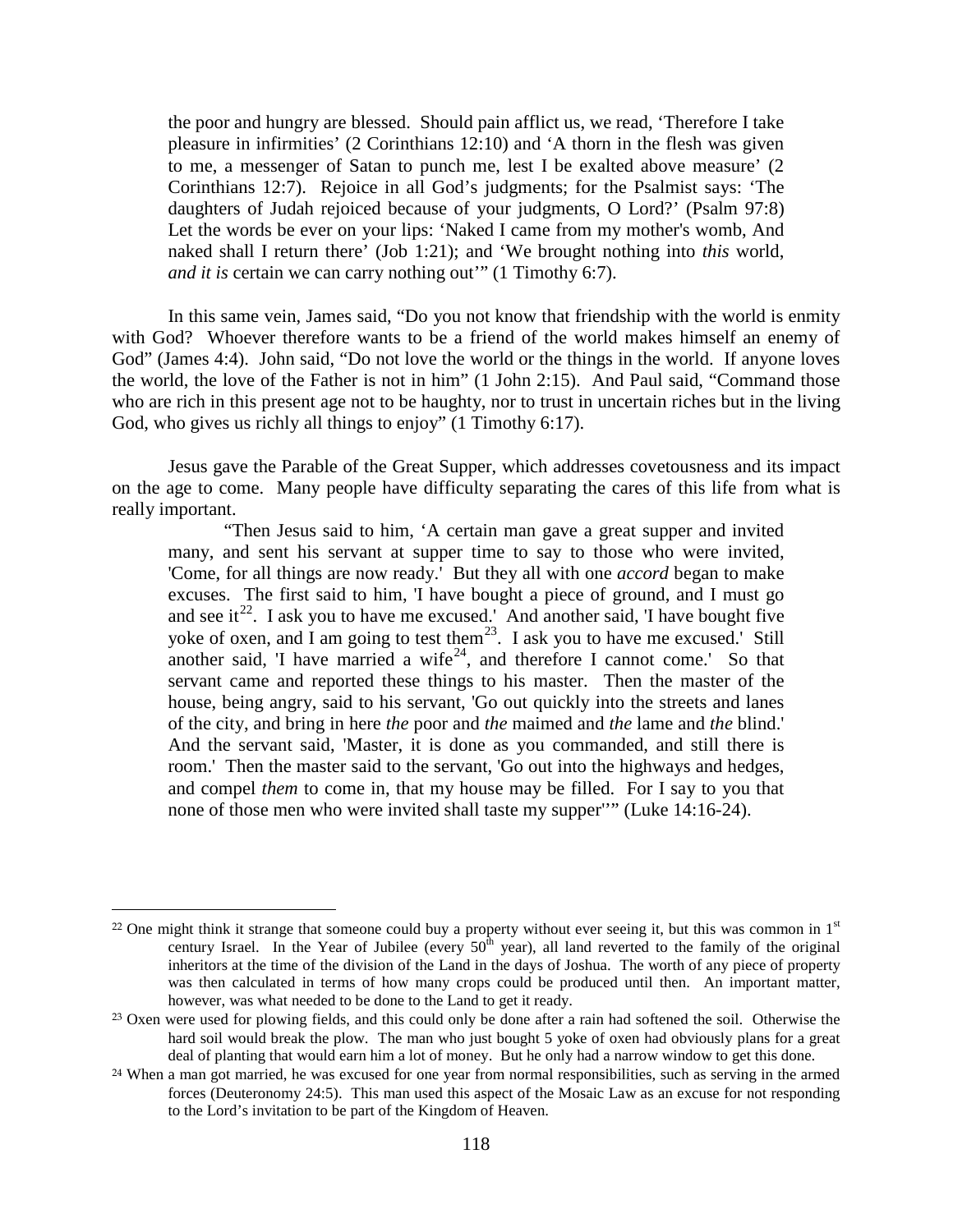Clement of Alexandria stated<sup>[25](#page-18-0)</sup> that the covetous didn't respond to the invitation because they owned property, but because of their affection for their property.

"What about the saying, 'No man can serve two masters, God and Mammon?' The Lord used this expression for the love of money. For instance, the covetous, who were invited, didn't respond to the invitation to the supper, not because of their possessing property, but because of their inordinate affection to what they possessed.

Jesus gave another parable on covetousness where a rich man owned land that yielded plentifully. Out of covetousness and in contrast to the direction of the Mosaic Law, the rich man decided to keep all his profits to himself.

"Jesus said to them, 'Take heed and beware of covetousness, for one's life does not consist in the abundance of the things he possesses'. Then He spoke a parable to them, saying: 'The ground of a certain rich man yielded plentifully. And he thought within himself, saying, 'What shall I do, since I have no room to store my crops?' So he said, 'I will do this: I will pull down my barns and build greater, and there I will store all my crops and my goods. And I will say to my soul, "Soul, you have many goods laid up for many years; take your ease; eat, drink, *and* be merry."' But God said to him, 'Fool! This night your soul will be required of you; then whose will those things be which you have provided?' So *is*  he who lays up treasure for himself, and is not rich toward God" (Luke 12:15-21).

Another example of covetousness is illustrated by the actions of Gehazi, the servant of the Prophet Elisha. Gehazi had seen Elisha do great wonders time and time again, but like Judas, his covetousness got the better of him. By coveting the gifts that Naaman had offered to Elisha, but which Elisha had refused to accept, Gehazi also inherited Naaman's leprosy instead of the prophetic gift that Elisha might give him.

"Then Elisha said to Naaman, 'Go in peace'. So he departed from him a short distance. But Gehazi, the servant of Elisha the man of God, said, 'Look, my master has spared Naaman this Syrian, while not receiving from his hands what he brought; but *as* the Lord lives, I will run after him and take something from him'. So Gehazi pursued Naaman. When Naaman saw *him* running after him, he got down from the chariot to meet him, and said, '*Is* all well?' And he said, 'All *is* well. My master has sent me, saying, 'Indeed, just now two young men of the sons of the prophets have come to me from the mountains of Ephraim. Please give them a talent of silver and two changes of garments.' So Naaman said, 'Please, take two talents'. And he urged him, and bound two talents of silver in two bags, with two changes of garments, and handed *them* to two of his servants; and they carried *them* on ahead of him. When he came to the citadel, he took *them* from their hand, and stored *them* away in the house; then he let the men go, and they departed. Now he went in and stood before his master. Elisha said to him, 'Where *did you go,* Gehazi?' And he said, 'Your servant did not go anywhere'. Then he said to him, 'Did not my heart go *with you* when the man turned back from his chariot to meet you? *Is it* time to receive money and to receive clothing, olive groves and vineyards, sheep and oxen, male and female

<span id="page-18-0"></span><sup>25</sup> Clement of Alexandria, Stromata, IV, 6.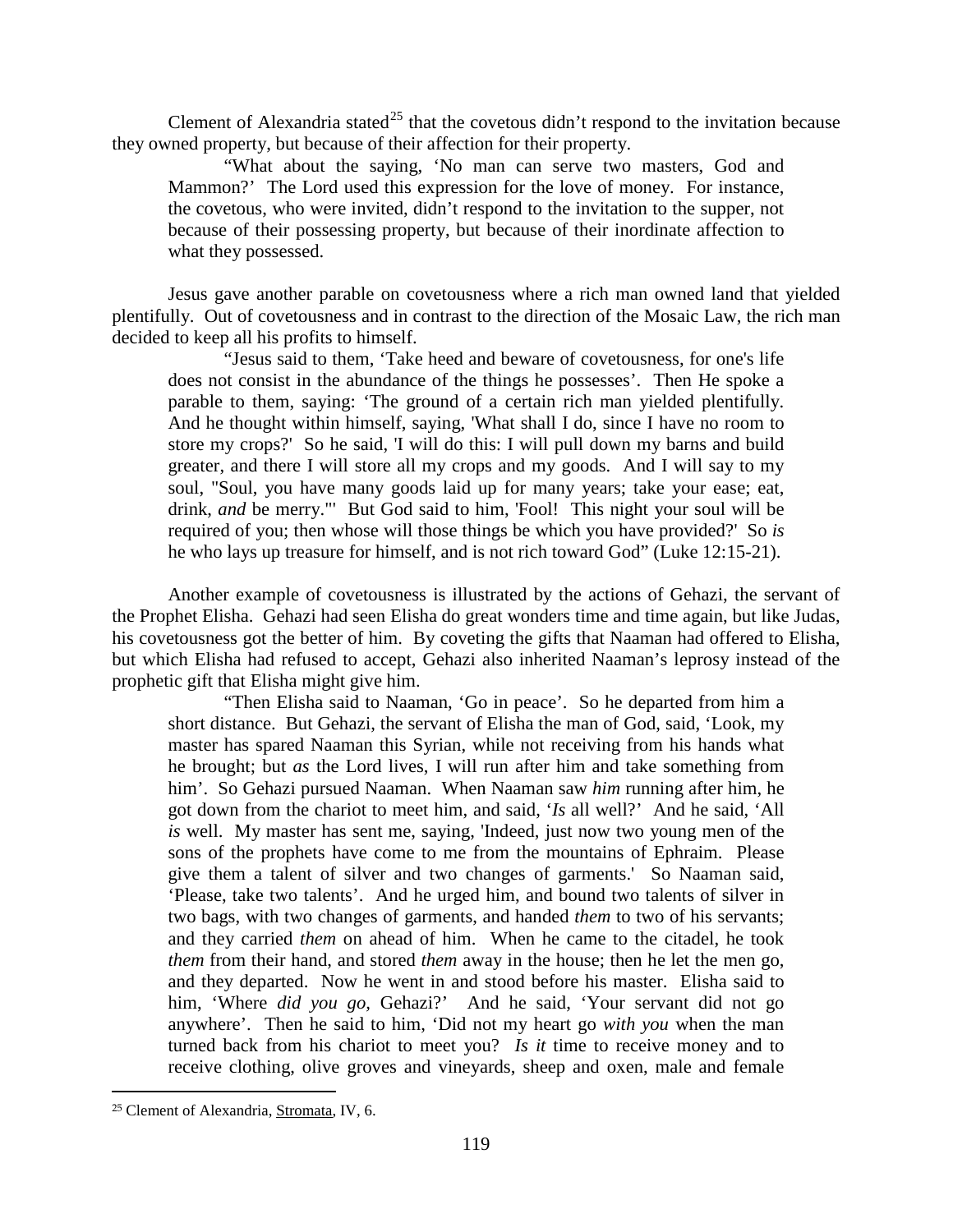servants? Therefore the leprosy of Naaman shall cling to you and your descendants forever'. And he went out from his presence leprous, *as white* as snow" (2 Kings 5:19-27).

Tertullian noted<sup>[26](#page-19-1)</sup> that Jesus ran into the covetousness of the Pharisees many times. The Pharisees were the target of Jesus' comment about serving God and mammon.

"We are all aware that money is the instigator of unrighteousness, and the lord of the whole world. Therefore, when Jesus saw the covetousness of the Pharisees doing servile worship to it, He hurled this sentence against them, 'You cannot serve God and mammon' (Matthew 6:24). Then the Pharisees, who were covetous of riches, derided Him, when they understood that by mammon He meant money."

#### <span id="page-19-0"></span>**Covetousness is a Root of All Kinds of Evil**

Paul stated, "Those who desire to be rich fall into temptation and a snare, and *into* many foolish and harmful lusts which drown men in destruction and perdition. For the love of money is a root of all *kinds of* evil, for which some have strayed from the faith in their greediness, and pierced themselves through with many sorrows. But you, O man of God: flee these things and pursue righteousness, godliness, faith, love, patience, gentleness" (1 Timothy 6:9-11).

Cyprian of Carthage referred<sup>[27](#page-19-2)</sup> to the covetous as "Pharisees", even if they happen to attend Church regularly. While we heap up retirement savings, we are a slave of our money and are bound with the chains of covetousness. By being generous, we should make Christ a partner with us, by dividing our wealth with the poor; in return, Christ will make us fellow-heirs with him.

"He who feeds Christ is himself fed by Christ; earthly things will not be lacking to those to whom heavenly and divine things are given. To think otherwise is unbelief. Where does this impious and sacrilegious consideration come from? What does a faithless heart have to do in the home of faith? Why is he, who does not altogether trust in Christ, called a Christian? The name of Pharisee is more fitting for him. In the Gospel the Lord was speaking concerning almsgiving, and faithfully and wholesomely warned us to make to ourselves friends of our earthly wealth by providing good works, that we might afterwards be received into eternal dwellings. The Scripture added after this, 'Now the Pharisees, who were lovers of money, also heard all these things, and they derided Him' (Luke 16:14). Some like this we see now in the Church, whose closed ears and darkened hearts admit no light from spiritual and saving warnings."

"Why do we applaud ourselves in those vain and silly conceits, as if we were withheld from good works by fear for the future? Why do we lay out before us certain shadows and omens of a vain excuse? Confess what is the truth; and since you cannot deceive those who know, speak the secret and hidden things of your mind. The gloom of barrenness has besieged our mind; and while the light of truth has departed, the deep and profound darkness of avarice has blinded our

<span id="page-19-1"></span><sup>26</sup> Tertullian, Five Books Against Marcion, II, iv, 33.

<span id="page-19-2"></span><sup>27</sup> Cyprian of Carthage, Treatises, VIII, 12-13.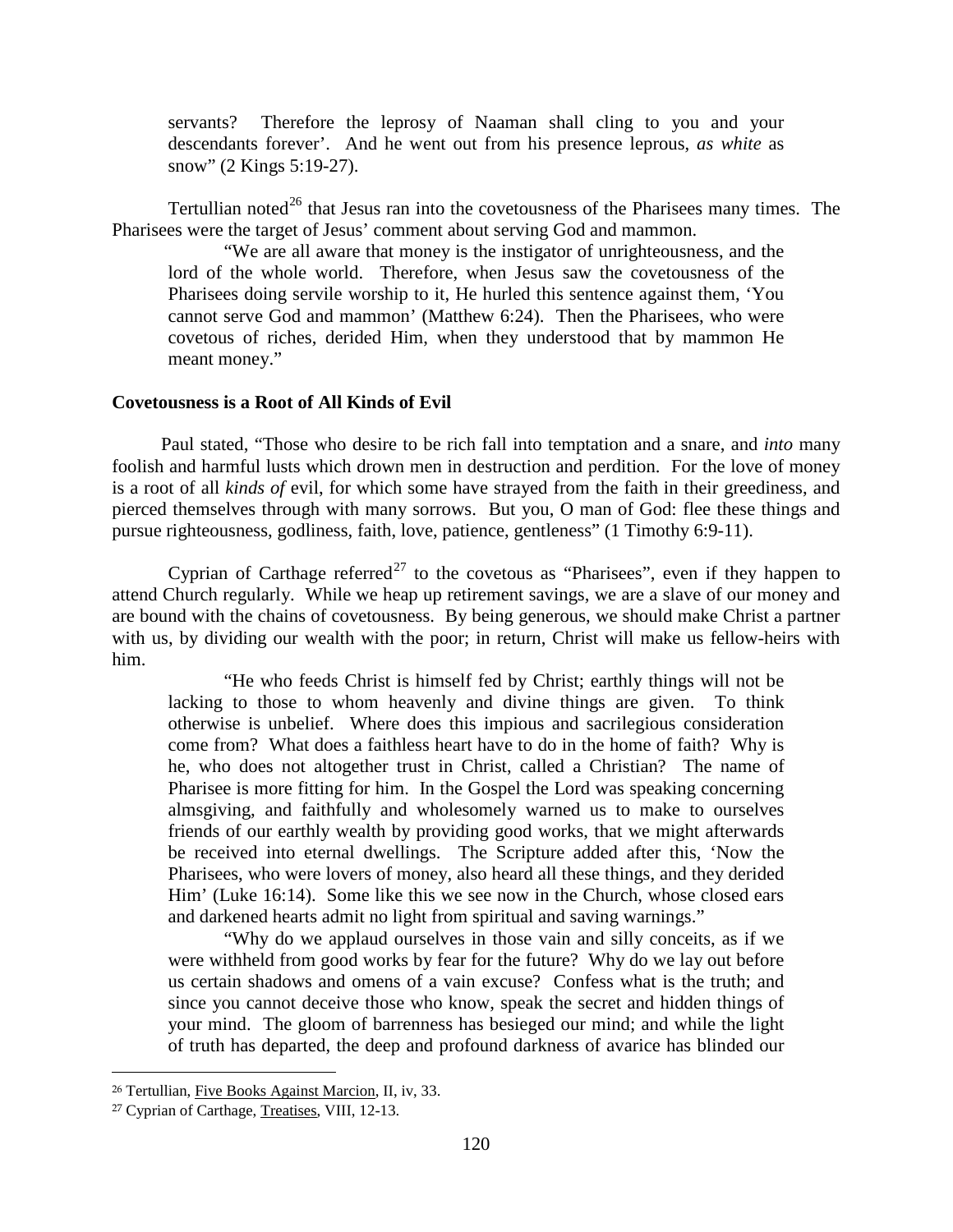carnal heart. We are the captive and slave of our money; we are bound with the chains and bonds of covetousness; we whom Christ had once loosed, are once more in chains. We keep our money, which, when kept, does not keep us. 'These are the ways of all who accomplish lawless things; for they take away their own soul in ungodliness' (Proverbs 1:19 OSB). We heap up a retirement, which burdens us with its weight; and we do not remember what God answered to the rich man, who boasted with a foolish exultation of the abundance of his exuberant harvest. 'But God said to him, 'Fool! This night your soul will be required of you; then whose will those things be which you have provided?' (Luke 12:20) Why do we watch in loneliness over our riches? Why for our punishment do we heap up the burden of our retirement, that, in proportion as we are rich in this world, we may become poor to God? Divide the returns with the Lord our God; share the gains with Christ; make Christ a partner with us in our earthly possessions, that He also may make us a fellow-heir with Him in His heavenly kingdom."

Tertullian stated<sup>[28](#page-20-0)</sup> that we don't have to desire earthly things because they are not ours anyway. The desire for earthly things is a root of all evil; we should concentrate on desiring heavenly things.

"That which we have not the smallest need to seek after (because the Lord did not seek after it either), we ought to endure without heart-sickness the cutting down or taking away. The Spirit of the Lord has through Paul pronounced 'Covetousness<sup>[29](#page-20-1)</sup> a root of all *kinds of* evil' (1 Timothy 6:10). Let us not interpret covetousness as consisting merely in the selfish desire for what is another's. Even what seems to be ours is another's; for nothing is ours, since all things are God's, to whom we also belong. When suffering from a loss, if we feel impatient, grieving for what is lost from what is not our own, we shall be detected as bordering on covetousness. We seek what is another's when we can't stand losing what is another's. He, who is greatly stirred with impatience at a loss, by giving things earthly the precedence over things heavenly, sins directly against God. The Holy Spirit, which he has received from the Lord, is greatly shocked for the sake of a worldly matter. Willingly, therefore, let us lose earthly things; let us keep heavenly things. Let the whole world perish, so that I may make patience my gain!"

John Chrysostom pointed out<sup>[30](#page-20-2)</sup> the sacrifice of good works are more important than prayer and fasting, and he gave some examples from the Scriptures. On the other hand, sacrifices or offerings that come from covetousness or robbery are worse than the offering that Cain gave. We need to understand what the Lord meant when He said, "I desire mercy and not sacrifice"

"Jesus said, 'Let your light so shine before men, that they may see your good works, and glorify your Father which is in Heaven' (Matthew 5:16). Nothing is more full of light than a most excellent conversation. As one of the

<span id="page-20-0"></span><sup>28</sup> Tertullian, Of Patience, III, vi, 7.

<span id="page-20-1"></span><sup>29</sup> That is, Tertullian links covetousness with the love of money.

<span id="page-20-2"></span><sup>30</sup> John Chrysostom, Homilies on John, XIII, 4.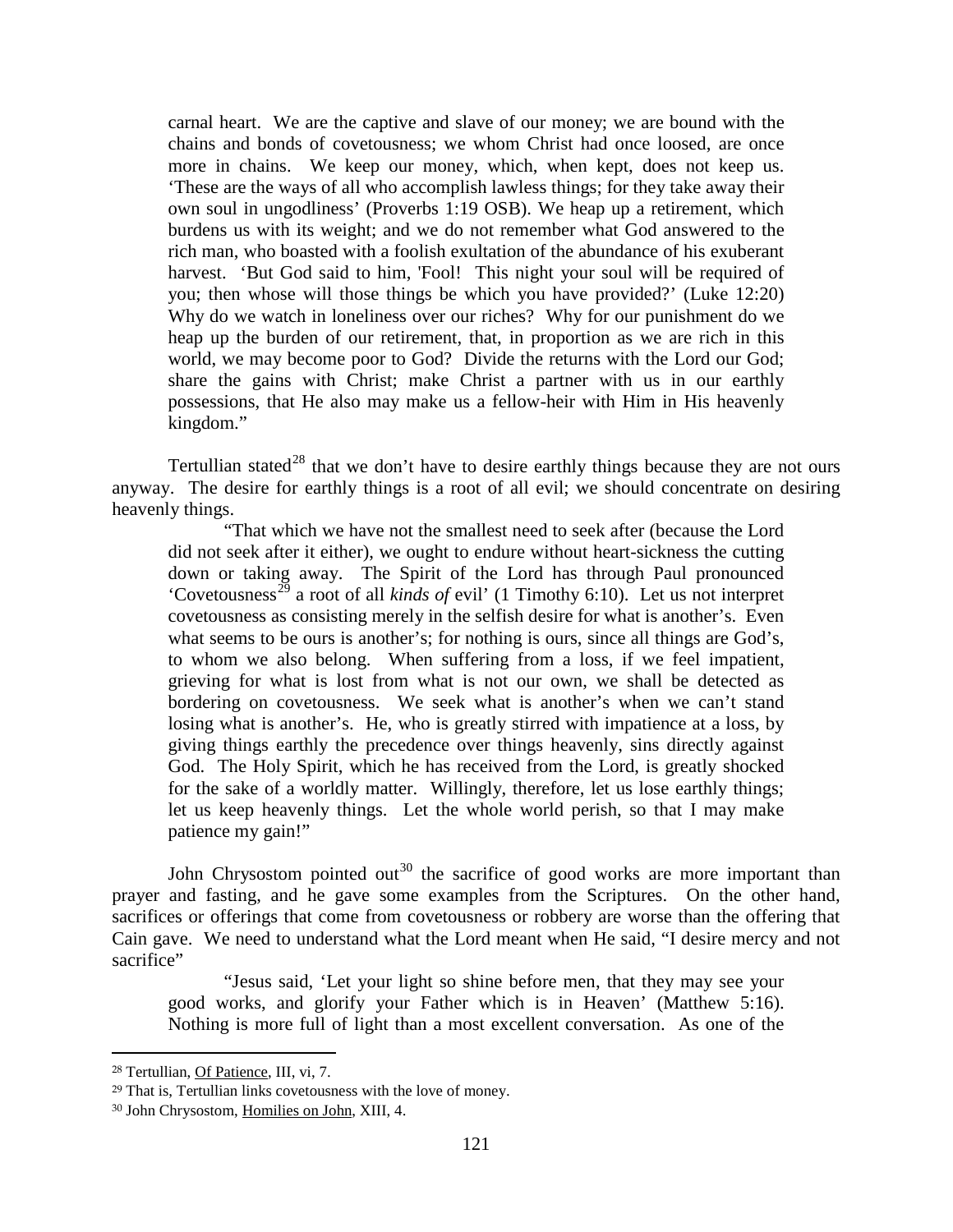wise men has said, 'The ways of the righteous shine like light; they go on and shine, until the day be fully come' (Proverbs 4:18 LXX); and they don't shine just for them who kindle the flame by their works, and are guides in the way of righteousness, but also for those who are their neighbors. Let us then pour oil into these lamps, that the flame becomes higher, that rich light appears. Not only has this oil great strength now, but even when sacrifices were at their height, it was far more acceptable. Jesus said, 'I desire mercy and not sacrifice' (Matthew 12:7; Hosea 6:6); and with good reason. That is a lifeless altar, this a living altar; and all that is laid on that altar becomes the food of fire, ends in dust, is poured out as ashes, and the smoke of it is dissolved into the air. But here there is nothing like this, and the fruits which it bears are different. As Paul declares in describing the treasures of kindness to the poor laid up by the Corinthians, 'For the administration of this service not only supplies the needs of the saints, but also is abounding through many thanksgivings to God. Through the proof of this ministry, they glorify God for the obedience of your confession to the Gospel of Christ, and for *your* liberal sharing with them and all men, and by their prayer for you, who long for you because of the exceeding grace of God in you' (2 Corinthians 9:12-14). Do you behold it resolving itself into thanksgiving and praise of God, continual prayers of those who have been benefited, and more fervent charity? Let us then sacrifice, beloved, let us sacrifice every day upon these altars. This sacrifice is greater than prayer and fasting, and many things besides, if only it comes from honest gain, honest labor, and is pure from all covetousness, robbery, and violence. God accepts such offerings as these, but the others He turns away from and hates. He will not be honored out of other men's calamities<sup>[31](#page-21-0)</sup>; such sacrifice is unclean and profane, and would rather anger God than appease Him. We must be careful that we do not, in the place of service, insult Him whom we would honor. If Cain for making a second-rate offering, having done no other wrong, suffered extreme punishment, how will we fare when we offer anything gained by robbery and covetousness? We will suffer yet more severely. It is for this that God has shown to us the pattern of this commandment, that we might have mercy, not be mean to our fellow-servants. He who takes what belongs to one and gives it to another, has not shown mercy, but inflicted hurt, and done an extreme injustice. Just as then a stone cannot yield oil, so neither can cruelty produce humanity; for alms when it has such a root as this is no longer alms. Therefore I exhort that we don't just look at this, that we give to those that need, but also that we don't give from other men's plunder. 'When one prays and another curses, to whose voice will the Lord listen?' (Ecclesiasticus 34:24 RSV) If we guide ourselves thus strictly, we shall be able by the grace of God to obtain much loving-kindness, mercy and pardon for what we have done amiss during all this long time, and to escape the river of fire" (Daniel 7:10).

<span id="page-21-0"></span><sup>&</sup>lt;sup>31</sup> That is, if one person works at swindling people out of their savings, then turns around and offers a tithe of this "income" to God, God is not at all pleased with this and does not accept this offering any more than He accepted Cain's offering.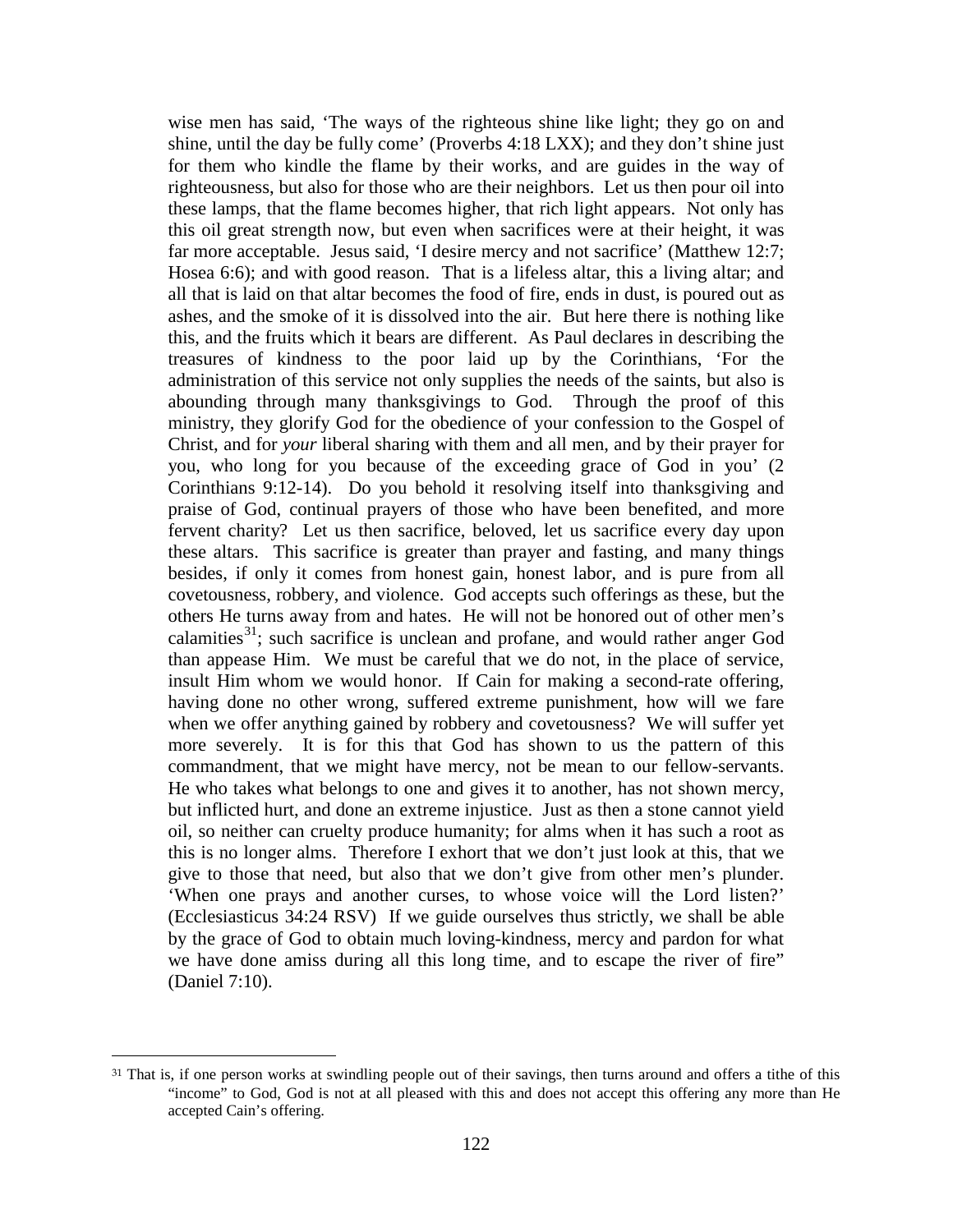The Latin Vulgate<sup>[32](#page-22-1)</sup> contains a verse of Scripture that is left out of the modern text of both the Hebrew and the Greek Septuagint:

"Nothing is more wicked than the covetous man. Why is earth and ashes proud? There is not a more wicked thing than to love money; for such a one sets even his own soul for sale; because while he lives he has cast away his bowels" (Ecclesiasticus 10:9-10 Vul)

#### <span id="page-22-0"></span>**Covetousness is not a Natural Sin**

Some sins arise from a misuse of natural desires that we have from birth. Sex is useful for procreation, but can be abused for fornication. Anger is useful if we direct it at our own sins, but not if we direct it at our fellow Christian. Covetousness, however, is not a natural sin and does not come from any natural desire.

John Chrysostom pointed out<sup>[33](#page-22-2)</sup> how covetousness is not a natural or inborn sin, and was not present in the Garden at the beginning. That came later with one man envying another. Yet covetousness has a dreadful disabling effect on one's life and hope, as illustrated by Gehazi, Ananias, Judas and the Jewish leaders. They were so locked in to their covetousness that they were just about incurable. In contrast to those who are possessed with covetousness are the celibates living in monasteries, where they give away all their possessions in order to join.

"A dreadful thing is the love of money; it disables both eyes and ears, and makes men worse to deal with than a wild beast, allowing a man to consider neither conscience, friendship, fellowship nor the salvation of his own soul. Having withdrawn them from all these things, like some harsh mistress, it makes those captured by it its slaves. The dreadful part of so bitter a slavery is that it persuades them even to be grateful for it; and the more they become enslaved, the more their pleasure increases. In this way especially the malady becomes incurable, in this way the monster becomes hard to conquer. This made Gehazi a leper instead of a disciple and a prophet; this destroyed Ananias and her with him; this made Judas a traitor; this corrupted the rulers of the Jews, who received gifts, and became the partners of thieves. This has brought in ten thousand wars, filling the roads with blood, the cities with wailings and lamentations. This has made meals to become impure, and tables accursed, and has filled food with transgression; therefore Paul has called it 'idolatry' (Colossians 3:5), and not even so has he deterred men from it. Why has he called it 'idolatry?' Many people possess wealth, and don't dare use it, but consecrate it, handing it down untouched, not daring to touch it, as though it were some dedicated thing  $34$ . If at any time they are forced to do so, they felt as though they had done something unlawful. As the Greek carefully tends his idol, so we entrust our gold to doors and bars; providing a chest instead of a shrine, and laying it up in silver vessels.

<span id="page-22-1"></span> $32$  The Latin Vulgate was translated from Hebrew into Latin by Jerome in the  $4<sup>th</sup>$  century AD from the Hebrew text available at that time to Jerome. The modern Hebrew text was compiled by the Masoretic Jewish scholars in the  $10^{th}$  century AD.

<span id="page-22-2"></span><sup>33</sup> John Chrysostom, Homilies on John, LXV, 3.

<span id="page-22-3"></span><sup>&</sup>lt;sup>34</sup> A "dedicated thing" was something dedicated to God which could not be used for any other purpose.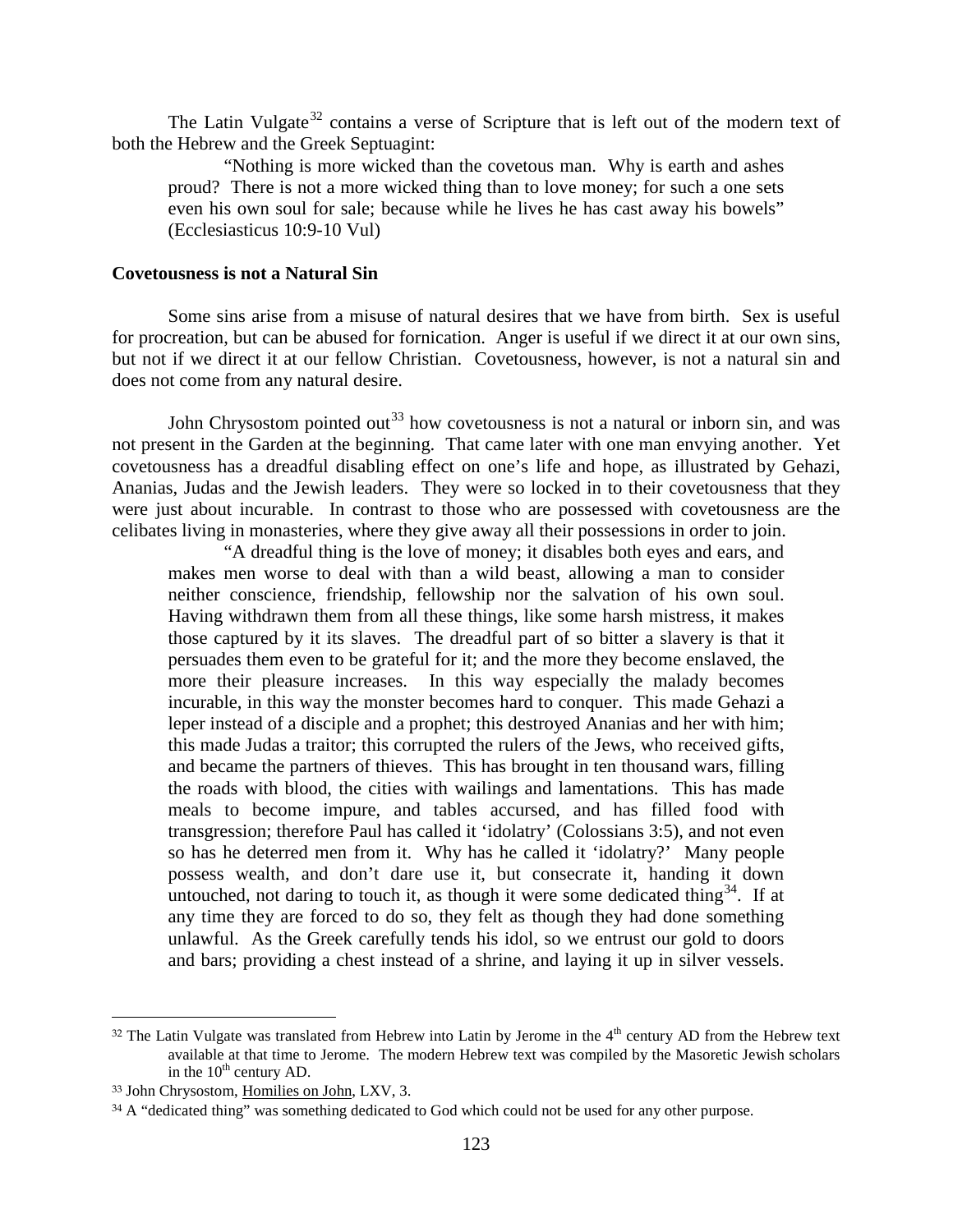We do not bow down to it as he does to the image; yet we show all kind of attention to it.

The Greek would rather give up his eyes or his life than his graven image. So also would those who love gold. 'But', said one, 'I don't worship the gold'. Neither does the Greek worship the image, but the demon that dwells in it; in like manner, though we don't worship the gold, yet we worship that demon who springs on our soul, from the sight of the gold and our lust for it. More grievous than an evil spirit is the lust of money-loving and many obey it more than others do idols. The idol-worshippers disobey in many things, but the covetous yield everything, and whatever it tells them to do, they obey. 'Be at war with everyone', it says, 'forget nature, despise God, sacrifice to me yourself', and in all they obey. To the graven images they sacrifice oxen and sheep, but avarice said, 'Sacrifice to me your own soul', and the man obeys. Notice what kind of altars it has, what kind of sacrifices it receives! 'The covetous shall not inherit the Kingdom of God' (1 Corinthians 6:10), but not even so do they fear'. Yet this desire, covetousness, is weaker than all the others, it is not inborn, or natural. If it were natural, it would have been placed in us at the beginning; but there was no gold at the beginning, and no man desired gold. But I will tell you where the mischief entered. By each man's envying the one before him, men have increased the disease, and he who has gotten much wealth in advance provokes him who had no desire. When men see splendid houses, extensive land, troops of slaves, silver vessels and great heaps of apparel, they use every means to outdo them; so that the first set of men are causes of the second, and these of those who come after. Now if one generation were sober-minded, they would not be teachers of evil to others; yet the next generation has no excuse either. There are others who despise riches. Who despises them? Shall I mention many both in cities and in the mountains who live in monasteries? Why don't we become better from their example? Many such we shall find, contented with what belongs to them, taking care of their own, and living on honest labor. Why do we not rival and imitate these? How much wrath, tell me, how much expense, how many enmities the covetous incurred; and what was the gain? Deathless punishment, having no consolation; and not only while alive, but also when gone, being accused by all? When we see the portraits of the many laid up in their houses, shall we not weep the more? The Prophet said it well, 'You chasten man with rebukes for iniquity, and You make his life to consume away like a spider's web; every man is disquieted in vain' (Psalm 39:11 LXX); anxiety about such things is indeed disquiet, disquiet and superfluous trouble. But it is not so in the everlasting mansions, not so in those tabernacles. Here one has labored, and another enjoys; but there each shall possess his own labors, and shall receive a clear reward. Let us press forward to get that possession, there let us prepare houses for ourselves, that we may rest in Christ Jesus our Lord.

John Cassian stated<sup>[35](#page-23-0)</sup> that covetousness is something that is outside our nature, and it has nothing to do with bodily maintenance, food or drink. Some nations have been entirely free from it, and the world before the flood was so also for long ages. Some people can renounce the

<span id="page-23-0"></span><sup>35</sup> John Cassian, Conference of Abbot Serapion, I, v, 8.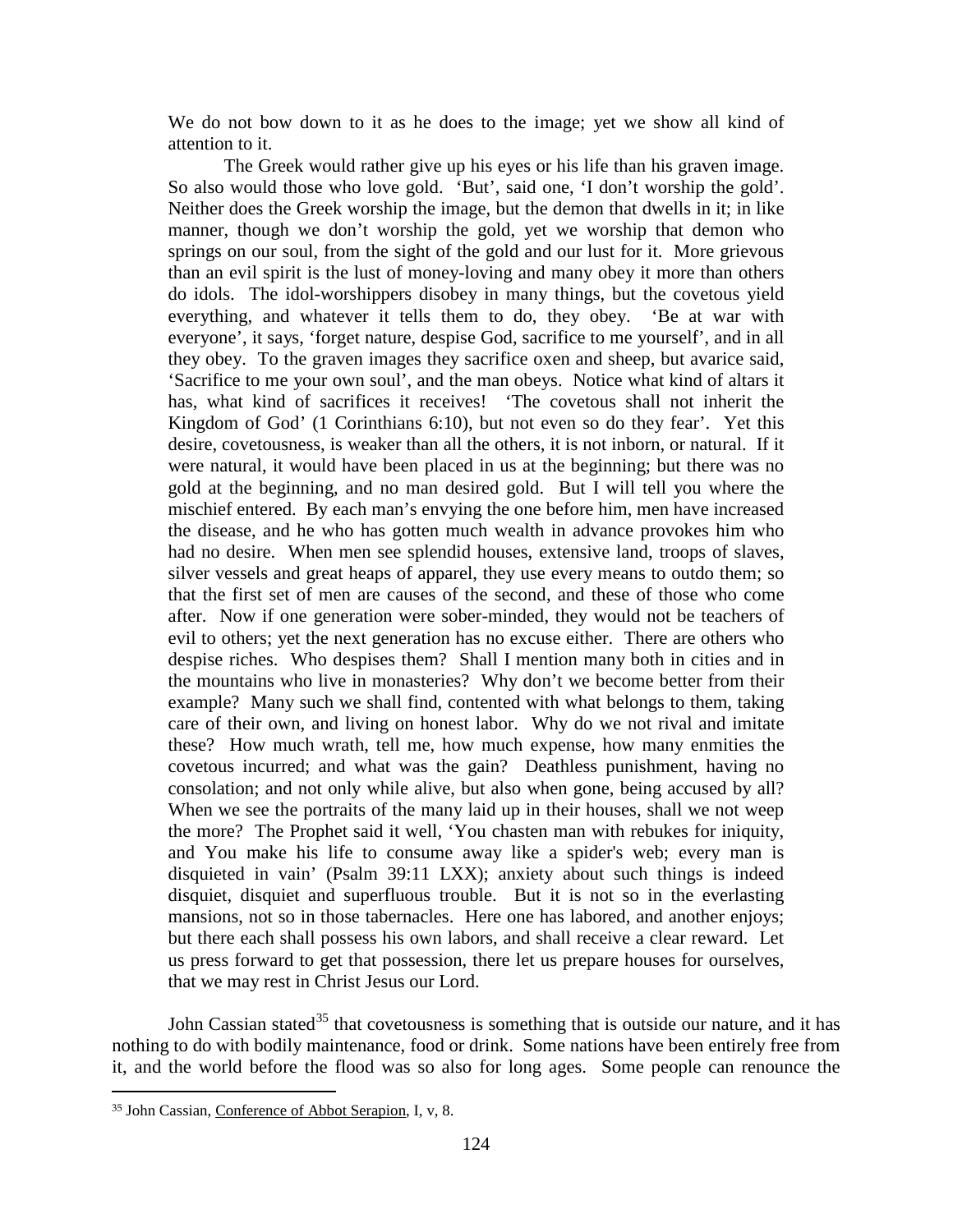things of this world without blinking an eye, even though they might have to fight other passions their entire life.

"Covetousness and anger are not of the same character; covetousness is something outside our nature, while anger seems to have as it were its seed plot within us. Yet they spring up in the same way; in most instances they find the reasons for their being stirred in something outside of us. Often men who are still rather weak complain that they have fallen into these sins through irritation and the instigation of others, and are plunged headlong into the passions of anger and covetousness by the provocation of other people. That covetousness is something outside our nature, we can clearly see from this; it is proved not to have its first starting point inside us, nor does it originate in what contributes to keeping body and soul together, and to the existence of life. It is plain that nothing belongs to the actual needs and necessities of our common life except our daily food and drink; but everything else, with whatever zeal and care we preserve it, is shown to be something distinct from the wants of man by the needs of life itself. So this temptation, as being something outside our nature, only attacks those who are lukewarm and built on a bad foundation, whereas those which are natural to us do not cease from troubling even the best of us our whole life. So far is this shown to be true, we find that there are some nations who are altogether free from this passion of covetousness, because they have never by use and custom received into themselves this fault and infirmity. Also we believe that the old world before the flood was for long ages ignorant of the madness of this desire. In the case of each one of us who makes his renunciation of the things of the world a thorough one, we know that it is pulled out by the roots without any difficulty. We can find thousands of men to bear witness to this, who in a single moment have given up all their property, and have so thoroughly eradicated this passion as not to be in the slightest degree troubled by it afterwards. Conversely throughout all their life they may have to fight against gluttony, however, and cannot be safe from it without striving with the utmost watchfulness of heart and bodily abstinence."

Cassian further described<sup>[36](#page-24-0)</sup> how covetousness is not a natural sin; other sins originate in our nature, but can be overcome with a long struggle. Covetousness comes on us later and can be more easily guarded against and resisted; if it is not dealt with early, and gains an entrance to our heart, it is very difficult to expel. God gave us these natural impulses for our good; but they can be turned and perverted.

"Our conflict against covetousness, which we can describe as the love of money, is a foreign warfare, and one outside of our nature. The rest of the incitements to sin planted in human nature seem to have their commencement as it were congenital with us, and somehow being deeply rooted in our flesh. They originate almost with our birth, anticipate our powers of discerning good and evil, and although in very early days they attack a man, yet they are overcome with a long struggle."

"But the disease of covetousness, coming upon us at a later period, and approaching the soul from outside, can be more easily guarded against and resisted. If it is not dealt with early and is allowed to gain an entrance into the

<span id="page-24-0"></span><sup>36</sup> John Cassian, Institutes of the Coenobia, VII, 1-4.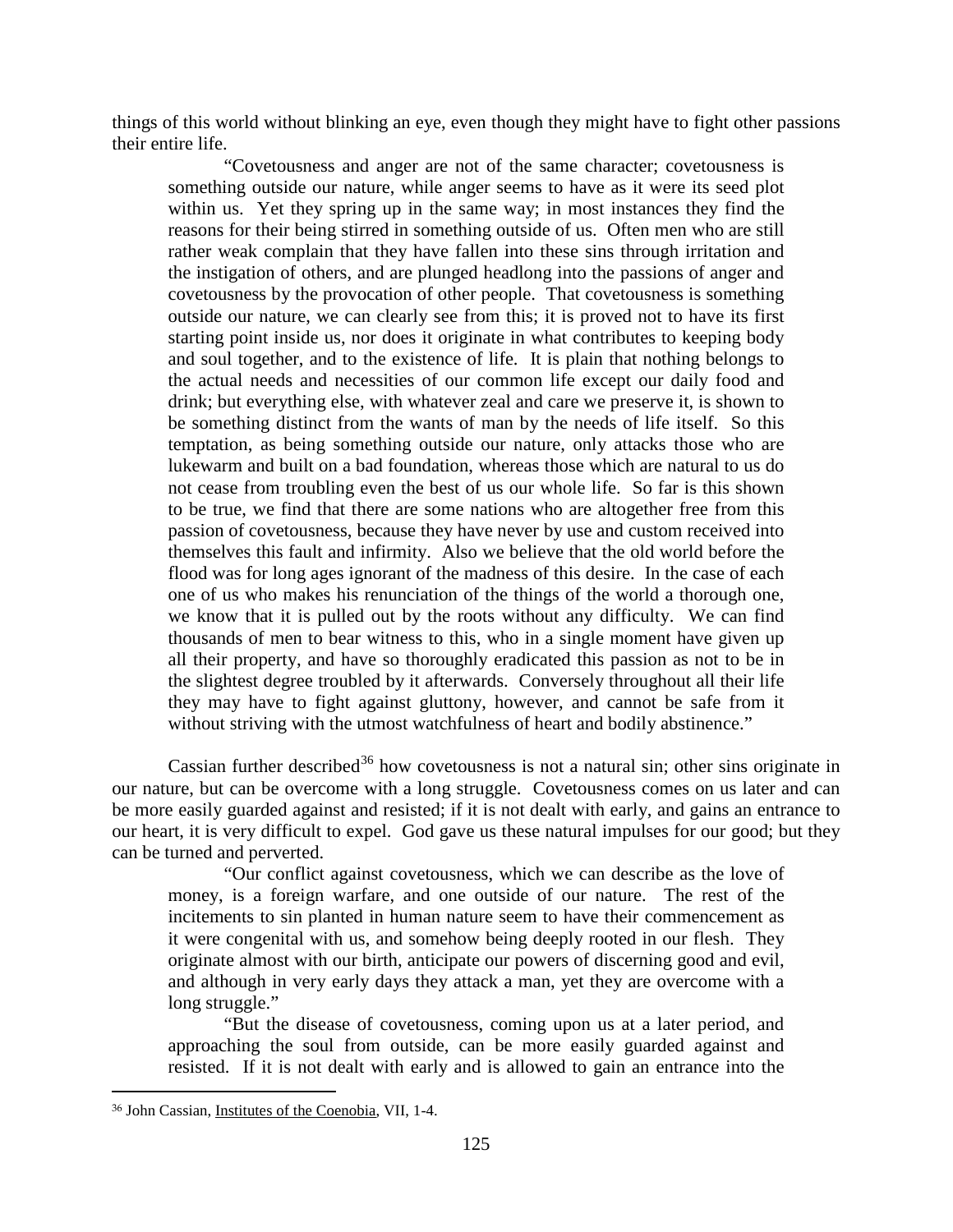heart, it is the more dangerous to everyone and is expelled only with greater difficulty. For it becomes 'a root of all *kinds of* evil' (1 Timothy 6:10), and gives rise to a multiplicity of incitements to sin."

"We know too how great is the use of sorrow, which is reckoned among the other vices, when it is turned to an opposite use. On the one hand, when it is in accordance with the fear of God it is most needful, and on the other, when it is in accordance with the world, most pernicious. Paul teaches us that 'you were made sorry, but that your sorrow led to repentance. For you were made sorry in a godly manner, that you might suffer loss from us in nothing. Godly sorrow produces repentance *leading* to salvation, not to be regretted; but the sorrow of the world produces death'" (2 Corinthians 7:10).

"If we say that these impulses were implanted in us by the Creator, we can't blame Him if we choose wrongly to abuse them. We pervert them to harmful purposes, if we are ready to be made sorry by means of the useless Cains<sup>[37](#page-25-0)</sup> of this world, and not by means of showing penitence and the correction of our faults. It is good to be angry with ourselves (which would be profitable) but not with our brethren in defiance of God's command. In the case of iron, which is given to us for good and useful purposes, if anyone should pervert it for murdering the innocent, one would not therefore blame the maker of the metal because man had used it to injure others, when He had provided for good and useful purposes of living happily."

John Chrysostom picked up<sup>[38](#page-25-1)</sup> on the commands of John the Baptist, who told tax collectors and soldiers to drop covetousness and to be content with their wages. Going beyond this to voluntary poverty (like monastics) has been done even by heathen philosophers; why not by Christians to avoid covetousness? Covetousness reduces men to acting like wild beasts.

"Let us lay aside our excessive covetousness, let us endure moderation, and let us learn to acquire by honest labor all that we are to have. John the Baptist, when speaking with tax collectors and soldiers, commanded them 'to be content with their wages' (Luke 3:12-14). Anxious though he was to lead them on to another, and a higher self-command, yet since they were still unfit for this, he spoke of lesser things. If he had mentioned what are higher than these, they would have failed to apply themselves to them, and would have fallen from the others."

"For this same reason we are asking you to perform inferior duties. As yet, the burden of voluntary poverty is too great for you, and heaven is closer to the earth, than such self-denial is from you. Let us then lay hold, if it be only of the lowest commandments, for even this is no small encouragement. Some amongst the heathen have achieved even this voluntary poverty<sup>[39](#page-25-2)</sup>, though not in a proper spirit, and have stripped themselves of all their possessions. However, we are content in your case, if alms are given abundantly by you; for we shall soon arrive at those other duties too, if we advance in this way."

<span id="page-25-0"></span><sup>37</sup> That is, Cain was angry with his brother Abel because God had accepted Abel's offering and rejected his.

<span id="page-25-1"></span><sup>38</sup> John Chrysostom, Homilies on John, XXI, 6.

<span id="page-25-2"></span><sup>39</sup> Such as Epicurus and Diogenes of Sinope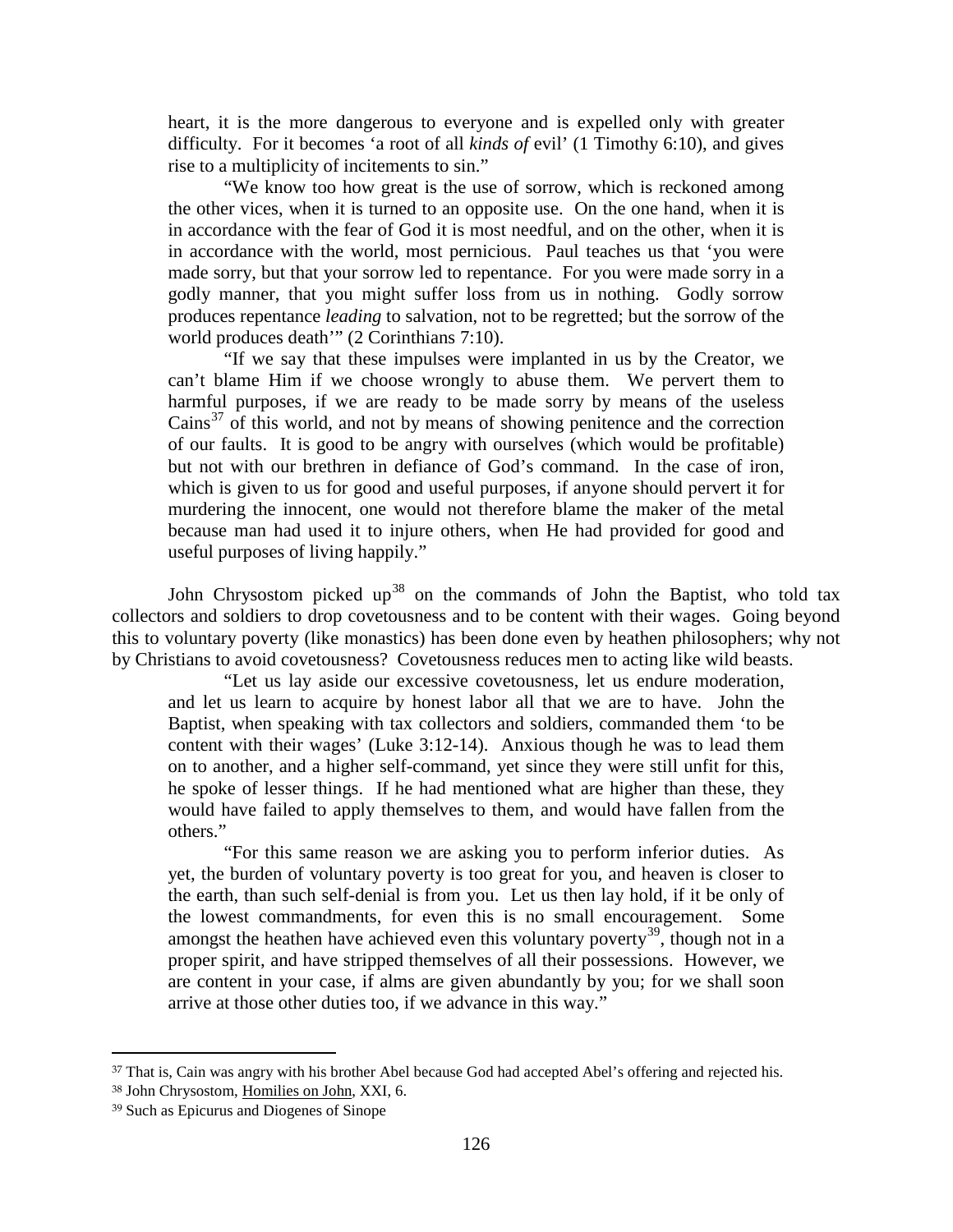"But if we do not so much as this, of what favor shall we be worthy, who are bidden to surpass those under the old Law, and yet show ourselves inferior to the philosophers among the heathen? What shall we say, when we ought to be angels and sons of God, but do not even quite maintain being men? To rob and to covet comes not of the gentleness of men, but of the fierceness of wild beasts; actually worse than wild beasts are the assailers of their neighbor's goods. To wild beasts this comes by nature; but we who are honored with reason, and yet are falling away unto that unnatural vileness, what forgiveness shall we receive?"

#### <span id="page-26-0"></span>**Judas was a Prime Example of Covetousness**

When Jesus called Judas, Judas gave up his worldly possessions like the other Apostles (Matthew 19:21-29). However, this began to grate on Judas, and he began to steal the money from that which was collected for the poor (John 12:6). When Mary of Bethany anointed Jesus with a very costly ointment a few days before the Crucifixion, Judas objected as to why this was done and not sold to give to the poor. Judas didn't care about the poor; he just wanted to take the money for himself (John 12:5-8). Because his covetousness blinded Judas so much, he sold Jesus for thirty pieces of silver. Judas may have expected Jesus to just walk away through the midst of the soldiers in the Garden of Gethsemane as Judas had seen Jesus walk away through the midst on other occasions (Luke 4:30, John 8:59). Thus Judas probably expected that no one would get hurt, and he would have a profit of the thirty pieces of silver.

John Chrysostom noted<sup>[40](#page-26-1)</sup> how covetousness had blinded Judas without Judas' knowledge such that Judas acted senselessly and recklessly as if demon-possessed. Nothing Jesus could do or say could move, shame or turn Judas from the course he plotted.

"Where did Judas' blindness lead him? Such is covetousness; it renders men fools, senseless, and reckless, dogs instead of men; or rather even more fierce than dogs, and demons after being dogs. Judas received to himself the demon while he was plotting against Jesus (Luke 22:3, John 13:2), but Jesus, even when doing Judas good, Judas betrayed, having already become a demon in will. The insatiable desire for profit makes men out of their mind, frenzy-smitten, altogether given up to profit, as was the case with Judas."

"The salvation of the world was being brought about (at the Last Supper), the mysteries were being delivered, and the subject of sorrow was being done away with by His death. So welcome was the cross to Jesus. But nothing softened Judas, the savage monster, nothing moved him, nothing shamed him. Jesus pronounced him wretched, 'Woe to that man by whom the Son of Man is betrayed!' (Mark 14:21). Jesus alarmed him again, saying, 'It would have been good for that man if he had not been born' (Matthew 26:24). Jesus then put him to shame, saying, 'He who dipped *his* hand with Me in the dish will betray Me' (Matthew 26:23). But none of these things checked him; he was seized by covetousness, as by some madness, or rather by a more grievous disease."

Chrysostom further addressed<sup>[41](#page-26-1)</sup> Judas' covetousness and why it drove him to betray Jesus. He had been with Jesus daily for over 3 years watching Jesus perform countless miracles,

<span id="page-26-1"></span><sup>40</sup> John Chrysostom, Homilies on Matthew, LXXXI, 3.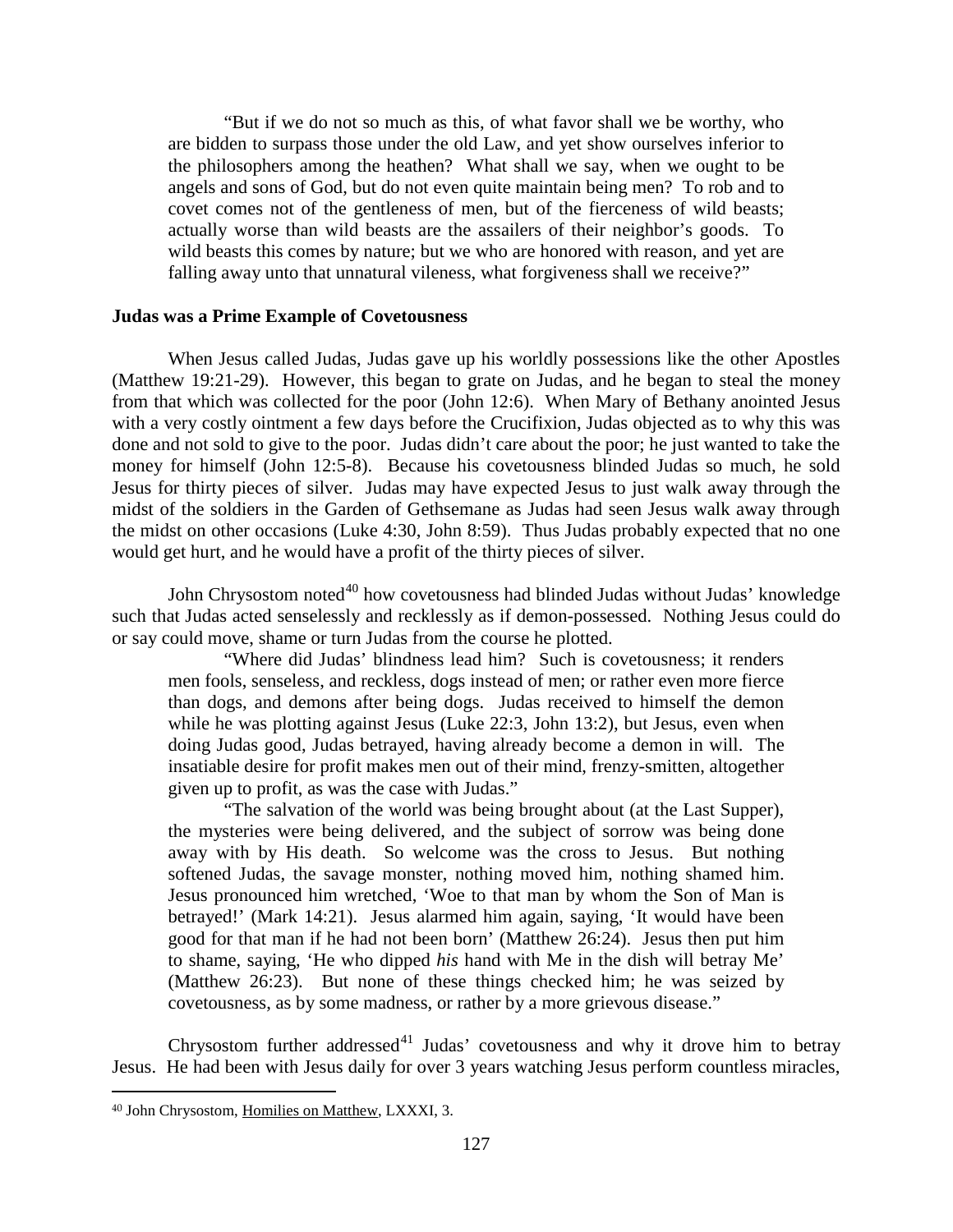and had even done miracles himself. Yet this didn't sink in. Jesus knew that Judas was incorrigible, yet He didn't cease to try to soften him. Every day Judas was instructed not to desire the things of this world, but yet he still went out of his way to sell the Priceless One for 30 pieces of silver. This is a terrible monster to have! Judas became this way because Christ does not force us to comply; Judas' covetousness just ate him up! There are other examples in the Scriptures also, such as Gehazi and Ananias. If we become lax, these same desires can overtake us also.

"Judas went to the Jewish leaders of his own accord and said, 'What are you willing to give me if I deliver Jesus to you? And they counted out to him thirty pieces of silver. So from that time he sought opportunity to betray Jesus' (Matthew 26:15-16). Judas was afraid of the multitude, and desired to seize Jesus alone. What madness! Covetousness really blinded him! Judas had often seen Jesus escape through the midst of His would-be captors, and avoid being seized (Luke 4:30, John 8:59). Jesus gave many demonstrations of His Godhead and power, while the Jewish leaders tried to seize Him (Luke 20:20, Matthew 22:15); why wasn't Judas listening to His awesome words, to put an end to his evil thought? Not even at the Last Supper did Jesus cease caring for Judas, but up to the last day He spoke to him of these things (John 13:26). This didn't profit Judas at all. Yet the Lord did not cease to do His part."

"Knowing this, then, let us also not cease doing all things for those that sin, warning, teaching, exhorting, admonishing, advising, though we don't profit from it. Christ certainly foreknew that the traitor was incorrigible, yet nevertheless He ceased not to supply what could be done by Himself, as well admonishing, threatening and mourning over him; not plainly or openly, but in a concealed way. At the time of the betrayal, Jesus even allowed Judas to kiss Him, but this did not benefit Judas at all. So great an evil is covetousness; it made Judas both a traitor, and a sacrilegious robber."

"Listen all you covetous; you that have the disease of Judas; listen and beware of the calamity. Judas was with Christ for three years, performed miracles himself, and had the benefit of so much instruction; but because he was not freed from the disease, he sunk into such a gulf. How much more shall you, who do not so much as listen to the Scripture, who are constantly riveted to the things present, become an easy prey to this calamity, unless you have the advantage of constant care. Every day Judas with Christ, who had nowhere to lay His head; every day was he instructed by deeds and by words, not to have gold, silver, or two coats. Yet Judas did not acquire self-restraint; and how do you expect to escape the disease, if you don't have the benefit of earnest attention, and do not use much diligence? Terrible is this monster, yet nevertheless, if you are willing, you will easily get the better of him. This desire is not natural; and this is clear from those that are free from it. Natural things are common to everyone; but this desire has its origin from laxity alone. It takes its birth from this and it derives its increase from this also. When it has seized those who look greedily after it, it makes them live contrary to nature. Notice the way they treat their fellow countrymen, their friends, their brethren, in a word all men, and with these even themselves; this is to live contrary to nature. From this it is evident that the disease of covetousness,

<sup>41</sup> John Chrysostom, Homilies on Matthew, LXXX, 3.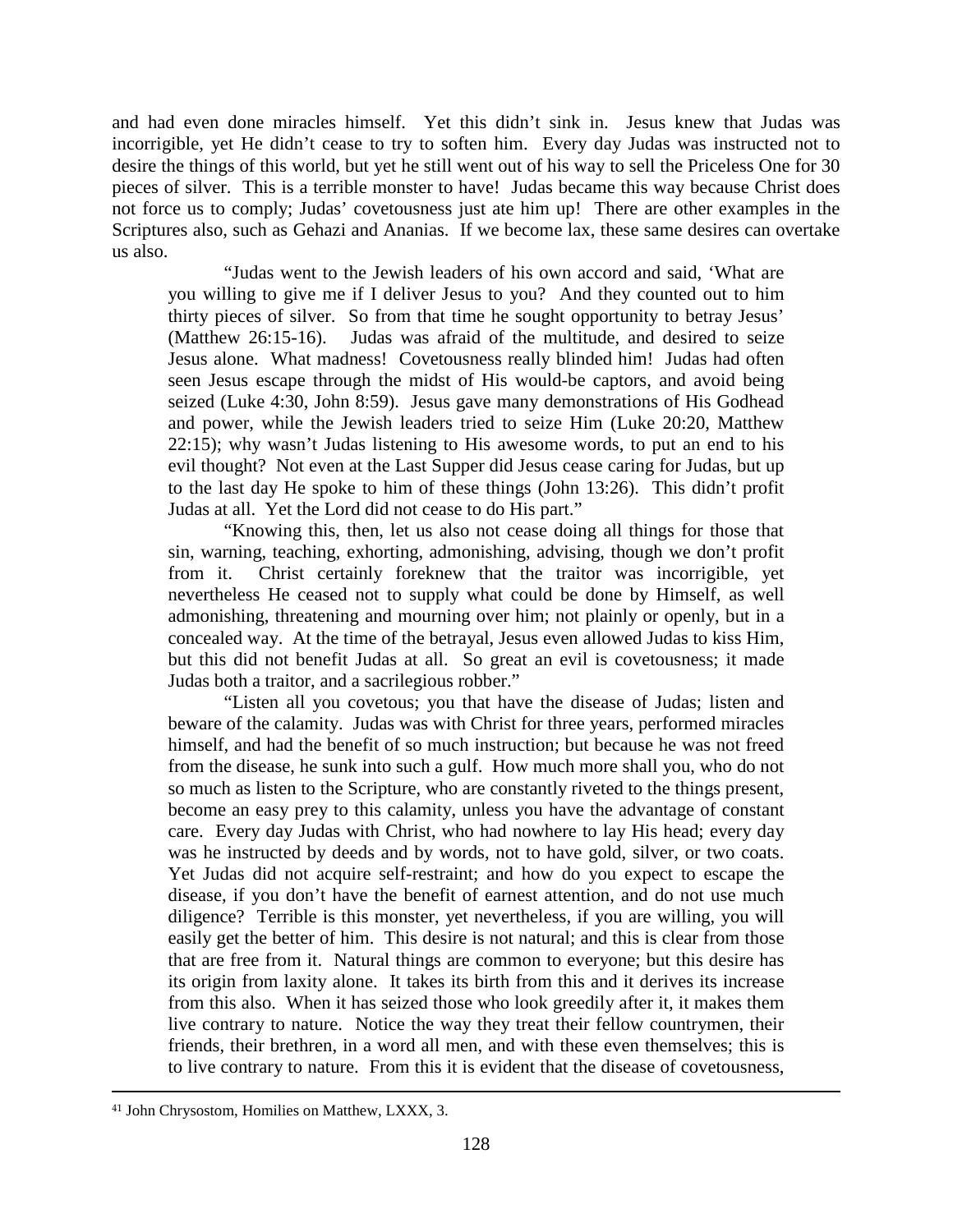wherein Judas was entangled, caused Judas to become a traitor. How did he become such a one, you may say, having been called by Christ? Because God's call is not compulsory, neither does it force the will of those who don't want to choose virtue. It admonishes, advises, and manages all things, so as to persuade men to become good; but if some don't want it, it does not compel. If you want to learn why Judas became such as he was, you will find him to have been ruined by covetousness."

"How was he taken by this calamity? Because he grew lax! From this arises such changes that arise from diligence. How many for instance that were violent, are now gentler than lambs? How many adulterous persons have become afterwards celibate? How many, formerly covetous, have now given away even their own possessions? Gehazi also lived with a holy man, and he too became depraved from the same disease (2 Kings 5:19-27). This calamity is the most grievous of all. From this come tomb-robbers, murderers, wars and fighting, and whatever evil you may mention. In every respect is such a one useless, whether he needs to lead an army or guide a people. If he is to marry a wife, he will not take the virtuous woman, but the vilest of all; if he has to buy a house, he will not buy that which suits a free man, but that which can bring much rent."

"Should he be a king, he is the most wretched of all men, a pest to the world, and the poorest of all men. He will feel like the common man, who doesn't have many possessions, but he will try to acquire all men's goods, thinking himself to have less than any. His desire for acquisition will know no bounds. Therefore also one said, 'Nothing is more wicked than the covetous man. Why is earth and ashes proud? There is not a more wicked thing than to love money; for such a one sets even his own soul for sale'" (Ecclesiasticus 10:9-10 Vul).

Chrysostom added<sup>[42](#page-28-0)</sup> that the demons can't approach us unless God permits them; He does this at times to chasten us and make us more approved – like He did with Job. Similarly, Satan didn't attack Judas severely until Jesus cut him off from the Twelve at the Last Supper. We gain a lot from knowing what happened with Judas; we need to know how the love of money can have really negative effects. In retrospect, we can see how Judas acted like a crazy man just for the love of money. Even though Jesus knew about Judas' intent well before he made his offer to the Jewish leaders (John 6:64), Jesus still treated Judas like an Apostle. Judas, by contrast, acted like a total ingrate, as if he were made of stone. And Judas was not paid much for his betrayal, considering that this was such a huge crime against so great a benefactor. A covetous heart will never see the face of Christ.

"The demons will not approach us, unless God permit them; for if the demons dared not to enter into the herd of swine, except by God's permission (Mark 5:12-13), how much less into men's souls. God does permit them sometimes, either chastening or punishing us, or making us more approved, as in the case of Job. Notice that Satan didn't come to Job; he didn't dare to be near him, he only worked on Job's possessions and his health! When Satan leaped on Judas, he dared not when Judas was a member of the Twelve. He attacked him from outside, but he dared not enter in; but when he saw him cut off from that

<span id="page-28-0"></span> $\overline{a}$ <sup>42</sup> John Chrysostom, Homilies on Philippians, VI, vv. 5-8.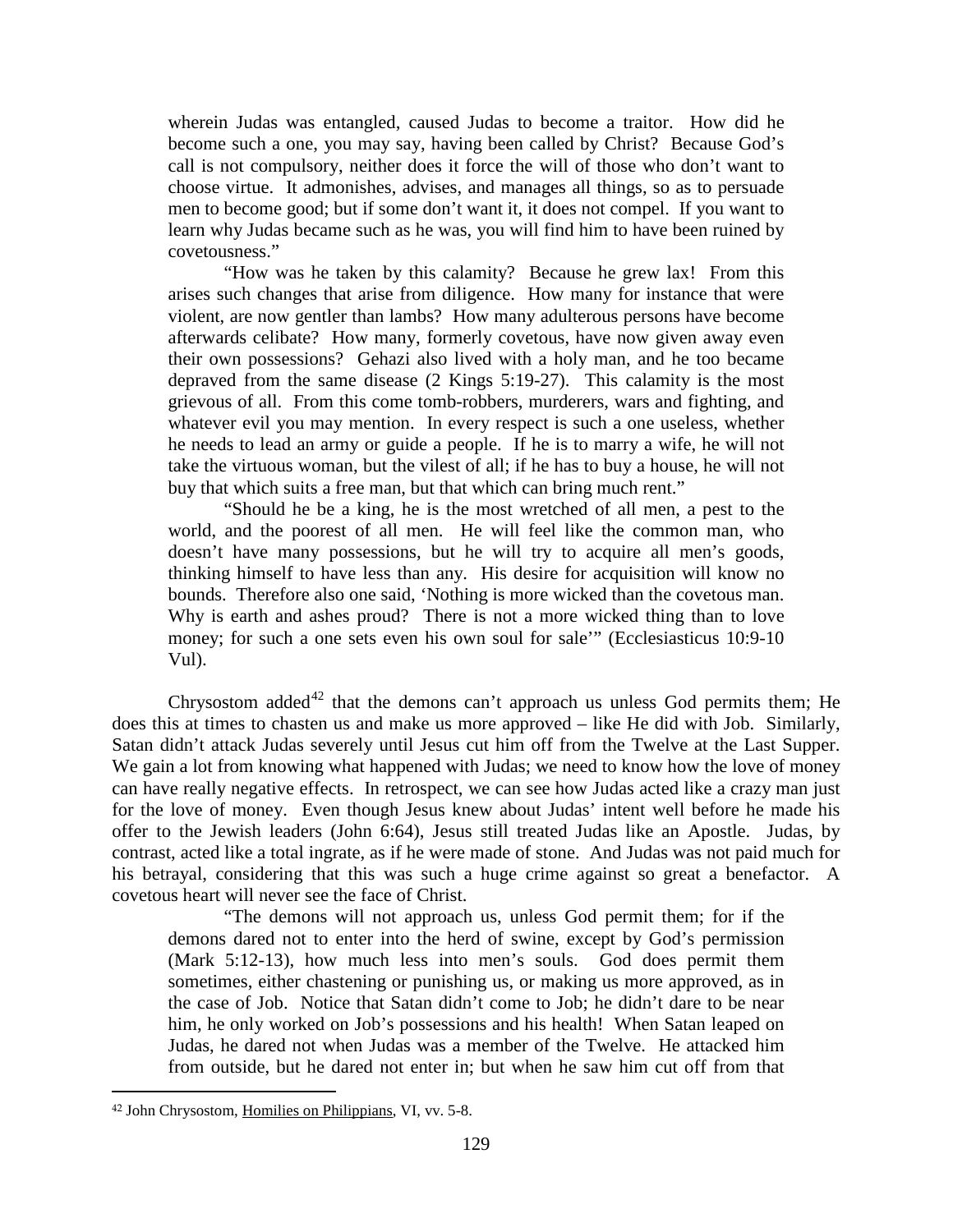holy flock, he leaped upon him with more than wolfish vehemence, and didn't leave him till he had slain him with a double death."

"These things are written for our admonition. What gain have we from knowing that one of the Twelve was a traitor? What profit? What advantage? Much! When we know how he arrived at this deadly counsel, we are on our guard that we too might not suffer the same thing. How did Judas come to this? From the love of money! He was a thief (John 12:6). So drunken was he with the passion that he betrayed the Lord of the world for thirty pieces of silver. What can be worse than this madness? Him to whom nothing is equivalent, nothing is equal, "before whom the nations are as nothing" (Isaiah 40:15), Him Judas betrayed for thirty pieces of silver. A man is not so beside himself through drunkenness as through love of money; not so much from madness and insanity as from love of money."

"For tell me, Judas, why did you betray Him? He called you, when you were a man unmarked and unknown. He made you one of the Twelve; He gave you a share in His teaching; He promised you ten thousand good things; He caused you to work wonders. You were sharer of the same table, the same journeys, the same company, the same discussions, as the rest. Were these things not sufficient to restrain you? For what reason did you betray Him? What had you to charge Him with, O wicked one? Rather, what good did you not receive at His hands? He knew your mind, and ceased not to do His part. He often said, 'One of you shall betray Me' (Matthew 26:21, John 6:64). He often pointed you out, and yet spared you; and though He knew you would betray Him, yet He didn't cast you out of the band. He still bore with you; He still honored you, and loved you, as a true disciple, and as one of the Twelve. Last of all (oh, for your vileness!), He took a towel, and with His own unsullied hands He washed your polluted feet, and even this did not restrain you. You stole the things for the poor, and that you might not go on to greater sin, He bore this too. Nothing persuaded you! If you had been a beast, or a stone, wouldn't you have been changed by these kindnesses towards you, by these wonders, by these teachings? Though you were beastly, yet still He called you, and by wondrous works He drew you; you were more senseless than a stone to Him. Yet for none of these things did you become better."

"We wonder at such folly of the traitor; let us dread therefore that which wounded Judas. He became such from avarice, from the love of money. Cut out this passion, for to these diseases it gives birth; it makes us impious, and causes us to be ignorant of God, though we have received ten thousand benefits at His hands. Cut it out, I beg you; it is no common disease; it knows how to give birth to a thousand destructive deaths. We have seen Judas' tragedy. Let us fear lest we too fall into the same snares. For this is it written, that we too should not suffer the same things. All four Evangelists related the account of Judas, that they might restrain us. Flee far from it! Covetousness consists not alone in the love of much money, but in loving money at all. It is grievous avarice to desire more than we need. Was it hundreds of pounds of gold that persuaded the traitor? For thirty pieces of silver he betrayed his Lord. Covetousness is not shown in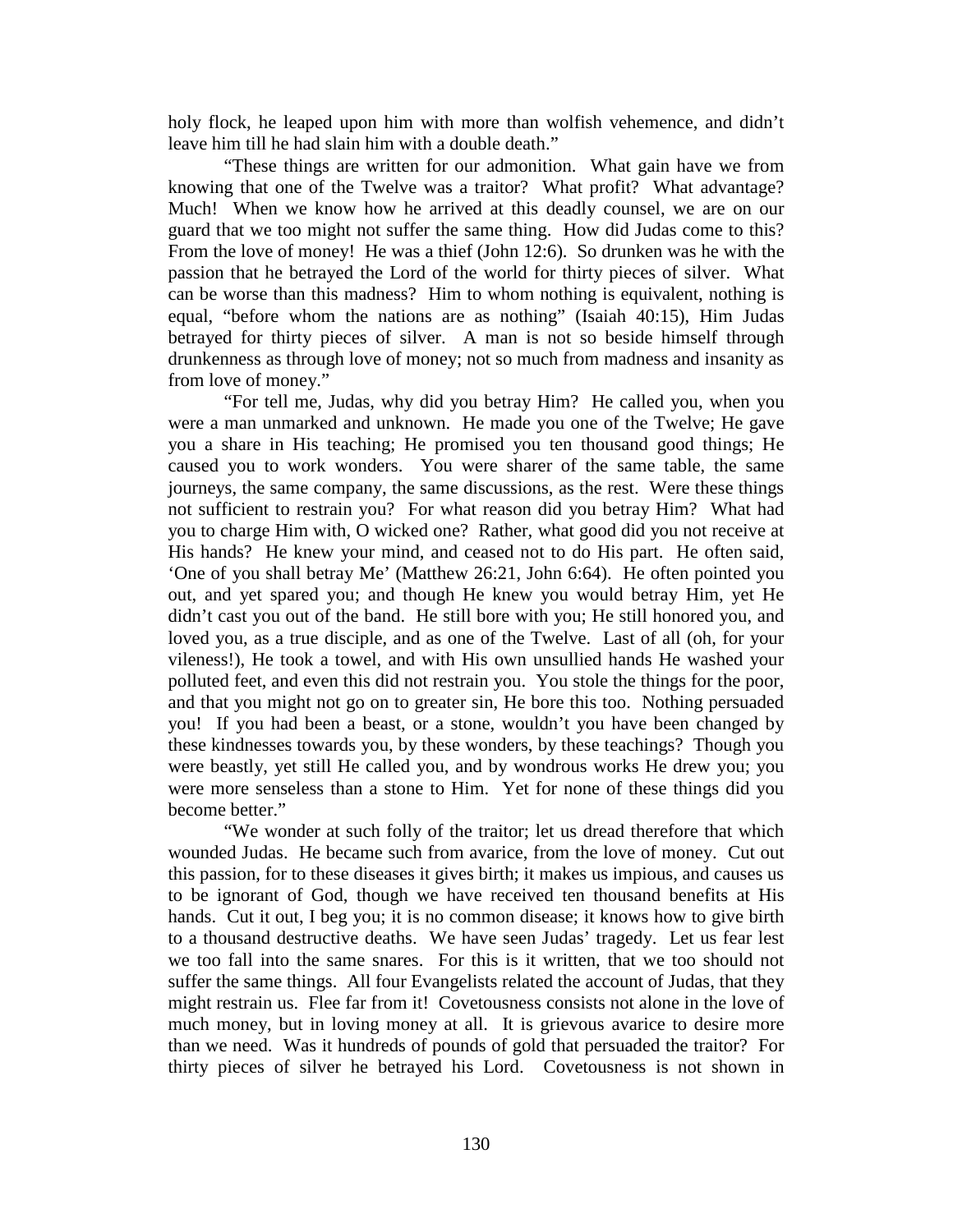receiving much, but rather in receiving little things. Notice how great a crime Judas committed for a little gold; rather not for gold, but for pieces of silver."

"It cannot, it cannot be that an avaricious man will ever see the face of Christ! This is one of the things which are impossible. It is a root of all kinds of evils, and if he that possesses one evil thing, falls from that glory, where shall he stand who carries with him the root of evil? He who is the servant of money cannot be a true servant of Christ. Christ Himself has declared that this is impossible. He says, 'You cannot serve God and Mammon', and, 'No one can serve two masters' (Matthew 6:24), for they lay on us contrary orders."

John Cassian noted<sup>[43](#page-30-0)</sup> that Judas' name was written in the Book of Life at one time after he had been chosen by Christ as an Apostle. But because he was corrupted by the plague of covetousness, his name was blotted out from the Book of Life<sup>[44](#page-30-1)</sup>.

"David, when complaining in prophetic spirit of Judas and the Lord's persecutors, said, 'Let them be blotted out of the book of the living'. Because they did not deserve to come to saving penitence because of the guilt of their great sin, he adds, 'And let them not be written among the righteous' (Psalm 68:29). Finally in the case of Judas himself the meaning of the prophetic curse was clearly fulfilled, for when his deadly sin was completed, he killed himself by hanging, that he might not after his name was blotted out be converted, repent and deserve to be once more written among the righteous in heaven. We must therefore not doubt that at the time when he was chosen by Christ and obtained a place in the Apostolate, the name of Judas was written in the book of the living. He heard as well as the rest the words, 'Do not rejoice in this, that the spirits are subject to you, but rather rejoice because your names are written in heaven' (Luke 10:20). But because he was corrupted by the plague of covetousness and had his name struck out from that heavenly list, it is suitably said of him and of men like him by the prophet, 'O Lord, the hope of Israel, All who forsake You shall be ashamed. Those who depart from Me Shall be written in the earth, because they have forsaken the Lord, the fountain of living waters' (Jeremiah 17:13). And elsewhere, 'they shall not be in the assembly of My people, nor be written in the record of the house of Israel, nor shall they enter into the land of Israel'" (Ezekiel 13:9).

John Chrysostom noted<sup>[45](#page-30-2)</sup> that Judas had the same opportunity that Paul did, except that Judas got to spend a long time with Christ. Jesus knew Judas was a thief, so He entrusted Judas with the money for the poor so that Judas' greed might be softened; but this didn't help Judas.

"Judas also was one of the Twelve, and he too was called of Christ; but neither his being of the Twelve nor his call profited him, because he had not a mind disposed to virtue. Paul, although struggling with hunger, and at a loss to obtain necessary food, and daily undergoing such great sufferings, pursued with

<span id="page-30-0"></span><sup>43</sup> John Cassian, Second Conference of Abbot Joseph, III, xvii, 25.

<span id="page-30-1"></span><sup>44</sup> There are different names for the "Book of Life" throughout the Scriptures. Some other terms used here are: "The book of the living", "Written among the righteous", "Written in heaven", "Written in the writing of the house of Israel".

<span id="page-30-2"></span><sup>45</sup> John Chrysostom, No One Can Harm the Man Who Does Not Injure Himself, 11.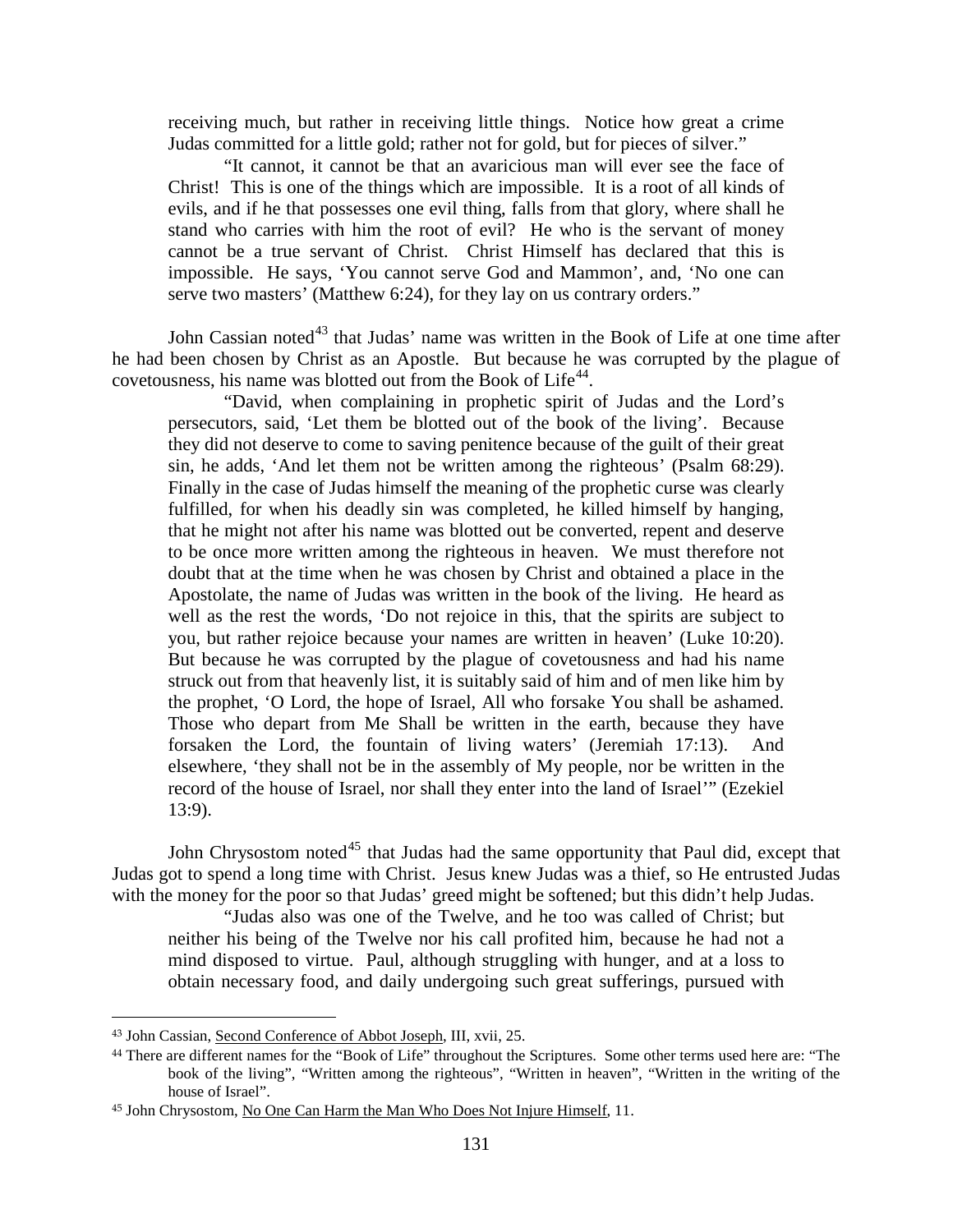great zeal the road which leads to heaven. On the other hand Judas had been called before Paul, enjoyed the same advantages as Paul did, was initiated in the highest form of Christian life, and partook of the holy table and that most awesome of sacred feasts. He received such grace as to be able to raise the dead, cleanse the lepers, cast out demons, and often heard discourses concerning poverty. He spent so long a time in the company of Christ Himself, and was entrusted with the money of the poor, so that his passion might be soothed thereby (for he was a thief). Even then he did not become any better, although he had been favored with such great condescension. Since Christ knew that he was covetous, and destined to perish on account of his love of money, he not only did not demand punishment of him for this at that time, but with a view to softening down his passion he entrusted Judas with the money of the poor. In order that having some means of appeasing his greed he might be saved from falling into that appalling gulf of sin, checking the greater evil beforehand by a lesser one."

John Cassian stated<sup>[46](#page-31-0)</sup> that some people, like the Apostle Paul and Abbot Moses, came to know the Lord against their will, but their life afterwards was a model to others. Others like Judas had a great beginning to their service to God, but they fell into sloth and hardness of heart, and they were lost to the company of believers.

"Men are called to the Lord's service in different ways. Sometimes those who would seem to be the enemies of God are called against their will, yet they become the foremost servants of God, having been made perfect and most earnest in spirit by the most laudable fervor of spirit. Others have started well but have grown cold, and often have come to a miserable end. It was no hindrance to the former enemies of God that they seemed to be converted not of their own free will, but by force and compulsion, in as much as the loving kindness of the Lord secured for them the opportunity for repentance. So to those who start well, it was ineffective that the early days of their conversion were so bright, because they were not careful to bring the remainder of their life to a suitable end. In the case of Abbot Moses $47$ , who lived in a spot in the wilderness called Calamus, nothing was lacking to his merits and perfect bliss, in consequence of the fact that he was driven to flee to the monastery through fear of death, which was hanging over him because of a murder. He made such use of his compulsory conversion that with ready zeal he turned it into a voluntary one and climbed the topmost heights of perfection. On the other hand, to very many, it has been ineffective that they entered the Lord's service with better beginning than this; afterwards sloth and hardness of heart crept over them, and they fell into a dangerous state of listlessness, and the bottomless pit of death. We see an instance of this clearly indicated in the call of the Apostles. For of what good was it to Judas that he had of his own free will embraced the highest grade of the Apostolate in the same way in which Peter and the rest of the Apostles had been summoned? He allowed the splendid beginning of his call to terminate in a ruinous end of covetousness, and

<span id="page-31-0"></span><sup>46</sup> John Cassian, Conference of Abbot Paphnutius, I, iii, 5.

<span id="page-31-1"></span> $47$  Chrysostom is referring to Venerable Moses the Black of Skete, who lived in the  $4<sup>th</sup>$  century. This Moses was a robber and murderer at one time, but came to profound repentance. By the end of his life, Abbot Moses was a miracle-worker. For more details, see [http://oca.org/FSlives.asp August 28](http://oca.org/FSlives.asp%20August%2028)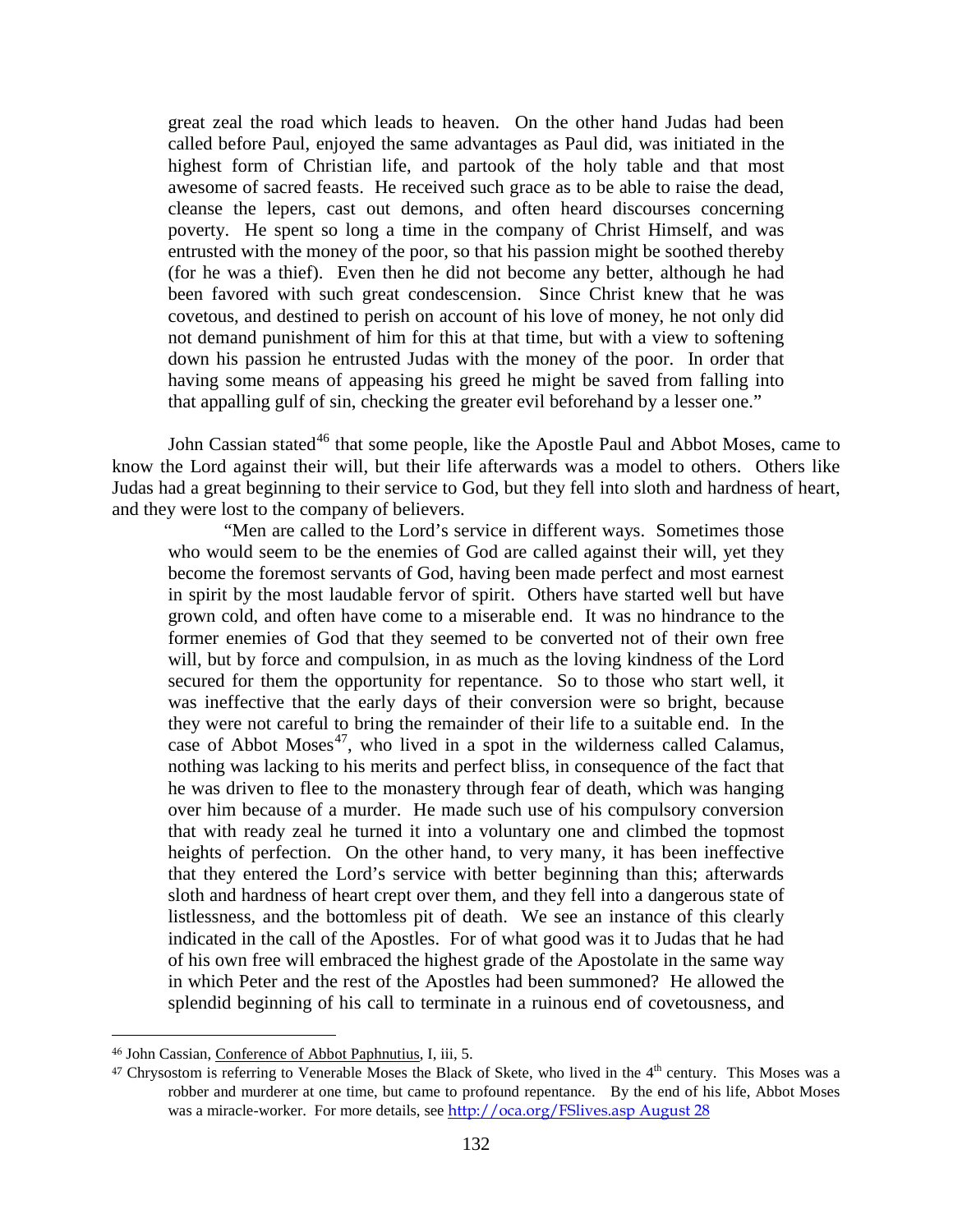as a cruel murderer even rushed into the betrayal of the Lord! Conversely of what hindrance was it to Paul that he was suddenly blinded, and seemed to be drawn against his will into the way of salvation? Afterwards he followed the Lord with complete fervor of soul; having begun by compulsion, he completed it by a free and voluntary devotion, and terminated with a magnificent end a life that was rendered glorious by such great deeds! Everything therefore depends upon the end; in which one who was consecrated by a noble conversion at the outset may through carelessness turn out a failure. And one who was compelled by necessity to adopt the monastic life may through fear of God and earnestness be made perfect."

John Chrysostom pointed out<sup>[48](#page-32-0)</sup> that Judas worked miracles, raised the dead and cleansed lepers along with the rest of the Twelve. However, this did not help him because of his covetousness, and this only increased his punishment. When we neglect the poor man – which is Christ – or partake of the Mysteries unworthily, we do the same thing

"When Judas was numbered among the Twelve, he enjoyed so great a gift and worked miracles, for he too was with the others who were sent to raise the dead and to heal lepers (Matthew 10:8). When he was seized by the dreadful disease of covetousness and betrayed his Master, neither the favors, the gifts, the being with Christ, the attendance with Him, the washing the feet, the sharing His table, nor carrying the money box (John 12:6, 13:29) helped Judas. If these things rather served to increase his punishment, let us also fear lest we through covetousness imitate Judas. We may not betray Christ; but when we neglect the poor man wasting with hunger, or perishing with cold, that man draws upon us the same condemnation. When we partake of the Mysteries unworthily, we perish equally with the Christ-slayers. When we plunder, when we oppress those weaker than ourselves, we shall draw down upon us the severest punishment. And with reason; for how long shall the love of things present so occupy us, superfluous as they are and unprofitable? Wealth consists in things that are superfluous, which give us no advantage. How long shall we be nailed to vanities? How long shall we move away from heaven, be satiated with these fleeting things of earth, rather than learn by experience their worthlessness? Let us consider those who before us have been wealthy. Where is their wealth now? It has gone, and has perished. But the sins they committed by reason of obtaining the wealth stay with them, along with the punishment which is penalty of the sins. Consider the enormity of the fact that we feed pet dogs, bears, and different beasts in zoos, while we don't care for a man perishing with hunger! Creatures alien to us are more valued than our kin, and our own family is honored less than creatures which are not related to us."

Chrysostom further noted<sup>[49](#page-32-1)</sup> how the tyranny of covetousness affected the Jewish leaders. When Judas confessed his sin and returned the thirty pieces of silver, they blamed Judas for the whole act. Intoxicated by their passion, they veiled themselves in pretended ignorance when

<span id="page-32-0"></span><sup>48</sup> John Chrysostom, Homilies on John, XLVII, 5.

<span id="page-32-1"></span><sup>&</sup>lt;sup>49</sup> John Chrysostom, Homilies on Matthew, LXXXV, 2.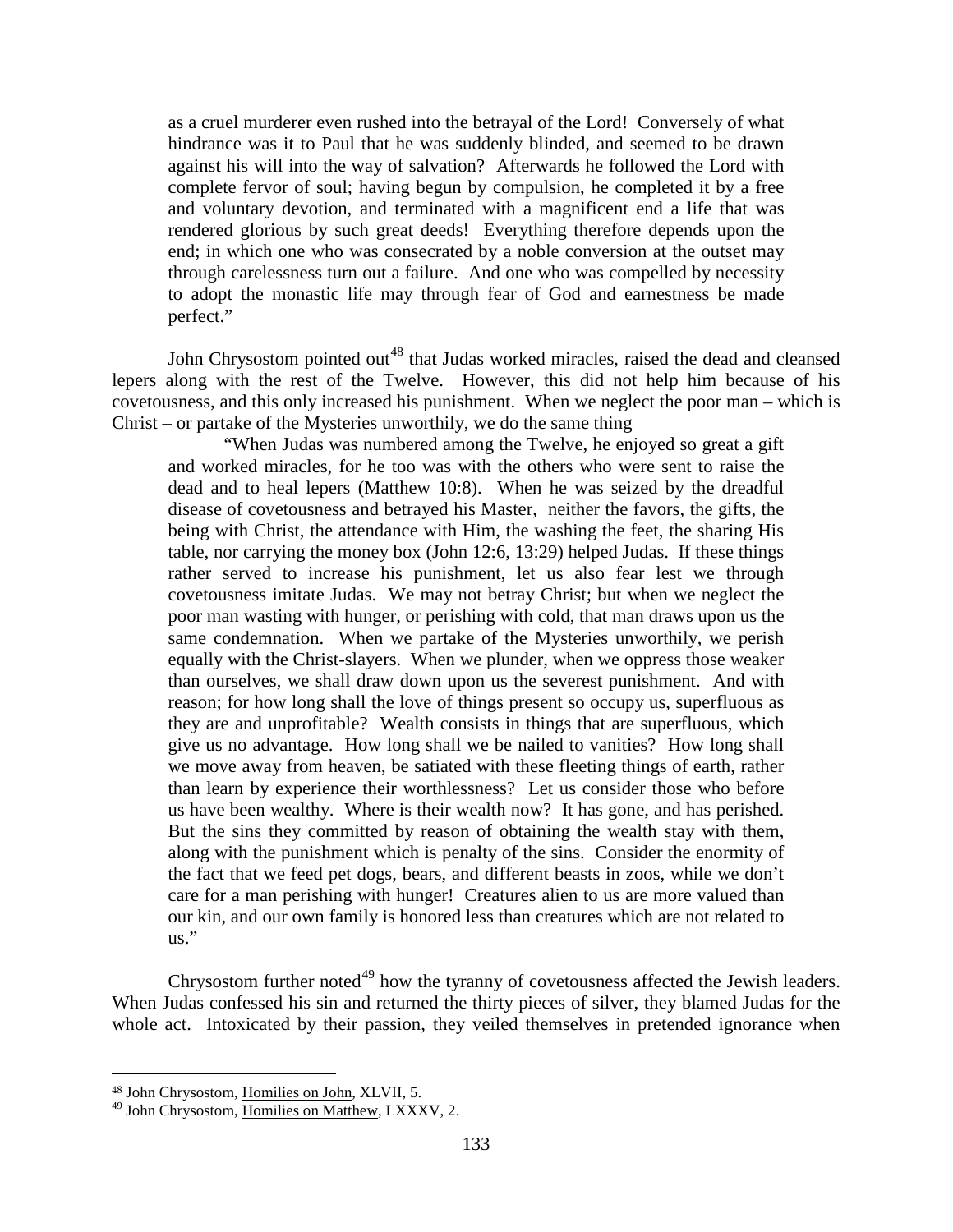they could have released Christ. They chose the murderer and insurrectionist Barabbas to be released instead of Christ (Matthew 27:16-26).

"The chief priests were troubled when Judas returned to confess his sin in betraying Jesus; that they knew Judas' act was a transgression of the Law is clear, from their saying, 'What is that to us? You see to it!'" (Matthew 27:4).

"Listen, the covetous, consider what happened to Judas; how he at the same time lost the money, committed the sin, and destroyed his own soul. Such is the tyranny of covetousness. He didn't enjoy the money, nor the present life, nor that to come, but lost all at once, and having gotten a bad character even with those men, so hanged himself."

"After the act, then some see clearly. Notice these men for a time not willing to have a clear perception of the fact, but saying, 'You see to it!**'**, which thing of itself is a most heavy charge against them. This is the language of men bearing witness to their daring and their transgression, intoxicated by their passion, and not willing to abstain from their satanic attempts, but senselessly wrapping themselves up in a veil of pretended ignorance."

"If indeed these things had been said after the crucifixion, and His being slain, even then the saying would have had no reasonable meaning; nevertheless it would not have condemned them so much. But now having Him yet in their hands, and having power to release Him, how could they be able to say these things? This defense would be a most heavy accusation against them. While throwing the whole blame upon the traitor, being able to have set themselves free from this murder of Christ, they left the traitor to fend for himself, and even pressed the crime further, adding the cross to the betrayal. What hindered them, when they said to him, **'**You see to it!**'**, themselves to abstain from the criminal act? But now they even do the contrary, adding to it the murder and in everything, both by what they do, and by what they say, entangling themselves in inevitable evil. After these things, when Pilate left it to them, they chose the robber to be released rather than Jesus; but Him that had done no wrong, but had even conferred on them so many benefits, they murdered."

# <span id="page-33-0"></span>Covetousness is Cruelty to Ourselves

 $\overline{a}$ 

Covetousness amounts to ignoring what is really best for us, and cruelly hurting ourselves with actions that do us a lot of harm. From the Scriptures, there is the slave who owed his master 10,000 talents; his covetousness over 100 denarii cost him everything. There is also Achan at Jericho and Ananias & Sapphira. But we don't have to succumb to this; we can avoid it and stop it from hurting us. All kinds of evils spring from covetousness and these evils end up affecting us. Covetousness is like drunkenness except worse; both have a strong desire: one for money, the other for alcohol. For the covetous, his lust for money ruins his soul; for the drunkard, his lust ruins his body (e.g. liver disease).

Jesus gave a parable about a slave who owed his master  $10,000$  talents<sup>50</sup>. This slave showed his extreme covetousness in that he was forgiven an impossible debt, yet he refused to forgive a fellow-slave a small debt. Jesus' words were:

<span id="page-33-1"></span><sup>50</sup> A talent was a measure of weight in silver. 10,000 talents were equal to about 375 Tons of silver.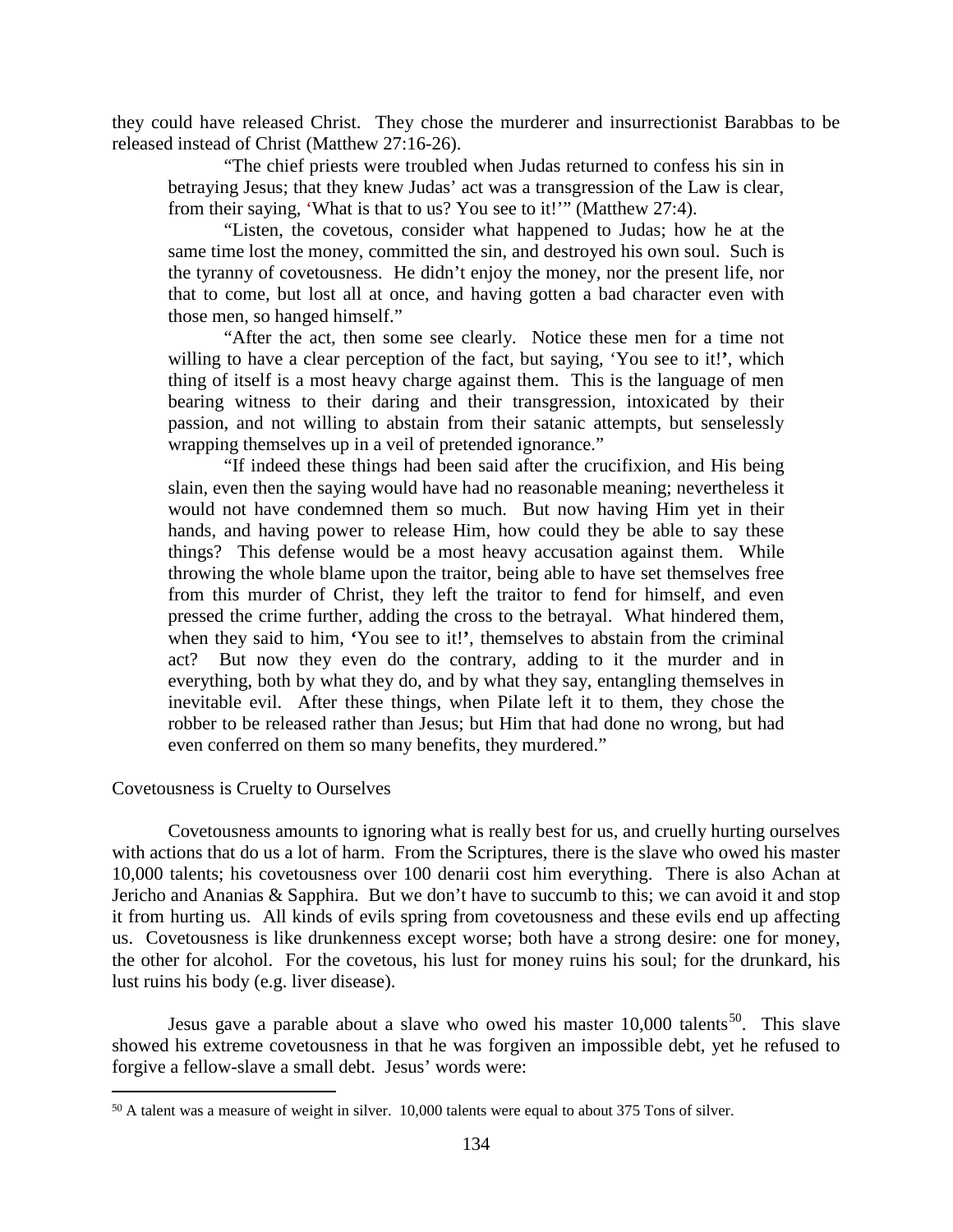"Therefore the kingdom of heaven is like a certain king who wanted to settle accounts with his servants. And when he had begun to settle accounts, one was brought to him who owed him ten thousand talents. But as he was not able to pay, his master commanded that he be sold, with his wife and children and all that he had, and that payment be made. The slave therefore fell down before him, saying, 'Master, have patience with me, and I will pay you all'. Then the master of that slave was moved with compassion, released him, and forgave him the debt. But that slave went out and found one of his fellow servants who owed him a hundred denarii; and he laid hands on him and took *him* by the throat, saying, 'Pay me what you owe!' So his fellow slave fell down at his feet and begged him, saying, 'Have patience with me, and I will pay you all'. And he would not, but went and threw him into prison till he should pay the debt. So when his fellow servants saw what had been done, they were very grieved, and came and told their master all that had been done. Then his master, after he had called him, said to him, 'You wicked slave! I forgave you all that debt because you begged me. Should you not also have had compassion on your fellow slave, just as I had pity on you?' And his master was angry, and delivered him to the torturers until he should pay all that was due to him. So My heavenly Father also will do to you if each of you, from his heart, does not forgive his brother his trespasses" (Matthew 18:23-35).

John Chrysostom stated $51$  that the slave who owed the impossible debt was good and acceptable up to the point where his covetousness<sup>[52](#page-34-1)</sup> showed its head. The extreme contrast is the master's benevolence and the slave's cruelty. What is striking about this account is that by taking his fellow slave by the throat, the slave was doing this cruelty to himself. The words his fellow slave used were the same words he had used to his master. When the first slave owed his master 375 Tons of silver, his master did not call him "wicked", this applied only after covetousness took over and he refused to learn by example. Whenever we are merciless, cruel and covetousness, we are doing this to ourselves and not to another.

"Up to the point when the slave had confessed his sins and asked for forgiveness, this slave was good and acceptable; he confessed, promised to pay the debt, fell down before him, entreated, condemned his own sins, and knew the greatness of the debt. But the sequel is unworthy of his former deeds. Going out immediately, not after a long time but immediately, having the benefit fresh upon him, he abused the gift in wickedness, even the freedom bestowed on him by his master. That slave went out and found one of his fellow slaves who owed him a hundred denarii; and he laid hands on him and took *him* by the throat, saying, 'Pay me what you owe!'

"Notice the master's benevolence; notice the slave's cruelty! The second slave said, 'Have patience with me, and I will pay you all'. But the first slave did not regard even the words by which he had been saved  $53$ . He did not recognize so much as the harbor by which he escaped shipwreck; the gesture of supplication

<span id="page-34-0"></span><sup>51</sup> John Chrysostom, Homilies on Matthew, LXI, 4.

<span id="page-34-1"></span><sup>52</sup> One might ask how it was possible for a slave to amass a debt of 375 Tons of silver. He had to have been a trusted slave who had a long history of covetousness using his master's wealth.

<span id="page-34-2"></span><sup>53</sup> The first servant himself on saying these same words was delivered from the ten thousand talents.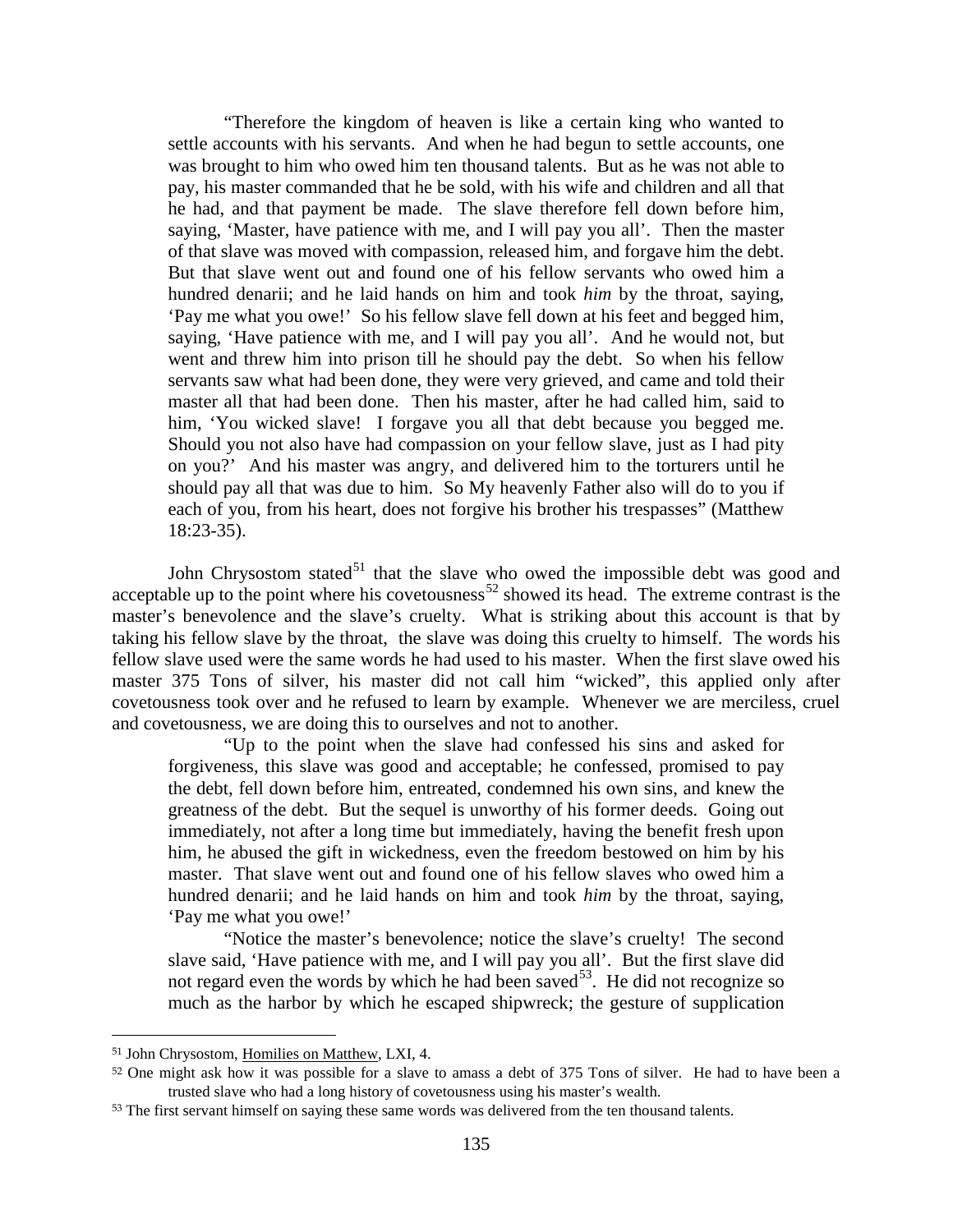did not remind him of his master's kindness, but he put away from him all these things, from covetousness, cruelty and revenge, and was more fierce than any wild beast, seizing his fellow-slave by the throat."

"What are you doing man? Don't you notice that you are making the demand on yourself; you are thrusting the sword into yourself, and revoking the sentence and the gift? None of these things did he consider, neither did he remember his own state, neither did he yield; although the entreaty was not for equal objects."

"The first slave asked regarding ten thousand talents, the other asked regarding a hundred denarii<sup>[54](#page-35-0)</sup>. The first slave received entire forgiveness; the other asked for delay, and not so much as this did he give him, for 'he cast him into prison'".

"But when his fellow-slaves saw it, they accused him to their Lord. Not even to men is this well-pleasing, much less to God. They therefore who did not owe, participated in the grief."

"What did their Lord say? 'You wicked slave! I forgave you all that debt because you begged me. Should you not also have had compassion on your fellow slave, just as I had pity on you?"

"Notice again the Lord's gentleness. It was not he that revoked the gift, but the one who had received it rejected the gift. Even if this seems hard to us; yet we should look at the gain, what has been, what is to be. Even if the master's injunction is galling to us, we ought to consider the reward. It's not that the Master has grieved us, but that we have provoked God, whom by mere prayer we have been reconciled. But even if this is a galling thing to us to become friends with him who has grieved us, to fall into hell is far more grievous. If we had compared this against that, then we would have known that to forgive is a much lighter thing."

"Whereas, when the first slave owed ten thousand talents, the master didn't call him wicked, neither reproached him, but showed mercy on him; when he had become harsh to his fellow-slave, then the master said, 'You wicked slave!"

"Let us listen, the covetous, for even to us is the word spoken. Let us listen also, the merciless and the cruel, for not to others are we cruel, but to ourselves. When we consider being revengeful, consider that against ourselves are we revengeful, not against another; we are binding up our own sins, not our neighbors. Whatever we may do to a man, we do as a man and in the present life; but God not so, but more mightily will He take vengeance on us, and with the vengeance hereafter."

Chrysostom also pointed out<sup>[55](#page-35-1)</sup> that if there were no demons, there would still be a lot of covetousness. Many roads lead the lovers of money to hell; monastics have generally avoided this. Refusing to avoid covetousness is like having someone flinging filth from an upper story, yet standing below and receiving it all on our heads and not moving to avoid it. The demons

<span id="page-35-0"></span><sup>54</sup> A denarius was equal to a day's wage for a laborer ( ), and 84 denarii were minted from 1 pound of silver.

<span id="page-35-1"></span><sup>55</sup> John Chrysostom, Commentary on Acts, VII, v. 47.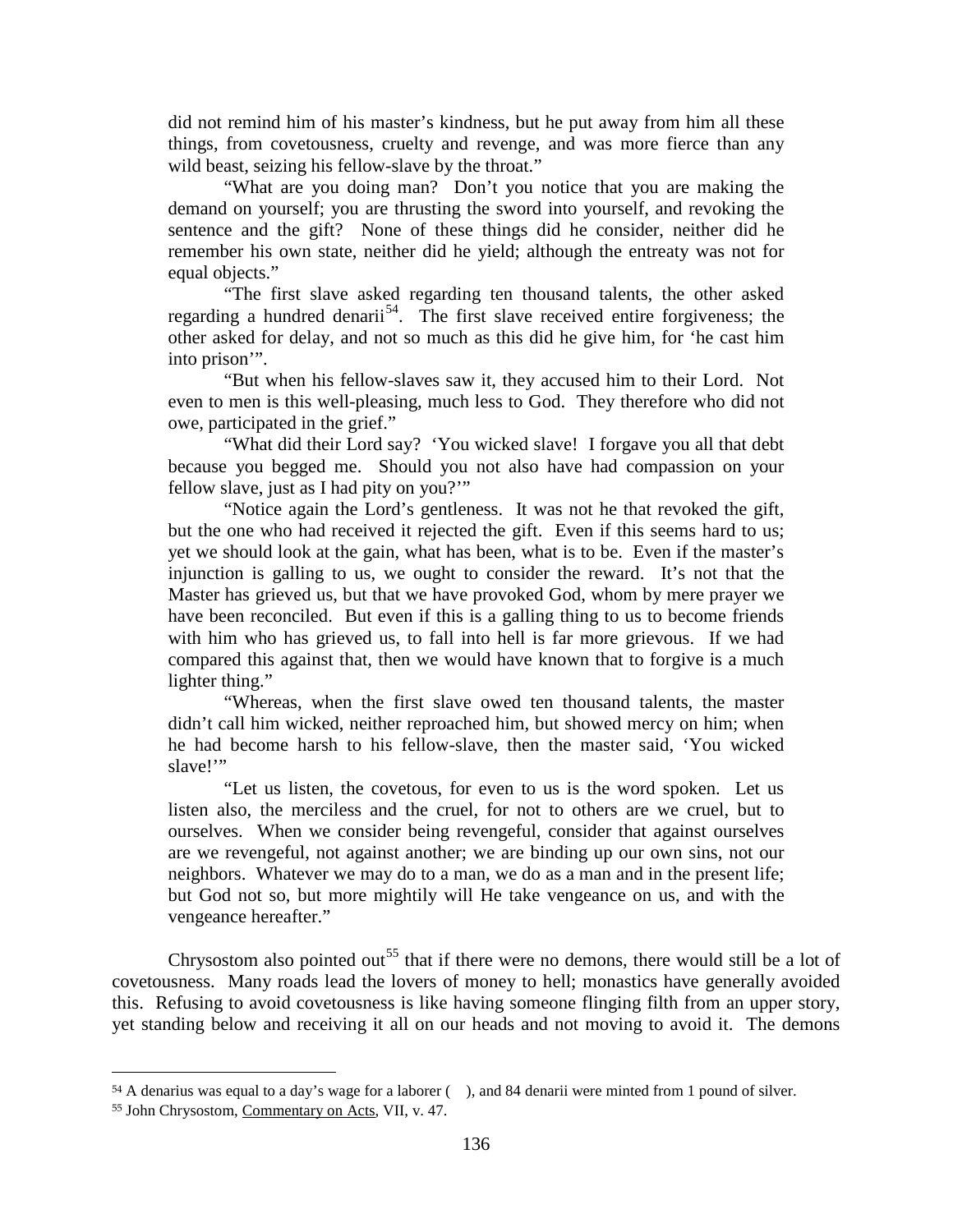fling the filth of covetousness at us, and we are stupid not to try to avoid it. Monastics have generally succeeded in avoided covetousness; we ourselves are totally to blame if we don't.

"Christ said, 'One thing you lack: Go your way, sell whatever you have and give to the poor, and you will have treasure in heaven; and come, take up the cross, and follow Me' (Mark 10:21). When we give up our riches, we are not yet in a safe position, but still need more help. Much more, if we retain our riches, we shall we fail to achieve great things; and we will become a laughing-stock to the spectators, the demons. Even if there were no demons, though there were none to wrestle with us, yet ten thousand roads on all sides lead the lover of money to hell. Notice here the demons have no hand in the work; we do it all ourselves. Monastics might have a right to speak this way, who after they had given proof of their temperance, their contempt of wealth and disregard of all such things, have infinitely preferred to abandon father, houses, lands, wife, and children (Matthew 19:29). Yet they are the last to speak so; only people who have never done this speak this way. The monastics are indeed wrestling with the demons; these the demons do not think worth entering into. One might say, 'But it is the demons that instill this same covetousness. Well, flee from it; don't harbor it!"

"Suppose you saw someone flinging out filth from some upper story, and at the same time you saw a person seeing it thrown out, yet standing there and receiving it all on his head. You not only do not pity him, but you are angry, and tell him it serves him right! Everyone calls out to him, 'Do not be a fool', and lays the blame not so much on the other for throwing out the filth, as on him for letting it come on him. But now, you know that covetousness is of the demons; you know that it is the cause of ten thousand evils; you see him flinging out his noisy imaginations, like filth. Don't you see that you are receiving on your bare head his nastiness, when you could just turn aside a little to escape it altogether? Just as our man by shifting his position would have escaped; so we may refuse to admit such imaginations in order to ward off the lust. How are we to avoid coveting riches? Tell me, if gold and precious stones were set before you, and I were to say, 'Desire lead', would we hesitate? For we would say, 'How can I'? But if I said, 'Do not desire lead; this would be easier to understand. I do not marvel at those who despise riches, but at those who don't despise riches. This is the character of a soul exceedingly full of stupidity, no better than flies and gnats, a soul crawling on the earth, wallowing in filth, destitute of all good ideas. Are you destined to inherit eternal life? And do you say, 'how shall I despise the present life for the future?' Can these things even be compared? You are to receive a royal vest; and you say, 'How shall I despise these rags?' You are going to be led into the king's palace; and do you say, 'How shall I despise this present hovel?' We ourselves are to blame on every point; we who do not choose to let ourselves be stirred up ever so little. The willing have succeeded, and that with great zeal and facility<sup>56</sup>. Would that we might be persuaded by this exhortation, and succeed too, and become imitators of those who have been successful."

<span id="page-36-0"></span><sup>56</sup> That is, in monasteries.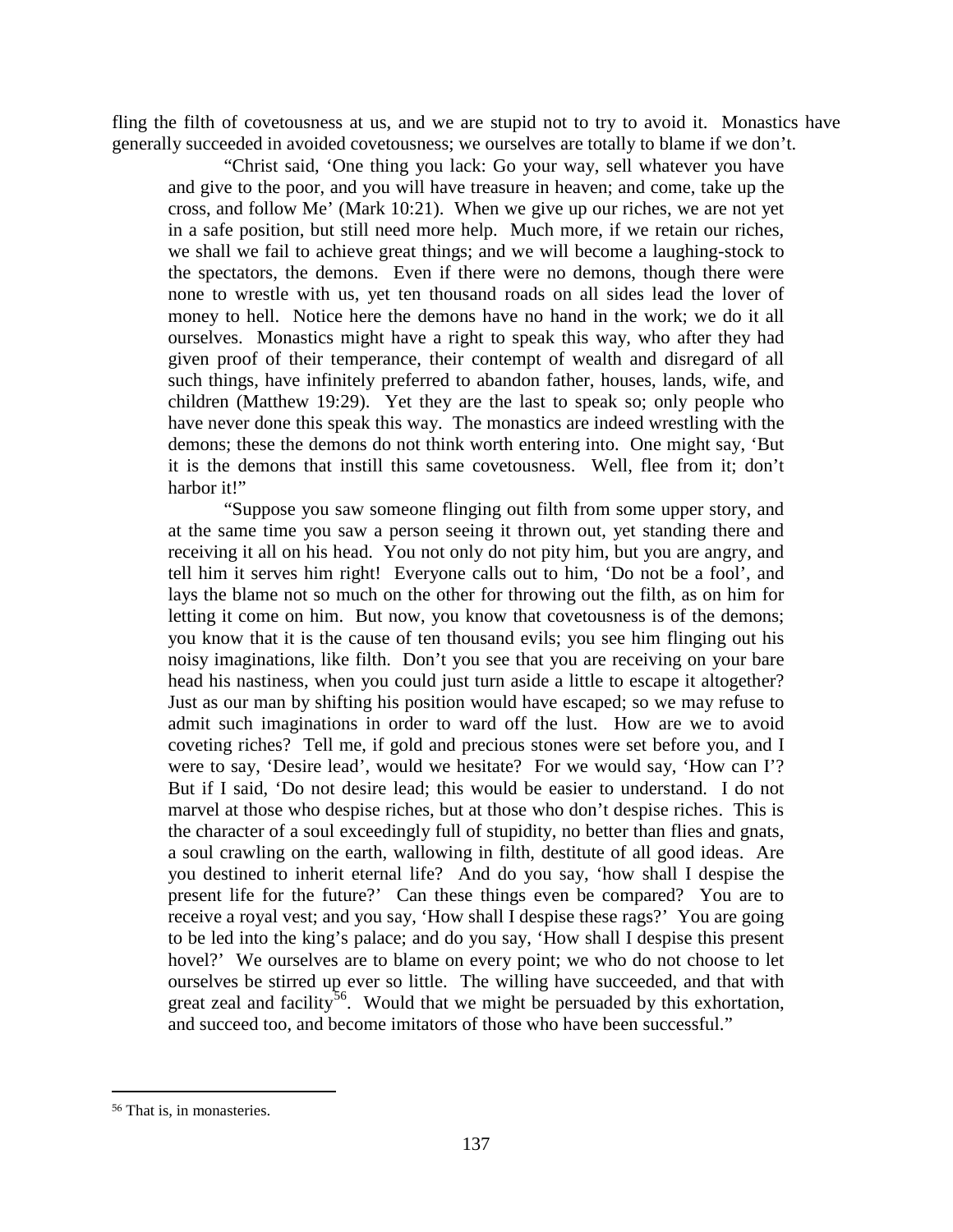Chrysostom went on to compare<sup>[57](#page-37-0)</sup> the sin of covetousness of Ananias and Sapphira with the good deed of Barnabas. Barnabas sold land and gave the entire proceeds to the Apostles; Ananias sold land but lied and said he was giving the entire proceeds. Ananias was under no compulsion to do this, and he would have been fine if he had not lied. Chrysostom calls this sacrilege and compared it to the man carrying sticks, to Achan at Jericho and to Judas. Sapphira was just as guilty as Ananias; but Peter pleaded for himself because he was called to be very stern. The problem is that Ananias and Sapphira were both very hardened in this act; Peter had to address the fact that many evils grow out of the sacrilege: covetousness, contempt of God, and impiety.

"There was so great a multitude all doing the same, so great grace, so great miracles; Ananias, taught by none of these, but blinded by covetousness, brought destruction upon his own head."

"How did it come into the mind of this Ananias to commit this crime? Peter said, 'Ananias, why has Satan filled your heart to lie to the Holy Spirit, and to keep back part of the price of the land?' (Acts 5:3). Notice even in this, a great miracle was performed. 'While it remained, was it not your own? And after it was sold, was it not in your own control?' (Acts 5:4). That is, 'Was there any obligation and force? Do we constrain you against your will?' 'Why have you conceived this thing in your heart? You have not lied to men but to God. Then Ananias, hearing these words, fell down and breathed his last' (Acts 5:4-5). This miracle is greater than that of the lame man (Acts 3:1-10), regarding the death inflicted, and the knowing what was in the thoughts of the heart, even what was done in secret.

"If for gathering sticks a man is to be stoned (Numbers 15:32-36), much rather ought he for sacrilege; for this money had become sacred. He that has chosen to sell his goods and distribute them, and then withdraws them, is guilty of sacrilege. But if he is sacrilegious, who takes from his own, much more he who takes from what is not his own. Do not think that because the consequence is now not the same, the crime will go unpunished. Do you see that this is the charge brought against Ananias, that having made the money sacred, he afterwards hid it? Could you not, said Peter, after selling your land, use the proceeds as your own? Were you forbidden? Why after you had promised it? See how at the very beginning, the demons made their attack; in the midst of such signs and wonders, how Ananias was hardened! Something of the same kind had happened in the days of Joshua (Joshua 7). Achan coveted the devoted thing: for observe there also what vengeance accompanies the sin. Sacrilege is a most grievous crime, insulting, and full of contempt. We neither obliged you to sell nor to give your money when you had sold; of your own free choice you did it; why have you then stolen from the sacred treasury? 'Why has Satan filled your heart?'" (Acts 5:3)

"Peter proves him guilty, and shows that the deed was not hidden from him, and then pronounces the sentence. Why have you done this? Did you wish to keep it? You ought to have kept it all along, and never to have claimed to give it. The sacrilege is a grievous one. Another may have coveted what was not his own; but it was at your discretion to keep what was your own. Why then did you first make it sacred, and then take it back? Out of excessive contempt have you

<span id="page-37-0"></span><sup>57</sup> John Chrysostom, Commentary on Acts, XII, vv. 4:36-5:10.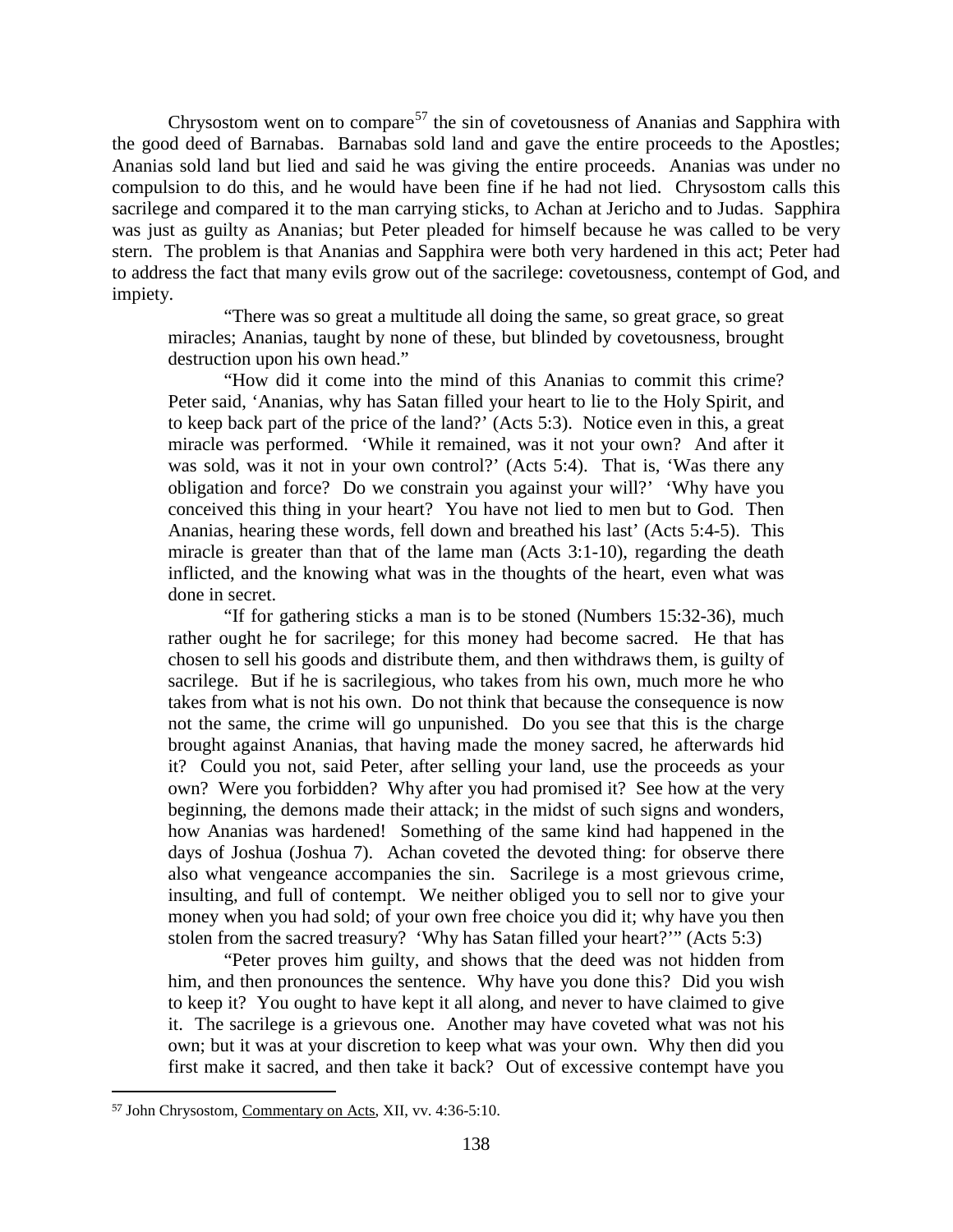done this. The deed does not admit of pardon, it is past pleading for. Therefore let it not be a stumbling-block to any, if at present there are also sacrilegious people. If there were such persons then, there are many more now, when evils are many. But let us 'rebuke those who are sinning in the presence of all, that the rest also may fear' (1 Timothy 5:20). Judas was sacrilegious, but it was not a stumbling-block to the disciples. Do you see how many evils spring from love of money?"

"Luke relates with wonder even, when he says, 'Not knowing what had happened, Sapphira came in. And Peter answered her' (Acts 5:8-9). She might have perceived even from this that Peter knew the secret. Why, having questioned nobody else, does he question you? Was it not clear that he asked because he knew? But so great was her hardness, it would not let her attempt to evade the guilt; and with great confidence she replied; for she thought she was speaking only to a man. The aggravation of the sin was that they committed it as with one soul, just as upon a settled agreement between them. 'How is it that you have agreed together to test the Spirit of the Lord? Look, the feet of those who have buried your husband *are* at the door, and they will carry you out' (Acts 5:9). First he makes her learn the sin, and then shows that she will justly suffer the same punishment with her husband, since she has committed the same wickedness. 'Then immediately she fell down at his feet', for she was standing near him, 'and breathed her last' (Acts 5:10). So entirely by their own act had they invited vengeance upon themselves!"

"Peter all but pleads for himself, when at the point of inflicting the punishment, and at the same time gives a lesson to the rest. Because the act would seem exceeding stern, therefore it is that he does so much in the case. With respect to the woman also the process of judgment was terrible. But notice how many evils grow out of the sacrilege: covetousness, contempt of God, impiety. About these too Peter pleaded for himself before the assembly, in that he did not immediately proceed to punishment, but first exposed the sin. None groaned, none lamented, all were terrified. As their faith increased, the signs were multiplied, and great was the fear among their own company. For the things which are from outside do not so threaten our peace, as do the acts of our own people."

Chrysostom took the time<sup>[58](#page-38-0)</sup> to detail how covetousness hates us and is the enemy of mankind. Murders, lawsuits and all kinds of evil result from covetousness. Even convicted prisoners who work all day in the mines are better off. The miners may be there involuntarily, but the covetous work their trade voluntarily like swine in the mud. Avarice is a worse jailer than the director of the mines, since he also chains the souls of the covetous. The darkness of the covetous is worse than in the mine since the eye of their soul has been put out. At least for the miners, they can take a break at the end of the day; the covetous don't get any breaks. It is impossible to love both money and our souls! Nothing is so apt to cause war as avarice; nothing is so apt to produce beggary, whether it shows itself in wealth or in poverty. Let us flee covetousness, the maker of beggars, the destroyer of souls, the friend of hell, the enemy of the kingdom of heaven, the mother of all evils together.

<span id="page-38-0"></span> $\overline{a}$ <sup>58</sup> John Chrysostom, Homilies on 1 Corinthians, XXIII, 8.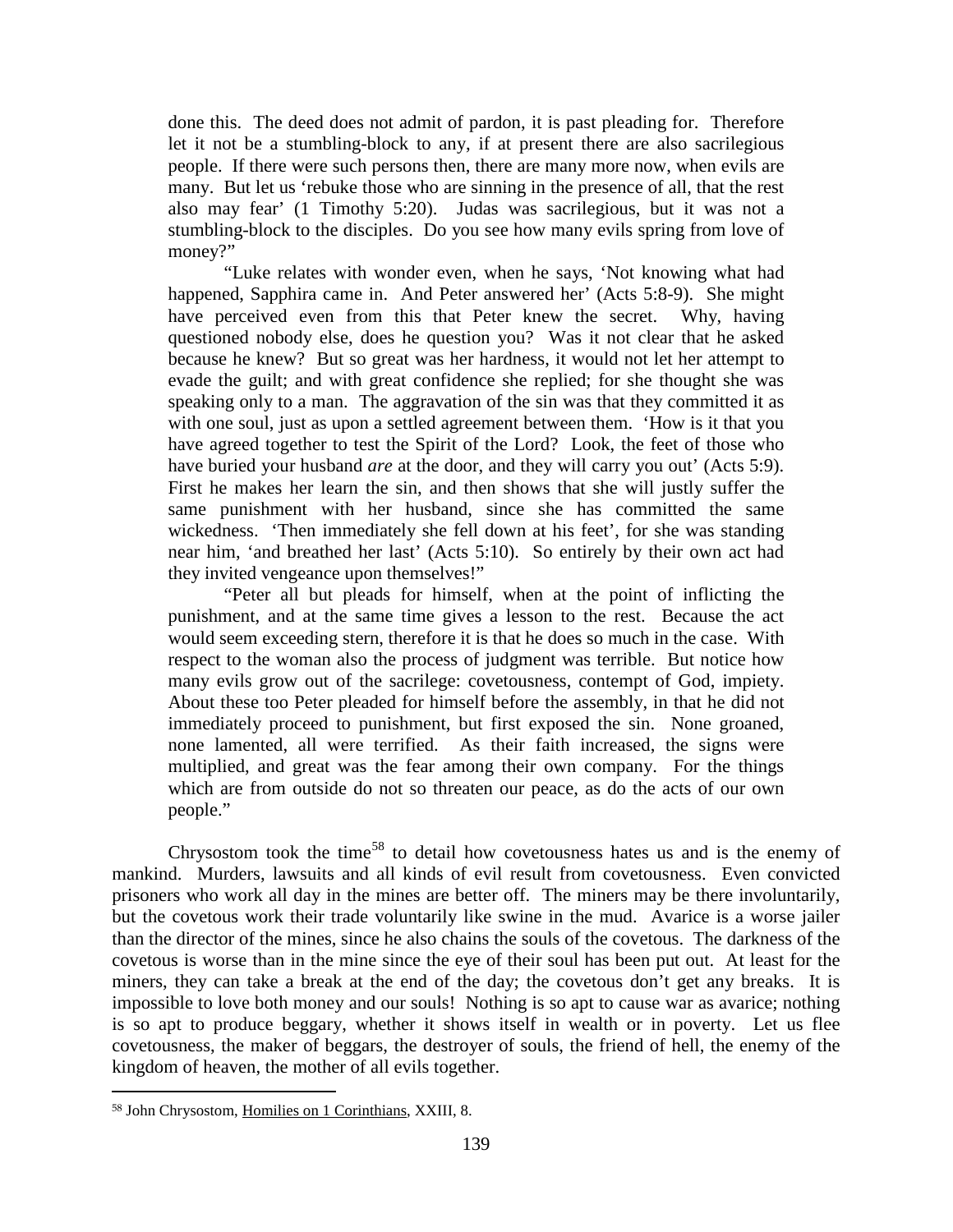"Let me show you how covetousness hates you, how many swords she sharpens against you, how many pits she digs for you, how many nooses she ties for you, how many precipices she prepares for you; you may come to see that she is not so charming. Where do we find this knowledge? From the highways, from the wars, from the sea, from the courts of justice! Covetousness has both filled the sea with blood; the swords of the judges she often reddens contrary to law. She arms those who on the highway lie in wait day and night, and persuades men to forget nature, and makes parricides and matricides; she introduces all sorts of evils into man's life. Which is the reason why Paul entitles her 'a root of all *kinds of* evil' (1 Timothy 6:10). She doesn't allow her lovers to be in any better condition than those who work in the mines. The miners, perpetually shut up in darkness and in chains, labor unprofitably; so also these buried in the caves of avarice. No one uses any force with them; they voluntarily draw on their punishment, binding on themselves fetters that cannot be broken. Those condemned to the mines, at least when evening comes on, are released from their labors; but the covetous both by day and night are digging in these wretched mines. To the miners there is a definite limit of that hard labor, but the covetous know no limit, but the more they dig so much the greater hardship do they desire. The miners may do it unwillingly, but the covetous do it of their own free will. This is the most grievous part of the disease that it is almost impossible for them to get rid of it, since they do not hate their wretchedness. But as a swine in the mud, so also do the covetous delight to wallow in the noisy mire of avarice, suffering worse things than those condemned to the mines."

"The malefactor, condemned to labor in the mines, takes for that purpose an oil lamp and a pick, and carries with him a jar to drop oil into the lamp, because there is darkness even by day, without a ray of light. When the time of day calls him to his wretched evening meal, the miner is ignorant of the time, but his jailor from above striking violently on the cave, by that clattering sound declares to those who are at work below the end of the day. Do you not shudder when you hear all this? Let us see now whether there are things worse than these in the case of the covetous. The covetous, in the first place, have a more severe jailor; that is, avarice. Besides their body he chains also their soul. This darkness also is worse than that in the mine. For it is not subject to sense, but the covetous produce the darkness within, wherever they go, carrying it about with themselves. For the eye of their soul has been put out; this is the reason why Christ calls them wretched, saying, 'But if your eye is bad, your whole body will be full of darkness. If therefore the light that is in you is darkness, how great *is* that darkness!' (Matthew 6:23). The miners have at least a lamp shining, but the covetous are deprived even of this beam of light; therefore every day they fall into countless pitfalls. Those condemned to the mines have a respite when night overtakes them, sailing into that calm port which is common to all the unfortunate, I mean the night. But against the covetous even this harbor is blocked up by their own avarice."

"For it is impossible at the same time to love both money and your soul. Let us be convinced that wealth is dust and ashes, that it leaves us when we depart, or rather that even before our departure it often darts away from us, and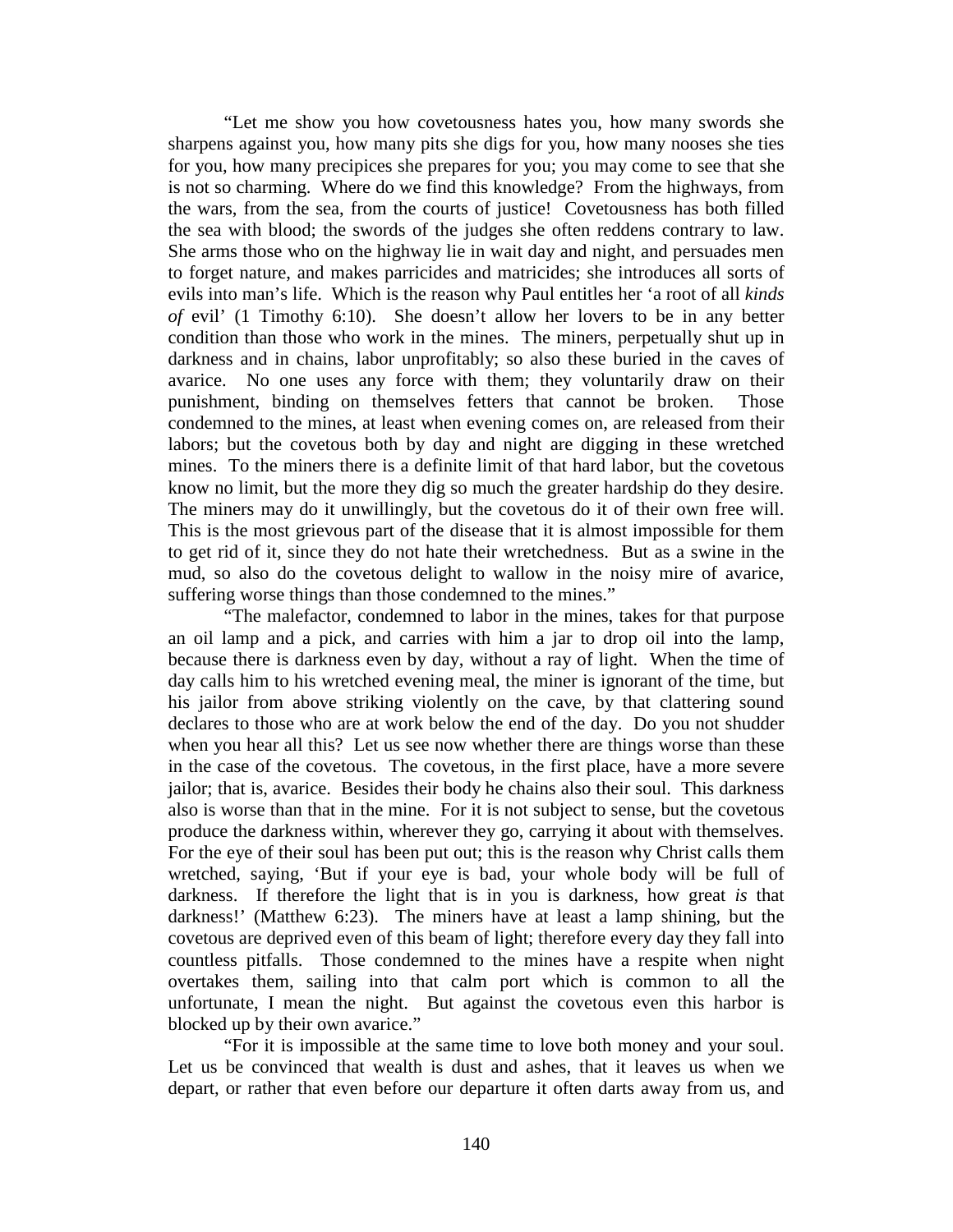injures us both in regard to the future and in respect of the present life. For before hell fire, even here it surrounds us with innumerable wars, and stirs up strife and contests. Nothing is so apt to cause war as avarice; nothing is so apt to produce beggary, whether it shows itself in wealth or in poverty. In the souls of poor men this grievous disease also arises, and aggravates their poverty the more. If there is found a poor covetous man, such a one suffers not punishment in money, but in hunger. For he doesn't allow himself to enjoy his moderate means with comfort, but both racks his belly with hunger and punishes his whole body with nakedness and cold, and everywhere appears more squalid and filthy than any prisoners. He is always wailing and lamenting as though he were more wretched than everyone, though there were ten thousand poorer than he."

"All these things not the poor man only, but the rich also, will suffer, who falls into this disease, and so much more than the poor, inasmuch as the tyranny presses more vehemently on him, and the intoxication is greater. The rich man he will account himself poorer than everyone; or rather, he is poorer. For riches and poverty are determined not by the measure of the substance, but by the disposition of the mind. He is the poorest of all, who is always hungering after more and is never able to stay this wicked lust."

"On all these accounts then let us flee covetousness, the maker of beggars, the destroyer of souls, the friend of hell, the enemy of the kingdom of heaven, the mother of all evils together. Let us despise wealth that we may enjoy wealth, and with wealth may enjoy also the good things laid up for us; unto which may we all attain."

Chrysostom went on to compare<sup>[59](#page-40-0)</sup> drunkenness with covetousness, and the similarities are many, but covetousness is worse. Drunkards are pitied and laughed at by everyone, but they are not aware of this because they are blinded to their own condition. During the day, after the hangover wears off, the drunkard may be aware that people are laughing at him. Covetousness is an even worse intoxication where both the covetous man and the drunkard are alike possessed with an exorbitant desire. With a drunkard, the more he drinks, the more he longs for; he that is in love with money, the more he acquires, the more thirsty he is for more. For the covetous man as well as the drunkard has an ignorance of all, friend or foe. And like the drunkard, though his eyes are open, he is blind. It is not food that he vomits (like the drunkard), but words of abuse, and that draws upon his own head bolts of lightning without number from above. The drunkard may sober up after the night is over but the covetous man is always drunk day and night. The drunkard abuses his body, but the covetous man abuses body and soul. The covetous man suffers more than prisoners in chains or someone nailed to a lingering disease; part of this suffering is hating and being hated by everyone.

"One may look on drunkenness as much the same as if one were to permit a woman, beautiful, chaste, free-born, of good family to be trampled on, and every way insulted by a serving woman, that was savage, disgustful, and impure; drunkenness is something of this sort. Who, being in his senses, would not choose to die a thousand deaths, rather than live a single day in this way? For even if at daylight he were to get up, and seem to be sober from that reveling of his, even then it is not the clear brightness of temperance which he enjoys, since

<span id="page-40-0"></span><sup>59</sup> John Chrysostom, Homilies on Romans, XIII, v. 11.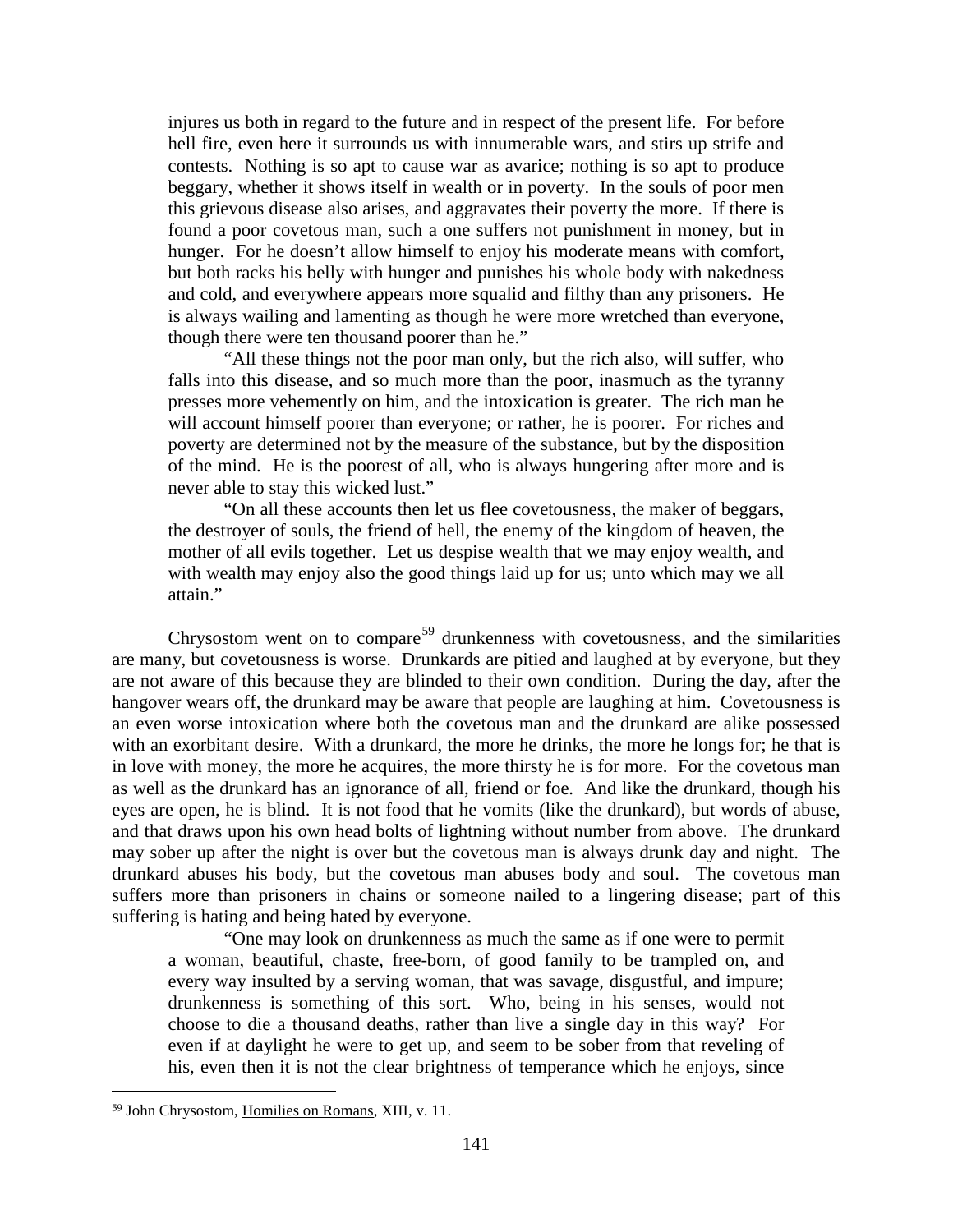the hangover from the storm of drunkenness still is hanging before his eyes. Even if we were to grant him the clearness of sobriety, how would he be better? This soberness would be of no use to him, except to let him see his accusers. When he is in the midst of his drunkenness, he doesn't perceive those that laugh at him. But when it is day he loses this comfort even; while his servants are murmuring, his wife is ashamed, his friends accuse him, and his enemies make fun of him, and he knows it too. What can be more miserable than a life like this, to be laughed at all day by everybody; and when it is evening to do the same drunken behavior all over again. But let me compare the covetous as an even a worse intoxication. If it's intoxication, then it must be a worse death by far than drunkenness, since the intoxication is worse. It is not as sad to be drunk with wine as with covetousness. For with drunkenness, the penalty ends with the sufferings, results in a slow death, and the drunkard's own ruin. But with covetousness the evil passes on to thousands of souls, and kindles wars of many kinds upon all sides. Come then, let us compare covetousness with drunkenness and see what are the points they have in common, and which is worse. What then have they in common, and in what are they like each other? It is in the very nature of the disease. Drunkenness is different, as it comes from wine and covetousness from money, but its way of affecting people is similar, both being alike possessed with an exorbitant desire. With a drunkard, the more glasses he has drunk, the more he longs for; and he that is in love with money, the more he acquires, the more he kindles the flame of desire, and the more thirsty he is for more. In this point then they resemble each other. But in another the covetous man has the advantage (in a bad sense). The drunkard's affection is a natural one. For the wine adds to one's natural dehydration, and so makes drunkards thirsty. But what is there to make the covetous man always keep desiring more? How is it that when he has increased in riches, then he feels like he is in the deepest poverty? This complaint is a perplexing one, and has more of paradox about it. But let us look at both of them after the drunkenness has worn off. Or rather, there is no such thing as ever seeing the covetous man after his drunkenness, so continual a state of intoxication is he in. Let us then view them both in the state of drunkenness, and let us get a distinct notion which is the most ridiculous, and compile a correct sketch of them. We shall see the man who dotes with his wine at evening with his eyes open, seeing no one, but moving about haphazardly, stumbling against such as are in his way, barfing, convulsing, and exposing his nakedness in an embarrassing manner $^{60}$ . If his wife is there, or his daughter, or his maidservant, or anybody else, they will laugh at him heartily."

"Now let us bring forward the covetous man. Here what happens does not deserve laughter only, but even a curse, exceeding wrath and thunderbolts without number. First let us look at the ridiculous part, for this man as well as the drunkard has an ignorance of all, friend or foe. And like the drunkard, though his eyes are open, he is blind. As the drunkard takes all he sees for wine, so does the covetous man take all for money. His barfing is even more disgusting. It is not food that he vomits, but words of abuse, insolence, war, death, that draws upon his own head bolts of lightning without number from above. Just as the body of

<span id="page-41-0"></span><sup>60</sup> See Habakkuk 2:16.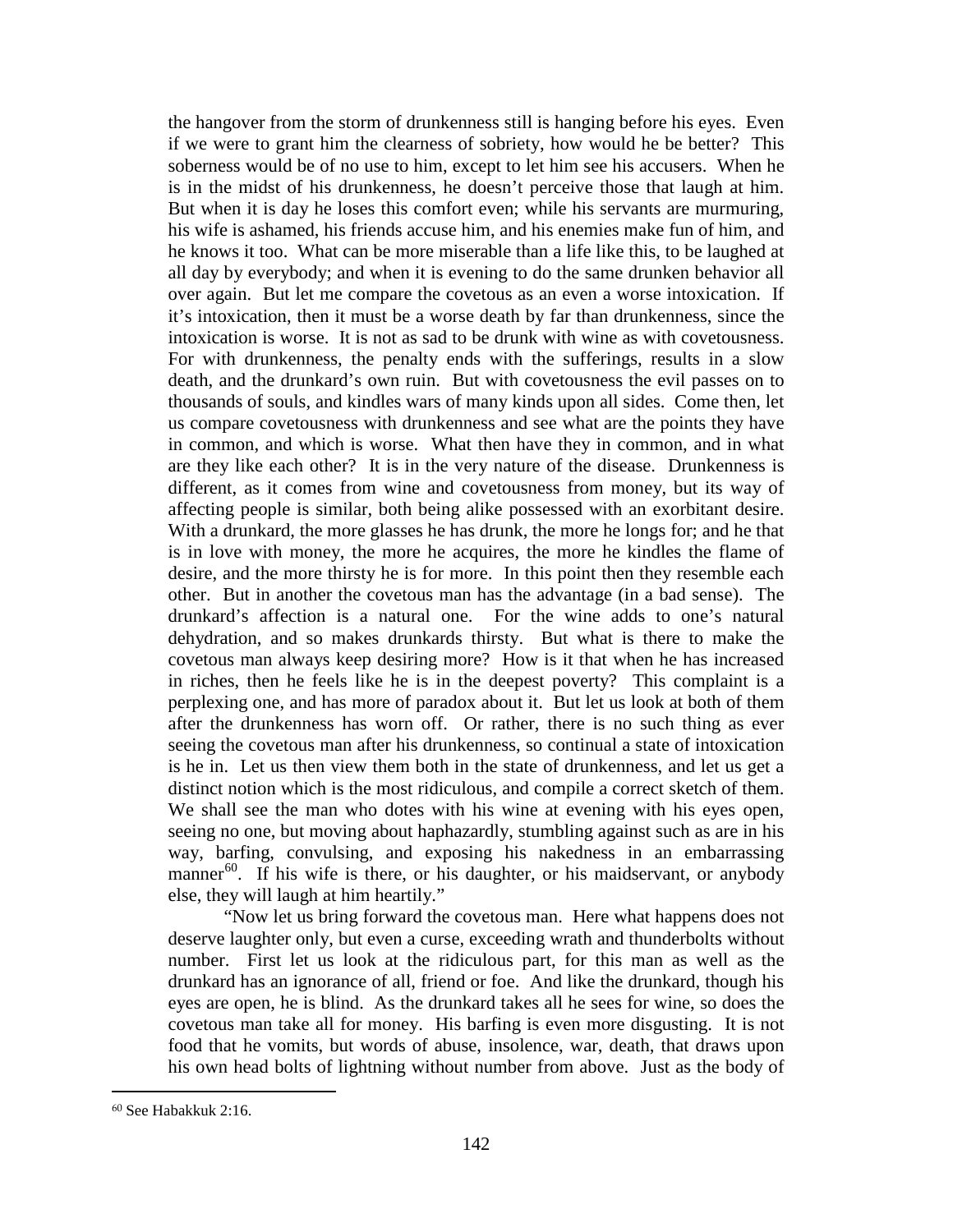the drunkard is dissolving<sup>[61](#page-42-0)</sup>, so also is the covetous man's soul. Even his body is not free from disorders; it makes out even worse, care eating it away worse than wine does (as do anger too and lack of sleep), and by degrees exhausting it entirely. He that is seized with illness from wine, after the night is over may get sober. But the covetous man is always drunk day and night, watching or sleeping, so paying a more severe penalty for it than any prisoner or person at work in the mines. Isn't this a fate more wretched than any death? For death gives the body rest, and sets it free from ridicule, as well as disgrace and sins. But these drunken fits plunge it into all these, stopping up the ears, dulling the eyesight, keeping down the understanding in great darkness. For it will not bear the mention of anything but interest, interest upon interest, shameful gains, odious trafficking, ungentlemanly and slave-like transactions, barking like a dog at everybody, hating everybody, averse to everybody, at war with everybody, without any reason for it, rising up against the poor, grudging at the rich and civil to nobody. If he has a wife, children, or friends, if he can't use them all towards getting more profit, these are to him more his enemies than natural enemies. What can be worse than madness of this sort, and what can be more wretched?"

"If I were to tell you of those who pass their days in chains, or of one nailed to a lingering disease, or of one struggling with famine, or of any other thing whatever, I could point out no one who suffers so much as they do who love money. For what more severe evil can befall someone than being hated by all men, than hating all men, than not having kindly feeling towards any, than being never satisfied, than being in a continual thirst, than struggling with a perpetual hunger? He has pain day by day, is never sober and is continually in worries and harassment. All these things, and more than these, are what the covetous set their shoulder to. In the midst of their gaining, they have no perception of pleasure, though scraping to themselves from all men, because of their desiring more."

Chrysostom also pointed out<sup>[62](#page-42-1)</sup> that covetousness is like falling into a thorn bush. One will be wounded and pierced by the thorns of covetousness for doing so.

"What are the foolish and hurtful lusts that the covetous fall into (1 Timothy 6:9)? These are when men live unlawfully; when they desire what is their neighbor's; when they do their utmost in luxury; when they long for drunkenness; when they desire the murder and destruction of others. From these desires many have aimed at absolute power and perished. Surely to labor with such views is both foolish and hurtful. Well has Paul said, 'They have strayed from the faith in their greediness' (1 Timothy 6:10). Covetousness attracting their eyes to herself, and gradually stealing away their minds, doesn't allow them to see their way. Just as one walking on a straight road, with his mind intent on something else, proceeds on his way indeed, but, often without knowing it, passes by the city to which he was hastening, his feet plying on at random and to no purpose; covetousness is like that. 'They have pierced themselves through with many sorrows' (1 Timothy 6:10). What does he mean by the word 'pierced'? Desires are thorns, and when one touches thorns, he gores his hand, and gets

<span id="page-42-0"></span><sup>61</sup> That is, with liver disease, etc.

<span id="page-42-1"></span><sup>62</sup> John Chrysostom, Homilies on 1 Timothy, XVII, v. 12.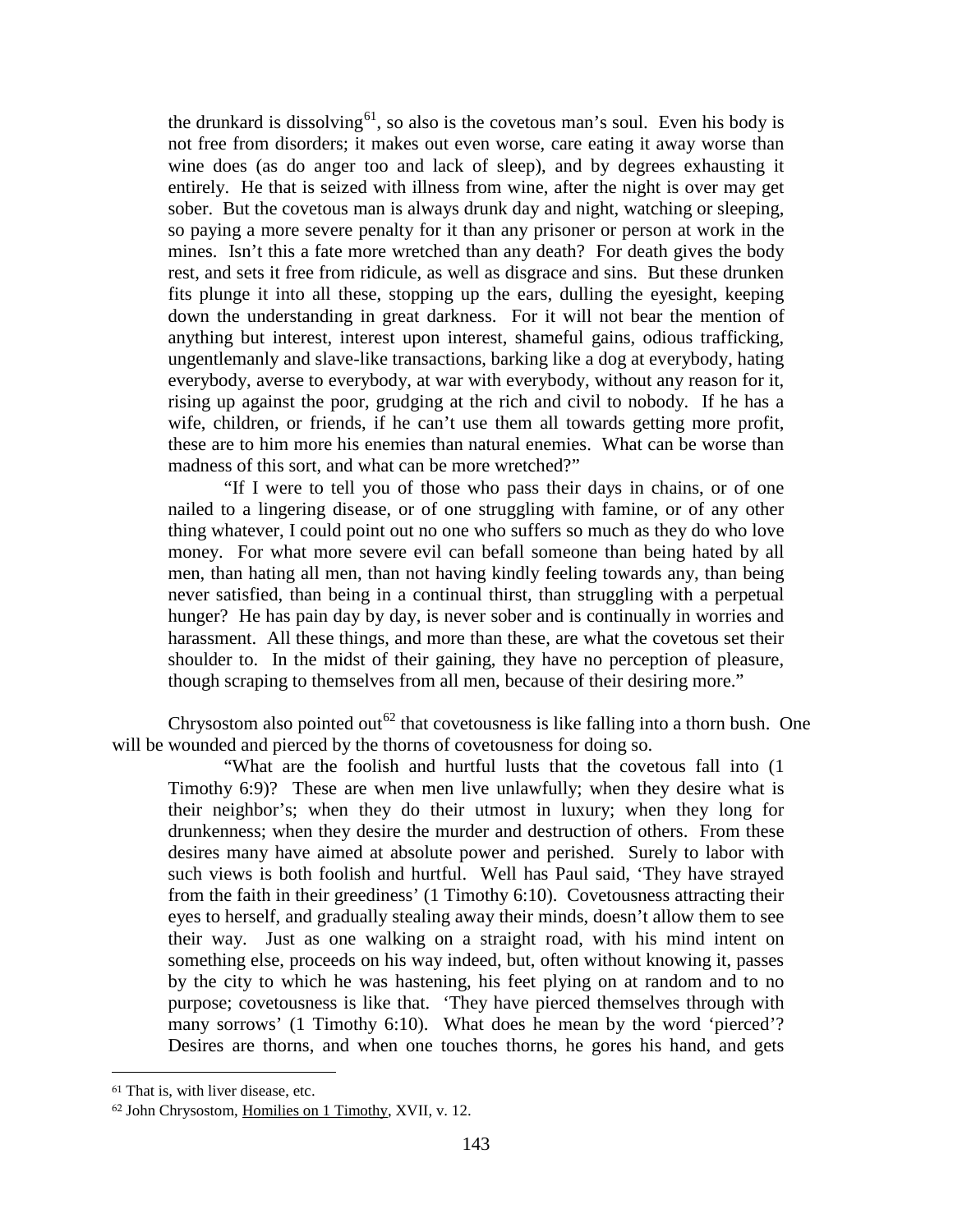wounds; so he that falls into these lusts will be wounded by them, and pierces his soul with grief. What cares and troubles accompany those who are thus pierced, it is not possible to express. Therefore he says, 'Flee these things and pursue righteousness, godliness, faith, love, patience, meekness' (1 Timothy 6:11); for meekness springs from love."

Chrysostom further pointed out<sup>[63](#page-43-0)</sup> that the covetous are like those afflicted with dropsy, where they keep drinking water but remain thirsty. Like the rich man in the parable of Lazarus, they want that one drop of water but can't seem to get it.

"To show that this sort of thing is not pleasure but punishment, take another case, and so let us search it out. When we are thirsty, do we not therefore feel pleasure in drinking because we quench our thirst; and is it not therefore a pleasure to drink because it relieves us from a great torment, the desire, I mean, of drinking? Everyone can see this. But were we always to remain in such a state of desire, we should be as badly off as the rich man in the parable of Lazarus in his punishment; for his punishment was just this: that vehemently desiring one little drop, he couldn't obtain it. All covetous persons seem to me continually to suffer this same thing, and to resemble that rich man where he begs that he may obtain that one drop, and can't obtain it. For their soul is more on fire than his."

"Well indeed has one said, that all lovers of money are in a sort of dropsy<sup>[64](#page-43-1)</sup>; bearing much water in their bodies, they are the more burnt up. So also the covetous; they carry with them great wealth, but are greedy for more. The reason is that neither does the one afflicted with dropsy keep the water in the parts of the body where it should be; nor does the covetous keep their desire in the limits of this strange and craving disease."

## **Being in Need is Better than Being Covetous**

If murders, lawsuits and all kinds of evil result from covetousness, we would do well to do anything to avoid covetousness. Even being in great need seems better than the effects on of covetousness.

John Chrysostom pointed out<sup>[65](#page-43-2)</sup> that Paul was often in need of others for necessities. Yet sometimes we think it disgraceful to be in need of anything. It is much better to be in need than to be covetous. We see Christ Himself in need through the poor man; as much as we can, we ought to be compassionate to Him.

"By compulsion God has subjected us one to another, and every day we are in collision one with another. If He had removed this curb, who is there who would readily have longed after his neighbor's love? Let us not consider this to be disgraceful, nor pray against it and say, 'Grant us not to stand in need of anyone'; but let us pray, 'Allow us not, when we are in need, to refuse those who are able to help us'. It is not standing in need of others that is grievous; seizing the things of others is what is grievous. We have never prayed to need others nor

<span id="page-43-0"></span><sup>63</sup> John Chrysostom, Homilies on 1 Corinthians, XIV, 9.

<span id="page-43-1"></span><sup>64</sup> That is, the swelling of soft tissues due to holding too much water.

<span id="page-43-2"></span><sup>65</sup> John Chrysostom, Homilies on 2 Corinthians, XVII, v. 15.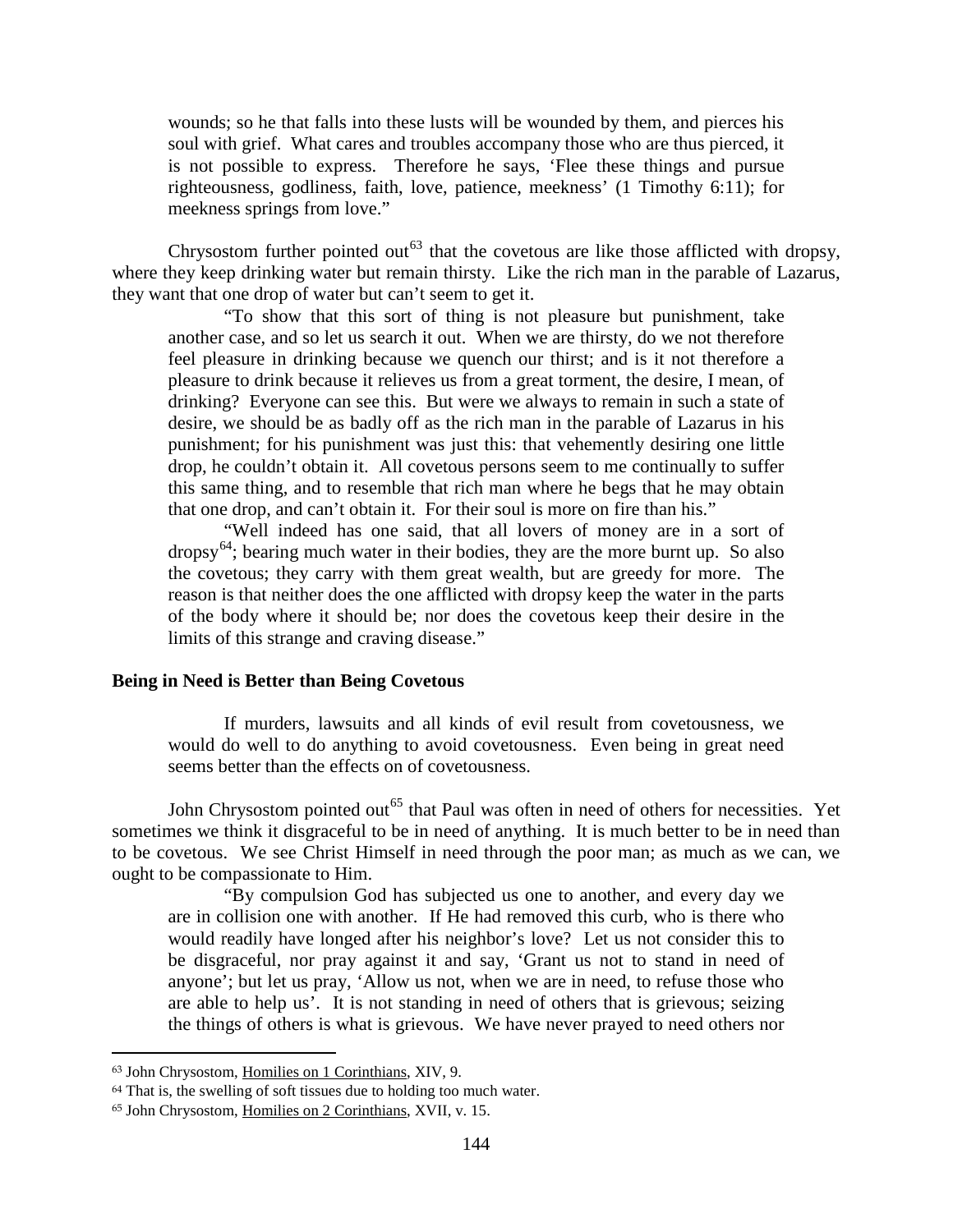said, 'Grant that I don't covet other men's goods'. To stand in need, we think a fit subject to pray to avoid. Yet Paul stood in need many times, and was not ashamed; he even prided himself on it, and praised those that had ministered to him. 'You sent *aid* once and again for my necessities' (Philippians 4:16); and again, 'I robbed other churches, taking wages *from them* to minister to you' (2 Corinthians 11:8). It is a mark of weakness and of a low minded and senseless spirit, to be ashamed of this. It is even God's decree that we should stand in need one of another. Someone said, 'I cannot stand a man to whom people beg for help often and doesn't comply'. But how shall God stand you when He begs you, and yet you don't obey; and He begs you about things that are to your advantage? 'Now then, we are ambassadors for Christ, as though God were pleading through us: we implore *you* on Christ's behalf, be reconciled to God' (2 Corinthians 5:20). And yet, I am His servant, he said. What of that? When you, the servant, are drunk, while He, the Master, is hungry and has not even necessary food, how shall your name of servant give you any credit? No, this will weigh you down more, when you live in a nice three-storied house while He doesn't even own a decent shelter; when you lie on soft couches while He doesn't even have a pillow. 'But', said one, 'I have given'. But you ought not to stop doing so. You will only have an excuse when you have nothing to give, when you possess nothing; but so long as you have, and there are others hungry, there is no excuse for you. But when you store up grain, then raise the price, and devise other unusual business tricks; what hope of salvation shall you ever have? You have been asked to give freely to the hungry, but you do not give at a suitable price even. He emptied Himself of so great glory for your sake, but you do not count Him deserving even of a loaf? Your dog is fed and full while Christ wastes away with hunger; your servant bursts from overeating while your Lord is lacking necessary food. How are these deeds of friends? 'Be reconciled to God' (2 Corinthians 5:20); for these are the deeds of enemies and people hostile to each other."

Jerome summarized<sup>[66](#page-44-0)</sup> some places in the Scriptures where we are warned to beware of covetousness. We don't have to live covetously in order to care for ourselves adequately. There is a better way.

"The love of money is a root of all *kinds of* evil' (1 Timothy 6:10), and Paul speaks of covetousness as being idolatry (Colossians 3:5). 'Seek first the kingdom of God and His righteousness, and all these things shall be added to you' (Matthew 6:33). The Lord will never allow a righteous soul to perish of hunger. 'I have been young', the psalmist says, 'and now am old, yet have I not seen the righteous forsaken nor his descendants begging bread' (Psalm 37:25). Elijah is fed by ministering ravens (1 Kings 17:4-6). The widow of Zarephath, who with her sons expected to die the same night, went without food herself that she might feed Elijah. He who had come to be fed then turned feeder, for, by a miracle, he filled the empty barrel (1 Kings 17:9-16). The Apostle Peter said, 'Silver and gold I do not have, but what I do have I give you: In the name of Jesus Christ of Nazareth, rise up and walk' (Acts 3:6). But now many, while they do not say it in words, by their deeds declare: 'Faith and pity have I none; but such as I have,

<span id="page-44-0"></span><sup>66</sup> Jerome, Letter to Eustochium, XXII, 32.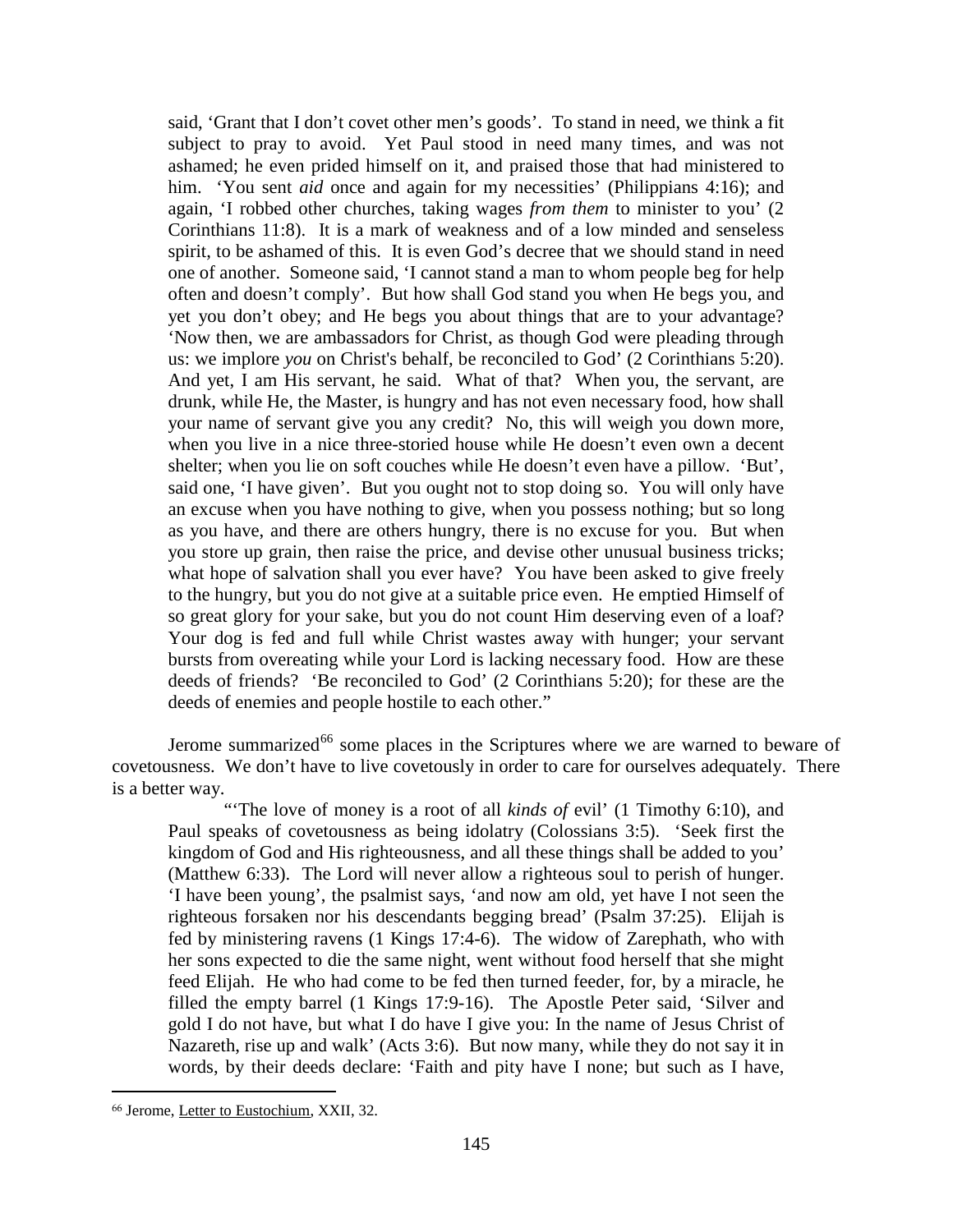silver and gold, these I will not give you'. 'Having food and clothing, with these we shall be content' (1 Timothy 6:8). Listen to the prayer of Jacob: 'If God will be with me, and keep me in this way that I am going, and give me bread to eat and clothing to put on, then shall the Lord be my God' (Genesis 38:20-21). He prayed only for things necessary; yet, twenty years afterwards, he returned to the land of Canaan rich in substance, and richer still in children (Genesis 32:5-10). Numberless are the instances in Scripture which teach men to 'Beware of covetousness'" (Luke 12:15).

John Chrysostom pointed out<sup>[67](#page-45-0)</sup> how someone who lives in darkness – such as covetousness – doesn't recognize things as they are. Someone who practices self-denial or someone in poverty is much better able to see things as they are.

"But how shall we instruct someone who is in darkness? For the love of money is darkness, permitting nothing that is to appear as it really is, but in some other manner. Just as one in total darkness, though he should see a golden vessel, though a precious stone, though purple garments, supposes them to be nothing, for he doesn't see their beauty; so also he that is in covetousness, doesn't know as he should the beauty of those things that are worthy of our care. Disperse then I beg you the mist that arises from this passion, and then you will see the real nature of things."

"These things appear so plainly to someone in poverty; to someone practicing self-denial, his eyes are opened and those things are disproved which seem to be good, and are not."

## **The Covetous Do Not Know Peace**

Covetousness also has the effect on people to take away their ability to be at peace. Their grasping desire inhibits their ability to love, and if it weren't for others, they would devour each other. This applies to the poor as well as the rich.

John Chrysostom noted<sup>[68](#page-45-1)</sup> that the covetous can never be at peace, so long as they continue in covetousness, since they do not have love. The virtuous are quite the opposite because they do not have the grasping desire for money. It is only because there are virtuous people around that the covetous don't devour one another.

"The covetous man can never possibly be at peace with the covetous. Were there not just and good persons, even though wronged by them, to stand between the covetous, the whole race of them would be torn to pieces. When two wild beasts are famished, if there is not something put between them to consume, they will devour one another. The same would be the case with the covetous and the vicious. It is not possible there should be peace where virtue is not already put in practice beforehand. Let us form a city entirely of covetous men, give them equal privileges, and let no one bear to be wronged, but let all wrong one another. Can that city possibly hold together? It is impossible."

<span id="page-45-0"></span><sup>67</sup> John Chrysostom, Homilies on Matthew, LXXXIII, 3.

<span id="page-45-1"></span><sup>68</sup> John Chrysostom, Homilies on Ephesians, IX, vv.1-3.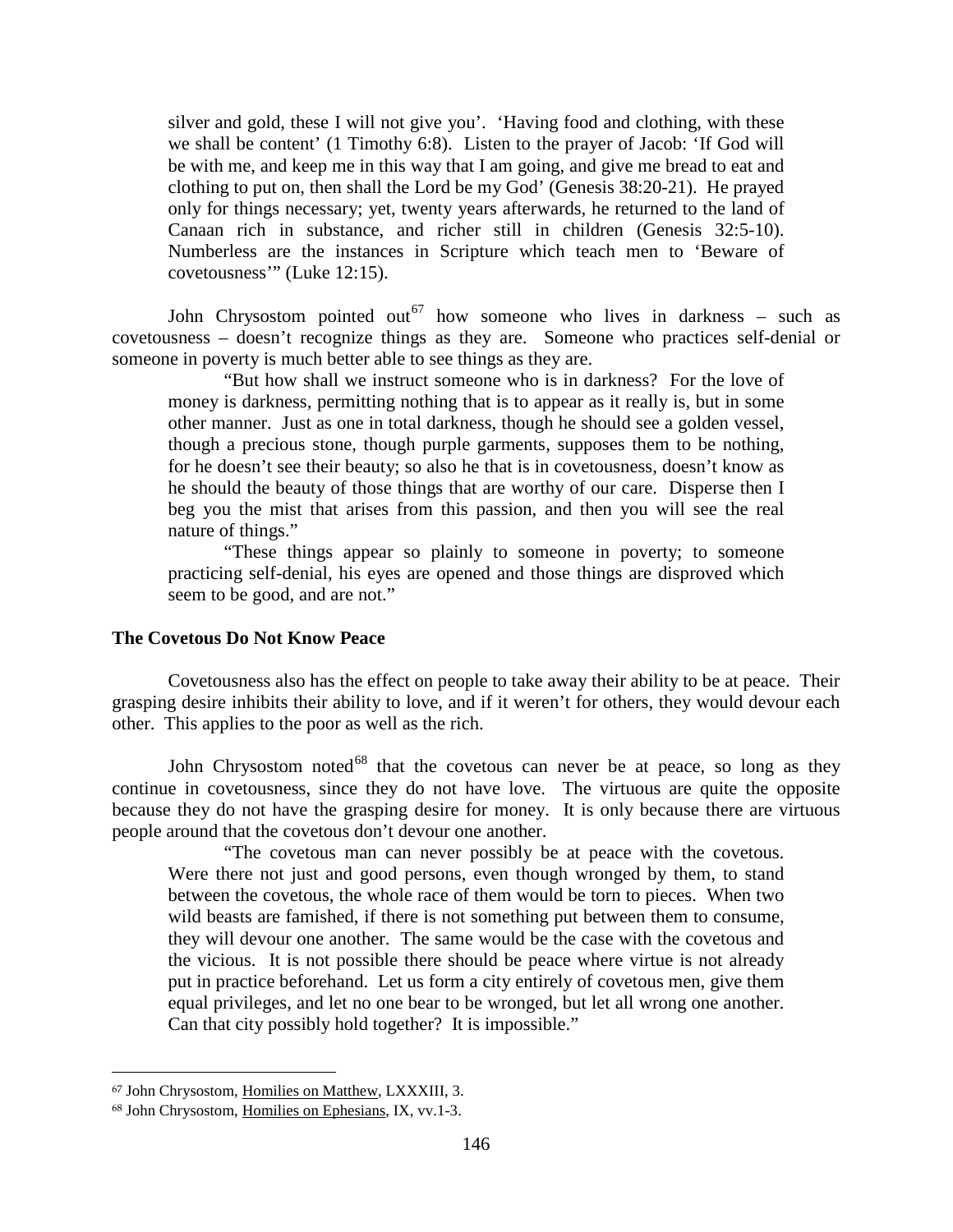"There is no other reason for this except that 'the love of many has grown cold' (Matthew 24:12); and the cause why love has grown cold, is that 'lawlessness abounds'. This leads to selfishness, and divides and severs the body, and tears it to pieces. But where virtue is, it does the reverse. Because the man that is virtuous is also above money; so that if there were ten thousand such in poverty they would still be peaceable; while the covetous, where there are but two, can never be at peace. Thus then if we are virtuous, love will not perish, for virtue springs from love, and love from virtue. The virtuous man does not value money above friendship, nor does he remember injuries, nor does wrong to his neighbor; he is not insolent, he endures all things nobly. Of these things love consists. He who loves submits to all these things, and thus they reciprocally produce one another. That love springs from virtue, appears from the Lord's words when He said, 'because lawlessness will abound, the love of many will grow cold' (Matthew 24:12). That virtue springs from love, Paul tells us, 'Love does no harm to a neighbor; therefore love *is* the fulfillment of the Law' (Romans 13:10). So then a man must be one of the two, either very affectionate and much beloved, or else very virtuous; for he who has the one, of necessity possesses the other. On the contrary, he who doesn't know how to love, will therefore commit many evil actions; and he who commits evil actions, doesn't know what it is to love."

John Cassian stated $^{69}$  $^{69}$  $^{69}$  that the sin of covetousness can destroy a poor man as well as a rich man. The poor man is blessed in that he doesn't have all the temptations and the responsibilities as a rich man. But if he continually lusts in his heart for wealth, he is just as bad. Judas Iscariot was an example of this. He had left any wealth he had behind when he was called as a Apostle, but then he stole what was in the money bag for the poor; living in a downward spiral, he eventually sold the Lord for 30 silver coins. This illustrates the tyranny of covetousness; the only way to beat it is to strip ourselves of wealth.

"It is possible even for one who has no money to succumb to the malady of covetousness. The blessing of poverty<sup>[70](#page-46-1)</sup> will do him no good, because he has not been able to root out the sin. He may delight in the advantages of poverty, not in the merit of the virtue; he may be satisfied with not having the burden of necessity, but with coldness of heart. Just as the Gospel declares that those who are not defiled in body, that they are adulterers in heart (Matthew 5:28); so it is possible that those who are in no way pressed down with the weight of money may be condemned with the covetous in disposition and intent. It was just the opportunity of possessing which was lacking in their case and not the will for it; and the will to avoid sin is always crowned by God, rather than compulsion to avoid it. We must use all diligence lest the fruits of our labors should be destroyed to no purpose. It is a wretched thing to have endured the effects of poverty and want, but to have lost their fruits, through the fault of a shattered will."

"Notice how dangerous and harmful covetousness shoots up for the destruction of its owner, and puts forth all sorts of branches of different sins.

<span id="page-46-0"></span><sup>69</sup> John Cassian, Institutes of the Coenobia, VII, 22-24.

<span id="page-46-1"></span><sup>70</sup> Poverty can be a blessing if one is never tempted toward grasping and coveting material things.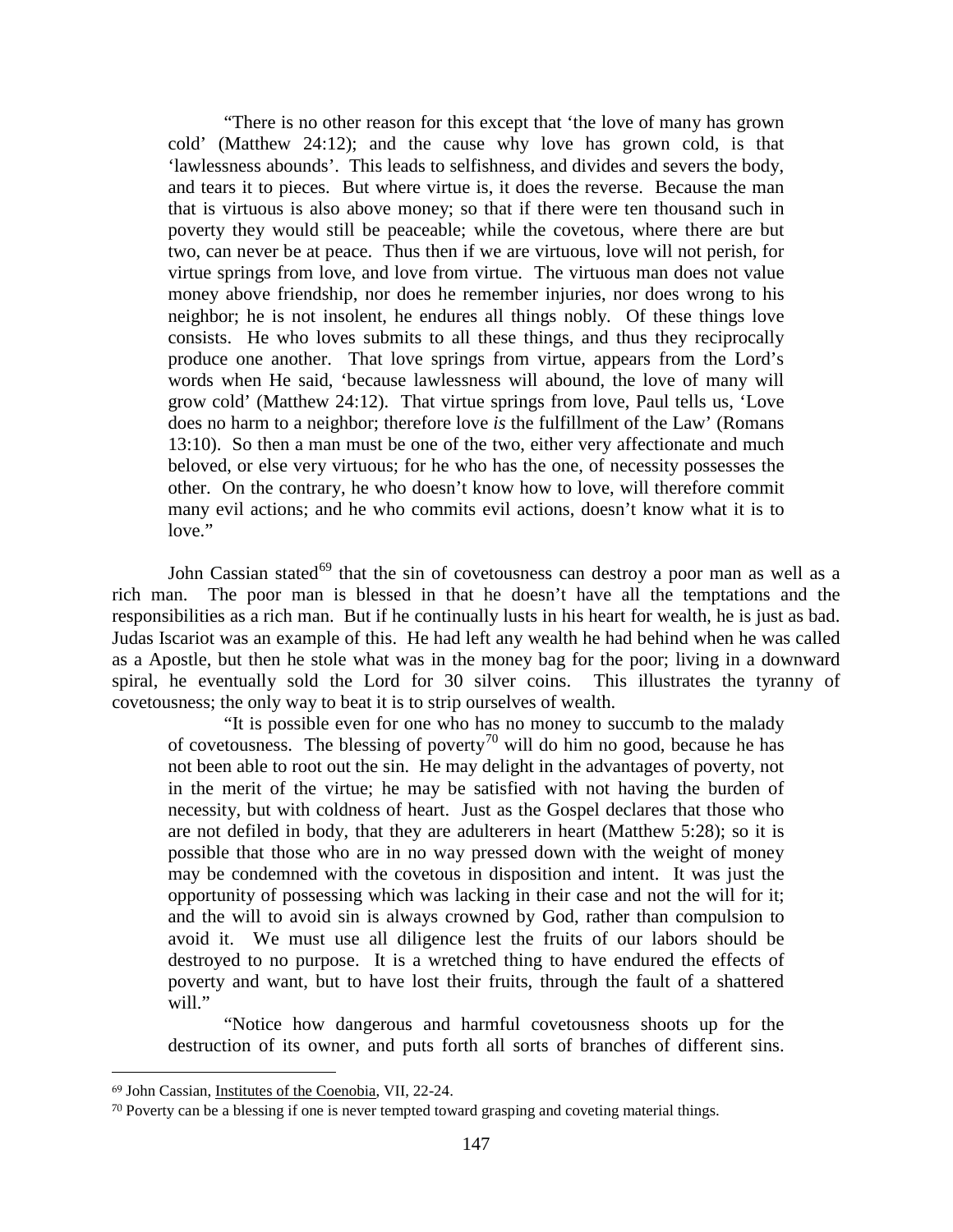Look at Judas, reckoned among the number of the Apostles, and notice how because he would not bruise the deadly head of this serpent it destroyed him with its poison. When he was caught in the snares of coveting, it drove him into sin and a headlong downfall, so that he was persuaded to sell the Redeemer of the world and the author of man's salvation for thirty pieces of silver. He could never have been impelled to this heinous sin of the betrayal if he had not been contaminated by the sin of covetousness. He would not have made himself wickedly guilty of betraying the Lord, unless he had first accustomed himself to rob the bag entrusted to him" (John 12:6).

"This is a sufficiently dreadful and clear instance of the tyranny of covetousness; when once the mind is taken prisoner by it, covetousness keeps no rules of honesty, nor is satisfied with any additions to its gains. We must seek to put an end to this madness, not by riches, but by stripping ourselves of them. When Judas had received the bag set apart for the distribution to the poor, and entrusted to his care for this purpose, he had a plentiful supply of money, but this did not set a limit to his avarice. His plentiful supply only broke out into a still greedier incitement of desire, so that he was ready no longer secretly to rob the bag, but actually to sell the Lord Himself. The madness of this avarice is not satisfied with any amount of riches."

### **What to Do with the Covetous: Avoid Them**

John Chrysostom pointed out<sup>[71](#page-47-0)</sup> how Paul's admonition to Timothy was to withdraw from the covetous. They are incorrigible; don't bother with them; they are just like heretics and Timothy won't be able to change them.

"Paul asked Timothy to withdraw himself from those who are covetous. He did not say, engage and contend with them, but 'withdraw yourself', turn away from them; as elsewhere he says, 'Reject a heretic after the first and second admonition' (Titus 3:10). He shows that they do not so much go astray from ignorance, as they owe their ignorance to their unwillingness to follow the Faith. Those who are contentious for the sake of money you will never persuade. They will only be persuaded so long as you give them money, and even so you will never satisfy their desires. For, 'The covetous man's eye is not satisfied with a portion' (Ecclesiasticus 14:9). From such then, as being incorrigible, it is right to turn away. If he who had much obligation to fight for the truth (i.e. Timothy), is advised not to engage in contention with such men, much more should we avoid it, who are in the situation of disciples."

"Having said, 'They think that godliness is a means of gain', Paul adds, 'There is great gain in godliness with contentment' (1 Timothy 6:5-6), not when it possesses wealth, but when it doesn't. In order that Timothy may not be despondent on account of his poverty, Paul encourages and revives his spirit. The covetous think that godliness is a means of profit, and so it is; only not in their way, but in a much higher way."

<span id="page-47-0"></span><sup>71</sup> John Chrysostom, Homilies on 1 Timothy, XVII, vv.2-7.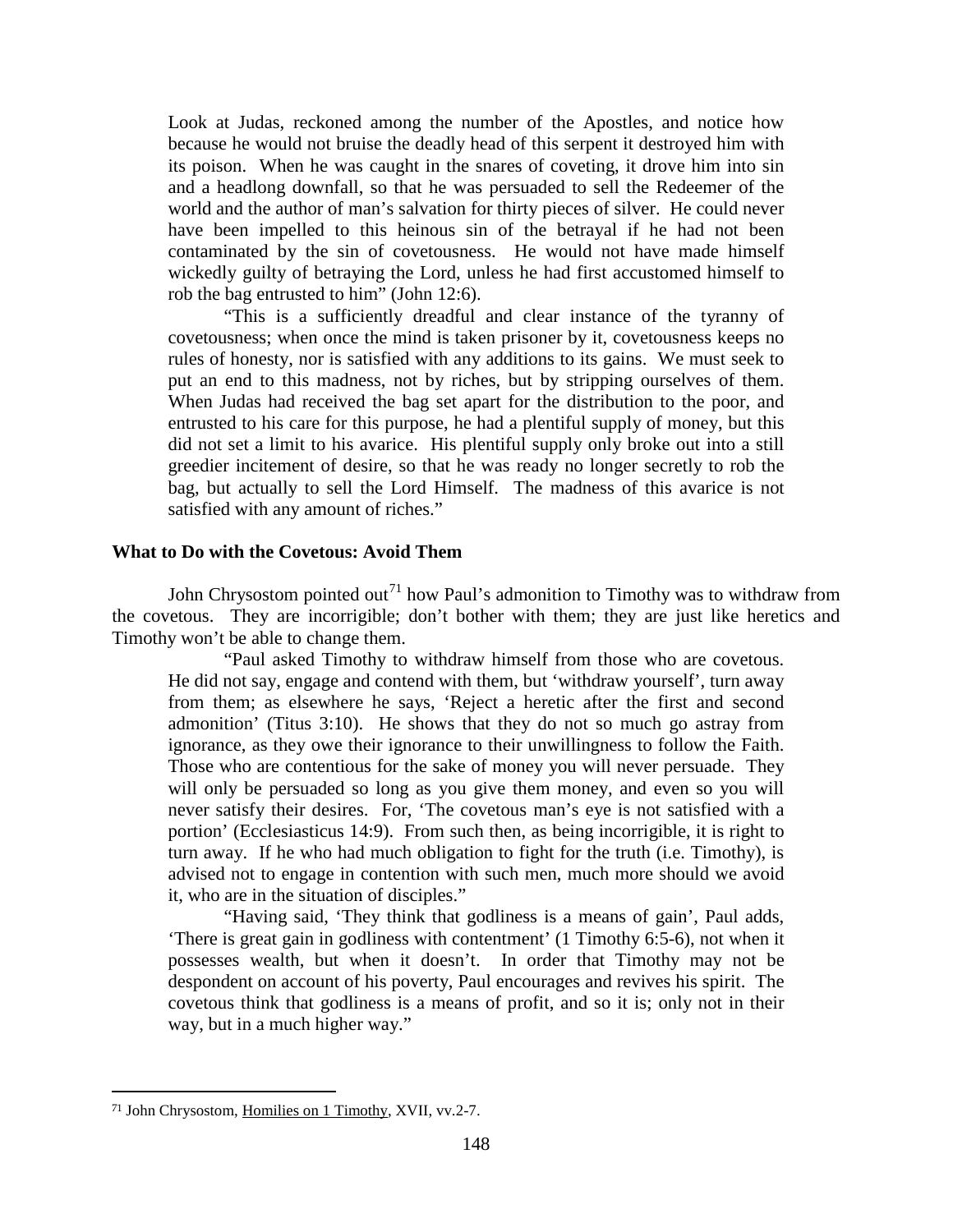Job is a Prime Example of a Lack of Covetousness

 $\overline{a}$ 

Job was a descendant of Esau and he lived in Mt. Seir (Genesis 36:1-8), on the borders of Idumea and Arabia (Job 42:17), Southeast of the Dead Sea, during the years that Israel was in Egypt. According to tradition<sup>[72](#page-48-0)</sup>, after the death of his father, Zerah, Job traveled to Egypt to marry Rahme<sup>73</sup>, the daughter of Ephraim and granddaughter of Joseph, who was second in command to Pharaoh. It was Rahme who had inherited Joseph's "Robe of Beauty" (Genesis 37:3) that Jacob had made for him. After returning to his home country, Job became a prophet to his countrymen, and was later the governor of that region. Israel passed by Mt. Seir<sup>[74](#page-48-2)</sup> during the Conquest of Canaan (Deuteronomy 2:4-6), where the descendants of Esau still lived.

Job's ordeals began with the Lord pointing out to Satan that Job was unique on the earth, "a blameless and upright man, fearing God and turning away from evil" (Job 1:8). In his day, Job was unsurpassed in righteousness. Job even offered prayers and offerings for his ten children, consecrating them just in case they had sinned in their heart (Job 1:6). Satan felt that if Job were poor and destitute, he would curse God to His face (Job 1:11).

Satan recognized Job's godliness, just as he recognized that of Christ (Matthew 4:1-10). Yet Satan felt that all Job's righteousness could be attributed to the Lord's physical blessings in his life. Satan didn't allow for the possibility that Job would actually *want* to love God. So the Lord allowed Satan to take away all Job's possessions in sifting him.

The way this happened is first the Sabeans<sup>[75](#page-48-3)</sup> attacked and took all Job's oxen and donkeys, killing Job's herdsmen in the process (Job 1:14-15). Second, fire fell from heaven and burned up all the sheep, killing the shepherds with the sheep (Job 1:16). Third, the Chaldean raiders came and took all Job's camels, killing the keepers who were defending. Lastly, while Job's children were having a feast at the house of the oldest son "on his day" (probably his birthday, Job 1:4) a great wind (perhaps a tornado) came from across the wilderness, collapsing the house on top of them and killing them all (Job 1:18-19). Today's insurance industry would refer to the second and fourth as "acts of God" even though their source is an act of Satan.

Job's response to all this was to prepare himself to worship the Lord saying, "Naked I came from my mother's womb and naked I shall return there. The Lord gave and the Lord has taken away. Blessed be the Name of the Lord" (Job 1:21). Meanwhile, the Lord pointed out to Satan that Job held fast to his integrity "even though you incited Me against him<sup>[76](#page-48-4)</sup> to ruin him

<span id="page-48-0"></span><sup>72</sup> Keil and Delitzsch, Commentary on the Old Testament, v. 4, Hendrickson Publishers, Peabody MA, 1996, p. 708.

<span id="page-48-1"></span><sup>73</sup> We may presume that he had met Rahme and Joseph (Genesis 50:23) in traveling to Egypt to buy food, as many people had to do (Genesis 42:5).

<span id="page-48-2"></span><sup>74</sup> In Arab tradition, all the territory around Mt. Seir is still referred to as the "Land of Job". Job's tomb is located near the town of Nawa. The growth of legends has probably increased the boundaries of the "Land of Job", but this enduring tradition attests to the extraordinarily charismatic character of Job himself. For details of this, see Keil and Delitzsch, Commentary on the Old Testament, v. 4, Hendrickson Publishers, Peabody MA, 1996, p. 708-715.

<span id="page-48-3"></span> $75$  This is the Kingdom of Sheba (the Sabeans), from which the Queen of Sheba came (1 Kings 10:4). Their territory approximates what is Yemen today. The LXX translates "Sabeans" as spoilers.

<span id="page-48-4"></span><sup>76</sup> We note here that Satan doesn't believe anything that God says, even though he had just been schooled in how correct the Lord's words were concerning Job.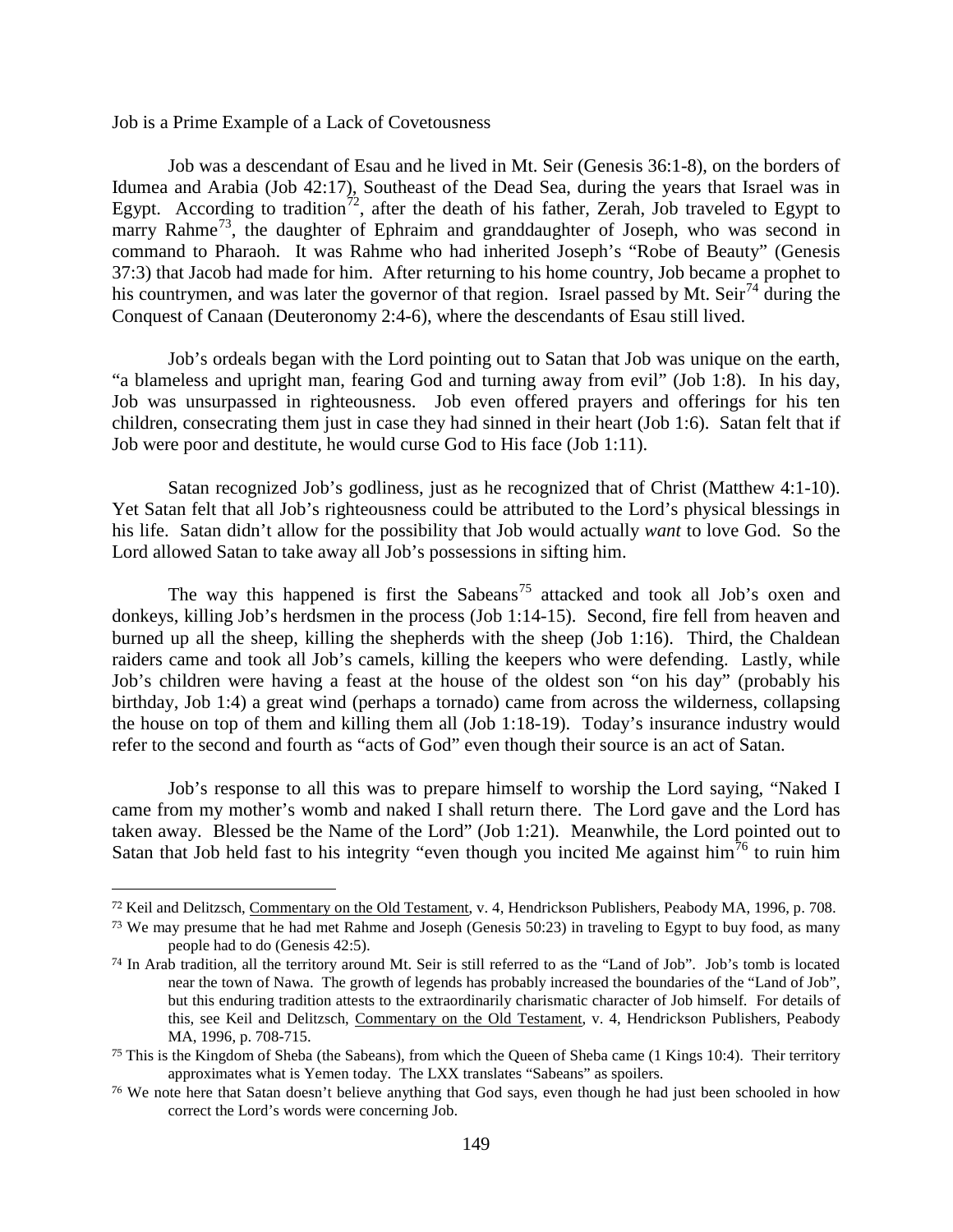without cause" (Job 2:3). When the Lord pointed out Job's righteousness, Satan challenged the Lord's judgment (Job 2:3-5). Satan was allowed to afflict Job with every evil imaginable (Job 1:13-19, 2:7-13). Yet Job's words were "Blessed be the Name of the Lord" (Job 1:21).

John Chrysostom stated<sup>[77](#page-49-0)</sup>, "If you give thanks when you are in comfort and in affluence, in success and in prosperity, there is nothing great, nothing wonderful in that. Compare this to a man giving thanks when he is in afflictions, in anguish, in discouragement". As an example, one might recall Paul and Silas, broken and bleeding and sitting in a Philippian jail, but praying and singing hymns to God – at midnight (Acts 16:23-25).

In the life of Job, there was a larger event that was taking place: the building of Job's faith, and the proving to Satan that he is impotent in overthrowing the things God has established. The same is true in our lives.

The next "messengers from Satan" (compare 2 Corinthians 12:7) was a severe physical one: skin boils from the sole of his foot to the crown of his head (Job 2:7). Now destitute and unable to afford any medical attention, Job's only medical alternative was scrapping the pus off his skin with a piece of broken pottery. Completely disfigured by these diseases, Job's wife advised him: "Just say some word against the Lord, and die!" (Job 2:9 LXX). When three of his friends (kings from other countries) came to see him after hearing of his adversity, they didn't even recognize him at first because of his disfigurement. When they did, they openly wept (Job 2:11-12 LXX). Following this, they sat down with him for seven days without saying a word, for they saw that his affliction was dreadful and very great (Job 2:13 LXX). For Job, it was so bad he wished he had never been born (Job 3:1).

After the seven days of silence came the last messenger: the inquisition. Job's three friends thought that Job had some secret sin that brought all this evil down on his own head. Eliphaz, king of the Temanites<sup>78</sup>, suggested that those who plow iniquity and sow trouble harvest it. When can he remember the pure in heart ever being utterly destroyed? (Job 4:7-8 LXX). Bilhad, sovereign of the Shuhites<sup>79</sup>, suggested that perhaps Job's sons had sinned and had gotten their just reward. If Job were pure and true, God would listen to his supplication, and would restore to him the habitation of righteousness. After all, God will not reject a man of integrity nor will he receive any gift of the ungodly (Job 8:4, 6, 20 LXX). Job claimed he was innocent. Zophar, king of the Mineans<sup>80</sup>, suggested that the Lord knows false men without investigating their circumstances. "If you have made your heart pure and lifted up your hand to Him (that is, in prayer); if iniquity is in your hand, put it far away and do not let unrighteousness lodge in your tents (Job 11:4, 11-14 LXX). The effect of all this on Job was that "the tents of the destroyers prosper while the just and blameless man is a joke (Job 12:4, 6). If Job had been a prophet to his countrymen, this would explain why he was sought out by the kings of neighboring countries.

<span id="page-49-0"></span><sup>77</sup> John Chrysostom, Homilies on Ephesians, XIX.

<span id="page-49-1"></span><sup>78</sup> Teman was the Southern portion of Idumea.

<span id="page-49-2"></span><sup>79</sup> The Shuhites were descendants of Shuah, the son of Abraham by Keturah. His descendants were an Arab tribe West of the Euphrates, 500 miles to the Northeast.

<span id="page-49-3"></span><sup>80</sup> The Mineans were a province of the Kingdom of Sheba (the Sabeans), from which the Queen of Sheba came (1 Kings 10:4). Their territory is in Yemen today, 700 miles to the South.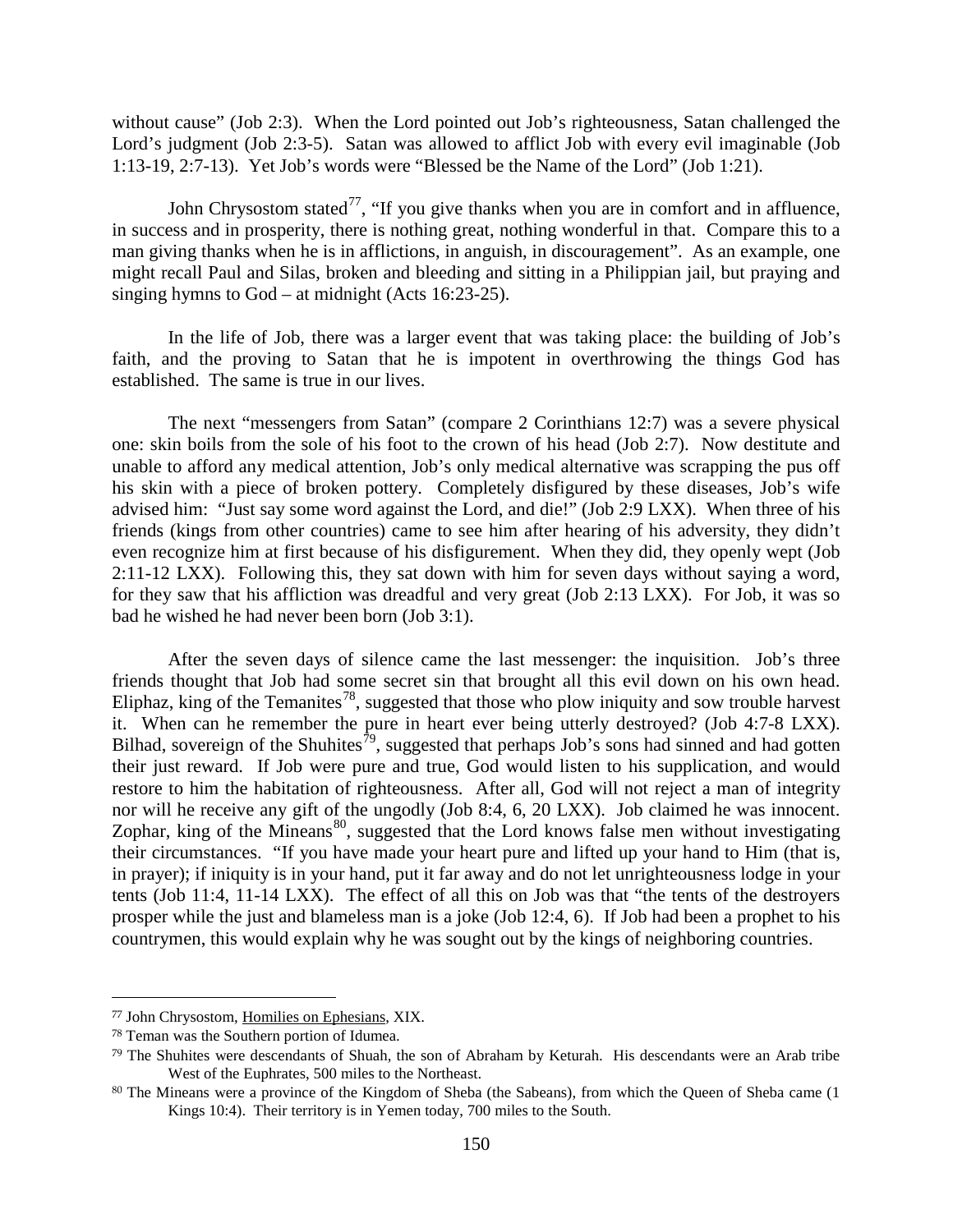Israel at this time consisted of just the extended family of Jacob (i.e. Israel), and they are all in Egypt. The above example of Job and his friends shows that the knowledge of God at this time was rather widespread, both to the North and South.

The result of this inquisition was perhaps the cruelest and the most difficult aspect of Job's misery to deal with. After all, there was ample evidence all around Job that it was true! Chrysostom commented $81$  that "the reproaches of Job's friends appeared more hurtful than the worms and the sores. There is nothing more intolerable to those in affliction than a word capable of stinging the soul". The message of the inquisition is exactly what Satan seeks to convince us of: that God is not faithful; that He doesn't care about us and that we should only trust in what we can see.

Job, however, was a forerunner for Christ regarding suffering and patience (James 5:10- 11). He grew spiritually because of all the evil (the Cross) that he had to bear, and he was rewarded for his efforts both in this life and in the age to come (Job 42:1-17).

Gregory the Theologian stated  $82$  that Job's entire ordeal was for the revealing of his righteousness. This was also true of Christ's ordeal at the Cross.

"What then of Him who answered Job out of the whirlwind and cloud, Who is slow to chastise and swift to help, Who does not allow the rod of the wicked to come into the lot of the righteous, lest the righteous should learn iniquity? At the end of the contests He declares the victory of the athlete in a splendid proclamation and lays bare the secret of his calamities. 'Do you think that I have dealt with you for any other purpose than the revealing of your righteousness?' This is the balm for his wounds; this is the crown of the contest; this is the reward for his patience. Perhaps his subsequent prosperity was small, great as it may seem to some, and ordained for the sake of small minds, even though he received again twice as much as he had lost".

Ezekiel referred to Job as a model of intercession for his people, along with Noah and Daniel. This is a result of Job's righteousness, where the Lord directed Job to intercede in prayer for his inquisitors and offer up sacrifices for them (Job 42:7-8). Similarly, Christ does the same for us (Hebrews 7:24-28). Ezekiel wrote:

"The word of the Lord came to me, saying, Son of man, if a land shall sin against me by committing a trespass, then will I stretch out my hand upon it, and will break its staff of bread, and will send famine on it, and cut off from it man and beast. Though these three men should be in the midst of it, Noah, and Daniel, and Job, they *alone* should be delivered by their righteousness" (Ezekiel 14:13-14 LXX).

The reproaches that Job received from the Lord (Job 38:1-23) had to do with his limited understanding of the Godhead that had existed prior to Creation and that had created the world. The Lord never questioned Job's righteousness, and He said that what Job had spoken was right, and that his friends had not done so (Job 42:7-8). But Job still had to learn more about the

<span id="page-50-0"></span><sup>81</sup> John Chrysostom, Homilies on 2 Corinthians, XII, 3.

<span id="page-50-1"></span><sup>82</sup> Gregory Nazianzen, Oration On the Great Athanasius, XXI, 18.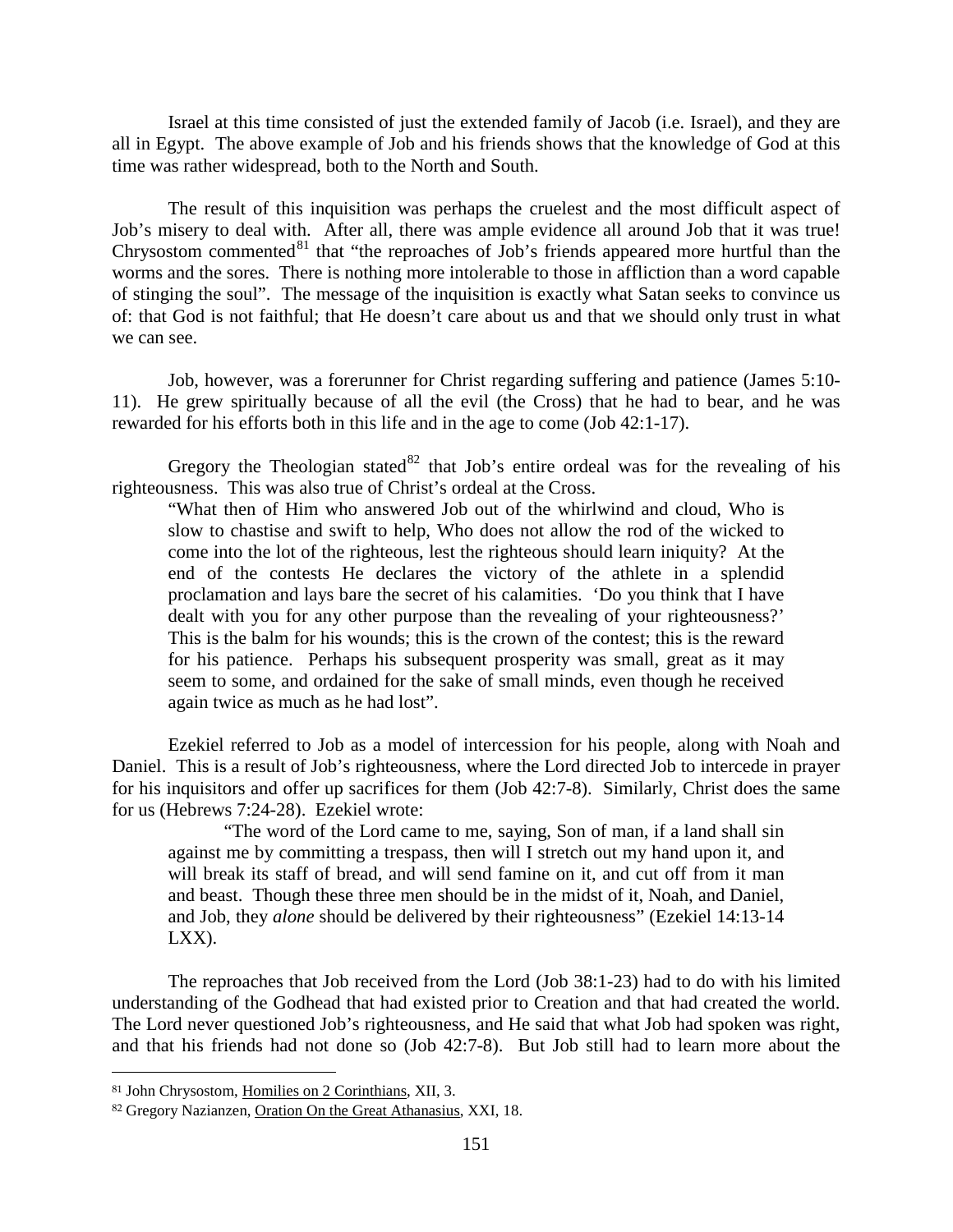majesty of God, as we all do. When Christ came as the ultimate intercessor, His Divinity was veiled by His flesh, and He didn't have the weakness in understanding God that Job had.

John Cassian gave<sup>[83](#page-51-0)</sup> a very good and detailed summary of what Paul meant by the right hand and the left hand (2 Corinthians 6:7). He defined things on the right hand as spiritual achievements, while things on the left hand are spiritual trials. Cassian used the term "ambidextrous" to refer to a man who could benefit equally well from either things on the right or things on the left. The Patriarchs Job is a good example of an "ambidextrous" man. The result of being "ambidextrous" is the acquisition of the weapons of righteousness (Ephesians 6:13-17).

"Blessed Job was rewarded for a victory on the right hand. He was the father of seven sons and walked as a rich and wealthy man, yet offered daily sacrifices to the Lord for their purification, in his anxiety, that they might prove dear to God rather than dear to himself. He did this when his gates stood open to every stranger, when he was 'feet to lame and eyes to blind' (Job 29:15), when the shoulders of the suffering were kept warm by the wool of his sheep (Job 31:20), when he was a father to orphans and a husband to widows (Job 29:12), when he did not even in his heart rejoice at the fall of his enemy (Job 31:29). With still greater virtue he triumphed over adversity on the left hand, when deprived in one moment of his seven sons he was not as a father overcome with grief, but as a true servant of God rejoiced in the will of his Creator. Instead of being a wealthy man he became poor, naked instead of rich, pining away instead of strong, despised and contemptible instead of famous and honorable. Yet he preserved his fortitude of mind unshaken, when robbed of all his wealth, and he took his place on the dunghill. Like some stern executioner of his own body, he scraped with a potsherd the pus that broke out, plunging his fingers deep into his wounds and dragging out on every side masses of worms from his limbs. In all this he never fell into despair and blasphemy or murmured against his Creator."

Ambrose of Milan stated  $84$  that there are "ordinary duties" and "perfect duties". "Ordinary duties" are keeping the Commandments; everyone should do this without even thinking about it. "Perfect duties" refer to loving our enemies and showing mercy to the poor, whereby we receive more than we give. The righteous Job is a good example of this.

"Further, he bestows more on you than you on him, since he is your debtor in regard to your salvation. How? If you clothe the naked, you clothe yourself with righteousness; if you bring the stranger under your roof, if you support the needy, he procures for you the friendship of the saints and eternal habitations. That is no small recompense. You sow earthly things and receive heavenly. Do you wonder at the judgment of God in the case of holy Job? Wonder rather at his virtue, in that he could say, 'I was an eye to the blind, and a foot to the lame. I

<span id="page-51-0"></span><sup>83</sup> John Cassian, Conference of Abbot Theodore, I, vi, 10. See also Gregory the Great, Pope of Rome, Book of Pastoral Rule, II, 3. John Chrysostom, Homilies on 2 Corinthians, XII, 2-3. John Cassian, Institutes of the Coenobia, XI, 4. John Cassian,  $2<sup>nd</sup>$  Conference of Abbot Moses, I, ii, 16.

<span id="page-51-1"></span><sup>84</sup> Ambrose of Milan, Duties of the Clergy, I, xi, 36-39.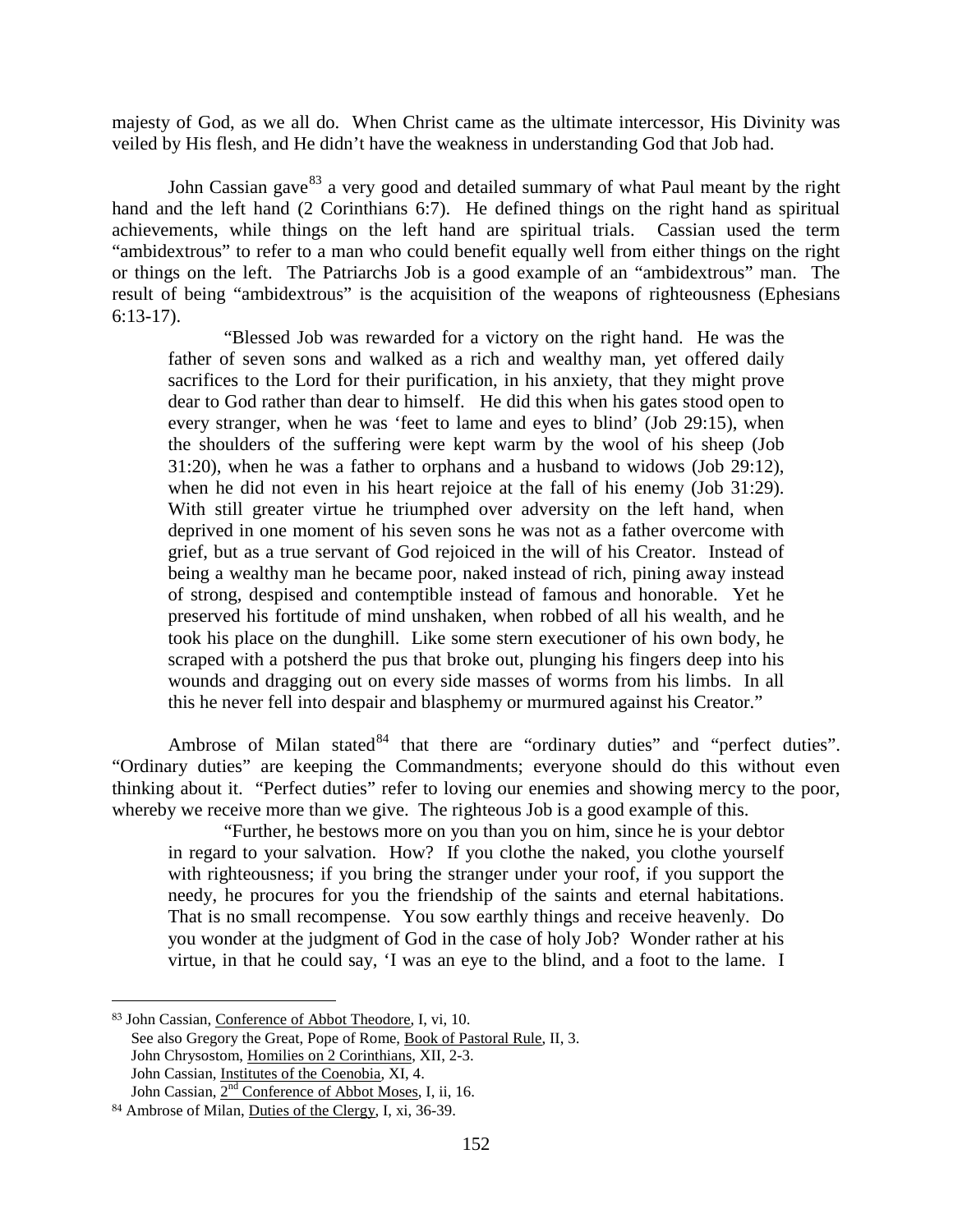was a father to the poor, and I searched out the case *that* I did not know' (Job 29:15-16). Their shoulders were made warm with the fleece of my lambs (Job 31:20). The stranger dwelt not at my gates, but my door was open to everyone that came (Job 31:32). Clearly blessed is he from whose house a poor man has never gone with empty hand. Nor again is anyone more blessed than he who is sensible to the needs of the poor, and the hardships of the weak and helpless. In the Day of Judgment he will receive salvation from the Lord, Whom he will have as his debtor for the mercy he has shown."

John Chrysostom noted $85$  what occurred with the Patriarch Job: the reason that we count him blessed. It was his singular lack of covetousness! All his wealth was gone in a day, yet he had no sense of covetousness over losing it! Satan tried to use the loss of wealth as a lever to get Job to curse God, but he found out that Job did not serve God for the wealth. The same is true with us; God may keep carnal things away from us until we begin to set a higher value on spiritual things.

"Tell me when do we account Job blessed? When he had so many camels, flocks and herds, or when he uttered that saying: 'The Lord gave, the Lord has taken away?' (Job 1:21 LXX) Therefore the demons also cause us losses, not that they may take away our goods only, for they know that is nothing, but that through them they may compel us to utter some blasphemy. So in the case of the blessed Job too, Satan did not strive after this only, to make Job poor, but also to make him a blasphemer. When he had stripped him of everything, observe what he says to him through his wife, 'How long will you hold out? Say some word against the Lord, and die' (Job 2:9 LXX). The accursed one had stripped him of everything. But this is not what Satan was striving for; for he had not yet accomplished his goal. He was striving to deprive Job of God's help: for this cause he deprived Job of his goods also. If Satan didn't accomplish this, Job not only has not been injured at all, but has even been benefited. You see that even that wicked demon knows how great is the loss in this matter?"

"We see him plotting the treachery through Job's wife. Notice this, husbands, as many as have wives that are fond of money, and compel you to blaspheme God. Remember Job! But let us see Job's great moderation, how he silenced her. 'You have spoken like one of the foolish women. If we have received good things of the hand of the Lord, shall we not endure evil things?' (Job 2:10 LXX) Truly 'evil company corrupts good habits' (1 Corinthians 15:33), at all times, but particularly in calamities: then they who give evil advice have strength. If the soul is of itself prone to impatience, how much more, when there is also an adviser. A wife can be a great good, and also a great evil. Because a wife is a great good, observe from what point Satan wishes to break through the strong wall. The depriving Job of his property did not break him; the loss has produced no great effect. Therefore Satan said, 'If You touch his bone and his flesh, he will surely curse You to Your face!' (Job 2:5 LXX) You see where he was aspiring. If then we bear losses thankfully, we shall recover even these things; and if we should not recover them, our reward will be greater. When Job had wrestled nobly, then God restored to him these things also. When He had

<span id="page-52-0"></span><sup>85</sup> John Chrysostom, Homilies on Hebrews, XX, 8-9.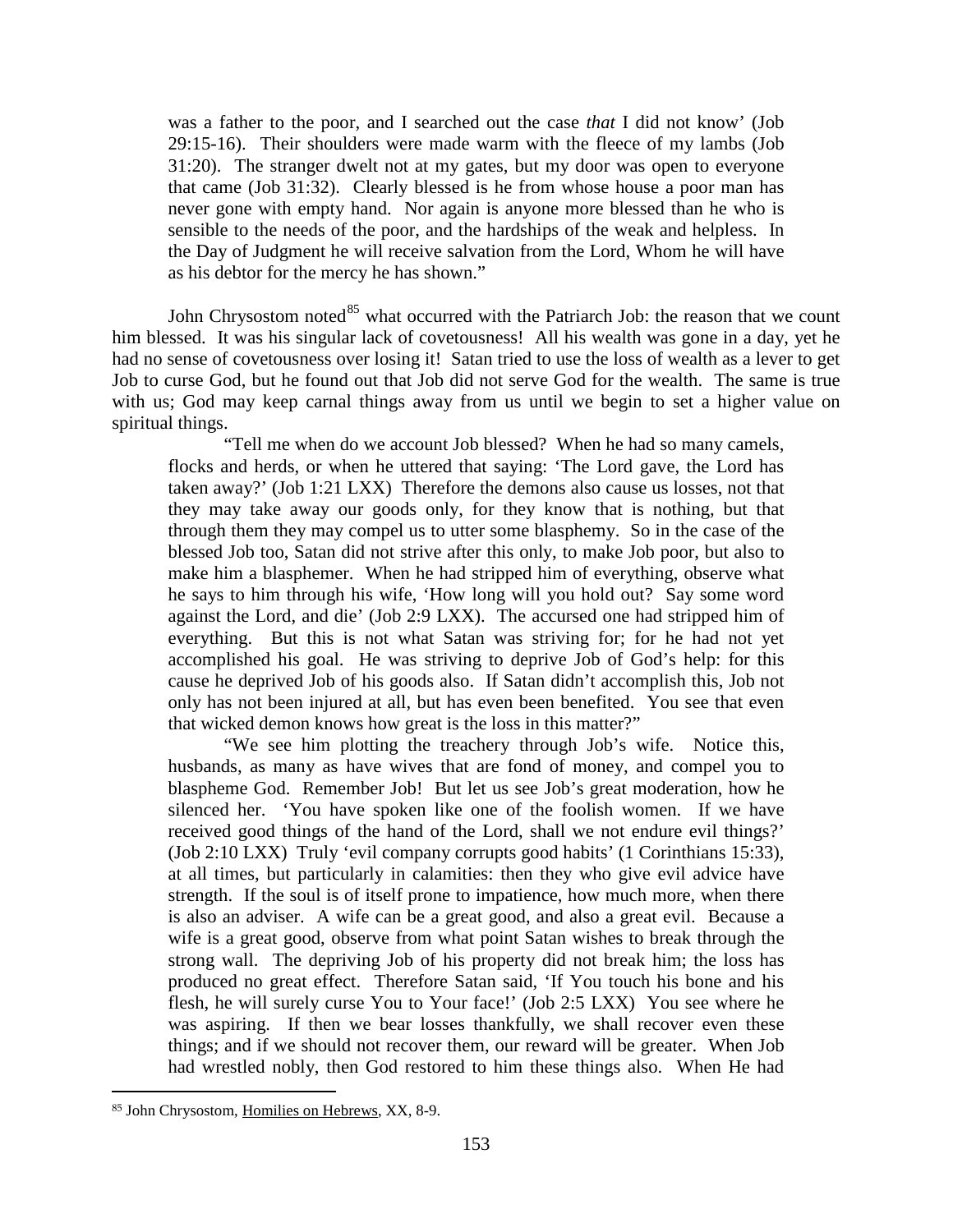shown the devil, that it is not for these things that Job serves Him, then He restored them also to him."

"When God sees that we are not riveted to things of this life, then He gives them to us. When He sees that we set a higher value on spiritual things, then He also bestows on us carnal things. But not first, lest we should break away from spiritual things: and to spare us He does not give carnal things, to keep us away from them, even against our will."

John Chrysostom noted $86$  that God will protect the household that is generous with their possessions, just like he did with the Patriarch Job. It is not possible that that a house established by almsgiving should suffer any calamity and Job was a model for that kind of life. Satan complained to God that He had hedged Job in and that Satan didn't dare attack Job. When God did allow Satan to persecute Job, the result was that Job's substance was doubled, his reward increased, his righteousness enlarged, his crown was splendid, his prize glorious.

"If you do not deserve wealth, nor seek to increase your present possessions, your burden will be light. To get riches is much more laborious than to take care of them. If therefore you cut off this one thing, accumulating, and supply the needy out of your substance, God will hold over you His protecting hand. If we say this from a real desire to preserve our children, and are not, under this pretense, possessed with covetousness, He who searches the heart knows how to secure their riches, even He who commanded you to bring up children."

"It is not possible that a house established by almsgiving should suffer any calamity. If it should be unfortunate for a time, in the end it will prosper. This will be more than spear and shield to the entire household. Listen to what the devil said concerning Job: 'Have not you made a hedge about him and about his house, and about all that he has on every side?' (Job 1:10). Why? Listen to Job himself saying, 'I *was* eyes to the blind, and I *was* feet to the lame. I *was* a father to the poor, and I searched out the case *that* I did not know. I broke the fangs of the wicked, and plucked the victim from his teeth' (Job 29:14-17). He who does not turn away from the calamities of others, will not suffer even in his own misfortunes, because he has learned to sympathize; so he who will not bear the grief of sympathy, will learn all sorrow in his own person. In the case of a bodily disease, when the foot is hurt, if the hand does not sympathize by cleaning the wound, washing away the discharge, and applying a bandage, it will suffer the same disease of its own. So she who will not serve another when she is not herself afflicted, will have to bear sufferings of her own. He that will not relieve others will be a sufferer himself. 'You have hedged him in', said Satan, 'within and without', and I dare not attack him! But Job suffered afflictions, you say. True. But those afflictions were the occasion of great good. His substance was doubled, his reward increased, his righteousness enlarged, his crown was splendid, his prize glorious. Both his spiritual and temporal blessings were increased. He lost his children, but he received, not these restored, but others in their place, and the ones he lost, were safely preserved for the Resurrection. Had his children just been restored, the number would have been diminished; but now having been given others in their place, he will present them also at the

<span id="page-53-0"></span><sup>86</sup> John Chrysostom, Homilies on 2 Timothy, VII, Moral.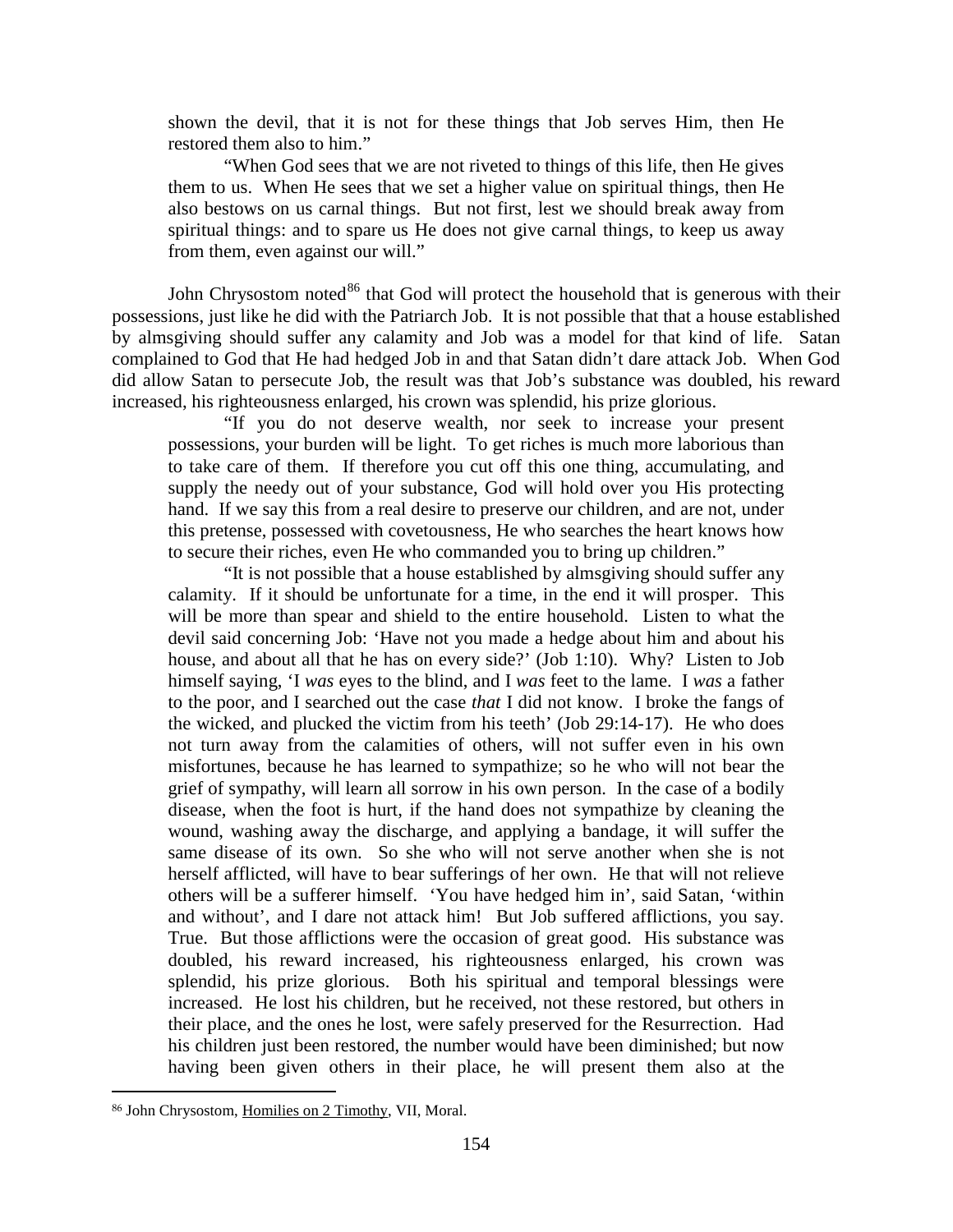Resurrection. All these things happened to him, because of his openhandedness in almsgiving. Let us then do likewise, that we may obtain the same rewards by the grace and loving kindness of our Lord Jesus Christ."

## **Alms Overcomes Covetousness**

The giving of alms has a special benefit to the giver, where if it is forced and not from an open heart, it does no good at all. In this way almsgiving is the opposite of covetousness. We can be healed from the effects of our sins by practicing almsgiving. This is not a works program to substitute for faith, since almsgiving needs to be done by faith if it is done right.

John Chrysostom stated $87$  that covetousness can be overcome by almsgiving. Giving alms is like food for the soul; without it, the soul becomes weak and nasty. Almsgiving is better than fasting, and he who practices this will soon cease from covetousness and other sins.

"I beg you not to bring loss on yourselves; don't hold onto mire and rob yourselves of the treasures which are above, bringing your vessel to port laden with straw and chaff. Let each say what he will concerning us, let him be angry at our continual admonitions, let him call us silly, tedious, tiresome; still we will not desist from exhorting you on these matters continually. We will continually repeat to you the words of the Prophet, 'Break off your sins by *being* righteous, and your iniquities by showing mercy to *the* poor' (Daniel 4:27), and bind them upon your neck. Do not act in this way today and desist tomorrow. Our bodies need daily food; and so too do our souls, or rather that much more. If we don't provide the soul with food, it becomes weaker and more vile. Let us not neglect it when it is perishing and choking. Many wounds it receives each day, by being lustful, angry, slothful, reviling, revengeful, envious. It is therefore necessary to prepare remedies for it, and no small remedy is that of almsgiving, which can be placed on every wound. The Lord said, 'Give alms of such things as you have; then indeed all things are clean to you' (Luke 11:41). Alms, not covetousness! That which proceeds from covetousness doesn't endure, though you give to those who need. Almsgiving is that which is free from all injustice; this makes all things clean. This is a thing better even than fasting or asceticism; they may be more painful and laborious, but this is more profitable. It enlightens the soul, makes it sleek, beautiful, and vigorous. Olive oil doesn't hold up athletes, as much as this oil recovers the combatants of piety. Let us then anoint our hands, that we may lift them up well against our adversary. He that practices showing mercy to him that needs, will soon cease from covetousness, he who continues in giving to the poor, will soon cease from anger and will never be high-minded. The physician who continually tends wounded persons is easily sobered, beholding human nature in the calamities of others. So we, if we enter upon the work of aiding the poor, shall easily become truly wise. If we don't admire riches nor deem present things any great matter, but despise them all, we will soar aloft to heaven and easily obtain the eternal blessings."

<span id="page-54-0"></span><sup>87</sup> John Chrysostom, Homilies on John, LXXXI, 3.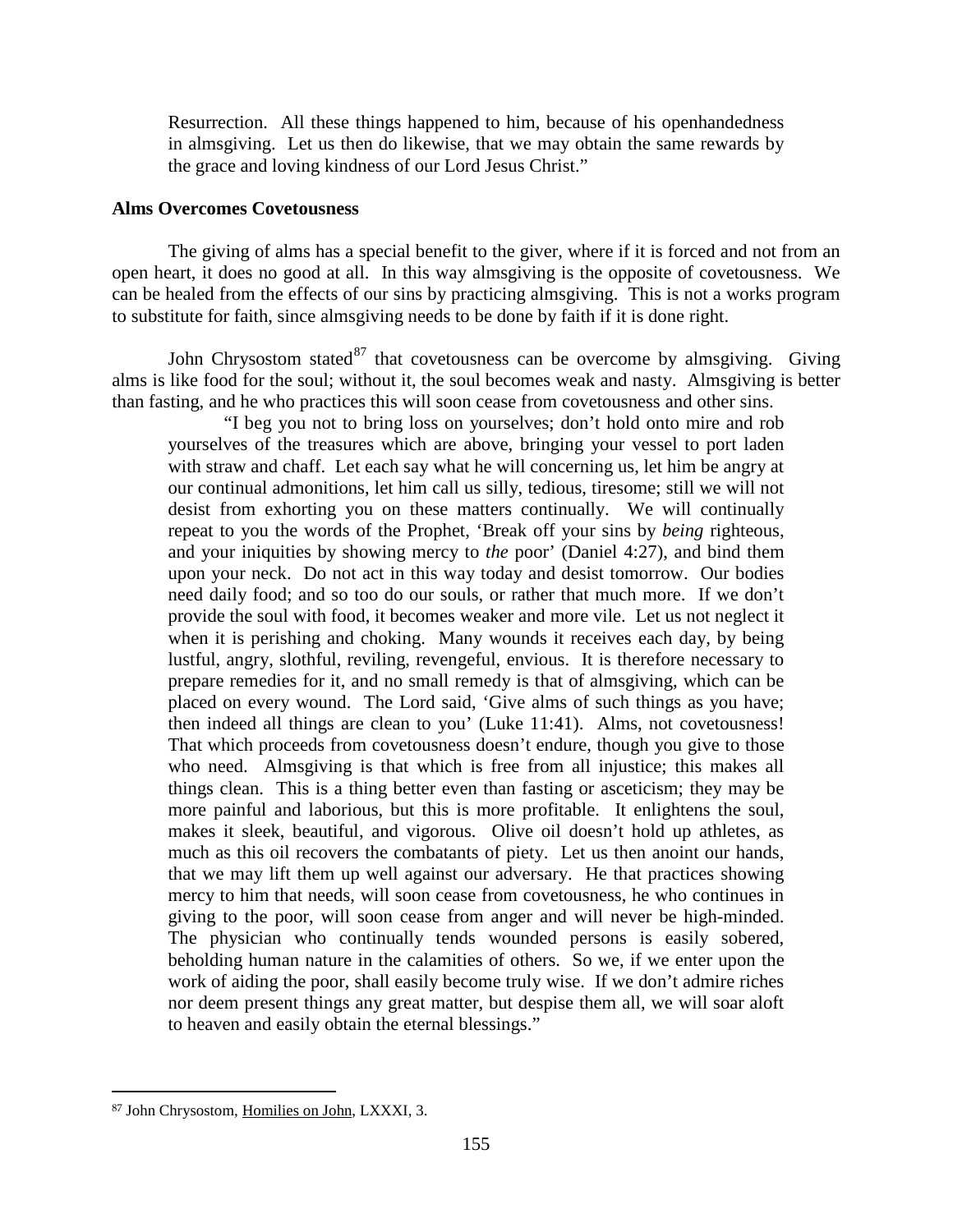Aristotle said $^{88}$  $^{88}$  $^{88}$ , "The end, then, being what we wish for, the means what we deliberate about and choose, actions concerning means must be according to choice and voluntary. Now the exercise of the virtues is concerned with means. Therefore virtue also is in our own power, and so too vice. For where it is in our power to act it is also in our power not to act, and vice versa".

John Chrysostom noted<sup>[89](#page-55-1)</sup> the details concerning what Jesus and Paul said. It is OK to be rich, so long as we can distance ourselves from the pride that goes with it. A covetous man is not rich, however, since he is a keeper, not a master of wealth. Similarly Jesus did not command the rich man to unload all his wealth; he just said, "If you want to be perfect". Those that are rich have a great opportunity for doing good deeds and for obtaining relief for their sins.

"It is worthy of inquiry, why does Paul not say, 'Charge those who are rich in this present age, not to be rich'; or 'charge them to become poor'; or 'charge them to get rid of what they have'? Instead Paul says 'Command those who are rich in this present age not to be haughty' (1 Timothy 6:17). Paul knew that the root and foundation of riches is pride; and that if any man understood how to be unassuming, he would not make much ado about the matter. Paul knew that wealth is not forbidden if it is used for that which is necessary. Just as wine is not a bad thing, but drunkenness is. A covetous man is one thing, and a rich man is another thing. The covetous man is not rich; he is in need of many things, and while he needs many things, he can never be rich. The covetous man is a keeper, not a master, of wealth; a slave, not a Lord. He would prefer to give away a portion of his flesh, than give away his buried gold."

"Paul is not accustomed to command everything for every man, but accommodates himself to the weakness of his hearers, just as Christ did. When that rich man came to him, and asked him concerning Life, he did not say at once, 'Go, sell what you have'; but omitting this, he spoke to him of other commandments. Even afterwards, when the rich man challenged Jesus and said, 'What do I still lack?', Jesus did not simply say, 'Sell everything you have'; but, 'If you want to be perfect, go, sell what you have and give to the poor, and you will have treasure in heaven; and come, follow Me' (Matthew 19:21). 'I lay it down for your determination; I give you full power to choose; I do not lay it on you as any necessity'. Paul said nothing to the rich concerning poverty, but concerning humility; as well because of the weakness of his hearers, as because he perfectly knew, that if he could bring them to exercise moderation, and to be free from pride, he would also free them from the eagerness about being rich."

"That we may live securely, the sources of our daily needs have been made common. On the other hand, in order that we may have an opportunity for gaining crowns and good report, property has not been made common. By hating covetousness, following after righteousness, and freely bestowing our goods on the poor, we may by this method obtain a certain kind of relief for our sins. God has made us rich, why would we make ourselves poor? He has made us rich that we may assist the needy; that we may have release of our own sins, by liberality to others. He has given us money, not that we may shut it up for our destruction,

<span id="page-55-0"></span><sup>88</sup> Aristotle, Nicomachean Ethics, Book III, Chapter 5, 1113b.

<span id="page-55-1"></span><sup>89</sup> John Chrysostom, Homilies on the Statues, II, 14, 20.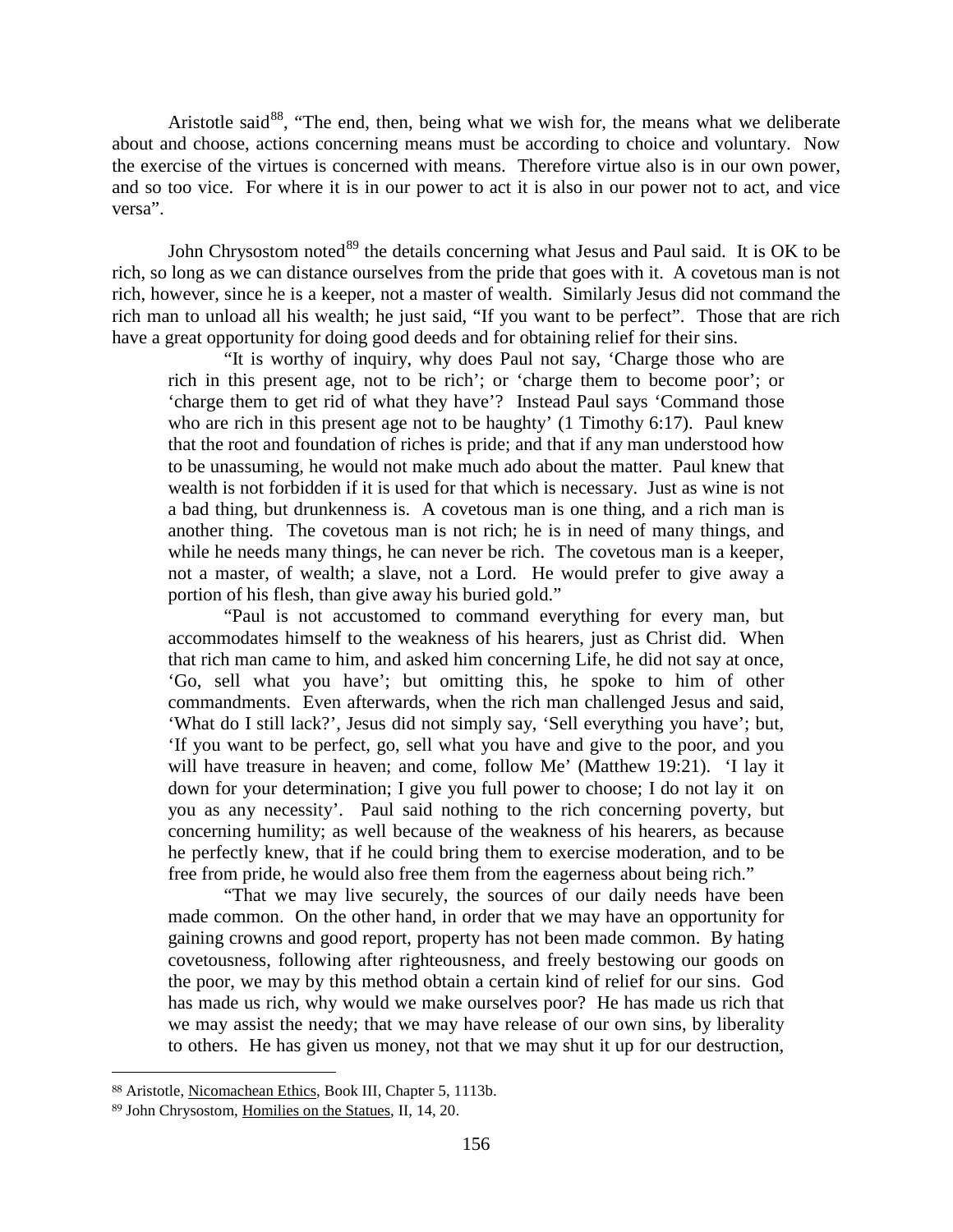but that we may pour it forth for our salvation. For this reason also He has made the possession of riches uncertain and unstable, that by this means he might lessen the intensity of our madness concerning it."

Jerome summarized $90$  some places in the Scriptures where we are warned to beware of covetousness. We don't have to live covetously in order to care for ourselves adequately. There is a better way.

"The love of money is a root of all *kinds of* evil' (1 Timothy 6:10), and Paul speaks of covetousness as being idolatry (Colossians 3:5). 'Seek first the kingdom of God and His righteousness, and all these things shall be added to you' (Matthew 6:33). The Lord will never allow a righteous soul to perish of hunger. 'I have been young', the psalmist says, 'and *now* am old; yet I have not seen the righteous forsaken, nor his descendants begging bread' (Psalm 37:25). Elijah is fed by ministering ravens (1 Kings 17:4-6). The widow of Zarephath, who with her sons expected to die the same night, went without food herself that she might feed the prophet. He who had come to be fed then turned feeder, for, by a miracle, he filled the empty barrel (1 Kings 17:9-16). The Apostle Peter said, 'Silver and gold I do not have, but what I do have I give you: In the name of Jesus Christ of Nazareth, rise up and walk' (Acts 3:6). But now many, while they do not say it in words, by their deeds declare: 'Faith and pity have I none; but such as I have, silver and gold, these I will not give you'. 'Having food and clothing, with these we shall be content' (1 Timothy 6:8). Listen to the prayer of Jacob: 'If God will be with me, and keep me in this way that I am going, and give me bread to eat and clothing to put on, so that I come back to my father's house in peace, then the Lord shall be my God' (Genesis 38:20-21). He prayed only for things necessary; yet, twenty years afterwards, he returned to the land of Canaan rich in substance, and richer still in children (Genesis 32:5-10). Numberless are the instances in Scripture which teach men to 'Beware of covetousness'" (Luke 12:15).

John Chrysostom noted $91$  that if our covetousness is such that we overlook the needs of our neighbor, we will suffer ourselves for it. We are members one of another; if we neglect our neighbor, we have injured ourselves. If we are pious toward our fellow man, we will be still more pious toward God.

"He that is seized with the passion of arrogance is careless even about his own interests. When a man overlooks the concerns of his neighbor, and is careless about them, how will he regard his own? He that looks into his neighbor's affairs will in them order his own to his advantage; so he that looks down upon his neighbor's concerns will neglect his own. If we are members one of another (Romans 12:4), the welfare of our neighbor is not our concern only, but that of the whole body, and the injury of our neighbor is not confined to him, but distracts with pain everyone else as well. If we are a building, whatever part is weakened, it affects the whole, while that which is solid gives strength and support to the rest. So also in the Church, if you have slighted your neighbor, you

<span id="page-56-0"></span><sup>90</sup> Jerome, Letter to Eustochium, XXII, 32.

<span id="page-56-1"></span><sup>91</sup> John Chrysostom, Homilies on 2 Timothy, VII, vv. 1-7.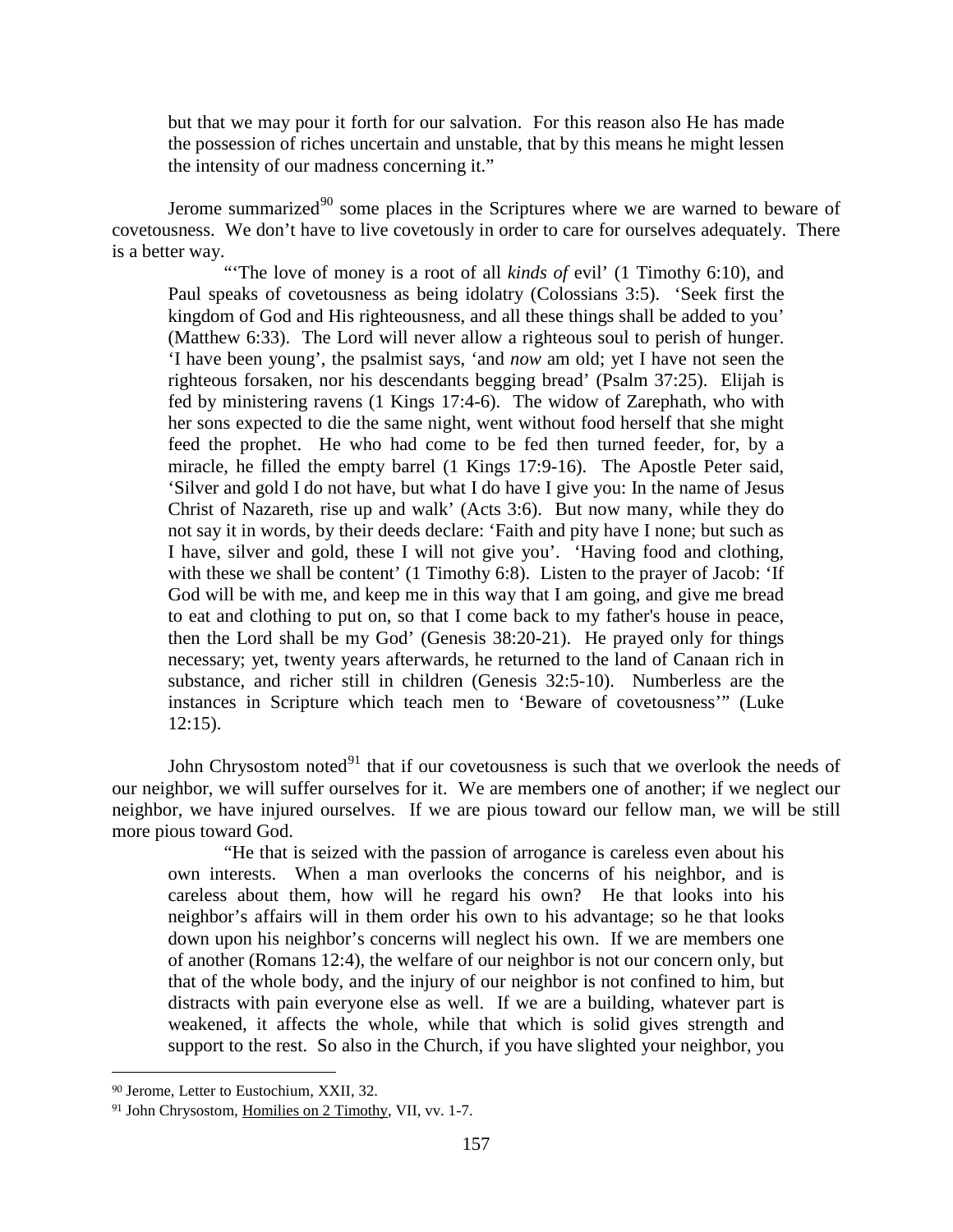have injured yourself. How? In that one of your own members has suffered no small hurt. If he who does not give of his possessions goes into Hell, much more will he be condemned, who sees a neighbor suffering more severe evils, and does not stretch out his hand, since in this case the loss is more grievous."

"Paul stated, 'For men will be lovers of themselves' (2 Timothy 3:1). He that loves himself may be said not to love himself; but he that loves his brother, loves himself in the truest sense. From self-love springs covetousness. The wretched stingy self-love squeezes down that love which should be widely expanded, and diffused on every side. From covetousness springs boastfulness; from boastfulness springs pride; from pride blasphemy; from blasphemy defiance and disobedience. He, who exalts himself against men, will easily do it against God. Thus sins are produced. Often they ascend from below. He that is pious towards men is still more pious towards God. He, who is meek to his fellowservants, is meeker to his Master. He that despises his fellow-servants will end up despising God Himself."

John Cassian noted<sup>[92](#page-57-0)</sup> how the first Apostles avoided covetousness and the problems that arise from it: they gave away all their property. This meant that the Jerusalem Church was impoverished, especially during the persecution by the Jews, where their property was further confiscated. The Gentile Churches took collections on several occasions to help support their brethren in Jerusalem.

"Paul was endowed with the privileges of a Roman citizen from his birth; he testifies that he was no common person according to this world's rank (Philippians 3:3-7) and could have been supported by the property which formerly belonged to him! The other Apostles, who were possessors of lands and houses in Jerusalem sold everything, kept back nothing whatever for themselves, and brought the sale price and laid it at the feet of the Apostles (Acts 4:35-37). They might have supplied their bodily necessities from their own property, had this been considered the best plan by the Apostles, or had they deemed it preferable! But they gave up all their property at once, and preferred to be supported by their own labor, and by the contributions of the Gentiles. Paul speaks of this in writing to the Romans, declares his own office in this matter to them, and urges them on likewise to make this collection. 'But now I go to Jerusalem to minister to the saints. For it has pleased those of Macedonia and Achaia to make a certain contribution for the poor saints who are at Jerusalem: it has pleased them indeed, and their debtors they are. If the Gentiles have been partakers of their spiritual things, their duty is also to minister to them in material things' (Romans 15:27). To the Corinthians also he shows the same anxiety about this, and urges them the more diligently to prepare before his arrival a collection, which he was intending to send for the needs at Jerusalem. 'Concerning the collection for the saints, as I have given orders to the churches of Galatia, so you must do also. On the first *day* of the week let each one of you lay something aside, storing up as he may prosper, that there be no collections when I come. And when I come, whomever you approve by *your* letters I will send to bear your gift to Jerusalem'. That he may stimulate them to make a larger collection, Paul adds, 'But if it is fitting that

<span id="page-57-0"></span><sup>92</sup> John Cassian, Institutes of the Coenobia, VII, 17-18.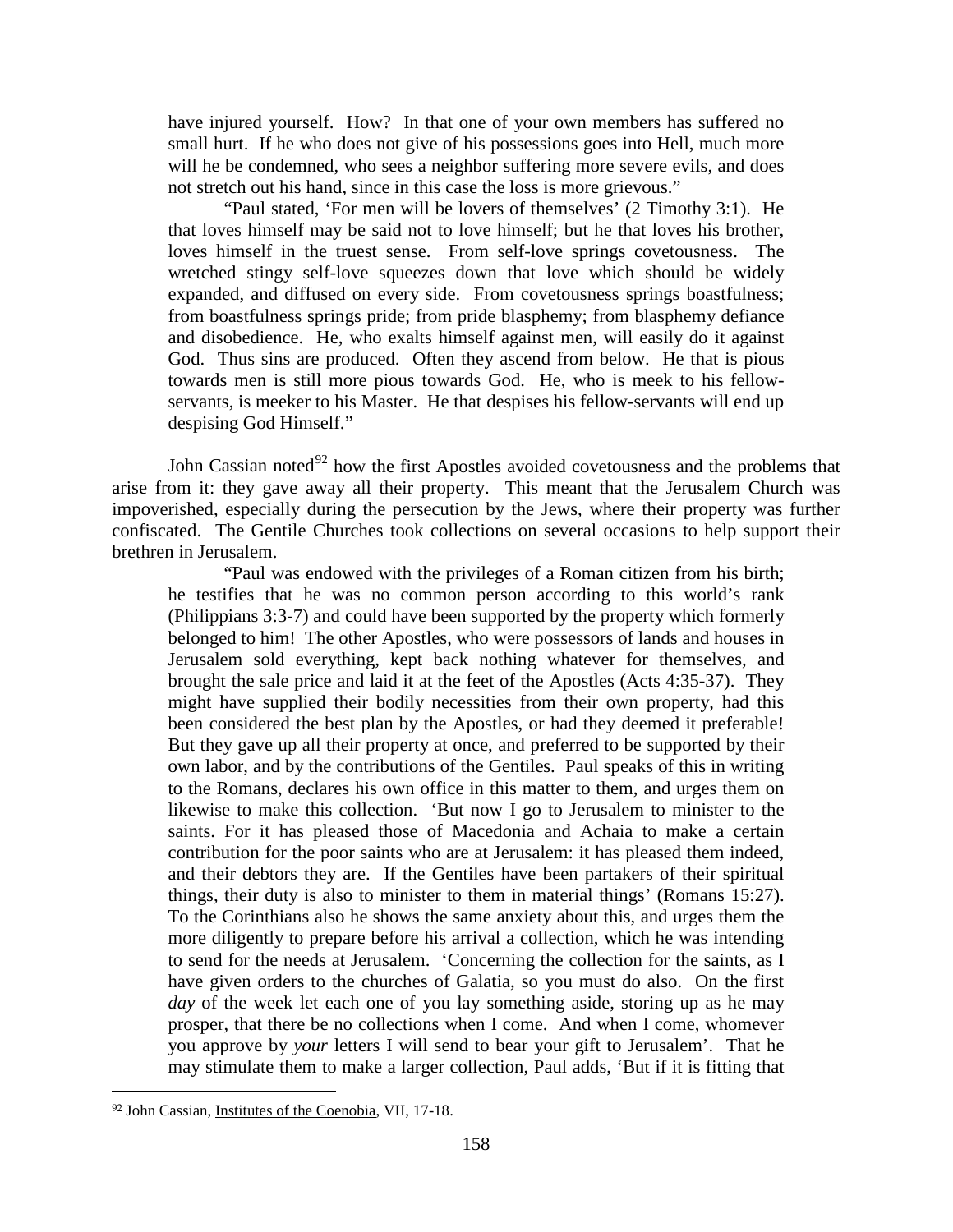I go also, they will go with me' (1 Corinthians 16:1-4); meaning if your offering is of such a character as to deserve to be taken there by my ministration. To the Galatians too, he testifies that when he was settling the division of the ministry of preaching with the Apostles, he had arranged this with James, Peter, and John, that he should undertake the preaching to the Gentiles; but he should never repudiate care and anxious thought for the poor who were at Jerusalem, who for Christ's sake gave up all their goods, and submitted to voluntary poverty. 'When James, Cephas, and John, who seemed to be pillars, perceived the grace that had been given to me, they gave me and Barnabas the right hand of fellowship, that we *should go* to the Gentiles and they to the circumcised. *They desired* only that we should remember the poor, the very thing which I also was eager to do' (Galatians 2:9-10). This was a matter which Paul testifies that he attended to most carefully, saying, 'the very thing which I also was eager to do'. Who then are the more blessed: those in Jerusalem or those who but lately were gathered out of the number of the heathen, and being unable to climb to the heights of the perfection of the Gospel, clung to their own property? In the case of the Gentiles, it was considered a great thing by Paul if at least they were restrained from the worship of idols, from fornication, from things strangled, and from blood, and had embraced the faith of Christ, with their goods and all? Those in Jerusalem lived up to the demands of the Gospel, carried the Lord's cross daily, and asked nothing out of their property to remain for their own use."

"Therefore if we want to obey the Gospel precept, and show ourselves the followers of Paul and the whole primitive Church, or of the fathers who in our own days succeeded to their virtues and perfection, we should follow their footsteps. We should by no means aim at looking after our own interests, but should seek out the discipline and system of a monastery, that we may in very truth renounce this world; preserving nothing of those things which we have despised through the temptation of lack of faith. We should look for our daily food, not from any store of money of our own, but from our own labors."

John Chrysostom pointed out<sup>[93](#page-58-0)</sup> that everyone is affected by covetousness to a degree. Rich or poor, our own choices have caused this plague, and it must be this same choice that needs to be brought under control to master covetousness. Yet when compared to the wealth present in the Kingdom God, any wealth in this life pales in comparison.

"What kind of people is seized by the plague of covetousness? Everyone; some more, some less, but everyone is seized to some degree. Like a fire catching a forest that desolates and destroys all around, this passion has laid waste to the world. Kings, magistrates, private persons, the poor, women, men, children, are all alike affected by it. As if a gross darkness had spread over the earth, no one is in his sober senses. Yet we hear, both in public and private, many pompous sermons against covetousness, but no one is mended by them."

"What then is to be done? How shall we extinguish this flame? Though it has risen up to heaven itself, it can be extinguished. We only have to be willing, and we shall be able to master the conflagration. By our will covetousness has gotten its start, so it may be brought under control by our will. Did not our own

<span id="page-58-0"></span><sup>93</sup> John Chrysostom, Homilies on 1 Timothy, XVII, v. 12.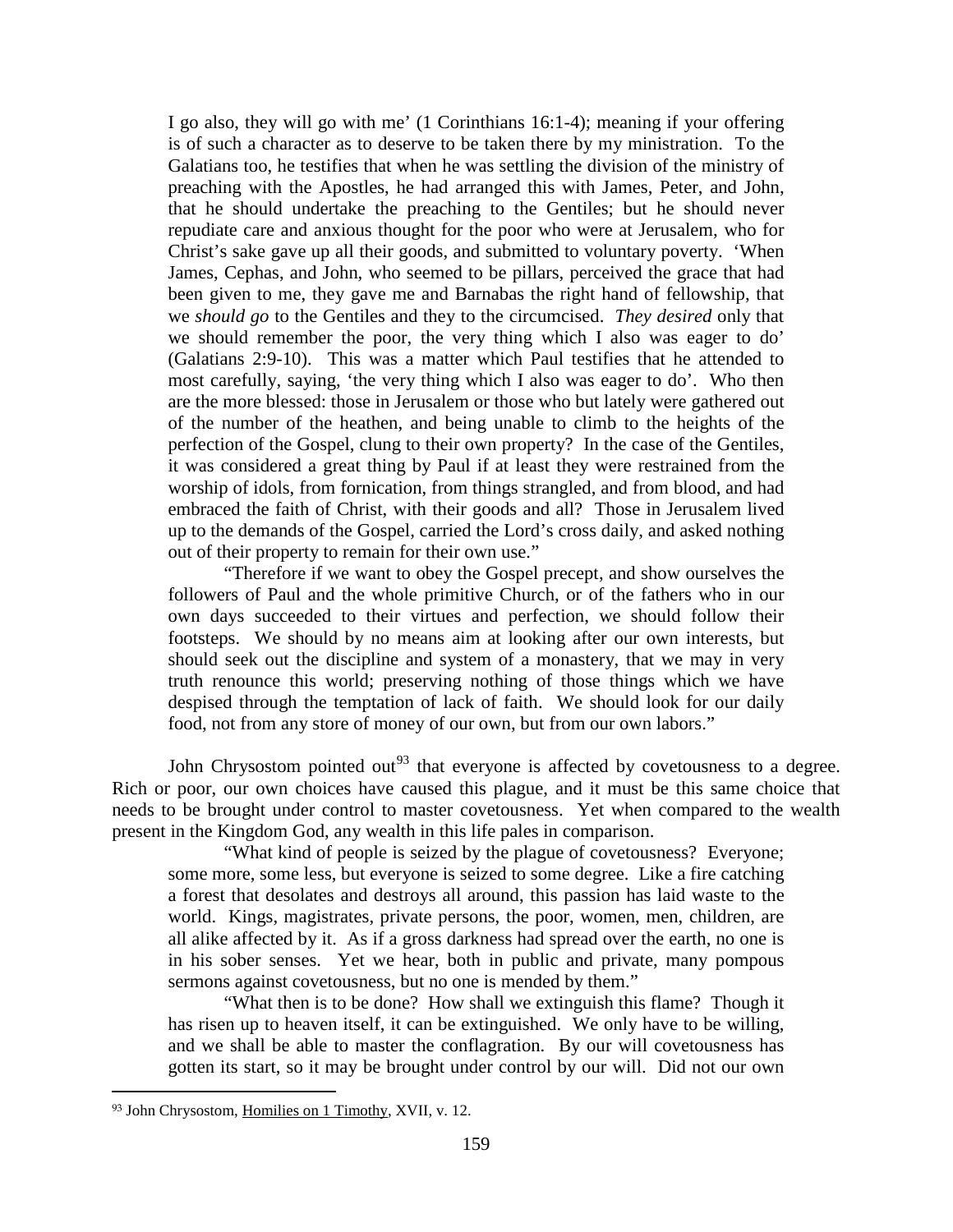choice cause it, and is not the same choice available to extinguish it? Only let us be willing! But how shall that willingness get aroused? We need to consider the vanity and the unprofitability of wealth: that it cannot depart this life with us, that even here it forsakes us and that while it remains behind, it inflicts upon us wounds that depart along with us. We need to consider that there are riches there, compared to which the wealth of this world is more despicable than dung. We need to consider that it is accompanied with numberless dangers, with pleasure that is temporary, pleasure mingled with sorrow. If we contemplate the true riches of eternal life, we shall be able to despise worldly wealth. If we remember that covetousness generates no profit for us either to glory, health or any other thing; but on the contrary it drowns men in destruction and perdition (1 Timothy 6:9). We need to consider that here we are rich, and have many under us, but when we depart this life, we will go naked and solitary. If we often keep these things in mind, and listen to them from others, there will perhaps be a return to a sound mind, and a deliverance from this dreadful punishment."

Leo the Great noted<sup>[94](#page-59-0)</sup> that the landscape had changed since the reign of Constantine the Great. Persecution is no longer favored by the world rulers and animal sacrifice to demons has largely been discontinued. Instead the demons are now going after Christians with covetousness instead of with persecution.

"Because the stress of former blasts has lulled, and with a cessation of fighting a measure of tranquility has long seemed to smile upon us; however we must guard against new divergences which arise from the reign of peace. The adversary was proved ineffective in open persecutions, but now exercises a hidden skill in doing cruelty, in order to overthrow by the stumbling-block of pleasure those whom he could not strike with the blow of affliction. Seeing the faith of princes opposed to him and the indivisible Trinity of the one Godhead as devoutly worshipped in palaces as in Churches, he grieves at the shedding of Christian blood being forbidden, and attacks the mode of life of those whose death he cannot bring about. The terror of confiscations he changes into the fire of avarice, and corrupts with covetousness those whose spirit he could not break by losses. The malicious haughtiness which long use has ingrained into his nature has not laid aside its hatred; the demons have changed the character of their attacks in order to subjugate the minds of the faithful by flattery. He inflames those with covetous desires whom he cannot distress with tortures; he sows strife, kindles passions, sets tongues a-wagging, and, lest more cautious hearts should draw back from his lawless wiles, facilitates opportunities for crime. Since he is no longer worshipped with the sacrifice of cattle and goats, and the burning of incense, at least he might be paid the homage of diverse wicked deeds."

<span id="page-59-0"></span><sup>94</sup> Leo the Great, Pope of Rome, Sermons, XXXVI, vi, 3.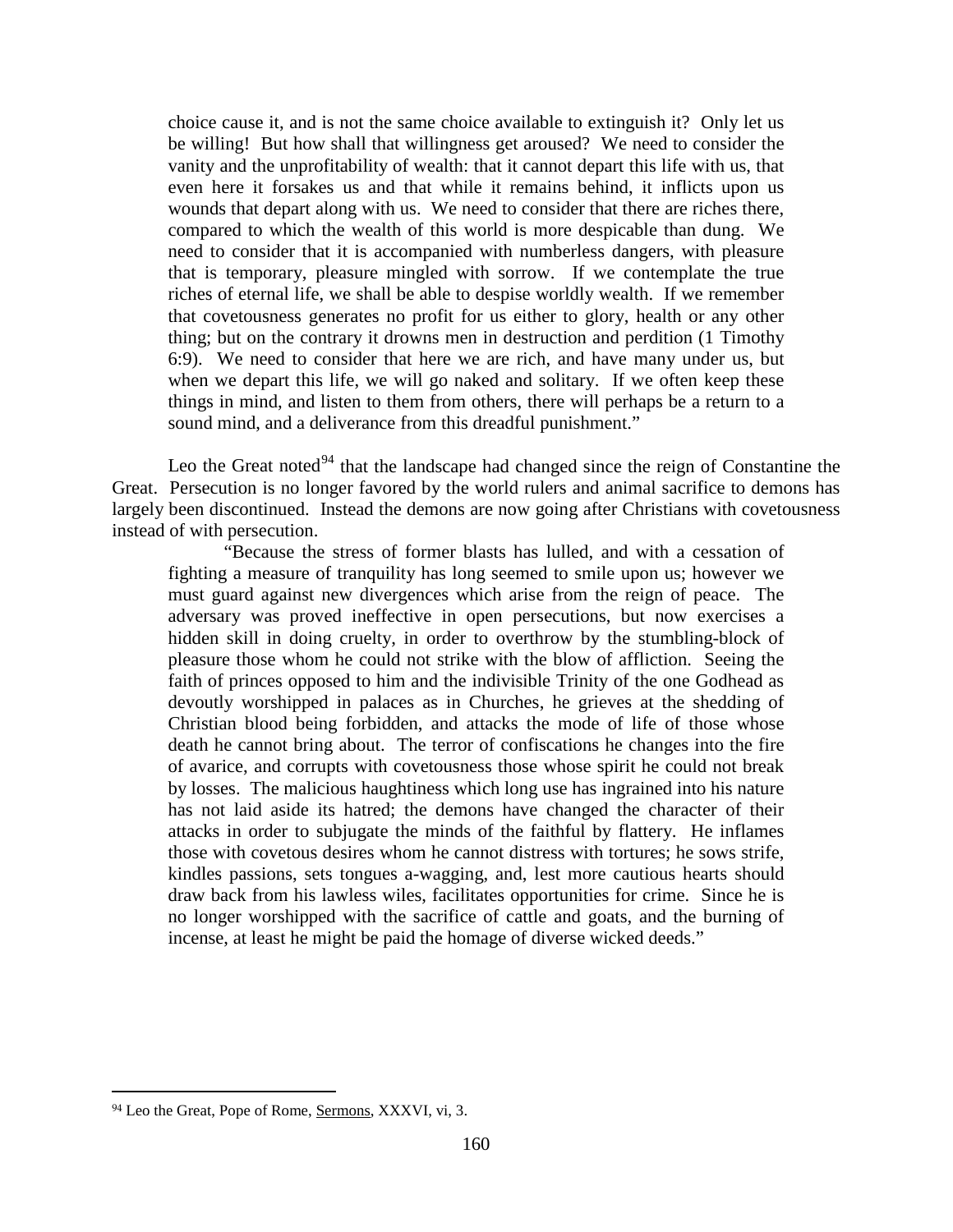# **Appendix A**

## **Summary of the Mosaic Law**

The Mosaic Law consisted of Commandments, Statutes, Judgments and Testimonies. The core of the Law was what Jesus called the "Greatest Commandment", and on this hangs all the Law and the Prophets (Matthew 22:37-40). The full text of the "Greatest Commandment" was "You shall love the Lord your God with all your heart, with all your soul, and with all your might" (Deuteronomy 6:4-5). "You shall love your neighbor as yourself" (Leviticus 19:18, Romans 13:8-10). Tertullian described<sup>[95](#page-60-0)</sup> the Greatest Commandment as having been given in embryo to Adam in the Garden of Eden, and that if Adam and Eve had obeyed it, they would not have fallen. Thus the Gentiles had the Law prior to Moses. But the Mosaic Law bridged a gap until the coming of Christ when the Law would be written on men's hearts (Jeremiah 31:31-34) and the Holy Spirit would take up residence in men's bodies (1 Corinthians 6:19-20). Until then the Lord commanded that the Law should be written in stone on Mt. Ebal (Deuteronomy 27:1-8) as medicine for an obstinate people who were forgetful and ungrateful, and who were prone to fall into idolatry.

The Law is still useful today, especially for training in righteousness (2 Timothy 3:16), and early Apostolic teaching warned<sup>[96](#page-60-1)</sup> people about speaking evil of the Law. When Christ came, He stated, "Do not think that I came to destroy the Law and the Prophets. I did not come to destroy but to fulfill. For assuredly, I say to you, till heaven and earth pass away, one yod<sup>[97](#page-60-2)</sup> or one piece of a Hebrew letter (about the size of the dot of an i) will by no means pass from the Law till all is fulfilled" (Matthew 5:17-18). Tertullian stated  $98$ ,

"Plainly we assert that the Law has deceased in one sense, that its burdens, which not even the fathers were able to sustain, have wholly ceased. Such parts, however, as relate to righteousness not only permanently remain reserved, but even amplified, in order that our righteousness may be able to redound above the righteousness of the scribes and of the Pharisees".

## **Commandments.**

- The Ten Commandments, which give details of the Greatest Commandment (Deuteronomy 5:6-21)
- Atonement for sin in anticipation of the work of Christ (Leviticus 4, Leviticus 5, Numbers 15)
- Separation from the world; no intermarriage with Canaanites (Deuteronomy 7:1-11, 2) Corinthians 6:14-18)
- Tithes and Alms to guard against greed (Deuteronomy 26, 2 Corinthians 9:6-15)
- The year of remission to teach forgiveness (Deuteronomy 15:1-18, Mark 11:25, James 2:13)
- Manna to teach about real food (Deuteronomy 8:1-10, John 6:31-58)
- Blessings for those who obey; curses for those who don't (Deuteronomy 28, Matthew 25:14- 46)

<span id="page-60-0"></span><sup>95</sup> Tertullian, Answer to Jews, I, iii, 2.

<span id="page-60-1"></span><sup>96</sup> Constitutions of the Holy Apostles, VI, IV, xix

<span id="page-60-2"></span><sup>97</sup> The yod is the smallest Hebrew letter.

<span id="page-60-3"></span><sup>98</sup> Tertullian, On Monogamy IV, vi, 7.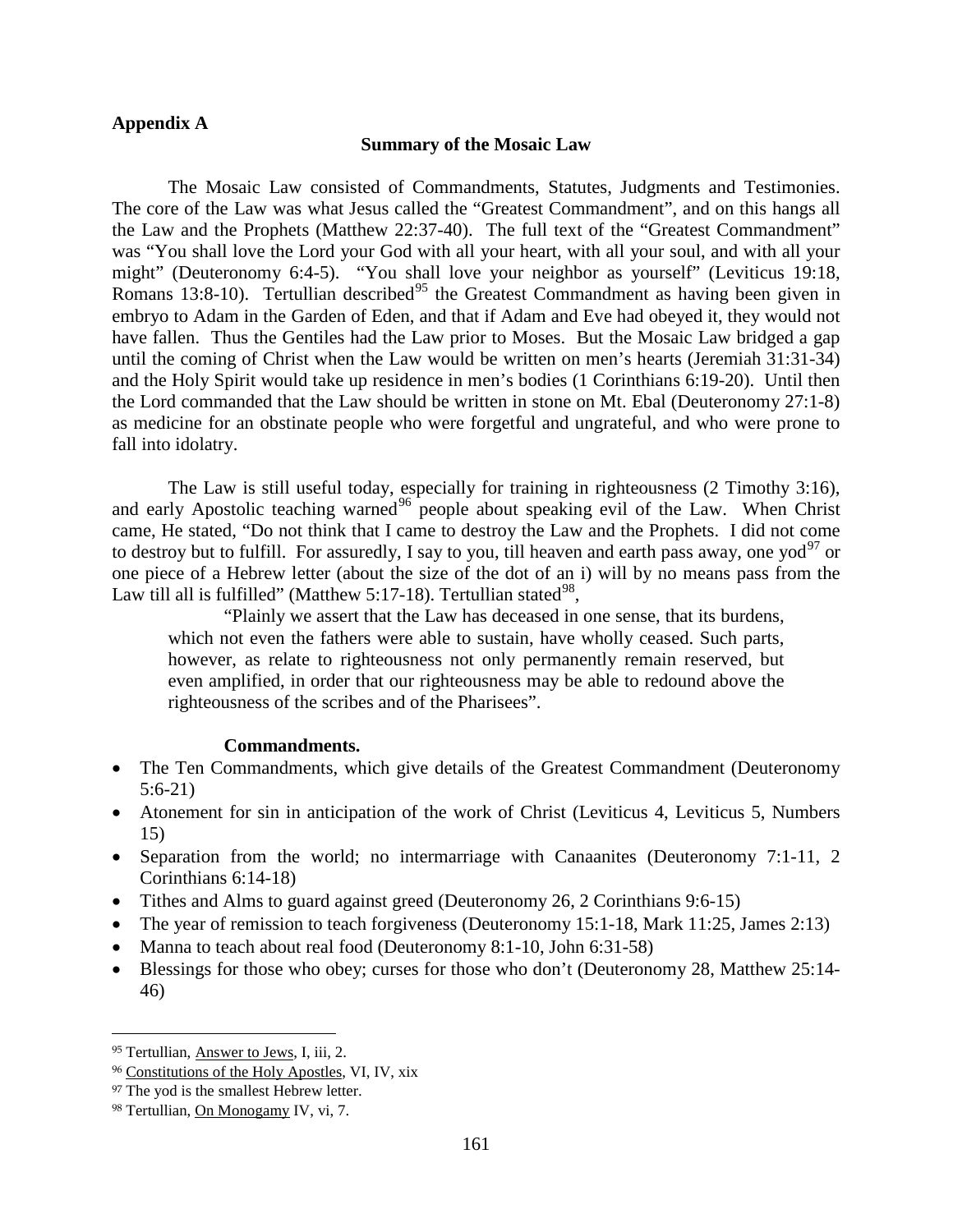# **Statutes.**

- The Major Festivals: Passover, Pentecost, and Tabernacles
- Portions for the priests (Leviticus 6:14-30, Leviticus 7, Leviticus 10:12-20, Numbers 18:8-24, 1 Timothy 5:17-18)
- Duties of the priests before God in the House of God (Exodus 27-30, Leviticus 10:8-11)
- Maintain holiness and avoid uncleanness (Leviticus20, Numbers 19, 2 Corinthians 6:14-7:1, 1 John 2:6)
- Evenhandedness for Jew and Gentile (Numbers 15:14-16, Leviticus 19:33-34, Ephesians 2:11-22)

# **Judgments.**

The Judgments represent "case law" that resolved some uncertainty on how to interpret the Mosaic Law. Some examples are the question of inheritance brought by the daughters of Zelophehad (Numbers 27:1-11), and the question of working on the Sabbath during the 40 years in the wilderness (Numbers 15:32-36). Difficult cases were brought to the Levitical judges in Jerusalem for a decision, and if the Levitical judges had difficulty, they brought the case before the Lord Himself in the Holy of Holies for a decision (Deuteronomy 17:8-13, Deuteronomy 19:15-21, Numbers 28:21, Deuteronomy 1:17).

# **Testimonies.**

The Testimony or Witness (i.e. singular) was the Ark of the Covenant that was kept in the Holy of Holies, and upon which the Lord dwelt between the Cherubim (Numbers 7:89). Things associated with the Presence of God are also referred to as part of the Testimony. For example, there is the Ark of the Testimony, the Tent (or Tabernacle) of the Testimony (Numbers 1:53), the Veil of Testimony (Leviticus 24:3), and the Tablets of the Testimony (Exodus 31:18) which were in the Ark (Deuteronomy 10:5). The Testimonies or Witnesses (i.e. plural) are the recorded deeds and mercies of God among His people coming from His Presence on the Ark of the Testimony. Part of the Mosaic Law was teaching future generations what the Lord had done (Deuteronomy 6:20-25).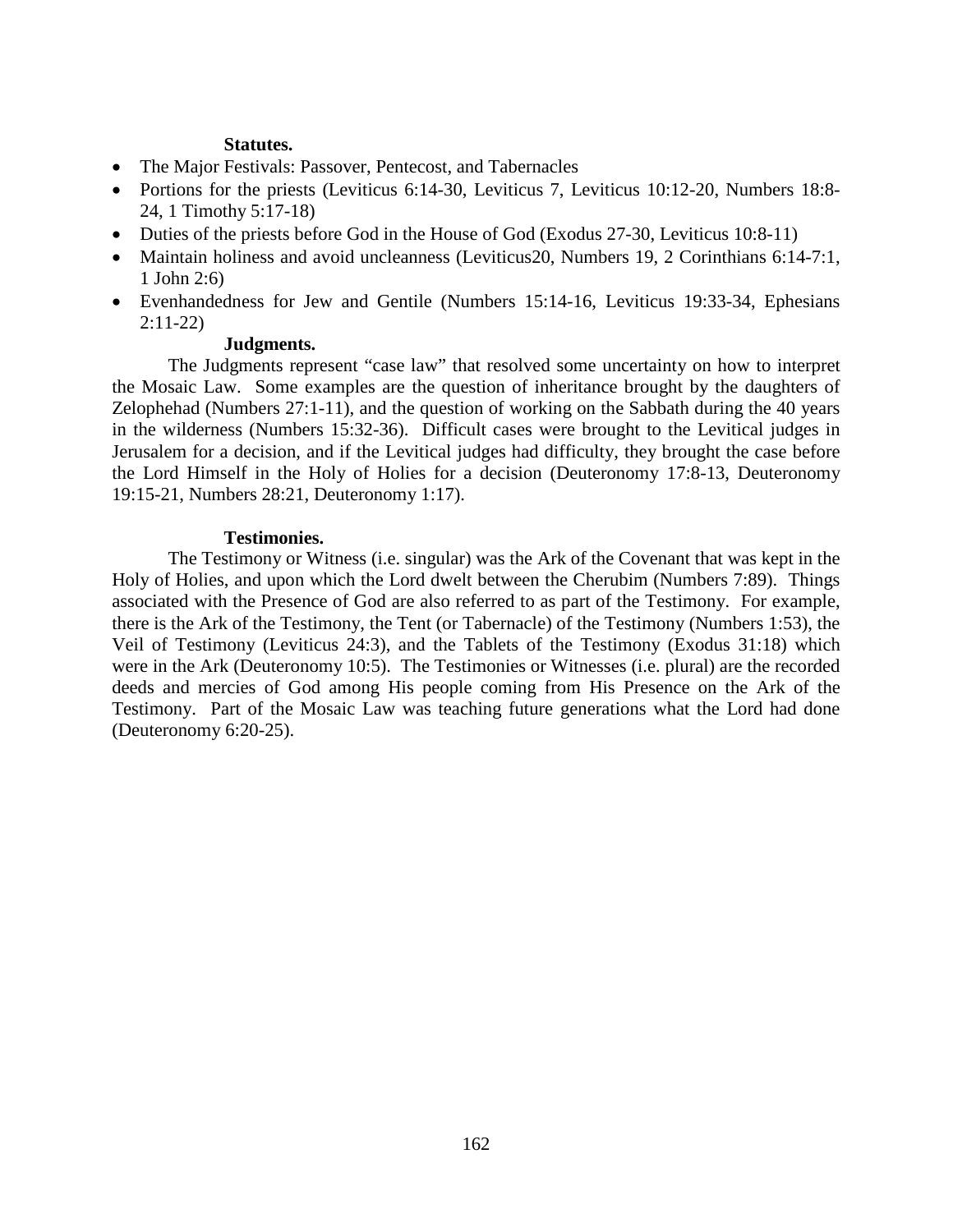# *THE LAW, FAITH AND RIGHTEOUSNESS*

**July 24, 2016 5th Sunday after Pentecost Revision B**

#### **Epistle: Romans 10:1-10**

## **A Zeal for God**

The Epistle lesson begins with Paul's identification with and sympathy for the people of Israel. "I bear them witness that they have a zeal for God" (Romans 10:2). Paul, himself, had been there and done that. He was "a Pharisee and the son of a Pharisee" (Acts 23:6) and "had advanced in Judaism beyond his contemporaries by being more exceedingly zealous for the tradition of the fathers" (Galatians 1:14, Acts 22:3). In his zeal, he had "persecuted the Church beyond measure and tried to destroy it" (Galatians 1:13, Acts 8:3, 9:1-3, 22:4-5, 26:10-11). But as Paul admits, his zeal "was not according to knowledge" (Romans 10:2).

The aim of Paul's and Israel's zeal was righteousness; the question is how does one obtain such. Zeal alone does not produce righteousness; righteousness begins with faith (or belief) in God. For example, "Abraham believed in the Lord and He reckoned it to him as righteousness" (Genesis 15:6). This statement from Genesis 15:6 is pivotal and is quoted four times in the New Testament: three times by Paul, once by James. The context of these four quotes is summarized as follows:

**Romans 4:1-5** Abraham was not justified by works of the Law before God but by believing in God. If he were justified by works of the Law, debt, not grace, would be involved.

**Romans 4:20-24** Abraham did not waver in his belief but was fully convinced and strengthened in faith that God would deliver on His promise. This was not written down for Abraham's sake alone, but also for us.

**Galatians 3:5-9** The work of the Spirit among the Galatians was by faith and not by works of the Law. Only those who are of faith are truly sons of Abraham and part of the Israel of God (Galatians 6:16).

**James 2:20-26** Abraham's faith was working together with his works; by this, the faith was made perfect. Thus deeds disclose one's faith. (Compare also John 14:15, Matthew 7:21, Matthew 25:31-46).

The leaders of Israel in Paul's day were ignorant of God's righteousness and sought to establish their own righteousness (Romans 10:3). They certainly knew the above statement regarding Abraham, but they did not submit to the righteousness of God (Romans 10:3). This word "submit" is a dirty word in our culture because it implies humility not arrogance. However, no one achieves the righteousness of God with an arrogant, know-it-all heart.

Copyright © Mark Kern 2014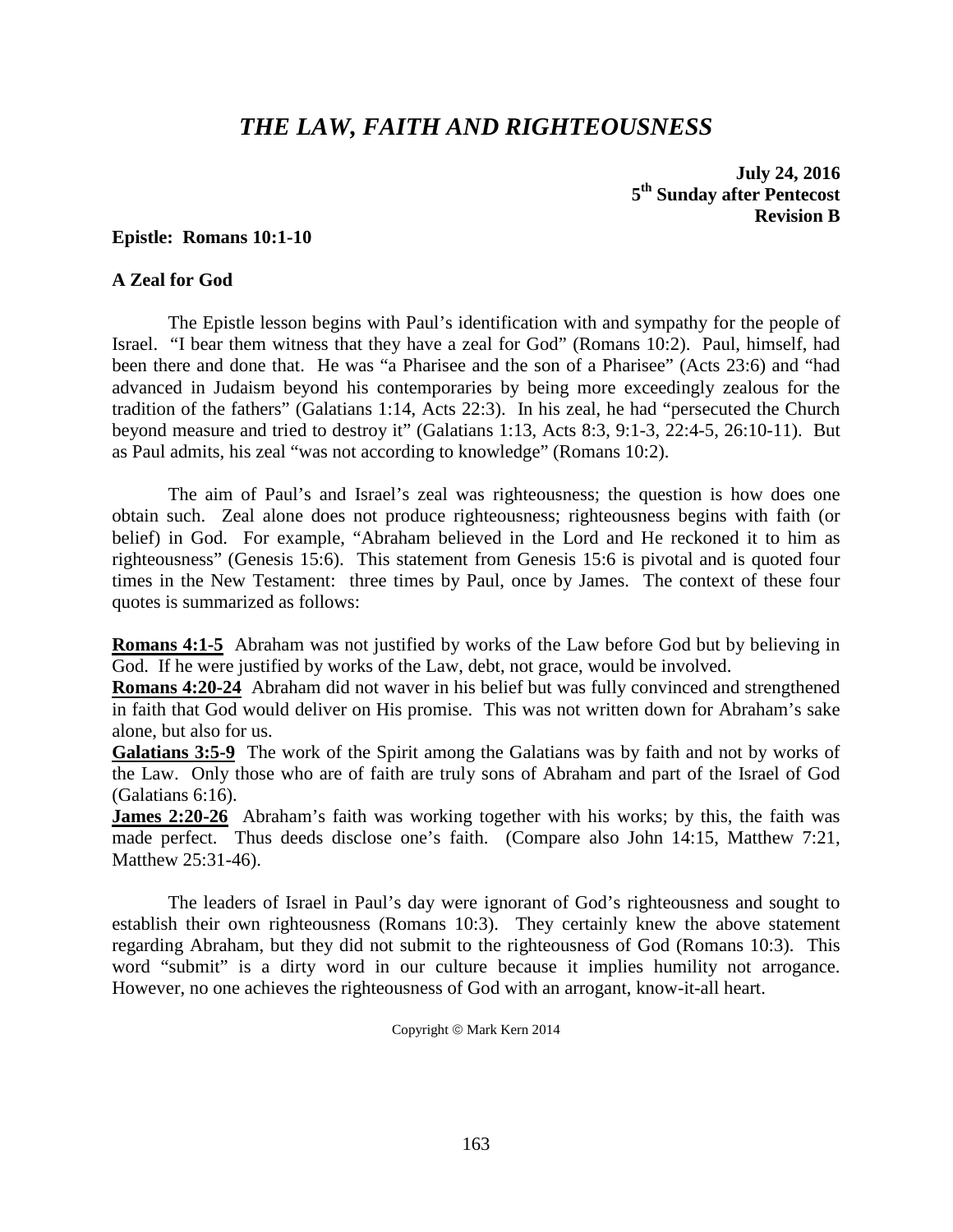John Chrysostom pointed out<sup>[99](#page-63-0)</sup> that a zeal for God is not enough. Paul had a zeal for God and used that zeal to persecute Christians. We are to be judged both for things we did willingly and unwillingly. We can't just laugh off our role in this life; by doing so we may provoke God more than by our sins.

"I speak seriously not to suppress all laughter, but to take away wasted use of the mind. Why are we luxurious and of loose morals, while we are still liable to such heavy charges and are to stand at a fearful judgment-seat to give a strict account of all that has been done here? We are to give an account both of when we have sinned willingly, and when against our will. Jesus said, 'whoever denies Me before men, him I will also deny before My Father who is in heaven' (Matthew 10:33) — and surely such a denial is against our will. Nevertheless it does not escape punishment, but of it too we have to give account — both of what we know, and of what we do not know. Paul said, 'It is a very small thing that I should be judged by you or by a human court. In fact, I do not even judge myself. For I know nothing against myself, yet I am not justified by this; but He who judges me is the Lord. Therefore judge nothing before the time, until the Lord comes' (1 Corinthians 4:3-5) — both for what we have done in ignorance and in knowledge. 'For I bear them witness that they have zeal for God, but not according to knowledge' (Romans 10:2). Yet this is not sufficient as an excuse. Paul said, 'I have betrothed you to one husband, that I may present *you as* a chaste virgin to Christ. But I fear, lest somehow, as the serpent deceived Eve by his craftiness, so your minds may be corrupted from the simplicity that is in Christ'" (2 Corinthians 12:3-4).

"The things then being so great, for which we are to give account, should we sit laughing and joking, and giving ourselves up to luxury? One might ask, 'If I didn't do this, but mourned, what would be the profit?' Very great indeed! It is even so great, as it is not possible so much as to set it forth by word. Before temporal tribunals, even if our weeping were ever so abundant, we cannot escape punishment after being sentenced. Here, on the contrary, if we should only sigh, we have annulled the sentence, and have obtained pardon. This is why Christ speaks to us much of mourning, blesses those that mourn, and pronounces them that laugh<sup>[100](#page-63-1)</sup> wretched (Luke 6:25). For this is not the theater for laughter, neither did we come together for this intent, that we may give way to immoderate mirth, but that we may groan, and by this groaning inherit a kingdom. If we were standing next to a king, we wouldn't dare so much as to smile. Having then the Lord of the angels dwelling in us, do we stand with trembling and all due selfrestraint, or do we laugh it off, even when He is displeased? We should consider that we provoke Him in this way more than by our sins?"

## **Ignorance of God's Righteousness**

<span id="page-63-0"></span><sup>99</sup> John Chrysostom, Homilies on Matthew, VI, 9.

<span id="page-63-1"></span><sup>&</sup>lt;sup>100</sup> Christ said, "Woe to you who are rich, for you have received your consolation. Woe to you who are full, for you shall hunger. Woe to you who laugh now, for you shall mourn and weep. Woe to you when all men speak well of you, for so did their fathers to the false prophets" (Luke 6:24-26).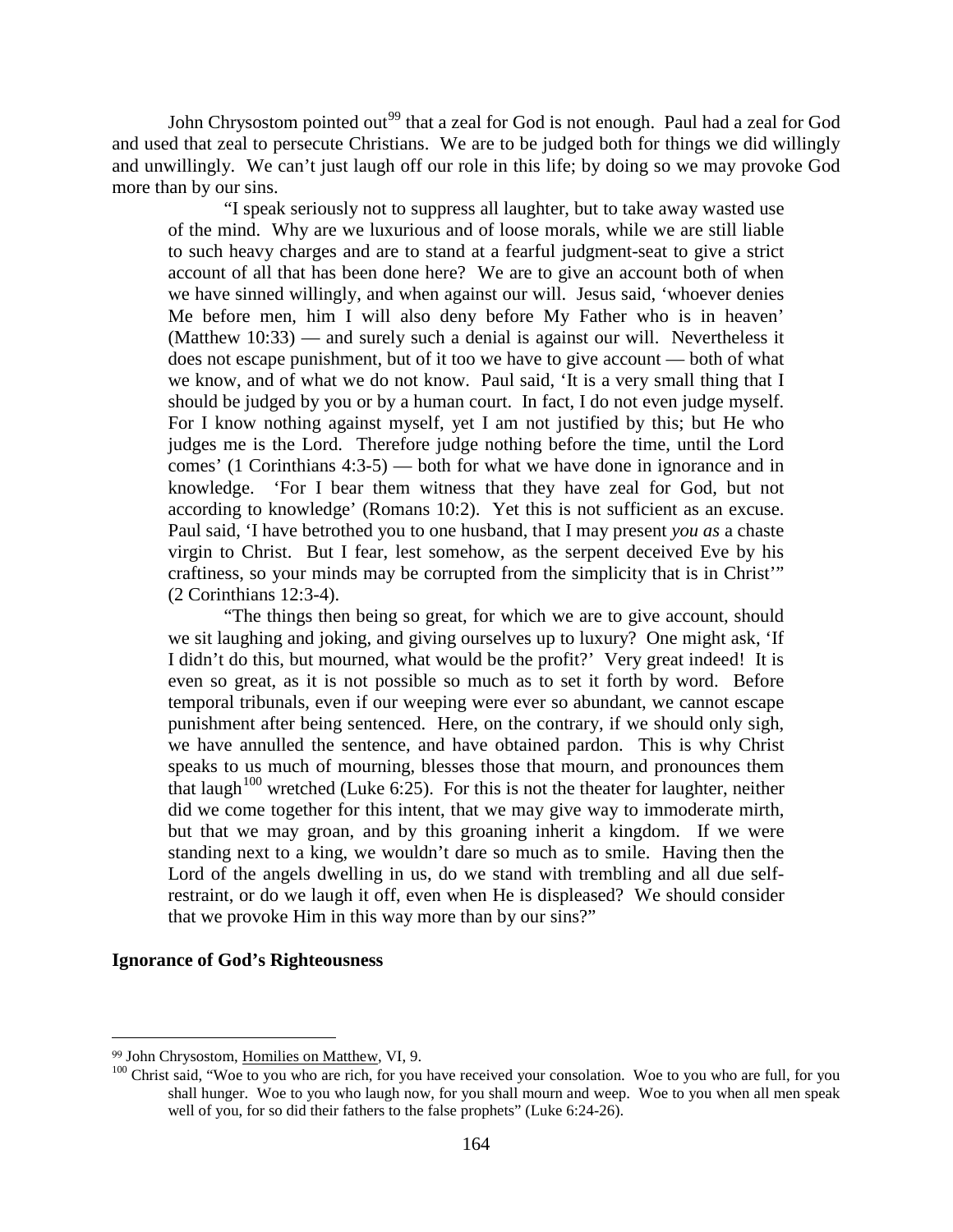Paul said, "For I bear them witness that they have zeal for God, but not according to knowledge. Being ignorant of God's righteousness, and seeking to establish their own righteousness, they have not submitted to the righteousness of God" (Romans 10:2-3). Paul was referring to the Jewish leaders of his day, but Paul's words are more widely applicable. Many people are in a similar situation today. It is instructive to consider what God's righteousness is.

Irenaeus of Lyons pointed out<sup>[101](#page-64-0)</sup> why God gave the Law to Moses and not earlier. The earlier fathers had no need of it because it was written on their hearts. However, when righteousness and love for God had fallen into oblivion in Egypt, then the Law was needed.

"Why, then, did the Lord not form the covenant for the fathers (prior to Moses)? Because 'the Law is not made for a righteous person' (1 Timothy 1:9)! But the righteous fathers had the meaning of the Ten Commandments written in their hearts and souls; that is, they loved the God who made them, and did no injury to their neighbor. There was therefore no occasion that they should be cautioned by prohibitory mandates, because they had the righteousness of the Law in themselves. But when this righteousness and love for God had fallen into oblivion, and became extinct in Egypt, God did necessarily, because of His great goodwill to men, reveal Himself by a voice, and led the people with power out of Egypt, in order that man might again become the disciple and follower of God. He afflicted those who were disobedient, that they should not condemn their Creator; and He fed them with manna, that they might receive food for their souls. As Moses says, 'He humbled you, allowed you to hunger, and fed you with manna which you did not know nor did your fathers know, that He might make you know that man shall not live by bread alone; but man lives by every *word* that proceeds from the mouth of the Lord' (Deuteronomy 8:3). It commanded love to God, and taught just dealing towards our neighbor, that we should neither be unjust nor unworthy of God, who prepares man for His friendship through the medium of the Decalogue, and likewise for agreement with his neighbor. These are matters which did certainly profit man himself; God, however, stood in no need of anything from man."

The Scriptures say a great deal about righteousness

# **Righteousness comes by faith:**

- **Genesis 15:6:** Abraham believed in the Lord, and He accounted it to him for righteousness.
- **Romans 1:16:** For I am not ashamed of the Gospel of Christ, for it is the power of God to salvation for everyone who believes, for the Jew first and also for the Greek. For in it the righteousness of God is revealed from faith to faith; as it is written, 'The just shall live by faith'. For the wrath of God is revealed from heaven against all ungodliness and unrighteousness of men, who suppress the truth in unrighteousness.
- **Romans 3:20:** Therefore by the deeds of the Law no flesh will be justified in His sight, for by the Law *is* the knowledge of sin. But now the righteousness of God apart from the

<span id="page-64-0"></span><sup>101</sup> Irenaeus of Lyons, Against Heresies, IV, xvi, 3.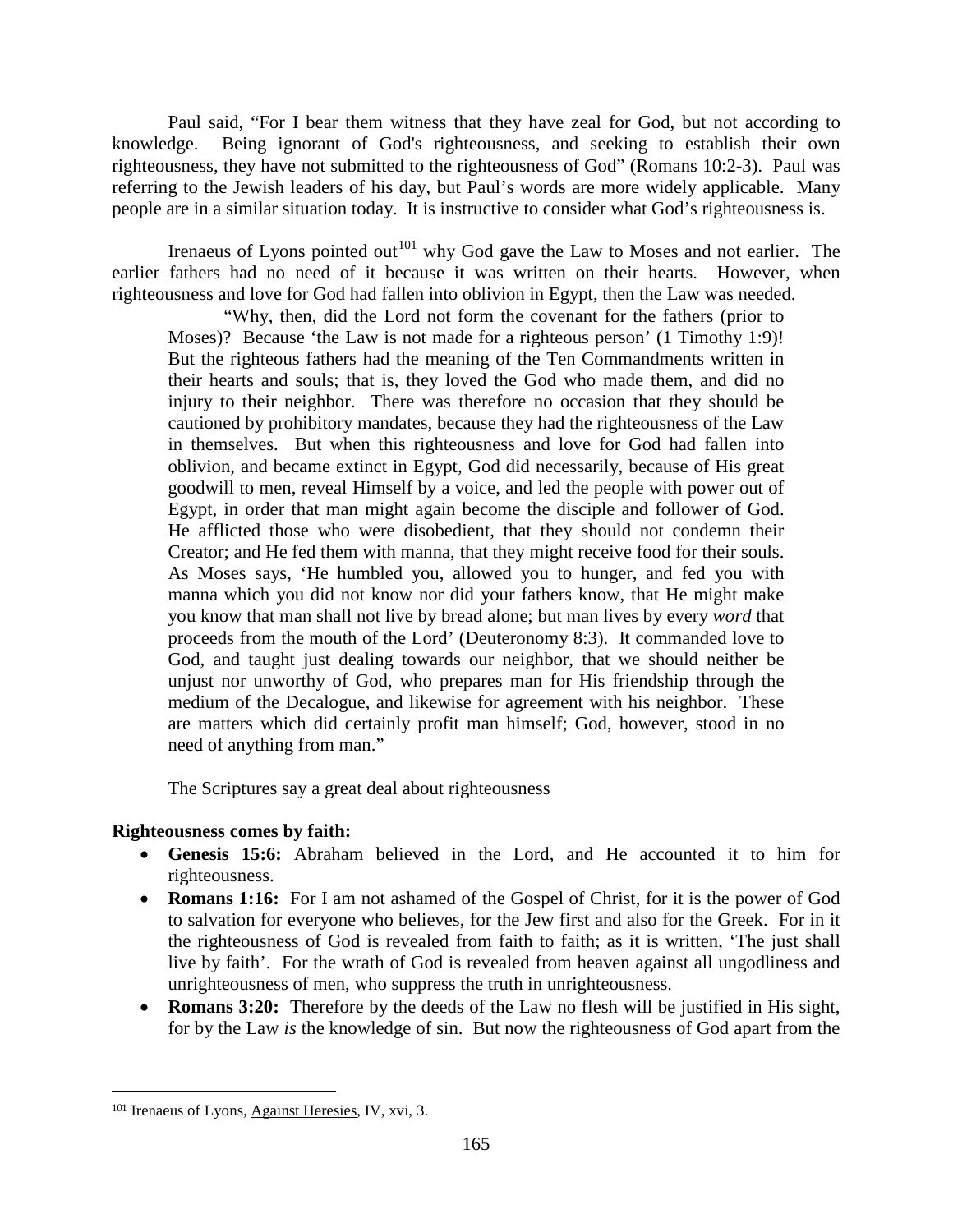Law is revealed, being witnessed by the Law and the Prophets, even the righteousness of God, through faith in Jesus Christ, to all and on all who believe.

# **But yet righteousness always involves deeds or actions:**

- **Genesis 18:19:** Abraham was commanded to keep the way of the Lord, to do righteousness and justice that the Lord may bring to Abraham what He has spoken to him.
- **Leviticus 19:15:** You shall do no injustice in judgment. You shall not be partial to the poor, nor honor the person of the mighty. In righteousness you shall judge your neighbor.
- **Deuteronomy 6:25:** Then it will be righteousness for us, if we are careful to observe all these commandments before the Lord our God, as He has commanded us.
- **2 Samuel 22:21-23:** The Lord rewarded King David according to his righteousness; according to the cleanness of his hands He has recompensed him. For David has kept the ways of the Lord, and has not wickedly departed from his God. For all His judgments *were* before him; and *as for* His statutes, he did not depart from them.
- **Romans 6:12:** Therefore do not let sin reign in your mortal body, that you should obey it in its lusts. And do not present your members *as* instruments of unrighteousness to sin, but present yourselves to God as being alive from the dead, and your members *as*  instruments of righteousness to God.
- **2 Corinthians 11:14** Satan himself transforms himself into an angel of light. Therefore *it is* no great thing if his servants also transform themselves into servants of righteousness, whose end will be according to their works.
- **Matthew 25:31-46:** Everyone will be judged according to what they actually did, not according to what they said they believed.

# **The Sacrifices of the Old Covenant had to do with righteousness**

- **Psalm 51:19:** Then You shall be pleased with the sacrifices of righteousness.
- **Isaiah 1:11-16:** When the animal sacrifices were not associated with righteousness, God hated them.

# **Righteousness and justice are the foundation of the Throne of God**

• **Psalm 89:13-14, Psalm 97:1:** You have a mighty arm; Strong is Your hand, *and* high is Your right hand. Righteousness and justice *are* the foundation of Your throne; Mercy and truth go before Your face.

# **Understanding righteousness is crucial:**

**Proverbs 2:7:** He guards the paths of justice, and preserves the way of His saints. Then you will understand righteousness and justice, equity *and* every good path. When wisdom enters your heart, and knowledge is pleasant to your soul, discretion will preserve you; understanding will keep you.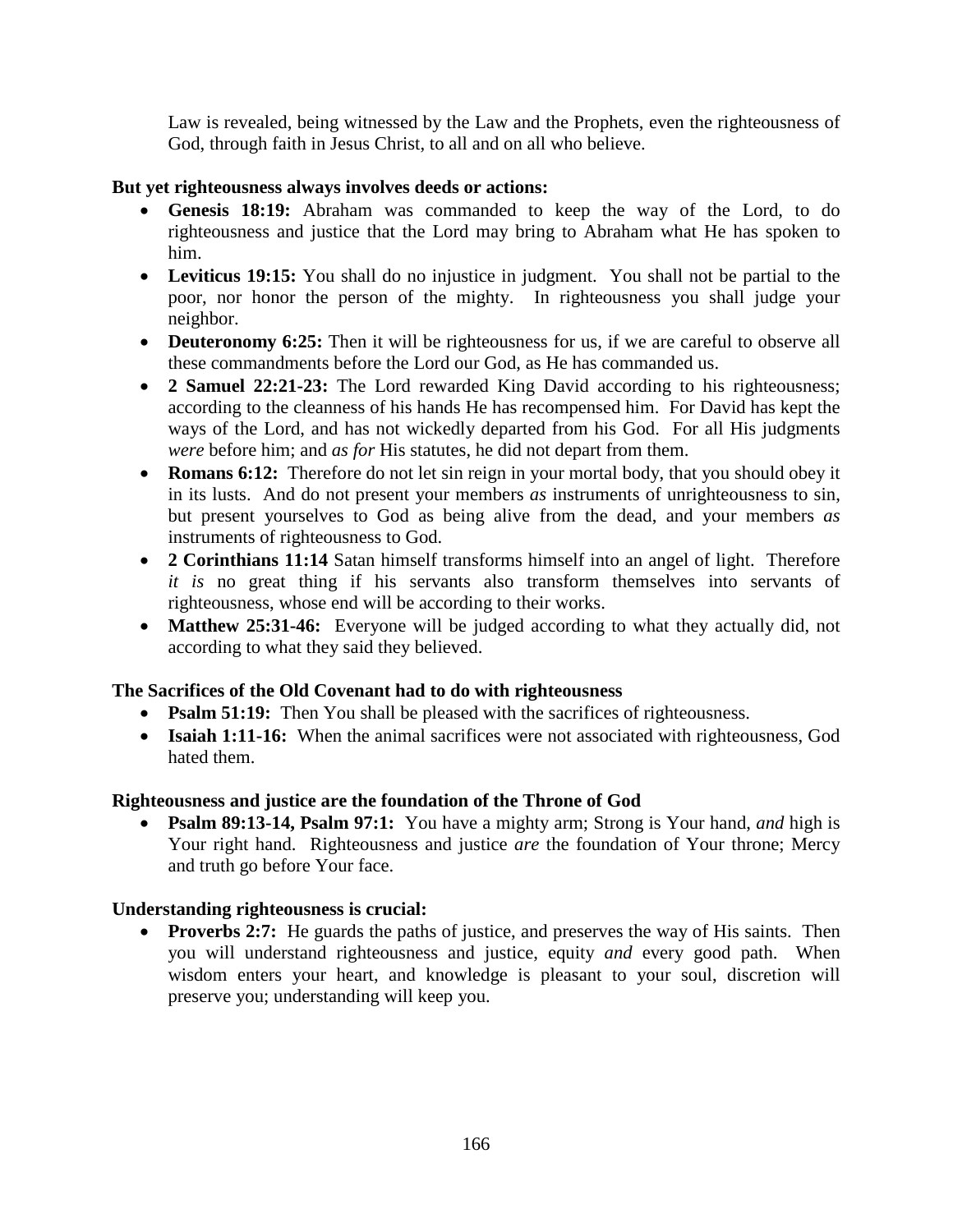Polycarp of Smyrna noted<sup>[102](#page-66-0)</sup> that love for God and neighbor is the mother of us all in that it fulfills the command for righteousness. This is a re-statement of the Greatest Commandment (Matthew 22:35-40).

"These things, brethren, I write to you concerning righteousness, not because I take anything upon myself, but because you have invited me to do so. For neither I, nor any other such one, can approach the wisdom of the blessed and glorified Paul. He, when among you, accurately and steadfastly taught the word of truth in the presence of those who were then alive. When absent from you, he wrote you a letter, which, if you carefully study, you will find to be the means of building you up in that faith which has been given you, and which, being followed by hope, and preceded by love towards God, and Christ, and our neighbor, 'is the mother of us all'. For if anyone is inwardly possessed of these graces, he has fulfilled the command of righteousness, since he that has love is far from all sin."

John Chrysostom stated $103$  that because many of the Jews were not conscious of their own sins and were ignorant of God's righteousness, the Law was given to school them in virtue. Those who disbelieved did so from having no sense of their own sins.

"Paul stated, 'The scripture has confined all under sin, that the promise by faith in Jesus Christ might be given to those who believe' (Galatians 3:22). Since the Jews were not even conscious of their own sins, and in consequence did not desire remission, the Law was given to probe their wounds that they might long for a physician. The word 'shut up' means 'convinced' and conviction held them in fear. You see then the Law was given for the promises. Had the Law not been given, all would have been wrecked on wickedness, and there would have been no Jews to listen to Christ. But now being given, it has affected two things: (1) it has schooled its followers in a certain degree of virtue, and (2) it has pressed on them the knowledge of their own sins. This especially made them more zealous to seek the Son; for those who disbelieved, they disbelieved from having no sense of their own sins. As Paul shows, 'Being ignorant of God's righteousness, and seeking to establish their own righteousness, they have not submitted to the righteousness of God'" (Romans 10:3).

Justin Martyr underlined and explained<sup>[104](#page-66-2)</sup> how the Scriptures define a righteous man: according to the Greatest Commandment as Christ said.

"Our Lord and Savior Jesus Christ spoke well when He summed up all righteousness and piety in two commandments. They are these: 'You shall love the Lord your God with all your heart, with all your soul, and with all your mind. This is *the* first and great commandment. And *the* second *is* like it: You shall love your neighbor as yourself. On these two commandments hang all the Law and the Prophets' (Matthew 22:37-40). For the man who loves God with all the heart, and with all the strength, being filled with a God-fearing mind, will reverence no other God; and since God wishes it, he would reverence that angel who is beloved by the same Lord and God. The man who loves his neighbor as himself will wish for

<span id="page-66-0"></span><sup>102</sup> Polycarp, Epistle to the Philippians, 3.

<span id="page-66-1"></span><sup>103</sup> John Chrysostom, Commentary on Galatians, Chapter 3, v. 22.

<span id="page-66-2"></span><sup>104</sup> Justin Martyr, Dialogue with Tyrpho, a Jew, 93.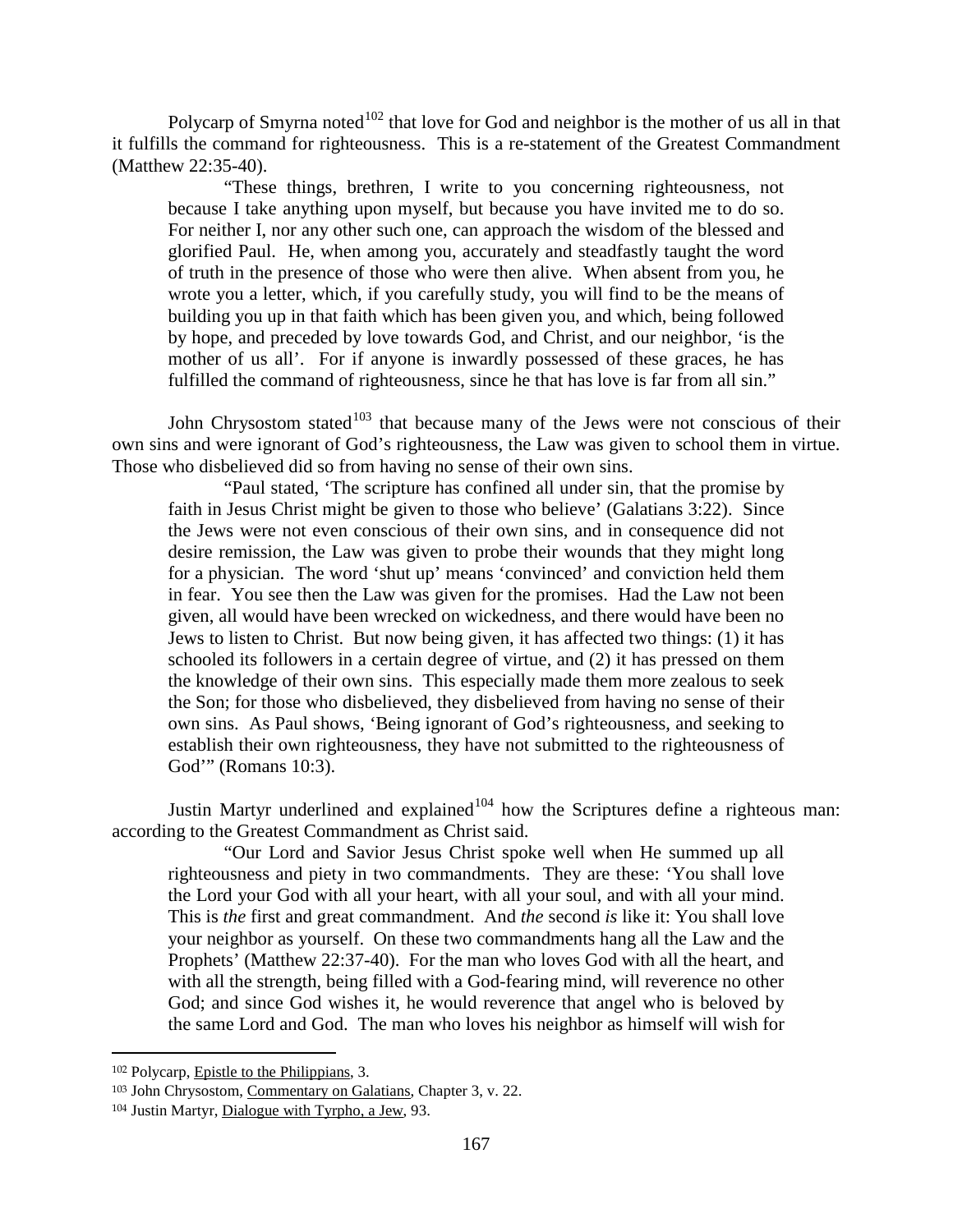him the same good things that he wishes for himself; and no man will wish evil things for himself. Accordingly, he who loves his neighbor would pray and labor that his neighbor may be possessed of the same benefits as himself. Now nothing else is neighbor to man than a man who is reasonable and of similar affections. Therefore, since all righteousness is divided into two branches, namely, in so far as it regards God and men, the Scripture says that whoever loves the Lord God with all the heart, and all the strength, and his neighbor as himself, would be truly a righteous man."

Irenaeus of Lyons stated $105$  that Christ was both the Lawgiver and the end of the Law, and He exhorted us to observe the Law. During His days, there were people who observed the Law without love and honored Him with their lips only. They had made the Law of God of no effect, since they were ignorant of God's righteousness.

"Christ therefore did not throw blame on that Law which was given by Moses, when He exhorted it to be observed, Jerusalem being as yet in safety. But He *did* throw blame on those persons, because they repeated the words of the Law, yet were without love. For this reason were they held as being unrighteous with respect to God, and with respect to their neighbors. Isaiah said, 'These people draw near with their mouths and honor Me with their lips, but have removed their hearts far from Me; and their fear toward Me is taught by the commandment of men. Therefore, behold, I will again do a marvelous work among this people' (Isaiah 29:13-14). He does not call the Law given by Moses commandments of men, but the traditions of the elders which they had invented; in upholding their traditions they made the Law of God of no effect, and were on this account also not subject to His Word. This is what Paul said concerning these men, 'For they being ignorant of God's righteousness, and seeking to establish their own righteousness, have not submitted to the righteousness of God. For Christ *is* the end of the Law for righteousness to everyone who believes' (Romans 10:3-4). And how is Christ the end of the Law, if He is not also the final Cause of it? For He who has brought in the end has Himself also wrought the beginning. It is He who does Himself say to Moses, 'I have surely seen the oppression of My people who *are* in Egypt, and have heard their cry because of their taskmasters, for I know their sorrows. So I have come down to deliver them' (Exodus 3:7-8). It was customary from the beginning with the Word of God to ascend and descend for the purpose of saving those who were in affliction."

Irenaeus of Lyons also pointed out<sup>[106](#page-67-1)</sup> how Christ supported the words of the Prophets that the keeping of the Law without righteousness was not His intent. His intent was for His people to hear His voice; all the details of sacrifices in the Law were set in place to teach His people what He was planning to do for them at the Cross. The important part of their lives was supposed to be righteousness, not just rote sacrifices.

Christ pointed out that He didn't lead them out of Egypt, that they might offer sacrifice to Him, but that they might forget the idolatry of the Egyptians and hear His voice, which was to them salvation and glory. Jeremiah said, 'Thus says

<span id="page-67-0"></span><sup>105</sup> Irenaeus, Against Heresies, IV, xii, 4.

<span id="page-67-1"></span><sup>106</sup> Irenaeus of Lyons, Against Heresies, IV, xvii, 3-4.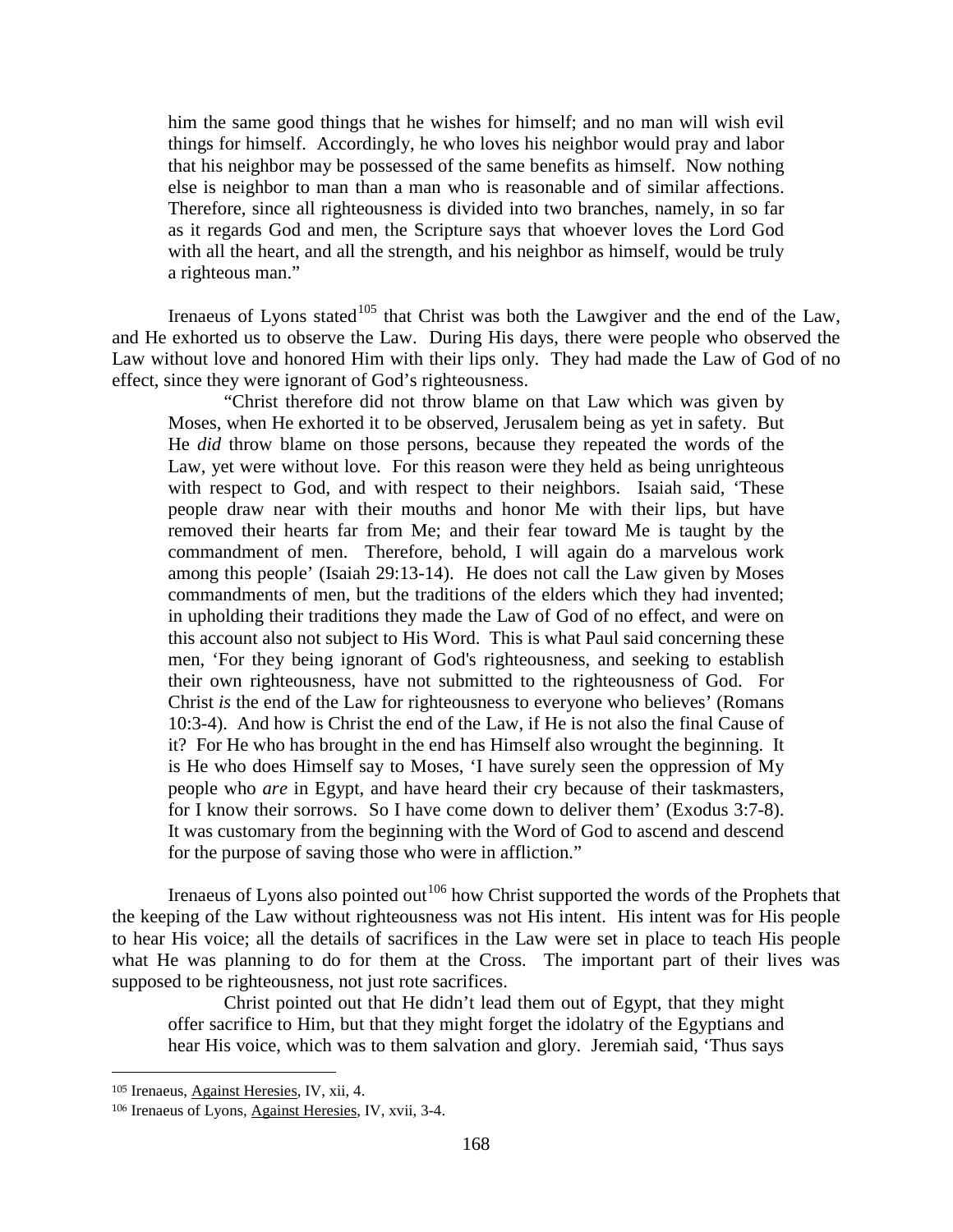the Lord of hosts, the God of Israel: "Add your burnt offerings to your sacrifices and eat meat. For I did not speak to your fathers, or command them in the day that I brought them out of the land of Egypt, concerning burnt offerings or sacrifices. But this is what I commanded them, saying, "Obey My voice, and I will be your God, and you shall be My people. Walk in all the ways that I have commanded you that it may be well with you". They did not obey or incline their ear, but followed the counsels *and* the dictates of their evil hearts, and went backward and not forward' (Jeremiah 7:21-24). And again, 'But let him who glories glory in this, that he understands and knows Me, that I *am* the Lord, exercising loving kindness, judgment, and righteousness in the earth' (Jeremiah 9:24). He adds, 'For in these I delight, says the Lord'; but not in sacrifices, nor in holocausts, nor in oblations. The people did not receive these precepts as of primary importance, but as secondary, and they omitted righteousness. 'You have not brought Me the sheep for your burnt offerings, nor have you honored Me with your sacrifices. I have not caused you to serve with grain offerings, nor wearied you with incense. You have bought Me no sweet cane with money, nor have you satisfied Me with the fat of your sacrifices; but you have burdened Me with your sins; you have wearied Me with your iniquities' (Isaiah 43:23-24). He says, therefore, 'To whom will I have respect, but to the humble and meek, and the *man*  that trembles *at* my words' (Isaiah 46:2 LXX).

'Is this not the fast that I have chosen: to loosen the bonds of wickedness, to undo the heavy burdens, to let the oppressed go free, and that you break every yoke? Is it not to share your bread with the hungry, and that you bring to your house the poor who are cast out; when you see the naked, that you cover him, and not hide yourself from your own flesh? Then your light shall break forth like the morning, your healing shall spring forth speedily, and your righteousness shall go before you; the glory of the Lord shall be your rear guard. Then you shall call, and the Lord will answer; You shall cry, and He will say, "Here I am"' (Isaiah 58:6-9). Zechariah also pointed out to the people the will of God, 'Thus says the Lord of hosts: "Execute true justice, show mercy and compassion everyone to his brother. Do not oppress the widow or the fatherless, the alien or the poor. Let none of you plan evil in his heart against his brother' (Zechariah 7:9-10). And again, 'These *are* the things you shall do: Speak each man the truth to his neighbor; give judgment in your gates for truth, justice, and peace; let none of you think evil in your heart against your neighbor; and do not love a false oath. For all these *are things* that I hate, says the Lord' (Zechariah 8:16-17). Moreover, David also says in like manner: 'Who *is* the man *who* desires life, and loves *many*  days, that he may see good? Keep your tongue from evil, and your lips from speaking deceit. Depart from evil and do good; seek peace and pursue it'" (Psalm 34:12-14).

From all these it is evident that God did not seek sacrifices and holocausts from them, but faith, obedience, and righteousness, because of their salvation. As God, when teaching them His will, said, 'I desire mercy and not sacrifice, and the knowledge of God more than burnt-offerings' (Hosea 6:6). Besides, our Lord also exhorted them to the same effect, when He said, 'But if you had known what *this* means, 'I desire mercy and not sacrifice,' you would not have condemned the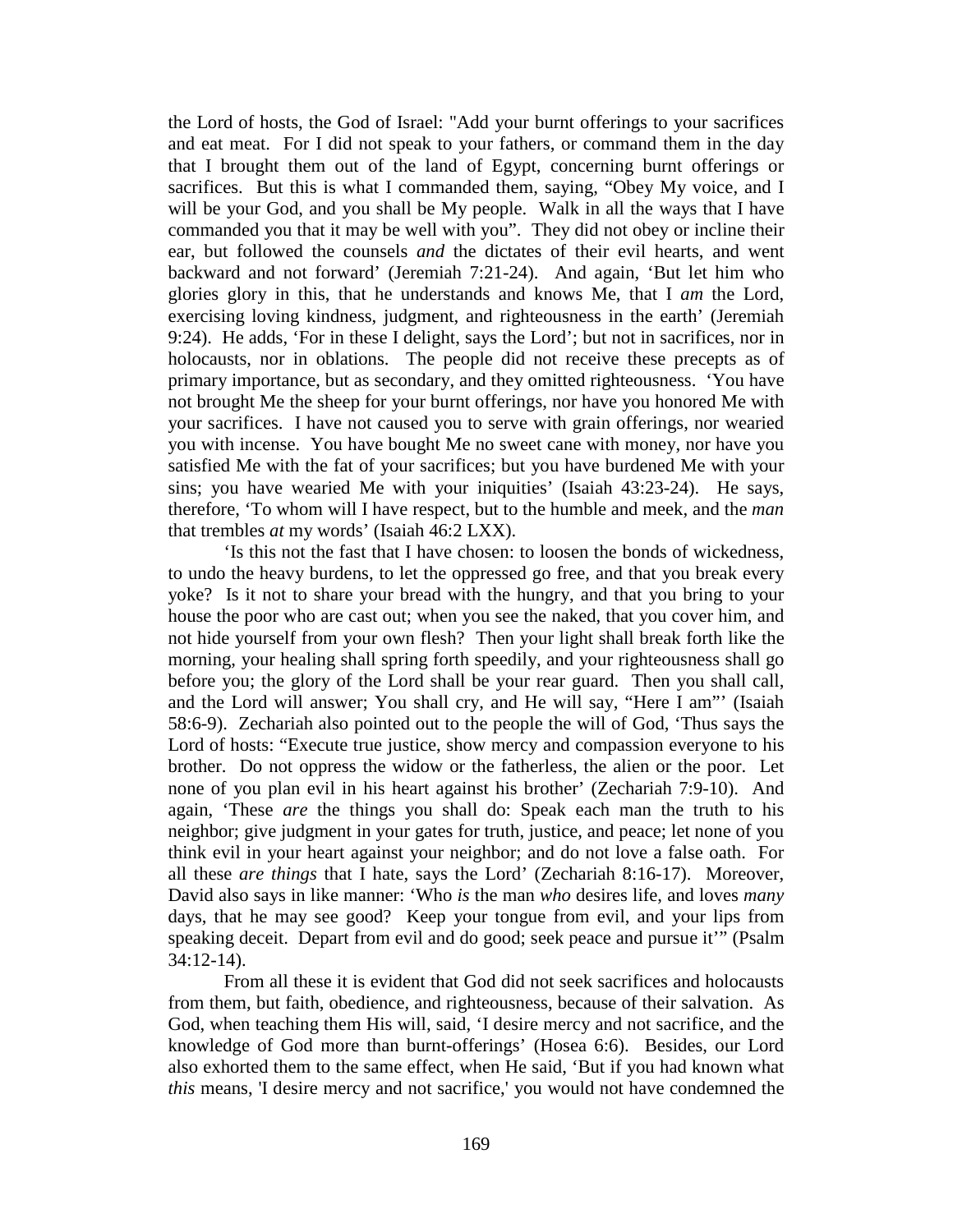guiltless' (Matthew 12:7). Thus Christ bore witness to the prophets, that they preached the truth.

Irenaeus of Lyons further pointed out<sup>[107](#page-69-0)</sup> how sacrifice<sup>[108](#page-69-1)</sup> without righteousness is not acceptable to God and never has been. By trying to offer sacrifice in sin, we only work to destroy ourselves by our hypocritical actions. Examples given of how unprofitable this is include Cain, Pontius Pilate and the Scribes & Pharisees. God always gives up the righteous one in this life to suffering, that he might be tested by what he suffers and endures, and may at last be accepted; but the evildoer, being judged by the actions he has performed, may be rejected.

"At the beginning God had respect for the gifts of Abel, because he offered with single-mindedness and righteousness; but He had no respect for the offering of Cain, because his heart was divided with envy and malice, which he cherished against his brother. God reproved Cain's hidden thoughts, 'Have you not sinned if you have brought it rightly, but not rightly divided it? Be still' (Genesis 4:7 LXX), since God is not appeased by sacrifice. Someone may endeavor to offer a sacrifice merely to outward appearance. Even if done correctly and at the right time, while in his soul he does not assign to his neighbor that fellowship with him that is right and proper, nor is under the fear of God; he who cherishes such secret sin does not deceive God by that sacrifice which is offered correctly as to outward appearance. Such an oblation will profit him nothing, but only the giving up of that evil which has been conceived within him, so that sin may not render him more the destroyer of himself by means of the hypocritical action."

"This is why the Lord declared, 'Woe to you, scribes and Pharisees, hypocrites! For you are like whitewashed tombs which indeed appear beautiful outwardly, but inside are full of dead *men's* bones and all uncleanness. Even so you also outwardly appear righteous to men, but inside you are full of hypocrisy and lawlessness' (Matthew 23:27-28). While they were thought to offer correctly so far as outward appearance went, they had in themselves jealousy just like Cain; therefore they slew the Just One, slighting the counsel of the Word, as Cain did also. For God said to him, 'Be at still' (Genesis 4:7 LXX); but he did not assent. Now what else is it to 'be at rest' than to forego purposed violence? Saying similar things to these men, He declares, 'Blind Pharisee, first cleanse the inside of the cup and dish, that the outside of them may be clean also' (Matthew 23:26). But they did not listen to Him. For Jeremiah said, 'Your eyes and your heart *are*  for nothing but covetousness, for shedding innocent blood, and practicing oppression and violence' (Jeremiah 22:17). Again Isaiah said, 'You take counsel, but not of Me, and you devise plans, but not of My Spirit' (Isaiah 30:1). God ordered things that their inner wish and thought, being brought to light, may show that God is without blame, and works no evil; and that God reveals what is hidden in the heart. When Cain was by no means at rest, He said to him, 'To you shall be his (Abel's) submission, and you shall rule over him' (Genesis 4:7 LXX). Thus did He in like manner speak to Pilate, 'You could have no power at all against Me

<span id="page-69-0"></span><sup>107</sup> Irenaeus of Lyons, Against Heresies, IV, xviii, 3.

<span id="page-69-1"></span><sup>108</sup> Sacrifices today include our bodies (Romans 12:1, Paul's ministry (Philippians 2:17, Epaphroditus' gifts, the fruit of our lips and the sacrifice of praise (Hebrews 13:15), and the Lord's Table.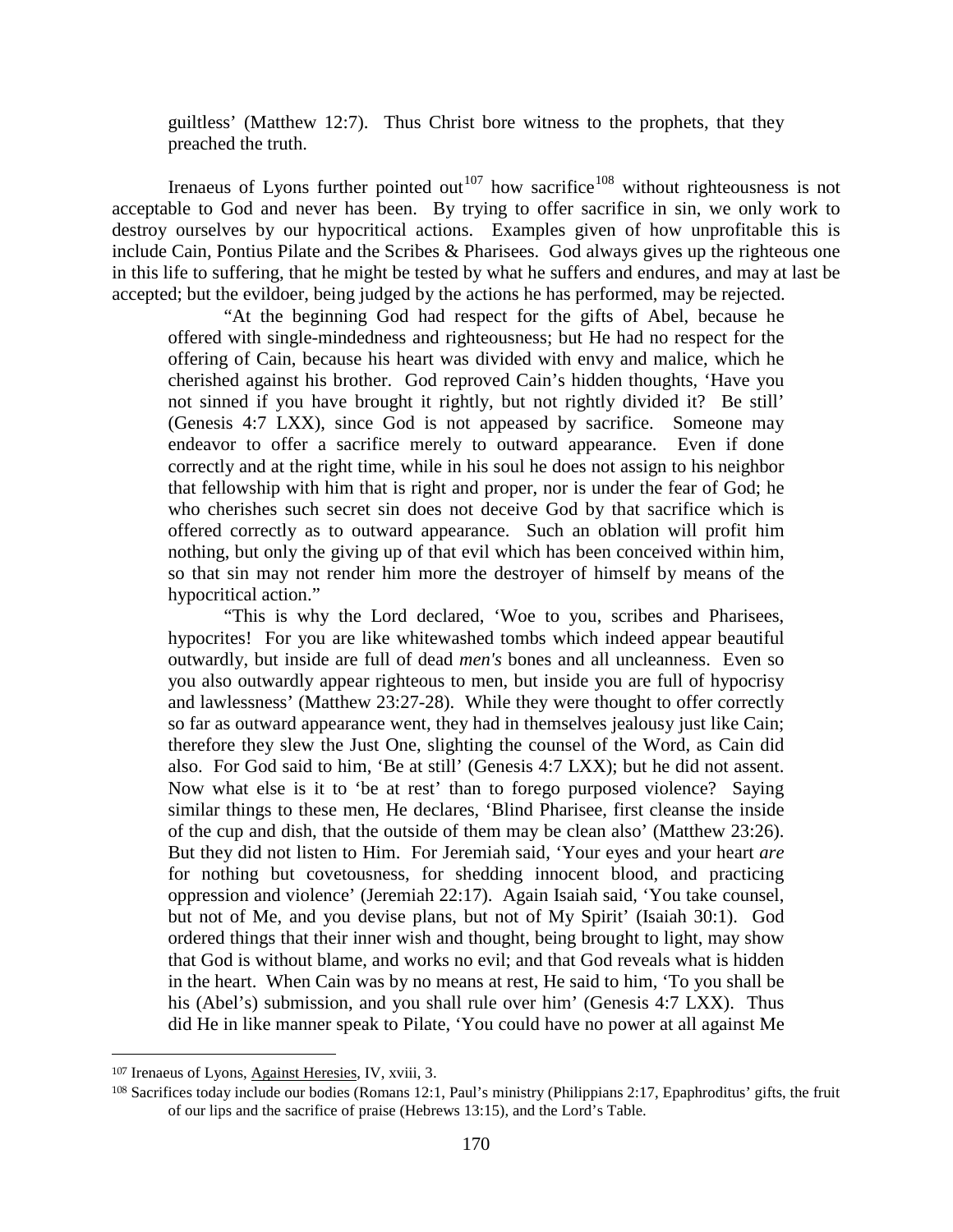unless it had been given you from above' (John 19:11). God always gave up the righteous one in this life to suffering, that he, having been tested by what he suffered and endured, may at last be accepted; but the evildoer, being judged by the actions he has performed, may be rejected. Sacrifices, therefore, do not sanctify a man, for God stands in no need of sacrifice; but it is the conscience of the one who offers that sanctifies the sacrifice when it is pure, and thus moves God to accept the offering as from a friend."

Ignatius of Antioch wrote<sup>[109](#page-70-0)</sup> to the Ephesians commending them for righteousness as a habit and for stirring themselves up via the Eucharist<sup>110</sup>. Doing this they perfectly accomplished their work. In their work, they obtained righteousness by believing and salvation by confessing with their mouth.

"I have become acquainted with your name, much-beloved in God, which you have acquired by the habit of righteousness, according to the faith and love in Jesus Christ our Savior. Being the followers of God, and stirring up yourselves by the blood of God, you have perfectly accomplished the work which was appropriate to you. You hastened to see me on hearing that I came bound from Syria for the common name and hope, trusting through your prayers to be permitted to fight with beasts at Rome, that by martyrdom I may indeed become the disciple of Him 'who has loved us and given Himself for us, an offering and a sacrifice to God for a sweet-smelling aroma' (Ephesians 5:2). I received your whole multitude in the name of God, through Onesimus, a man of inexpressible love, and your bishop in the flesh, whom I pray that you would love by Jesus Christ, and that you would all seek to be like him. Blessed be He who has granted to you to obtain such an excellent bishop."

It is better for a man to be silent and be a Christian, than to talk and not to be one. 'The kingdom of God is not in word, but in power' (1 Corinthians 4:20). Men 'believe with the heart unto righteousness, and with the mouth confession is made unto salvation' (Romans 10:10). It is good to teach, if he who speaks also acts. 'Whoever therefore breaks one of the least of these commandments, and teaches men so, shall be called least in the kingdom of heaven; but whoever does and teaches *them,* he shall be called great in the kingdom of heaven' (Matthew 5:19). Our Lord and God, Jesus Christ, the Son of the living God, first did and then taught, as Luke also did, 'We have sent with him the brother whose praise *is*  in the Gospel throughout all the Churches' (2 Corinthians 8:18). There is nothing which is hidden from the Lord, but our very secrets are near to Him. Let us therefore do all things as those who have Him dwelling in us that we may be His temples, and He may be in us as God. Let Christ speak in us, even as He did in Paul. Let the Holy Spirit teach us to speak the things of Christ in like manner as He did.

## **The Law as Our Tutor or Pedagogue**

<span id="page-70-0"></span><sup>109</sup> Ignatius of Antioch, Letter to the Ephesians, 1, 15.

<span id="page-70-1"></span><sup>110</sup> That is "the blood of God".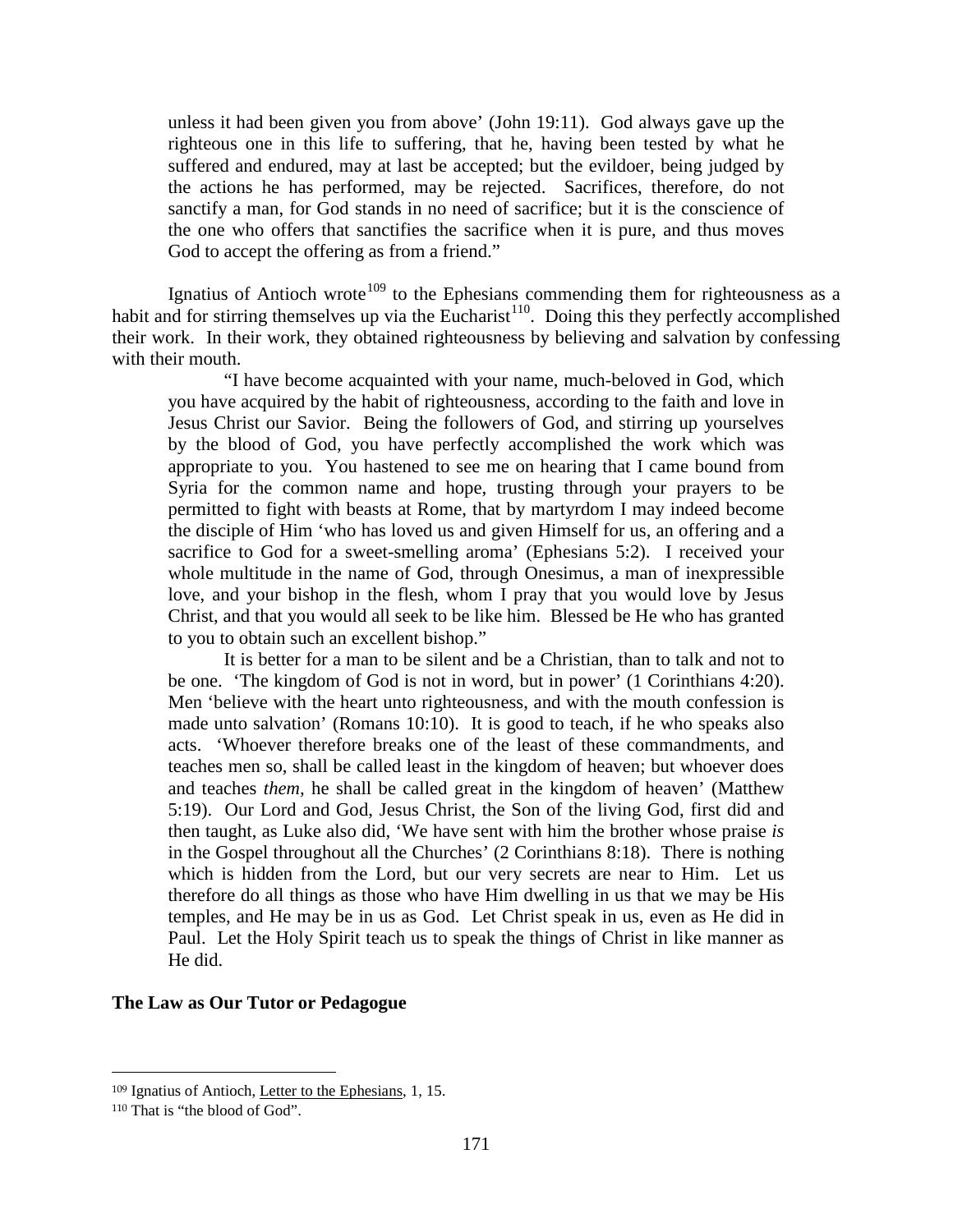"For Christ is the end (or goal) of the Law for righteousness to everyone who believes" (Romans 10:4). "Therefore the Law was our tutor until Christ, that we might be justified by faith. But after faith has come, we are no longer under a tutor" (Galatians 3:24-25). In ancient Israel, the "tutor" (Greek: pedagogas) was a trustworthy slave who acted as a guide and a guardian for the heirs of the family until they reached their maturity. Once the Holy Spirit has taken up residence within us (1 Corinthians 6:19-20), the Law became written on our heart (Jeremiah 31:31-34, Romans 2:15) and the Spirit teaches us better than the Law ever could (John 14:26) in a way that transcends spoken languages (Romans 8:26).

As John Chrysostom stated<sup>111</sup>, "The Law is not the adversary but the fellow worker of Grace. But if when Grace is come, the Law continues to hold us down, it becomes an adversary. For if it confines those who ought to go forward to Grace, then it is the destruction of our salvation. If a candle which gave light by night kept us, when it became day, from the sun, it would not only cease to benefit us, but would injure us. And so does the Law if it stands between the greater benefits of Grace and us. Just so a tutor or *pedagogue* makes a youth ridiculous, by retaining him with himself, when time calls for his departure".

Going back to the giving of the Law, the original commandment was, "You shall love the Lord your God with all your heart and with all your soul and with all your might" (Deuteronomy 6:5) and "You shall love your neighbor as yourself" (Leviticus 19:18). This has been called the Greatest Commandment (Mark 12:28, Matthew 22:36-40). On one occasion, one of the scribes questioning Jesus admitted that this Greatest Commandment is much more than all burnt offerings and sacrifices (Mark 12:33). Jesus replied that he was not far from the Kingdom of God (Mark 12:34). All he needed to do was to follow through and do as he had just said and as Abraham did and as James wrote about. The Greatest Commandment as a concept is fine, but "judgment will be merciless to one who has shown no mercy' (James 2:8-13). Deeds are necessary! They prove what we believe. For more discussion on The Greatest Commandment, see the Gospel lesson for the 15<sup>th</sup> Sunday after Pentecost.

Thus, Paul wrote that, "He who loves his neighbor has fulfilled the Law" (Romans 13:8- 10). Jesus said the same thing. When questioned about the Greatest Commandment by a lawyer, the lawyer asked Him, "And who is my neighbor?" (Luke 10:29). Jesus proceeded with the story of the Good Samaritan to illustrate faith and works, the concept and the doing. The Law as our tutor gives us some guidelines and specifics as to how we can love our neighbors as ourselves.

Clement of Alexandria stated<sup>[112](#page-71-1)</sup> that the coming of Christ was prophesied by the Mosaic Law to everyone who believed. Moses prophesied that an unbelieving Israel will be provoked to jealousy by the believing Gentiles; Isaiah further elaborated on this.

"Paul bears witness to the Jews, 'that they have zeal for God, but not according to knowledge. For they being ignorant of God's righteousness, and seeking to establish their own righteousness, have not submitted to the righteousness of God' (Romans 10:2-3). For they did not know and do the will of the Law; but what they supposed, that they thought the Law wished. And they did not believe the Law as prophesying, but the bare word; and they followed

<span id="page-71-0"></span><sup>111</sup> John Chrysostom, Commentary on Galatians, III, vv. 25-26.

<span id="page-71-1"></span><sup>112</sup> Clement of Alexandria, Stromata, II, 9.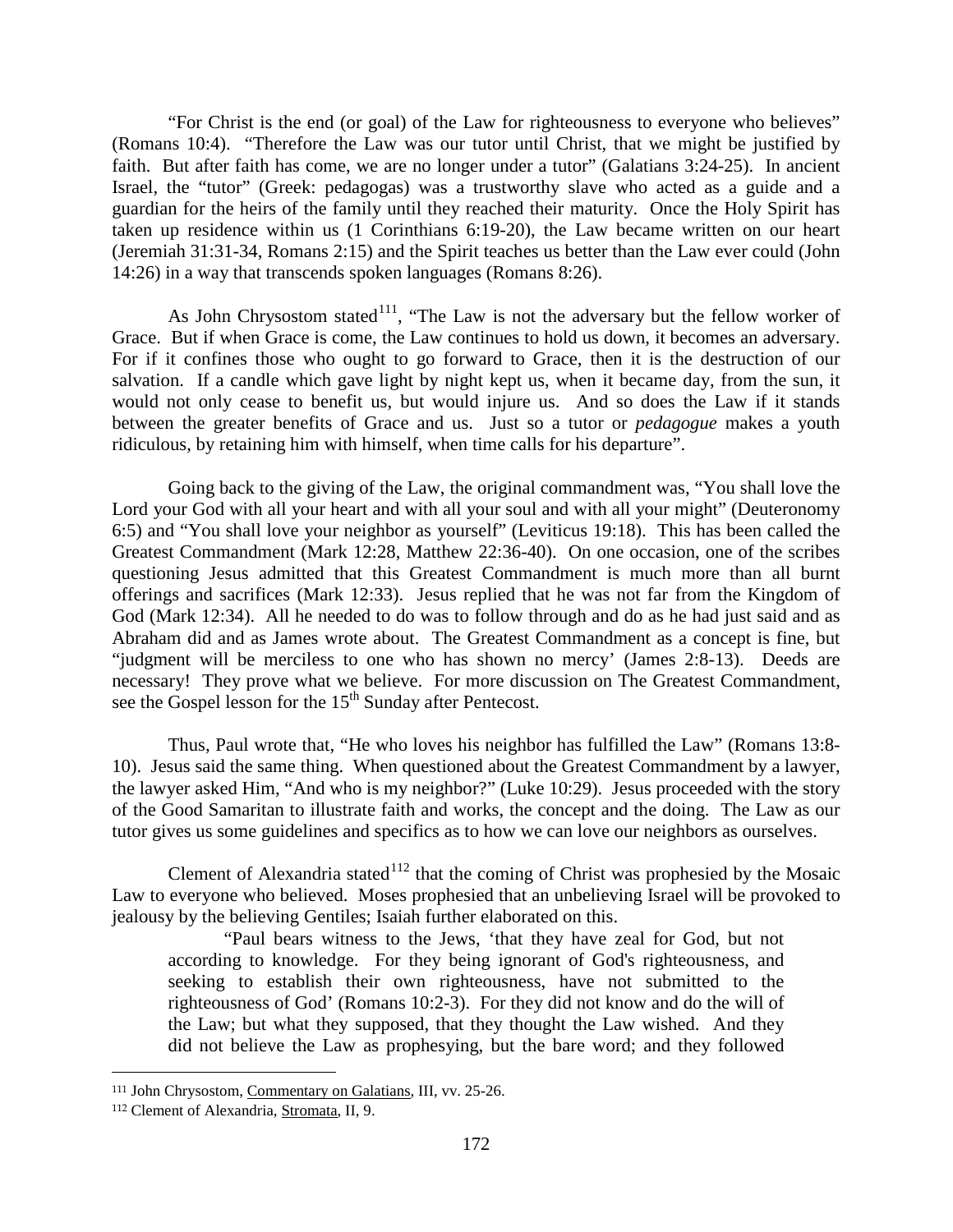through fear, not through disposition and faith. 'Christ is the end of the Law for righteousness to everyone who believes' (Romans 10:4), who was prophesied by the Law to everyone that believeth. Whence it was said to them by Moses, 'I will provoke you to jealousy by those who are not a nation, I will move you to anger by a foolish nation (Romans 10:19, Deuteronomy 32:21); that is, by one that has become disposed to obedience'. Isaiah said, 'I was sought by those who did not ask for Me; I was found by those who did not seek Me. I said, "Here I am, here I am", to a nation that was not called by My name' (Isaiah  $65:1$ ), — manifestly previous to the coming of the Lord; after which to Israel, the things prophesied, are now appropriately spoken: 'I have stretched out My hands all day long to a rebellious people' (Isaiah 65:2). Do you see the cause of the calling from among the nations, clearly declared, by the prophet, to be the disobedience and gainsaying of the people? Then the goodness of God is shown also in their case. For Paul says, 'But through their fall, to provoke them to jealousy, salvation has come to the Gentiles' (Romans 11:11), who are willing to repent."

John Chrysostom commented on $^{113}$  $^{113}$  $^{113}$  what Jesus meant by 'I did not come to destroy, but to fulfill the Law' (Matthew 5:17). Jesus was opposing the Jewish leaders who taught as doctrines the commandments of men (Matthew 15:9), but He was also the heretics who said that the Old Covenant was of the devil. Repeatedly the Gospel writers noted how Jesus fulfilled what the Prophets said. In addition, the Law tried to make man righteous, but didn't have the power; Jesus came and brought in the way of righteousness by faith, and so established that which the Law desired.

"Jesus did not say just once, 'I do not abolish the Law', but He both repeated it again, and added another and a greater thing. To the words, 'Do not think that I came to destroy the Law or the Prophets', He subjoined, 'I did not come to destroy but to fulfill'" (Matthew 5:17).

"This not only obstructs the obstinacy of the Jews, but stops also the mouths of those heretics, who say that the old covenant is of the devil. For if Christ came to destroy the tyranny of the devil, how is this covenant not only not destroyed, but even fulfilled by Him? For Jesus said not only, 'I do not destroy it'; though this had been enough; but 'I even fulfill it', which are the words of one so far from opposing himself, as to be even establishing it."

"And how, one may ask, did He not destroy it? In what way did He rather fulfill either the Law or the prophets? The prophets He fulfilled, inasmuch as He confirmed by His actions all that had been said concerning Him; therefore the evangelists used to say<sup>[114](#page-72-1)</sup> in each case, 'That it might be fulfilled which was spoken by the prophet'. Both when He was born (Matthew 1:22-23), and when the children sung that wondrous hymn to Him, and when He sat on the donkey (Matthew 21:5-16), and in very many more instances He worked this same fulfillment; all these things would have been unfulfilled, if He had not come. But the Law He fulfilled, not in one way only, but in a second and third way also. In one way, He fulfilled the Law by transgressing none of the precepts of the Law.

<span id="page-72-0"></span><sup>113</sup> John Chrysostom, Homilies on Matthew, XVI, 3.

<span id="page-72-1"></span><sup>&</sup>lt;sup>114</sup> There are many, many times in the four Gospels where the writer says, "That it might be fulfilled which was spoken by the prophet".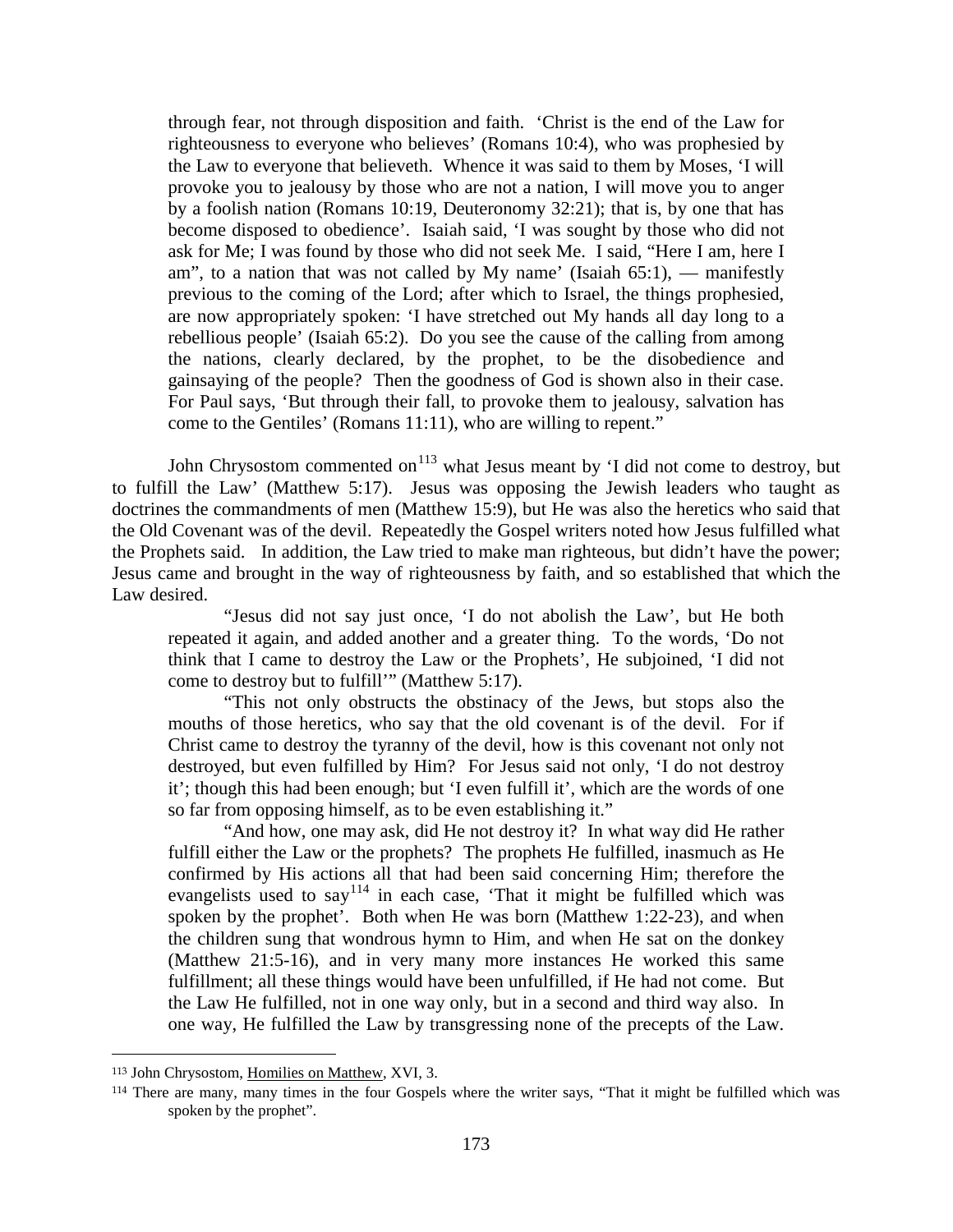That He did fulfill it all, listen to what He said to John the Baptist. 'Permit it to be so now, for thus it is fitting for us to fulfill all righteousness' (Matthew 3:15). And to the Jews also He said, 'Which of you convicts Me of sin' (John 8:46). And to His disciples again, 'The ruler of this world is coming, and he has nothing in Me' (John 14:30). And the prophet too from the first had said that 'He had done no violence, nor was any deceit in His mouth'" (Isaiah 53:9).

"This then was one sense in which He fulfilled it. Another, that He did the same through us also; for this is the marvel that He not only Himself fulfilled it, but He granted this to us likewise. This Paul also declared saying, 'Christ is the end of the Law for righteousness to everyone who believes' (Romans 10:4). And he said also, that 'He condemned sin in the flesh, that the righteous requirement of the Law might be fulfilled in us who do not walk according to the flesh but according to the Spirit' (Romans 8:3-4). And again, 'Do we then make void the Law through faith? Certainly not! On the contrary, we establish the Law' (Romans 3:31). Since the Law was laboring at this, to make man righteous, but had no power, He came and brought in the way of righteousness by faith, and so established that which the Law desired. What the Law could not do by letters, this He accomplished by faith. On this account He said, 'I did not come to destroy the Law'" (Matthew 5:17).

Athanasius of Alexandria stated<sup>[115](#page-73-0)</sup> that Jesus came at the end of the ages to establish the Law that He had given at Mt. Sinai. He was so bold and in-your-face about this that He astonished people. The Prophets of old perceived this! They understood that the Scriptures did not refer to themselves, but to others. Jesus was different from everyone else; He didn't refer to others, but said that everyone must no longer drink from others, but from Himself.

"Why do we wait, and why do we delay, and not come with all eagerness and diligence to the feast  $116$ , trusting that it is Jesus who calls us? He is all things for us, and was laden in ten thousand ways for our salvation; He hungered and thirsted for us, though He gives us food and drink in His saving gifts. This is His glory; this the miracle of His divinity, that He exchanged our sufferings for His happiness. For, being life, He died that He might make us alive; being the Word, He became flesh, that He might instruct the flesh in the Word; and being the fountain of life, He thirsted our thirst, that thereby He might urge us to the feast. He said, 'If anyone thirsts, let him come to Me and drink' (John 7:37). At that time, Moses proclaimed the beginning of the feast, said, 'This month shall be your beginning of months; it shall be the first month of the year to you' (Exodus 12:2). But the Lord, Who came down in 'the end of the ages' (Hebrews 9:26), proclaimed a different day, not as though He would abolish the Law, far from it, but that He should establish the Law, and be the end of the Law. 'For Christ *is*  the end of the Law for righteousness to everyone who believes' (Romans 10:4); as the blessed Paul said, 'Do we then make void the Law through faith? Certainly not! On the contrary, we establish the Law' (Romans 3:31). Now these things astonished even the officers who were sent by the Jews, so that wondering they said to the Pharisees, 'No man ever spoke like this Man!' (John 7:46). What was

<span id="page-73-0"></span><sup>115</sup> Athanasius of Alexandria, Festal Letters, XIV, 4.

<span id="page-73-1"></span><sup>116</sup> That is, the Feast of Pascha (Easter in the West).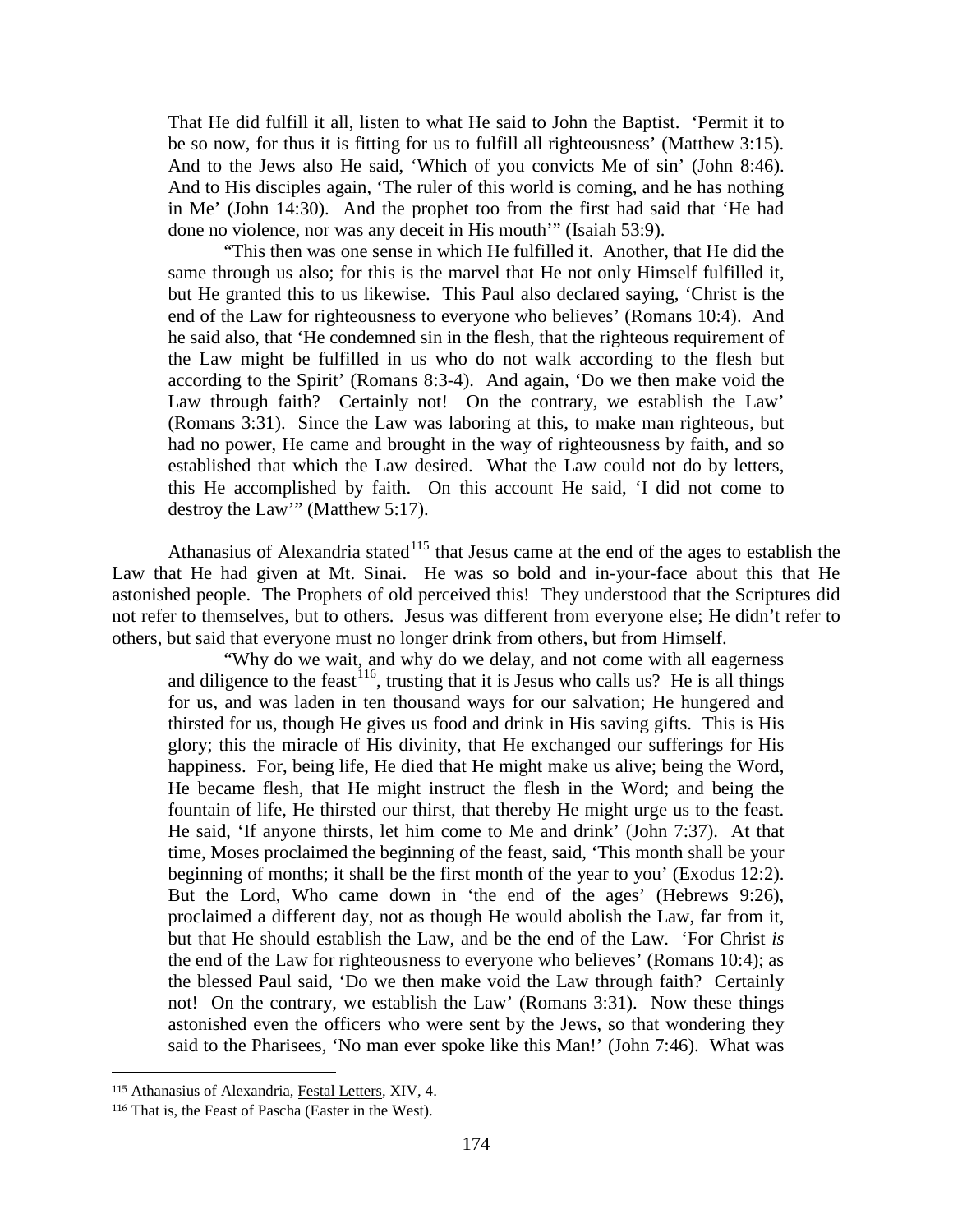it then that astonished those officers, or what was it which so affected the men as to make them marvel? It was nothing but the boldness and authority of our Savior. For when of old time prophets and scribes studied the Scriptures, they perceived that what they read did not refer to themselves, but to others. Moses, for instance, said 'The Lord your God will raise up for you a Prophet like me from your midst, from your brethren. Him you shall hear' (Deuteronomy 18:15). Isaiah again, 'Behold, the virgin shall conceive and bear a Son, and shall call His name Immanuel' (Isaiah 7:14). Others prophesied in different and various ways, concerning the Lord. But by the Lord, of Himself, and of no other, were these things prophesied; to Himself He limited them all, saying, 'If anyone thirsts, let him come to Me and drink' (John 7:37) — not to any other person, but to 'Me.' A man may indeed hear from those concerning My coming, but he must not hereafter drink from others, but from Me."

Clement of Alexandria pointed out<sup>[117](#page-74-0)</sup> how Jesus spoke to the Rich Young Ruler; He said it was good that he kept the Mosaic Law as preparatory discipline. But the Ruler had not yet come to true life. He needed to take on salvation as his own, not as a slave making slaves, but sons, brethren, and fellow-heirs, who perform the Father's will.

"Jesus, accordingly, does not charge him with not having fulfilled all things out of the Law, but loves him, and fondly welcomes his obedience in what he had learned. He says that he is not perfect as respects eternal life, inasmuch as he had not fulfilled what is perfect, and that he is a doer indeed of the Law, but idle at the true life. Those things, indeed, are good. Who denies it? For 'therefore the Law *is* holy, and the commandment holy and just and good' (Romans 7:12), as far as a sort of training with fear and preparatory discipline goes, leading as it did to the culmination of legislation and to grace (Galatians 3:24). But Christ is the fulfillment 'of the Law for righteousness to everyone who believes' (Romans 10:4); not as a slave making slaves, but sons, brethren, and fellow-heirs, who perform the Father's will."

"Jesus said to the rich young ruler, 'If you want to be perfect' (Matthew 19:21). Consequently he was not yet perfect. And divinely the expression 'if you want to' showed the self-determination of the soul speaking with Him. For choice depended on the man as being free, but the gift on God as the Lord. He gives to those who are willing and are exceedingly earnest, and ask, that so their salvation may become their own. For God does not compel (for compulsion is repugnant to God), but supplies to those who seek, bestows on those who ask, and opens to those who knock" (Matthew 7:7).

Paul stated, 'Now the purpose of the commandment is love from a pure heart, *from* a good conscience, and *from* sincere faith, from which some, having strayed, have turned aside to idle talk, desiring to be teachers of the Law, understanding neither what they say nor the things which they affirm' (1 Timothy 1:5-7).

<span id="page-74-0"></span><sup>117</sup> Clement of Alexandria, On the Salvation of the Rich Man, 9-10.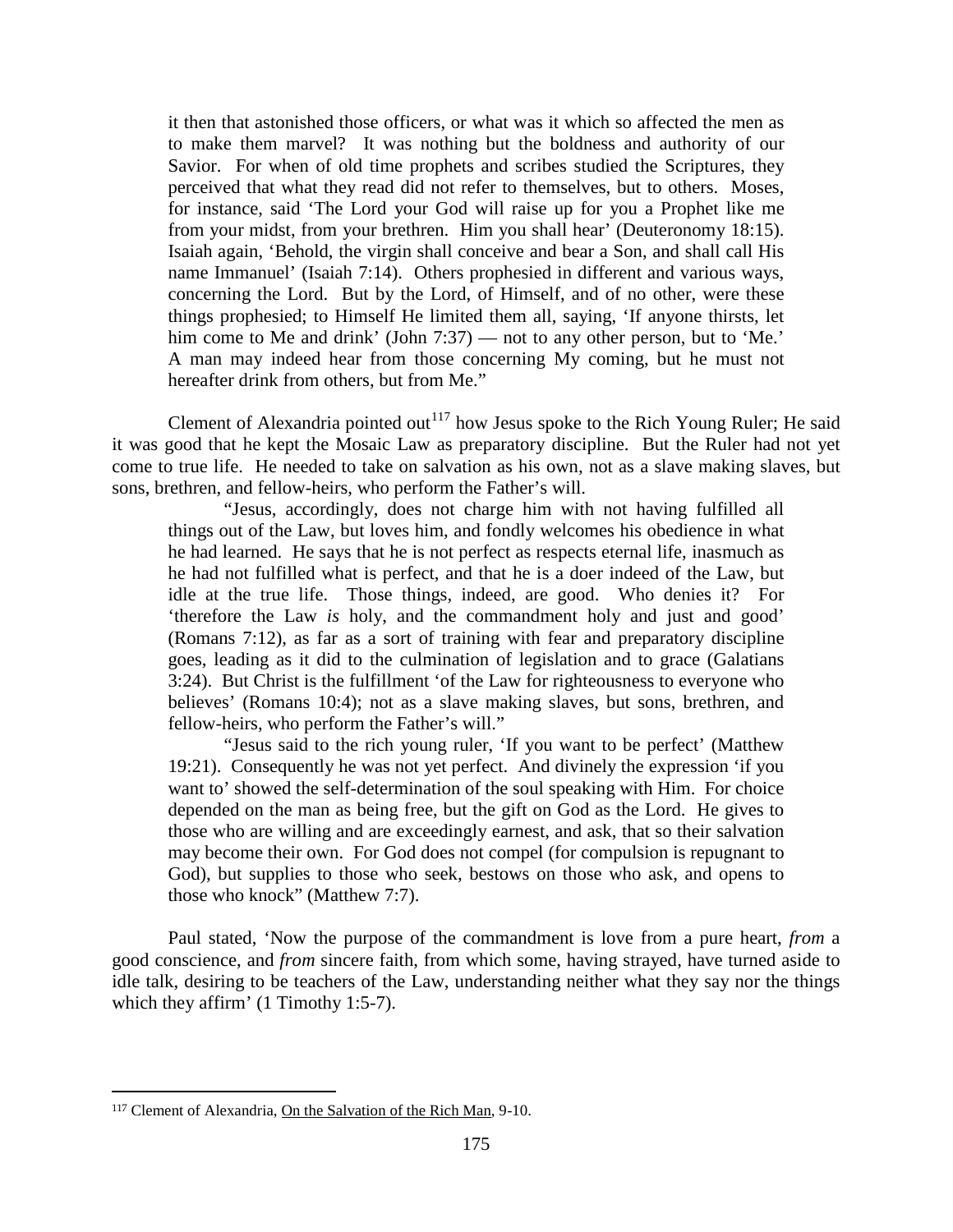John Chrysostom stated<sup>[118](#page-75-0)</sup> that all heresies arise due to a lack of love among the brethren. From envy comes a desire for power; from a love of power come heresies. Christ as the end of the Law has to do with love, which is the antidote for heresies. The end of medicine is health; where there is health, no medicine is needed; so where there is love, there is no need of much commanding.

"Nothing is as injurious to mankind as to undervalue friendship, and not to cultivate it with the greatest care; as nothing, on the other hand, is so beneficial, as to pursue it to the utmost of our power. This Christ has shown, where He says, 'Again I say to you that if two of you agree on earth concerning anything that they ask, it will be done for them by My Father in heaven' (Matthew 18:19); and again, 'Because lawlessness will abound, the love of many will grow cold' (Matthew 24:12). This has been the occasion of all heresies. For men, because they didn't love their brethren, have envied those who were in high repute, and from envying, they have become eager for power, and from a love of power have introduced heresies. On this account Paul told Timothy, 'remain in Ephesus that you may charge some that they teach no other doctrine' (1 Timothy 1:3), now shows that the manner in which this may be effected is by love. When Paul says, 'Christ is the end of the Law for righteousness to everyone who believes' (Romans 10:4), that is, its fulfillment, this is connected with love, so this is a commandment implied in love. The end of medicine is health, but where there is health, there is no need to make much ado; so where there is love, there is no need of much commanding. But what sort of love does he speak of? He speaks of that which is sincere, which is not merely in words but which flows from the inclination, sentiment and sympathy. 'From a pure heart', he says, either with respect to a right conversation or sincere affection. An impure life produces divisions. 'For everyone practicing evil hates the light and does not come to the light, lest his deeds should be exposed' (John 3:20). There is indeed a friendship even among the wicked. Robbers and murderers may love one another, but this is not 'from a good conscience', not 'from a pure' but from an impure 'heart', not from 'faith unfeigned', but from that which is false and hypocritical. For faith points out the truth, and a sincere faith produces love, which he who truly believes in God cannot endure to lay aside."

John Chrysostom stated<sup>[119](#page-75-1)</sup> that if someone had used a ladder to get up to a higher place, he would not need the ladder anymore, but he would be grateful for the ladder. If a poor man had silver, and then found gold, but couldn't keep both, he would abandon the silver. The Law is like the ladder and the silver; its purpose is to lead us to Christ. When the sun has appeared, there is no point to sit by a candle.

"If the Law had not been, grace would not have been given. Why? Because it became a sort of bridge; for when it was impossible to mount on high from a state of great abasement, a ladder was formed. But he who has ascended no longer has need of the ladder; yet he does not despise it, but is even grateful for it. For it has placed him in such a position, as no longer to require it. Yet for this very reason, that he does not require it, it is just that he should acknowledge his

<span id="page-75-0"></span><sup>118</sup> John Chrysostom, Homilies on 1 Timothy, II, vv. 5-7.

<span id="page-75-1"></span><sup>119</sup> John Chrysostom, Homilies on Philippians, XI, vv. 7-10.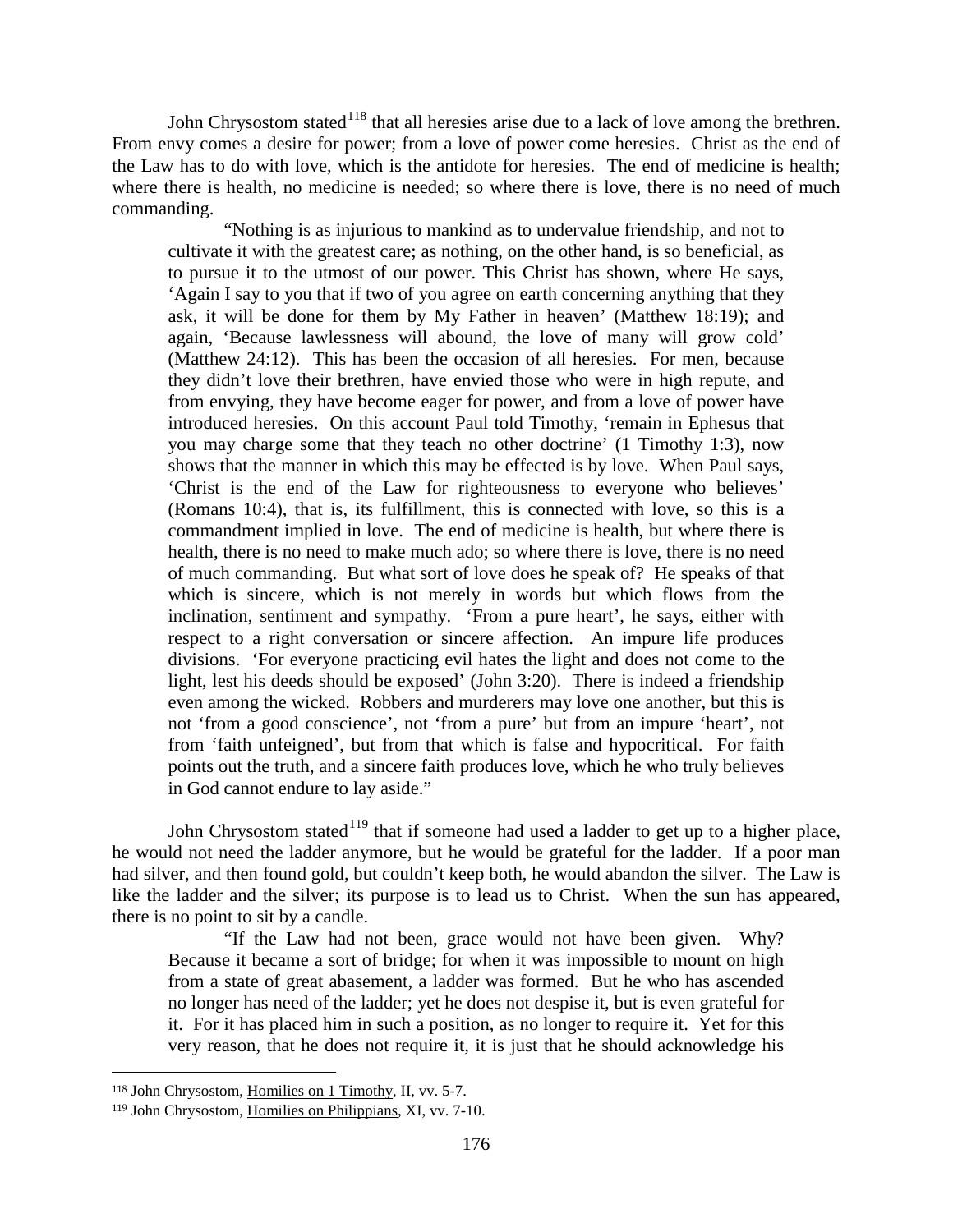obligation, for he could not fly up. Thus is it with the Law, it has led us up on high; therefore it was gain, but for the future we count it loss. How? Not because it is loss, but because grace is far greater. For as a poor man, that was hungry, as long as he has silver, escapes hunger, but when he finds gold, and it is not allowable to keep both, considers it loss to retain the silver, and having thrown it away, takes the gold coin. So also here! Not because the silver is loss, for it is not; but because it is impossible to take both at once, but it is necessary to leave one. The Law then is not loss, but it is loss for a man to cleave to the Law, and desert Christ. It is then loss when it leads us away from Christ. But if it sends us on to Him, it is no longer so. But why doesn't the Law allow us to come to Christ? For this very cause, Paul tells us, the Law was given. And Christ is the fulfilling of the Law, and Christ is the end of the Law. It does allow us if we want to. 'Christ *is* the end of the Law for righteousness to everyone who believes' (Romans 10:4). He, who obeys the Law, leaves the Law itself<sup>[120](#page-76-0)</sup>. It allows, if we pay attention to it, but if we do not pay attention, it does not allow. 'Paul said, 'I count all things loss for the excellence of the knowledge of Christ Jesus my Lord'. Why, he means, do I say this of the Law? Is not the world good? Is not the present life good? But if they draw me away from Christ, I count these things loss. Why? Paul counts them loss 'for the excellence of the knowledge of Christ Jesus my Lord' (Philippians 3:8). For when the sun has appeared, it is loss to sit by a candle: so that the loss comes by comparison, by the superiority of the other."

Leo the Great stated<sup>[121](#page-76-1)</sup> that all the details of the Law testified of Christ in some way, since Christ is the "End of the Law", not by annulling but by fulfilling it. Regarding moral precepts, no Old Testament decree is rejected, but many are amplified by the Gospel.

"There is no believer, dearly-beloved, to whom the gifts of grace are denied; so there is no one who is not a debtor in the matter of Christian discipline. Although the severity of the mystic Law is done away, yet the benefits of its voluntary observance have increased. As the Evangelist John says, 'The Law was given through Moses, *but* grace and truth came through Jesus Christ' (John 1:17). For all things that, according to the Law, went before, whether in the circumcision of the flesh, or in the multitude of victims, or in the keeping of the Sabbath, testified of Christ, and foretold the grace of Christ. He is 'the end of the Law' (Romans 10:4), not by annulling, but by fulfilling its meanings. Although He is at once the Author of the Old and of the New, yet He changed the symbolic rites connected with the promises, because He accomplished the promises and put an end to the announcement by the coming of the Announced. But in the matter of moral precepts, no decrees of the earlier Testament are rejected, but many of them are amplified by the Gospel teaching. Thus the things which give salvation are more perfect and clearer than those which promise a Savior."

## **The Law as a Rigid Rule Book**

<span id="page-76-0"></span><sup>120</sup> That is, to go on to grace.

<span id="page-76-1"></span><sup>121</sup> Leo the Great, Pope of Rome, Sermons, 63, v.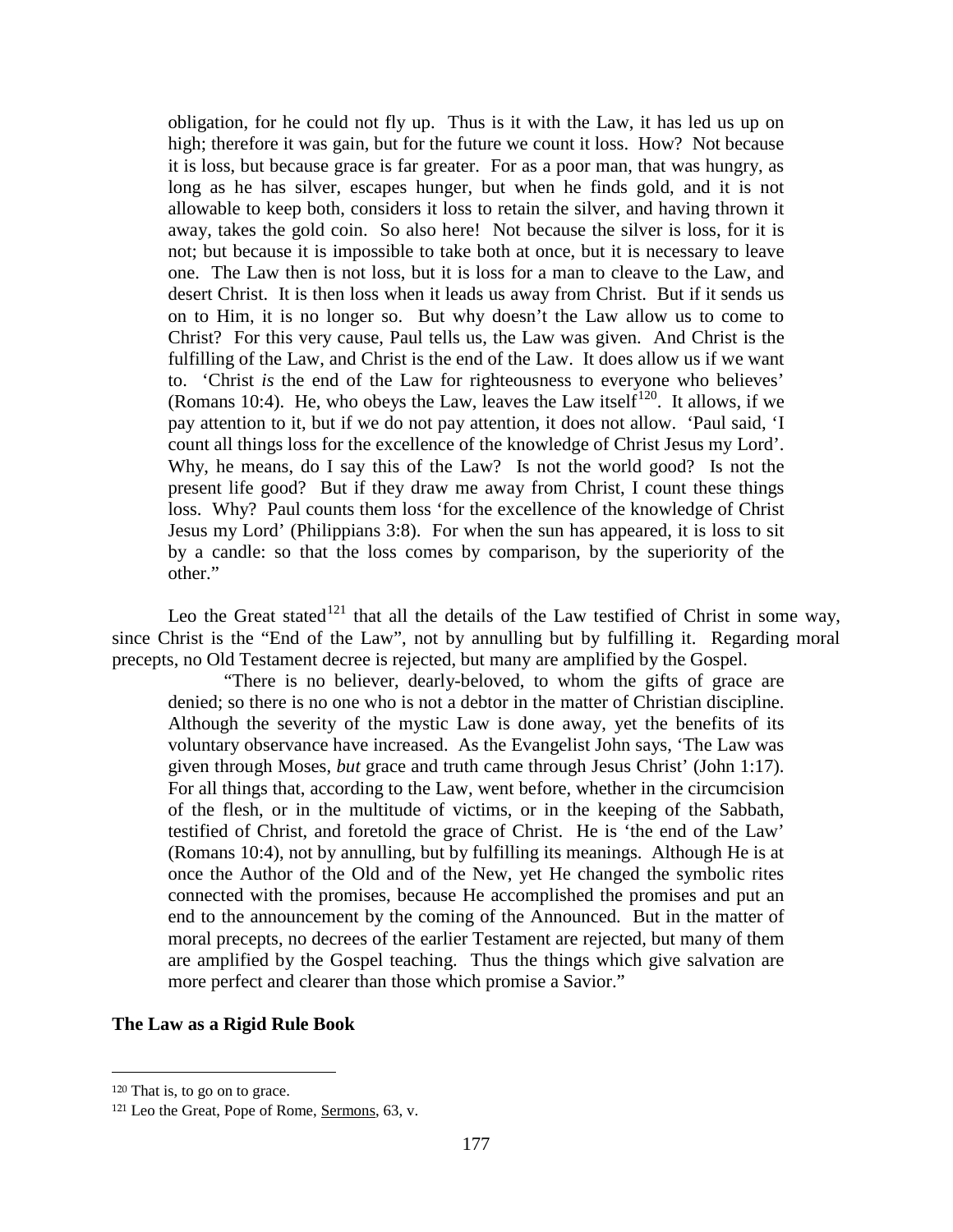Some people try to keep the Law without loving the Lawgiver. From our Epistle lesson, "Moses writes that the man who practices the righteousness which is based on the Law shall live by that righteousness" (Romans 10:5). Here Paul is quoting loosely from Leviticus 18:5 which reads, "And you shall keep My statues and My judgments which a man shall do them and he shall live by them." These words of Moses are also quoted by Nehemiah and Ezekiel in a negative context where the people hadn't kept the Lord's statutes and judgments and were suffering or were about to suffer the consequences (Nehemiah 9:29, Ezekiel 20:11, 13, 21).

Paul follows by quoting Moses loosely again to say that the righteousness of faith does not involve heroic efforts to bring Christ down from heaven or up from the abyss. It is not difficult, and is really very simple; it is near you in your mouth and in your heart (Romans 10:6- 8). The full text of this as written by Moses reads, "For this commandment which I command you today is not too difficult for you nor is it out of reach. It is not in heaven that you should say, 'Who will go up to heaven for us to get it for us and make us hear it, that we may observe it?' Nor is it beyond the sea that you should say 'Who will cross the sea for us to get it for us and make us hear it that we may observe it?' But the Word is very near you, in your mouth and in your heart, that you may observe it" (Deuteronomy 30:11-14). Moses went on to say that the Lord's people had a choice. If they loved the Lord and walked in His ways, they would have life and prosperity; if they were drawn away to worship other gods, they would have death and adversity (Deuteronomy 30:15-17).

Paul continued to clarify Moses' words: Moses said, "The Word is very near you, in your mouth and in your heart" (Deuteronomy 30:14, Romans 10:8). Regarding this, Paul said, "If you confess with your mouth Jesus as Lord and believe in your heart that God raised Him from the dead, you shall be saved. For with the heart man believes, resulting in righteousness, and with the mouth he confesses, resulting in salvation" (Romans 10:9-10). We note that Paul said, "With the heart man believes," and not just with the head man believes.

Under the Old Covenant people did this also. Contained within the details of the sacrificial statutes and festivals was Jesus as the Lamb of God who would be raised on the third day. This is why Moses added, "That you may observe it" (Deuteronomy 30:12, 13, 14). Paul omitted "observing it," since the sacrifice of the Lamb of God had by then been made once for all. In Moses' day, the Law continually pointed forward to the Lamb of God. Thus Paul and Moses both taught righteousness by faith, but from different viewpoints in time. "But now the righteousness of God apart from the Law is revealed, being witnessed by the Law and the Prophets" (Romans 3:21).

The purpose of the giving of the Law was to lead the people of God to Christ (Romans 10:4). As such, the Law was our tutor to bring us to Christ, that we might be justified by faith (Galatians 3:24). Adam knew major aspects of the Law. Tertullian expressed this<sup>[122](#page-77-0)</sup> as follows, "For in this law given to Adam, we recognize in embryo all the precepts which afterward sprouted forth when given through Moses. That is, you shall love the Lord your God from your whole heart and out of your whole soul; you shall love your neighbor as yourself, etc.". John Cassian added<sup>[123](#page-77-1)</sup> that how else could Abel have known to offer to God a sacrifice of the

<span id="page-77-0"></span><sup>122</sup> Tertullian, Answer to the Jews, I, iii, 2.

<span id="page-77-1"></span><sup>123</sup> John Cassian,  $1<sup>st</sup>$  Conference of Abbot Serenus, I, viii, 23.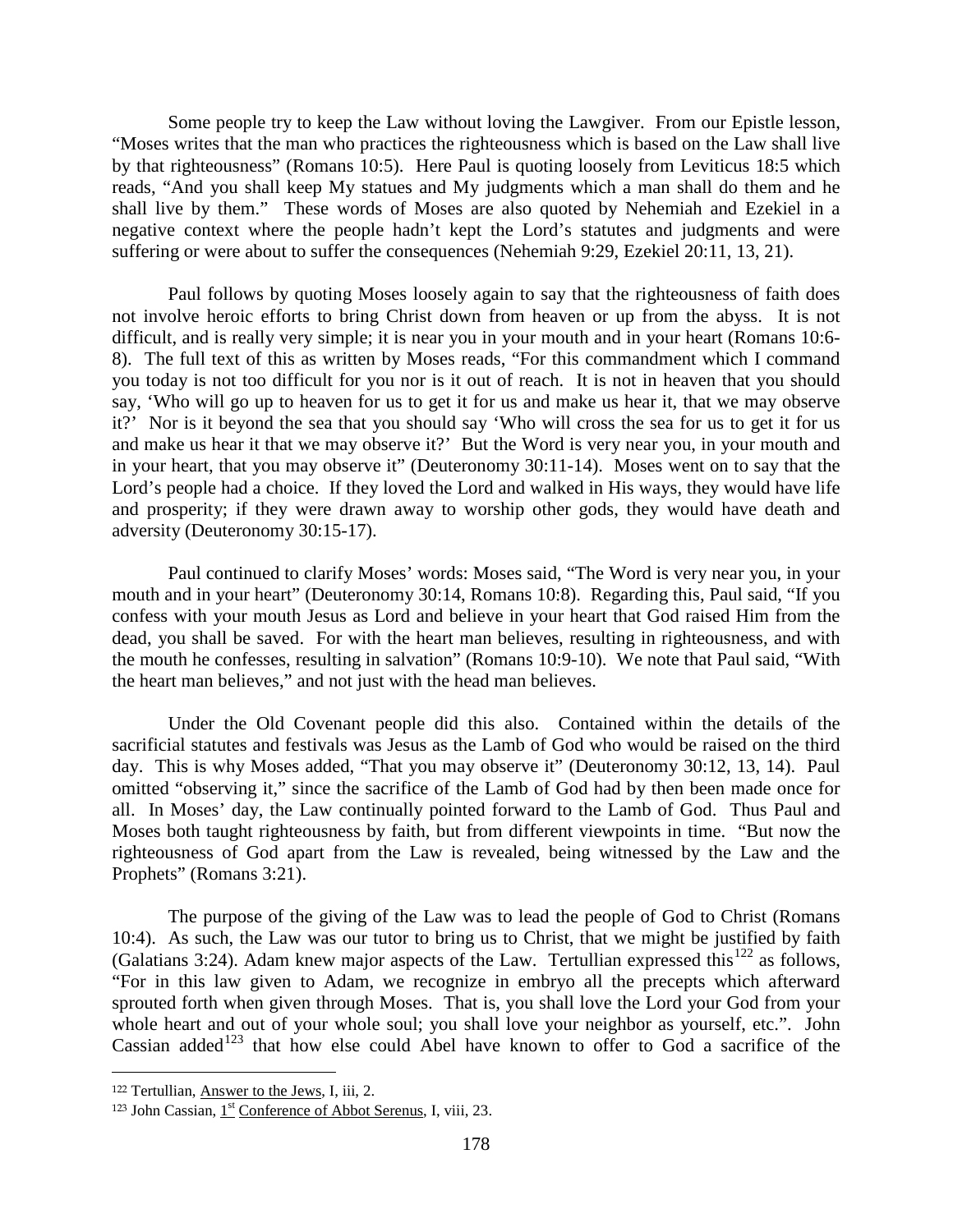firstlings of his flock using the fat thereof (Genesis 4:4), unless he had been taught by the Law (Exodus 13:12, Leviticus 3:7-10)? How could Noah have distinguished what animals were clean and what were unclean (Genesis 7:2), when the commandment of the Law (Deuteronomy 14) had not yet made a distinction?

John Chrysostom put it<sup>[124](#page-78-0)</sup> this way, "For what was the object of the Law? To make man righteous! But it had not the power, for no one fulfilled it. This then was the end of the Law and to this it looked throughout; and for this all its parts were made: its feasts and commandments, and sacrifices, and all besides, that man might be justified. But this end Christ gave a fuller accomplishment through faith. Do not be afraid then, he says, as if transgressing the Law in having come over to the Faith. For then do you transgress it, when for it you do not believe Christ. If you believe in Him, then you have fulfilled it also, and much more than it commanded. You have received a much greater righteousness!"

Chrysostom went on<sup>[125](#page-78-1)</sup> to refute the notion that Grace is easy and cheap while there is a virtue manifested in works. Included in faith is a requirement for a wakeful soul that does not yield to listlessness. "Thus when one is required to believe, there is reasoning which confuses and makes havoc of the minds of most men, and it takes a soul of some vigor to shake them thoroughly off. This is a soul that takes in things beyond expectation, and does not stumble at appearances." The Jews opposing Paul not only ridiculed Grace as too easy, but even stressed that it was not possible to be justified by faith.

Irenaeus of Lyons stated<sup>[126](#page-78-2)</sup> that everyone who was anxious about the Law ran to Christ, since the Law was our pedagogue. The Law never hindered anyone, but even exhorted people to do so.

"As many as feared God, and were anxious about His Law, these ran to Christ, and were all saved. He said to His disciples, 'Go rather to the lost sheep of the house of Israel' (Matthew 10:6). Many more Samaritans believed, when the Lord had stayed with them two days, 'He stayed there two days, and many more believed because of His own word. Then they said to the woman, "Now we believe, not because of what you said, for we ourselves have heard *Him* and we know that this is indeed the Christ, the Savior of the world"' (John 4:40-42). Paul likewise declares, 'And so all Israel will be saved' (Romans 11:26); but he has also said that the Law was our pedagogue to bring us to Christ that we might be justified by faith (Galatians 3:24). Let them not therefore ascribe to the Law the unbelief of certain among them. For the Law never hindered them from believing in the Son of God. The Law even exhorted them (Numbers 21:8) to do so, saying that men can be saved in no other way (Acts 4:12) from the old wound of the serpent than by believing in Him who, in the likeness of sinful flesh, is lifted up from the earth upon the tree of martyrdom (John 12:32), and draws all people to Himself (John 3:14), and raises the dead."

<span id="page-78-0"></span><sup>124</sup> John Chrysostom, Homilies on Romans, XVII, v. 4.

<span id="page-78-1"></span><sup>125</sup> John Chrysostom, Homilies on Romans, XVII, vv. 6-9.

<span id="page-78-2"></span><sup>126</sup> Irenaeus of Lyons, Against Heresies, IV, ii, 7.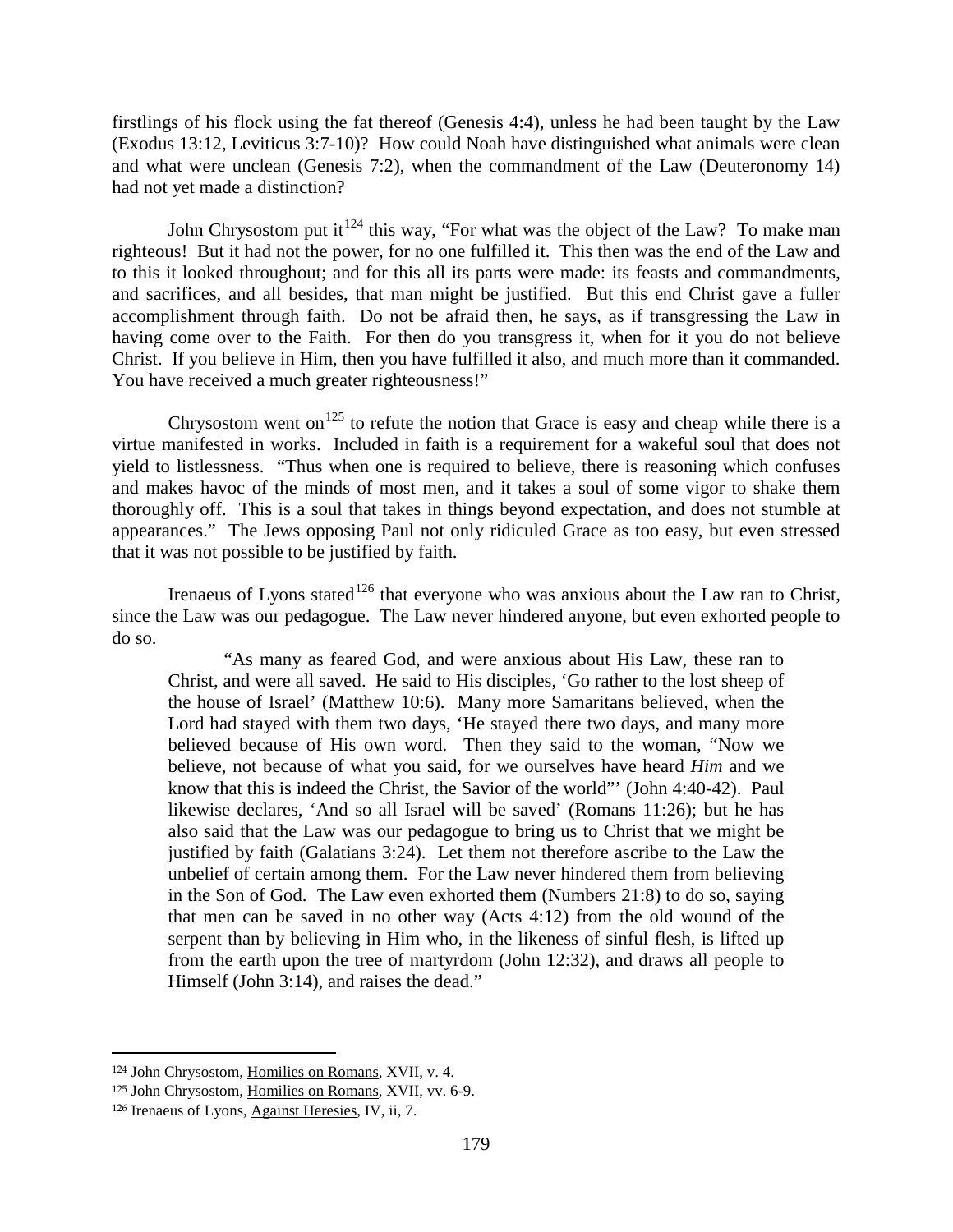Like them, some people have tried to keep the Law without honoring the Lawgiver. The result is usually the Law being perceived as a rigid rule-book unrelated to the Lawgiver. For example, the Jewish leaders were seeking the death penalty for Jesus because He healed people on the Sabbath (John 5:9-10). Doing good had been the intent of the Sabbath as a time for rest and concentration on the things of God (Luke 6:6-11, Exodus 20:10-11, 31:15, Numbers 10:10, Leviticus 24:5-9, Ezekiel 20:12, 20). One who loves and honors the Lawgiver can see this. The Jewish leaders, however, could only see the letter of the Law that demanded the death penalty for anyone "breaking" the Sabbath rest laws (Exodus 31:13-17). And the zeal of the Jewish leaders for the letter of the Law was very strong. After all, it was given by God!!

By not seeking the righteousness of faith that Moses (and Paul) taught, they were seeking to establish their own righteousness (Romans 10:3). But what did their own righteousness produce? They ignored the details of the Law when it conflicted with their personal agenda (John 7:45-52, 12:9-19; 11:43-53; Matthew 26:3-5). The ultimate example of this is the crucifixion of the Lawgiver.

Isaiah wrote, "For all of us have become like one who is unclean and all our righteous deeds are like a filthy garment" (Isaiah 64:6). This was the reason the Law contained a detailed requirement for blood sacrifices and this is why Moses wrote "that you may observe it" (Deuteronomy 30:12, 13, 14). One of the purposes of the Law was to identify what is sin in order that repentance and faith might be forthcoming (Romans 7:7ff).

When the Light of God (John 1:4-5) exposes sin in peoples' lives (John 1:9-11) and they reject the light because they love darkness rather than light (John 3:19-21), they open themselves up for demonic activity such as in the Gospel lesson. Sometimes, as in the Gospel lesson and as in the case of King Nebuchadnezzar of Babylon, being given over to the demonic activity produced a gratitude for the things of God. King Nebuchadnezzar was given over to demons for seven years and lived like an animal, eating grass like a cow. Following that seven years, he repented and his kingdom was restored to him (Daniel 4:28-37). Similarly, Paul delivered one of the men of Corinth over to Satan in order that his spirit might be saved (1 Corinthians 5:1-5). The man repented and was restored to the Church (2 Corinthians 2:5-11). In other cases, however, the demonic activity only produced blasphemy against the Holy Spirit (Matthew 12:24, 31-32, Matthew 12:14, 1 Corinthians 2:8) and a continued zeal to establish one's own righteousness apart from God (Romans 10:3).

## **Confessing with Our Mouth**

Paul said, "But the righteousness of faith speaks in this way, 'Do not say in your heart, 'Who will ascend into heaven?' (that is, to bring Christ down from above) or, 'Who will descend into the abyss?' (that is, to bring Christ up from the dead). But what does it say? 'The word is near you, in your mouth and in your heart' (that is, the word of faith which we preach); that if you confess with your mouth the Lord Jesus and believe in your heart that God has raised Him from the dead, you will be saved" (Romans 10:6-9). Also: "Every tongue should confess that Jesus Christ *is* Lord, to the glory of God the Father" (Philippians 2:11). And: "For it is written: '*As* I live, says the Lord, every knee shall bow to Me, and every tongue shall confess to God'" (Romans 14:11).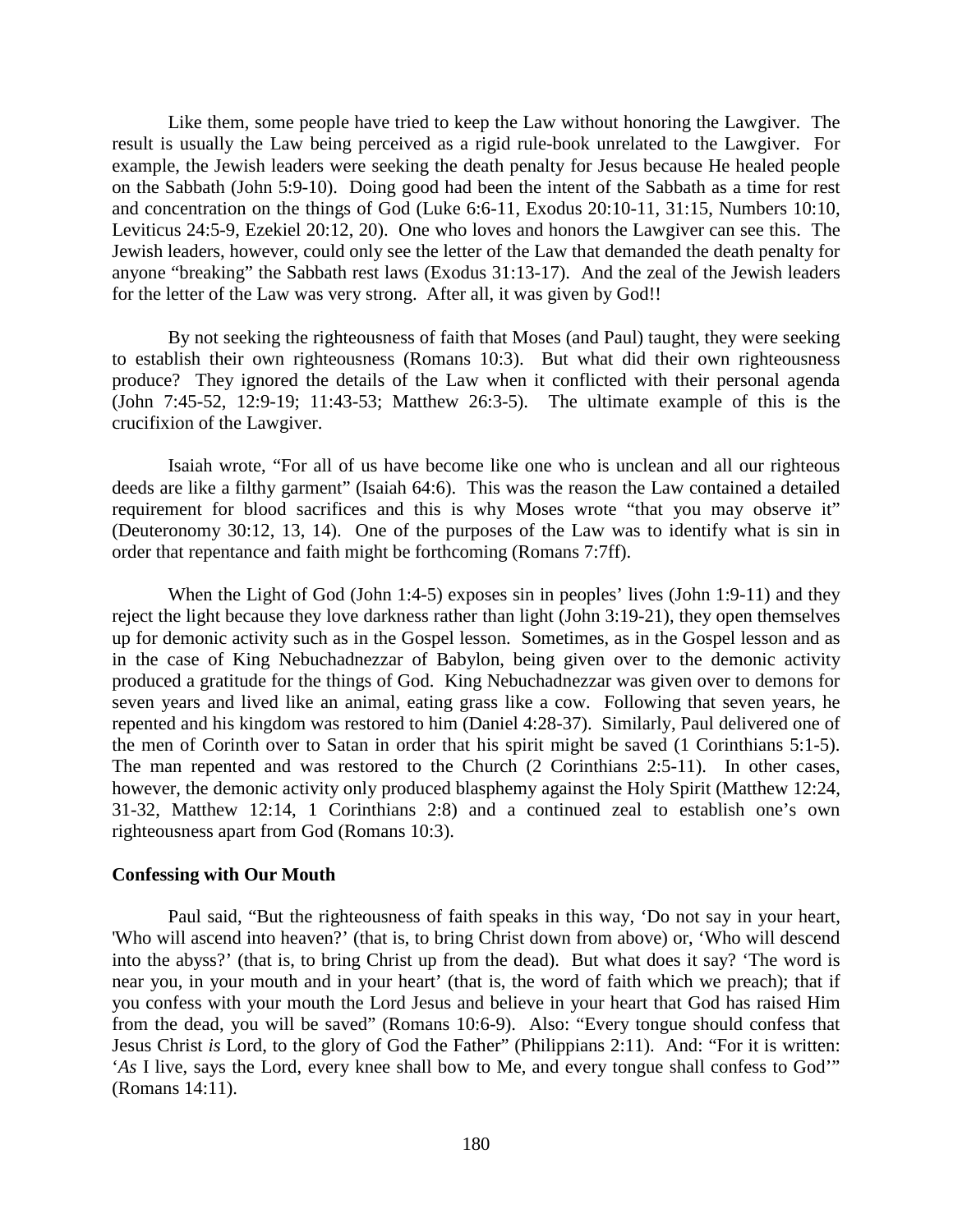Paul was quoting loosely from Moses. "It *is* not in heaven, that you should say, 'Who will ascend into heaven for us and bring it to us that we may hear it and do it?' Nor *is* it beyond the sea, that you should say, 'Who will go over the sea for us and bring it to us that we may hear it and do it?' The word *is* very near you, in your mouth and in your heart, that you may do it" (Deuteronomy 30:12-14).

The Lord had said, "Whoever confesses Me before men, him the Son of Man also will confess before the angels of God. But he who denies Me before men will be denied before the angels of God. Now when they bring you to the synagogues and magistrates and authorities, do not worry about how or what you should answer, or what you should say. For the Holy Spirit will teach you in that very hour what you ought to say" (Luke 12:8-12). Therefore confessing and acknowledging the Lord with our mouth is an important part of Christianity. And Paul defines this as "the righteousness of faith" (Romans 10:6).

Clement of Alexandria noted<sup>[127](#page-80-0)</sup> that we are saved by the confession of our mouth, which is the perfect righteousness. But our righteousness does not stop there; we must also love in deed and in truth, and be an example with our lives.

"With the heart one believes unto righteousness, and with the mouth confession is made unto salvation' (Romans 10:10). Wherefore the Scripture says, 'Whoever believes on Him will not be put to shame' (Romans 10:11); that is, the word of faith which we preach: 'if you confess with your mouth the Lord Jesus and believe in your heart that God has raised Him from the dead, you will be saved' (Romans 10:9). There is clearly described the perfect righteousness, fulfilled both in practice and contemplation. We are to bless those who persecute us; bless and do not curse' (Romans 12:14). For our boasting is this: the testimony of our conscience that we conducted ourselves in the world in simplicity and godly sincerity, not with fleshly wisdom but by the grace of God' (2 Corinthians 1:12). Paul respects knowledge; he also calls the common 'teaching of faith' the savor of knowledge. 'But even to this day, when Moses is read, a veil lies on their heart in the reading of the Old Testament' (2 Corinthians 3:14), not being uncovered by turning to the Lord. To those capable of perceiving he showed resurrection, that of the life still in the flesh, creeping on its belly. Christ applied the name 'brood of vipers' to the voluptuous, who serve the belly and the pudenda, and cut off one another's heads for the sake of worldly pleasures. John says, 'My little children, let us not love in word or in tongue, but in deed and in truth. And by this we know that we are of the truth' (1 John 3:18- 19). If 'God is love' (1 John 4:16), piety also is love; 'there is no fear in love; but perfect love casts out fear' (1 John 4:18). 'This is the love of God, that we keep His commandments' (1 John 5:3). To him who desires to know, it is written, 'But be an example to the believers in word, in conduct, in love, in spirit, in faith, in purity' (1 Timothy 4:12). For perfection in faith differs, I think, from ordinary faith.

<span id="page-80-0"></span><sup>127</sup> Clement of Alexandria, Stromata, IV, 16.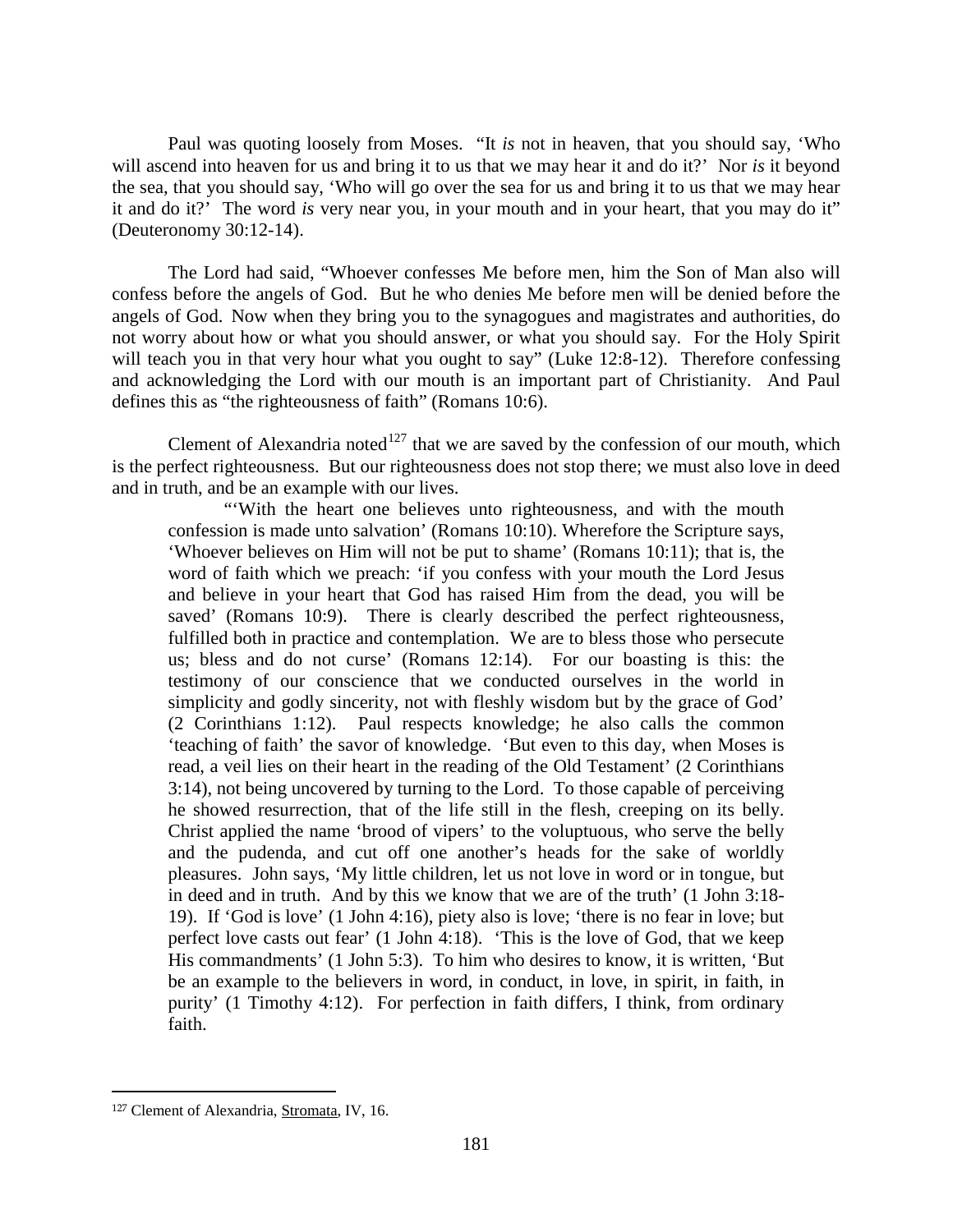Ambrose of Milan compared<sup>[128](#page-81-0)</sup> confession with the mouth to silver trumpets, where one represents the Spirit (understood by the heart) and the other the understanding (expressed by the mouth). Both need to be in harmony. These trumpets call us to come to the Tabernacle of God, where the Lord is, to see the divine works.

"If anyone desires to see this Image of God, he must love God, that he may be loved by God. He must be no longer a servant but a friend, because he has kept the commandments of God, that he may enter into the cloud where God is (Exodus 24:15). Let him make for himself two silver trumpets of hammered work (Numbers 10:2-6), that is, composed of precious words, from which not a harsh shrill sound with dread-inspiring voice may be uttered, but from which high thanks to God may be poured forth with continuous exultation. For by the voice of such trumpets the dead are raised, not indeed by the sound of the metal, but aroused by the word of truth. Perhaps it is those two trumpets by which Paul, through the Divine Spirit, spoke when he said, 'I will pray with the spirit, and I will also pray with the understanding. I will sing with the spirit, and I will also sing with the understanding' (1 Corinthians 14:15); for the one without the other seems by no means to have perfect pitch."

"Yet it is not everyone's business to sound each trumpet, nor everyone's business to call together the whole assembly. That prerogative is granted to the priests alone (Numbers 10:8), and the ministers of God who sound the trumpets, so that whoever shall hear will follow to where the glory of the Lord is. The trumpets call us to come to the tabernacle of witness, that we may be able to see the divine works, and that we may merit that appointed and eternal home for the entire succession of our posterity. Then is the war finished and the enemy put to flight, when the grace of the Spirit and the energy of the soul act together."

"These are beneficial trumpets also, if one believes with the heart, and confess with the mouth; 'For with the heart one believes unto righteousness, and with the mouth confession is made unto salvation' (Romans 10:10). With this twofold trumpet man arrives at that holy land, namely, the grace of the resurrection. Let them always sound to us, that we may always hear the voice of God"

Ambrose of Milan compared<sup>[129](#page-81-1)</sup> the declaring of our sins in confession with our mouth with the raising of Lazarus, who had been dead four days. Once we confess, we are freed from the darkness of prison, the stench of our sins is removed, our hands are unbound and our facecovering is removed which veiled the truth of the grace which we have received.

"The Lord Jesus, seeing the heavy burden of the sinner, weeps as He wept for Lazarus (John 9:35). He has compassion on His beloved, and says to him that is dead, 'Come forth' (John 9:43), that is, 'You who lie in darkness of conscience, and in the squalor of your sins, as in the prison-house of the guilty, come forth, declare your sins that you may be justified'. 'With the mouth confession is made unto salvation'" (Romans 10:10).

"If you have confessed at the call of Christ the bars will be broken, and every chain loosened, even if the stench of the bodily corruption is grievous.

<span id="page-81-0"></span><sup>128</sup> Ambrose of Milan, Two Books on the Decease of His Brother Saytrus, II, 110-112.

<span id="page-81-1"></span><sup>129</sup> Ambrose of Milan, Two Books Concerning Repentance, II, vii, 57-58.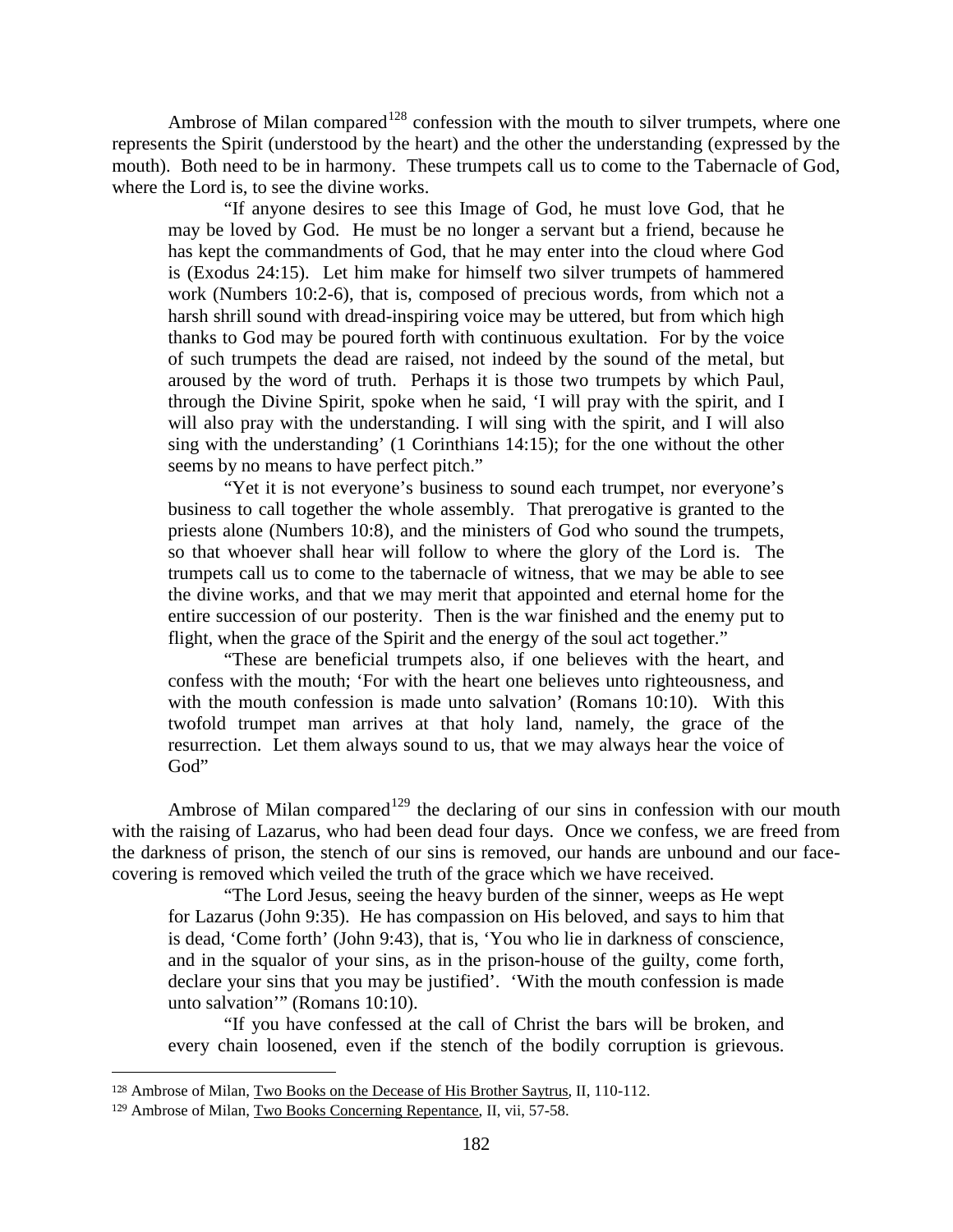Lazarus had been dead four days and his flesh stank in the tomb; but He Whose flesh saw no corruption was three days in the sepulcher, for He knew no evils of the flesh. However great, then, the stench of the dead body may be, it is all done away as soon as the sacred ointment has shed its odor; and the dead rises again, and the command is given to loosen his hands who till now was in sin. The covering is taken from his face which veiled the truth of the grace which he had received. But since he has received forgiveness, the command is given to uncover his face, to lay bare his features. For he whose sin is forgiven has nothing to be ashamed of."

## **What is Salvation?**

Paul said, "If you confess with your mouth the Lord Jesus and believe in your heart that God has raised Him from the dead, you will be saved" (Romans 10:9).

Yet the Apostle John rarely used the word "Salvation", and generally only used it to refer to the Second Coming of Christ. For example"

"A great multitude was crying out with a loud voice, saying, 'Salvation *belongs* to our God who sits on the throne, and to the Lamb!'" (Revelation 7:10)

"Then I heard a loud voice saying in heaven, 'Now salvation, and strength, and the kingdom of our God, and the power of His Christ have come, for the accuser of our brethren, who accused them before our God day and night, has been cast down'" (Revelation 12:10).

"After these things I heard a loud voice of a great multitude in heaven, saying, 'Alleluia! Salvation and glory and honor and power *belong* to the Lord our God!'" (Revelation 19:1)

Instead the Apostle John spoke of "Salvation" in the following terms, where the emphasis is on what we do<sup>[130](#page-82-0)</sup>:

- 1 John 1:7-8: "Walk in the light as He is in the light".
- 1 John 1:9-10: "Confess our sins; He is faithful and just to forgive us *our* sins and to cleanse us from all unrighteousness".
- 1 John 2:3-6: "By this we know that we know Him, if we keep His commandments. He who says, 'I know Him', and does not keep His commandments, is a liar, and the truth is not in him".
- 1 John 2:7: "I write no new commandment to you, but an old commandment which you have had from the beginning".
- 1 John 2:8-10: Again, a new commandment I write to you; love one another".
- 1 John 2:15: "Do not love the world or the things in the world".
- 1 John 2:22-24: We must confess that Jesus is the Christ; otherwise we deny the Father also.
- Regarding the Second Coming

<span id="page-82-0"></span> $\overline{a}$ <sup>130</sup> A careful reading of Paul's writings reveals the same thing.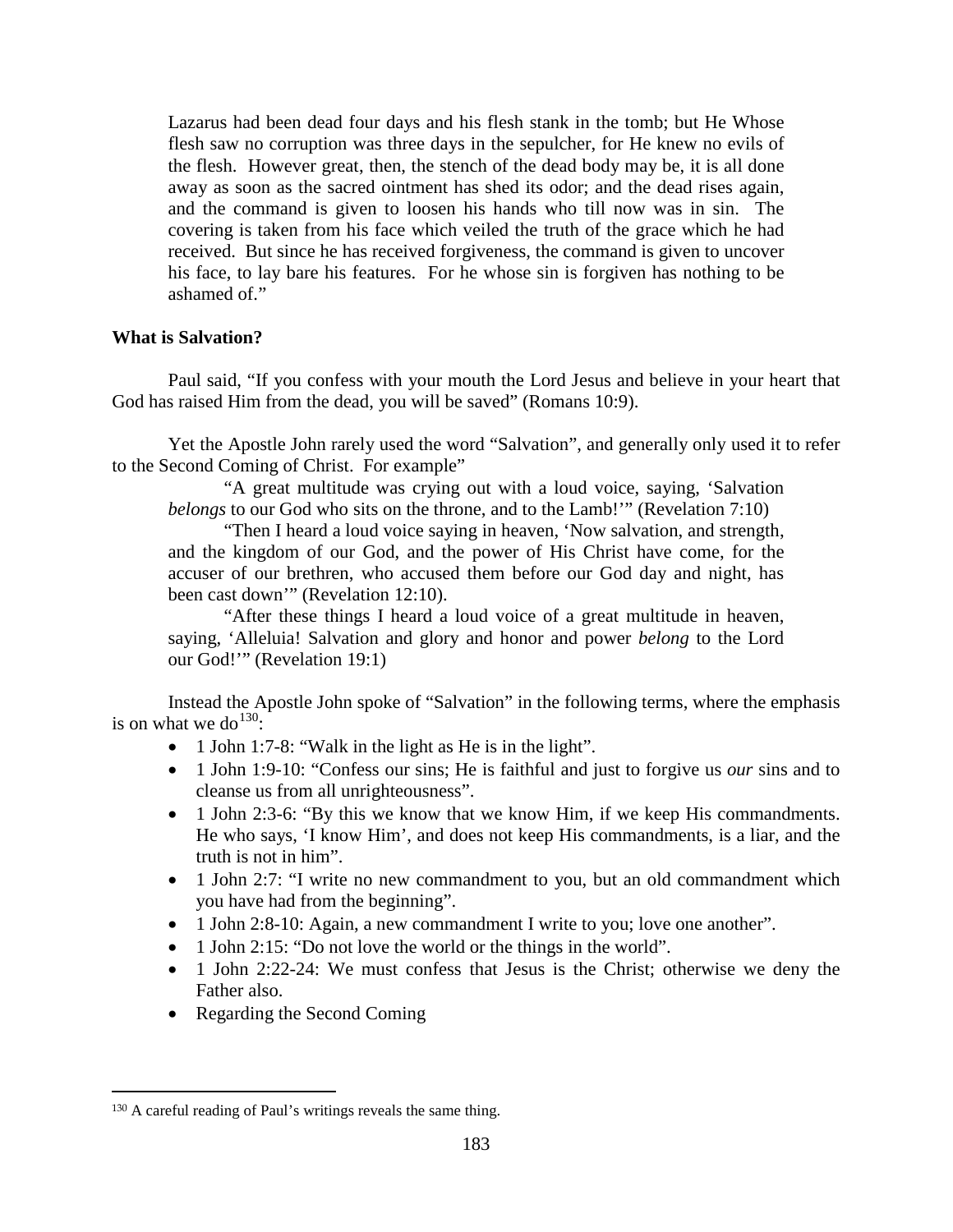Clement of Rome pointed out<sup>[131](#page-83-0)</sup> that salvation begins with repentance; this has been the case from the beginning and is still true. In every age the Lord has granted a place for repentance for those who desire to be converted to Him.

"These things, beloved, we write to you, not merely to admonish you of your duty, but also to remind ourselves. We are both struggling in the same arena, and the same conflict is assigned to both of us. Let us give up vain and fruitless cares, and approach the glorious and venerable rule of our holy calling. Let us attend to what is good, pleasing, and acceptable in the sight of Him who formed us. Let us look steadfastly to the blood of Christ, and see how precious that blood is to God, which having been shed for our salvation has set the grace of repentance before the whole world. Let us turn to every age that has passed, and learn that, from generation to generation, the Lord has granted a place of repentance to all such as would be converted to Him. Noah preached repentance, and as many as listened to him were saved $132$ . Jonah proclaimed destruction to the Ninevites (Jonah 3); but they repented of their sins, propitiated God by prayer, and obtained salvation, although they were aliens to the covenant of God."

"Concerning David, God said, 'I have found David the *son* of Jesse, a man after My *own* heart, who will do all My will (1 Samuel 13:14, Acts 13:22); and in everlasting mercy have I anointed him?' (Psalm 89:20) Yet this very man said to God, 'Have mercy upon me, O God, According to Your loving kindness; according to the multitude of Your tender mercies, blot out my transgressions. Wash me thoroughly from my iniquity, and cleanse me from my sin. I acknowledge my transgressions, and my sin *is* always before me. Against You, You only, have I sinned, and done *this* evil in Your sight'" (Psalm 51:1-4).

Irenaeus of Lyons summarized<sup>[133](#page-83-2)</sup> what it was to be saved. Christ, who was always present with the Father, became incarnate and was made man to recover us back to the image and likeness of God, which we had lost in the Fall of Adam. We who had fallen under the power of sin could attain salvation in no other way. Christ did these things that He might rule over the living and the dead.

"It has been clearly demonstrated that the Word, who existed in the beginning with God, by whom all things were made, who was also always present with mankind, was in these last days, according to the time appointed by the Father, united to His own workmanship, inasmuch as He became a man liable to suffering. It follows that every objection is set aside of those who say, 'If our Lord was born at that time, Christ had therefore no previous existence'. I have shown that the Son of God did not then begin to exist, being with the Father from the beginning. When He became incarnate, and was made man, He commenced afresh the long line of human beings (1 Corinthians 15:47), and furnished us in a brief, comprehensive manner with salvation. What we had lost in Adam namely, to be according to the image and likeness of God — that we might recover in Christ Jesus."

<span id="page-83-0"></span><sup>131</sup> Clement of Rome, First Epistle to the Corinthians, 7, 18.

<span id="page-83-1"></span><sup>132</sup> Genesis 7; 1 Peter 3:20; 2 Peter 2:5

<span id="page-83-2"></span><sup>133</sup> Irenaeus of Lyons, Against Heresies, III, xviii, 1-2.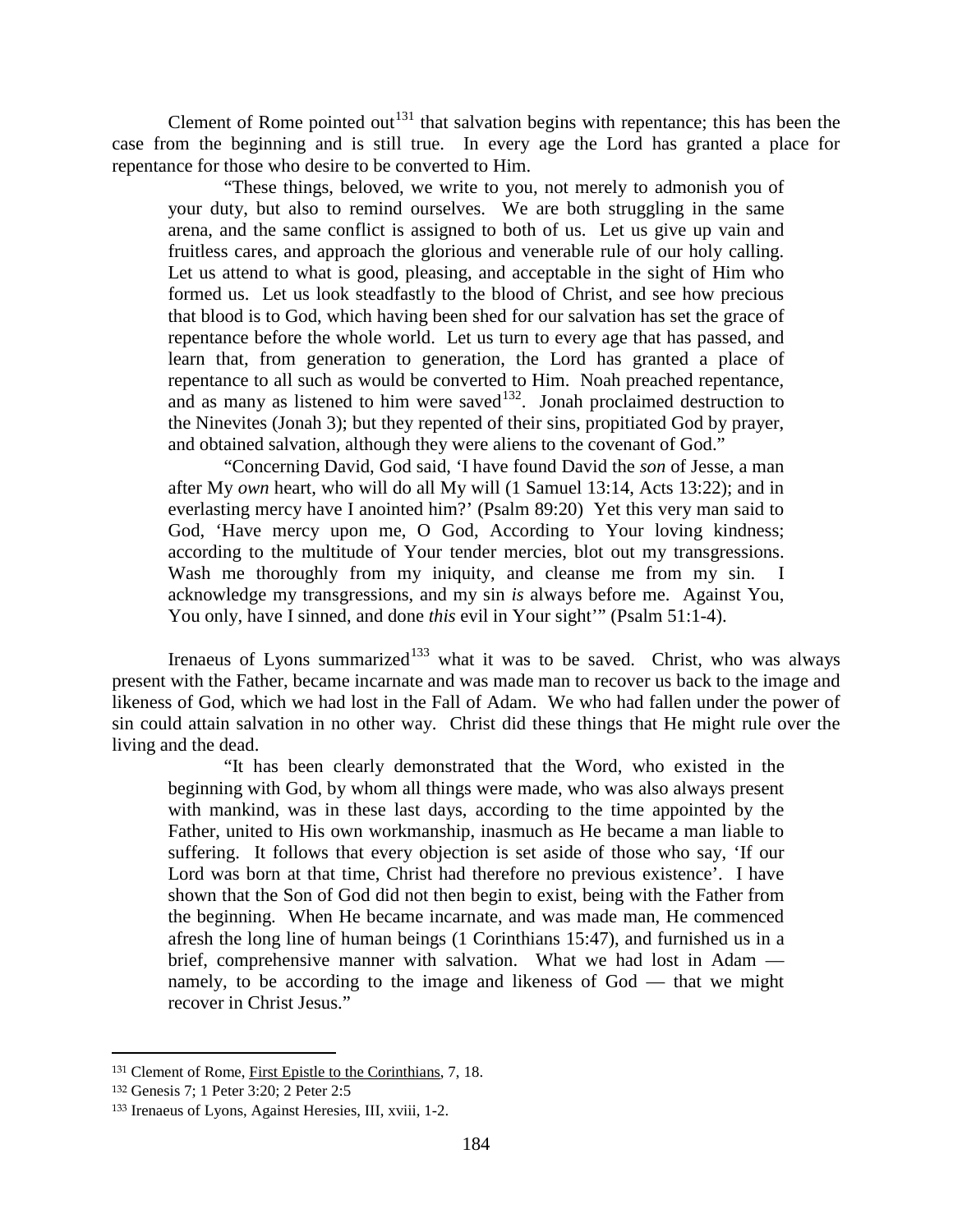"It was not possible that the man who had once for all been conquered, and who had been destroyed through disobedience, could reform himself, and obtain the prize of victory. It was also impossible that we could attain to salvation when we had fallen under the power of sin. The Son affected both these things, being the Word of God, descending from the Father, becoming incarnate, stooping low, even to death, and consummating the arranged plan of our salvation. Paul, exhorting us unhesitatingly to believe, says, '"Who will ascend into heaven?" that is, to bring Christ down from above or, "Who will descend into the abyss?" that is, to bring Christ up from the dead' (Romans 10:6-7)? Then he continues, 'If you confess with your mouth the Lord Jesus and believe in your heart that God has raised Him from the dead, you will be saved' (Romans 10:9). Paul gives the reason why the Son of God did these things, saying, 'For to this end Christ died and rose and lived again, that He might be Lord of both the dead and the living' (Romans 14:9). Again, Paul declares, 'But we preach Christ crucified' (1 Corinthians 1:23). Paul adds, 'The cup of blessing which we bless, is it not the communion of the blood of Christ?'" (1 Corinthians 10:16 )

Irenaeus continued to say<sup>[134](#page-84-0)</sup> that Christ fought for the fathers, bound the strong man and set the weak free. He caused man to become one with God and brought both God and man to friendship and harmony. The Mosaic Law testified that sin was not a king, but a robber. The Law merely pointed out what sin was; it didn't destroy it. Sin had drawn man into bondage, where he was held by death, sin needed to be destroyed by man, in order that man should go forth from death.

"The Son of God is truly good and patient, the Word of God the Father having been made the Son of man. He fought and conquered; for He was man contending for the fathers, and through obedience doing away with disobedience completely. He bound the strong man<sup>[135](#page-84-1)</sup>, and set free the weak (that is, us), and endowed His own handiwork with salvation, by destroying sin. He is a most holy and merciful Lord, and loves the human race."

"Therefore He caused man (human nature) to cleave to and to become one with God. Unless man had overcome the enemy of man, the enemy would not have been legitimately vanquished. Again, unless it had been God who had freely given salvation, we could never have possessed it securely. Unless man had been joined to God, he could never have become a partaker of incorruptibility. Christ, the Mediator between God and men, by His relationship to both, needed to bring both to friendship and harmony, and present man to God, while He revealed God to man. In what way could we be partakers of the adoption of sons, unless we had received from the Father through the Son that fellowship which refers to Himself, unless His Word, having been made flesh, had entered into communion with us? Christ passed through every stage of life, restoring to all communion with God. Those who assert that He just appeared, and was neither born in the flesh nor truly made man, are as yet under the old condemnation, and are influenced by sin. By their showing, death has not been vanquished, which 'reigned from Adam to Moses, even over those who had not sinned according to the likeness of the

<span id="page-84-0"></span><sup>134</sup> Irenaeus of Lyons, Against Heresies, III, xviii, 6-7.

<span id="page-84-1"></span><sup>135</sup> That is, the demons and their leader. Matthew 12:29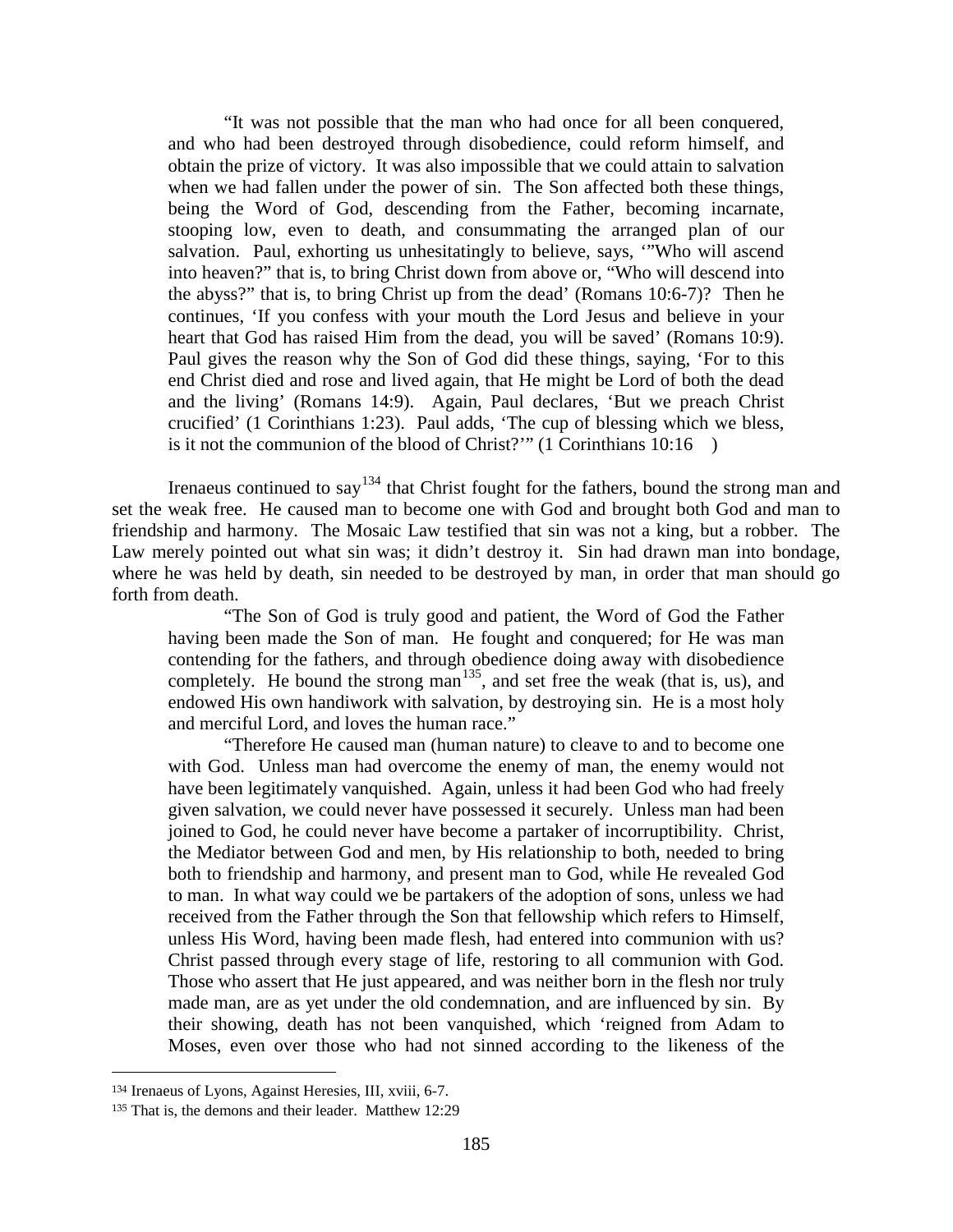transgression of Adam' (Romans 5:14). The Mosaic Law testified of sin: it showed that it was not a king, but a robber; it revealed it as a murderer. It also laid a weighty burden upon man, who had sin in himself, showing that he was liable to death. Since the Law was spiritual, it merely made sin to stand out, but did not destroy it. Sin had no dominion over the spirit, just over man. He, who was to destroy sin, and redeem man from under the power of death, should Himself be made that very same thing which he was, that is, man. Man had been drawn by sin into bondage, but was held by death, sin needed to be destroyed by man, that man should go forth from death. Just as by the disobedience of the one man who was originally molded from virgin soil, the many were made sinners (Romans 5:19), and forfeited life. So was it necessary that, by the obedience of one man, who was originally born from a virgin, many should be justified and receive salvation. Thus was the Word of God made man, as also Moses says: '*He is* the Rock, His work *is* perfect; For all His ways *are* justice, A God of truth and without injustice; Righteous and upright *is* He' (Deuteronomy 32:4). But if, not having been made flesh, He only appeared as if flesh, His work was not a true one. But what He did was God recapitulated in Himself the ancient formation of man, that He might kill sin, deprive death of its power, and revive man; and therefore His works are true."

Justin Martyr noted<sup>[136](#page-85-0)</sup> that it is important that we make an effort to oppose the demons who are trying to lead us away from the Faith.

"We forewarn you to be on your guard, lest those demons that we have been accusing should deceive you, and quite divert you from reading and understanding what we say. They strive to hold you their slaves and servants; and sometimes by appearances in dreams, and sometimes by magical impositions, they subdue all who make no strong opposing effort for their own salvation. Since our persuasion by the Word, we stand aloof from the demons, and follow the only unbegotten God through His Son. We formerly delighted in fornication, but now embrace chastity alone; we formerly used magical arts, but now dedicate ourselves to the good and unbegotten God; we valued above all things the acquisition of wealth and possessions, but now bring what we have into a common stock, and give to everyone in need. We hated and destroyed one another, and on account of their different manners would not live with men of a different tribe. Now since the coming of Christ, we live as brothers with them, pray for our enemies and endeavor to persuade those who hate us unjustly to live conformably to the good precepts of Christ. Our desire is that they may become partakers with us of the same joyful hope of a reward from God the ruler of all."

Justin Martyr wrote<sup>[137](#page-85-1)</sup> about the contrast between what Christ taught about salvation and what the world of philosophy taught. Christ taught salvation for the whole man: body, soul and spirit; the world didn't include any hope for the body. The demons, on the other hand, sought to corrupt the teaching that Christ gave.

<span id="page-85-0"></span><sup>136</sup> Justin Martyr, First Apology, 14.

<span id="page-85-1"></span><sup>137</sup> Justin Martyr, On the Resurrection, 10.